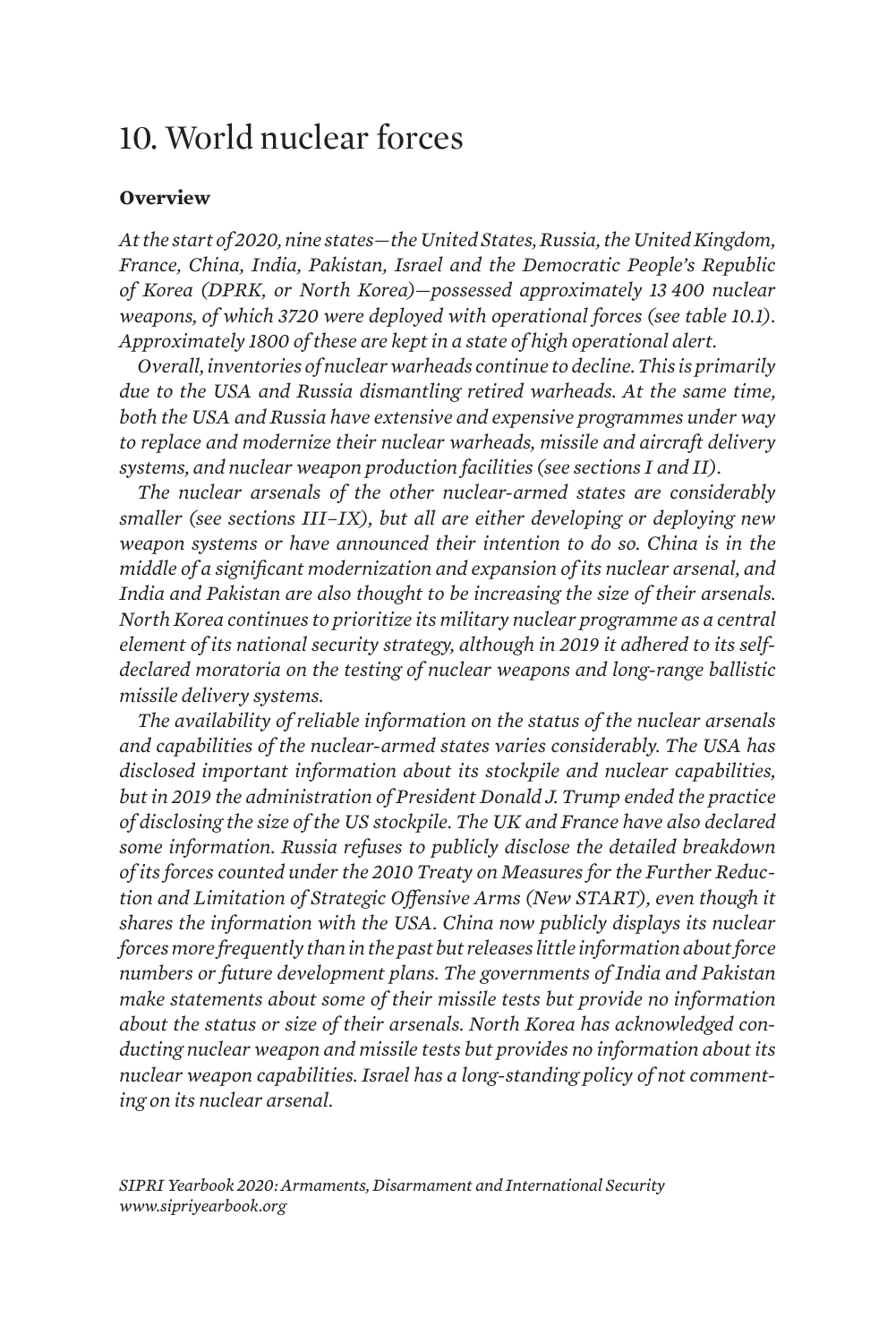| Country              | Year of first<br>nuclear test | Deployed<br>warheads <sup>a</sup> | Stored<br>warheads <sup>b</sup> | Other<br>warheads    | Total<br>inventory |
|----------------------|-------------------------------|-----------------------------------|---------------------------------|----------------------|--------------------|
| <b>United States</b> | 1945                          | 1750 <sup>c</sup>                 | $2050^d$                        | 2000 <sup>e</sup>    | 5800               |
| Russia               | 1949                          | $1570^{f}$                        | 27458                           | $2060^e$             | 6375               |
| United Kingdom       | 1952                          | 120                               | 95                              |                      | $215^h$            |
| France               | 1960                          | 280                               | 10                              | $\ddot{\phantom{0}}$ | 290                |
| China                | 1964                          |                                   | 320                             |                      | 320                |
| India                | 1974                          |                                   | 150                             | $\ddot{\phantom{0}}$ | 150                |
| Pakistan             | 1998                          |                                   | 160                             | $\ddot{\phantom{0}}$ | 160                |
| Israel               | $\ddotsc$                     |                                   | 90                              | . .                  | 90                 |
| North Korea          | 2006                          |                                   | . .                             | $[30 - 40]$          | $[30-40]^{i}$      |
| Total <sup>j</sup>   |                               | 3720                              | 5620                            | 4060                 | 13400              |

| Table 10.1. World nuclear forces, January 2020                                                |
|-----------------------------------------------------------------------------------------------|
| All figures are approximate. The estimates presented here are based on public information and |
| contain some uncertainties, as reflected in the notes to tables 10.1–10.10.                   |

. . = not applicable or not available; – = zero; [ ] = uncertain figure.

*Note*: SIPRI revises its world nuclear forces data each year based on new information and updates to earlier assessments. The data for Jan. 2020 replaces all previously published SIPRI data on world nuclear forces.

*<sup>a</sup>* These are warheads placed on missiles or located on bases with operational forces.

*<sup>b</sup>* These are warheads in central storage that would require some preparation (e.g. transport and loading on to launchers) before they could become fully operationally available.

*<sup>c</sup>* This figure includes approximately 1600 strategic warheads (about 1300 on ballistic missiles and nearly 300 on bomber bases), as well as *c*.150 non-strategic (tactical) nuclear bombs deployed outside the USA for delivery by US and other North Atlantic Treaty Organization aircraft.

*<sup>d</sup>* This figure includes *c*. 80 non-strategic nuclear bombs stored in the USA.

*<sup>e</sup>* This figure is for retired warheads awaiting dismantlement.

*<sup>f</sup>* This figure includes approximately 1370 strategic warheads on ballistic missiles and about 200 deployed at heavy bomber bases.

*<sup>g</sup>* This figure includes *c*. 870 warheads for strategic bombers and nuclear-powered ballistic missile submarines (SSBNs) in overhaul and *c*.1875 non-strategic nuclear weapons for use by short-range air, air defence and naval forces.

*<sup>h</sup>* The British Government has stated that the process to reduce the stockpile to 180 warheads is under way. Although some sources suggest that the stockpile remains at 215 warheads, it is possible that, under this process, the stockpile may have already been reduced to 195 warheads.

*<sup>i</sup>* There is no publicly available evidence that North Korea has produced an operational nuclear warhead for delivery by an intercontinental-range ballistic missile.

*<sup>j</sup>* Totals do not include figures for North Korea.

*The raw material for nuclear weapons is fissile material, either highly enriched uranium (HEU) or separated plutonium. China, France, Russia, the UK and the USA have produced both HEU and plutonium for use in their nuclear weapons; India and Israel have produced mainly plutonium; and Pakistan has produced mainly HEU but is increasing its ability to produce plutonium. North Korea has produced plutonium for use in nuclear weapons but may have produced HEU as well. All states with a civilian nuclear industry are capable of producing fissile materials (see section X).*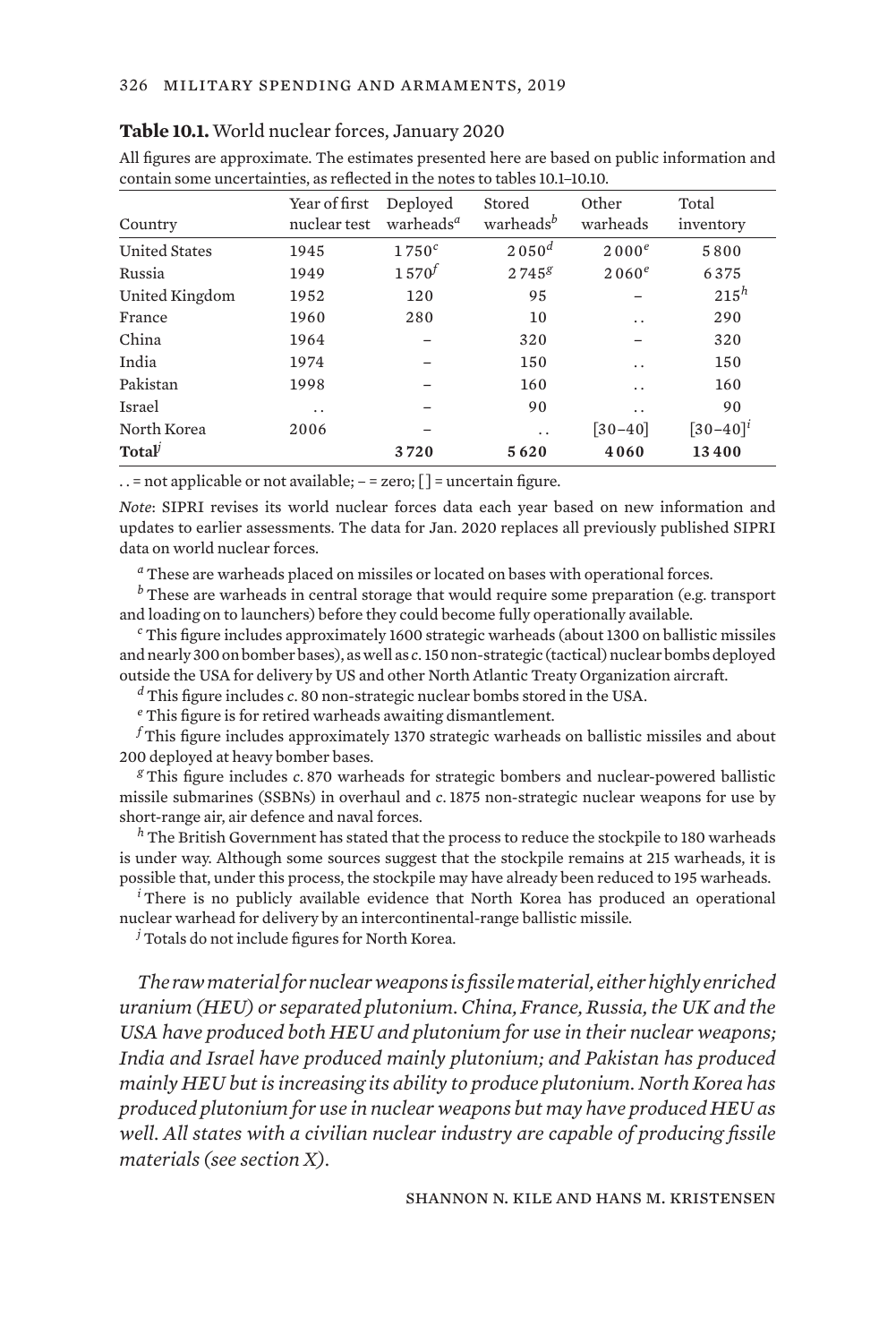# I. US nuclear forces

## hans m. kristensen

As of January 2020, the United States maintained a military stockpile of approximately 3800 nuclear warheads, roughly the same number as in January 2019. The stockpile included approximately 1750 deployed nuclear warheads, consisting of about 1600 strategic and 150 non-strategic (or tactical) warheads. In addition, about 2050 warheads were held in reserve and around 2000 retired warheads were awaiting dismantlement (385 fewer than the estimate for January 2019), giving a total inventory of approximately 5800 nuclear warheads (see table 10.2).

The USA reached compliance with the final warhead limits prescribed by the 2010 Treaty on Measures for the Further Reduction and Limitation of Strategic Offensive Arms (New START) by the specified deadline of 5 February 2018, at which point it was reported to have 1393 deployed warheads attributed to 660 deployed strategic launchers—that is, deployed intercontinental ballistic missiles (ICBMs), deployed submarine-launched ballistic missiles (SLBMs) and deployed heavy bombers.<sup>1</sup> As of September 2019, the New START aggregate numbers showed the USA deploying 1376 warheads attributed to 668 deployed strategic launchers.<sup>2</sup> The number of deployed warheads reported under New START differs from the estimate presented here because the treaty attributes one weapon to each deployed bomber—even though bombers do not carry weapons under normal circumstances—and does not count warheads stored at bomber bases.

## **Nuclear modernization**

In 2019 the administration of President Donald J. Trump continued to implement the 2018 Nuclear Posture Review (NPR).3 The NPR recommended maintaining the comprehensive nuclear weapon modernization programme decided by the previous administration but with several new nuclear weapons and an increase in the production of plutonium cores for nuclear weapons. Specifically, the NPR outlined plans to introduce a new class (Columbia) of nuclear-powered ballistic missile submarine (SSBN); a new nuclear-capable strategic bomber (B-21 Raider); a new long-range

 $1$  US Department of State, Office of the Spokesperson, ['Key facts about New START implementation'](https://www.state.gov/key-facts-about-new-start-treaty-implementation/), Fact Sheet, 5 Feb. 2018. For a summary and other details of New START see annex A, section III, and

chapter 11, section I, in this volume.<br><sup>2</sup> US Department of State, Bureau of Arms Control, Verification and Compliance, '[New START](https://www.state.gov/new-start-treaty-aggregate-numbers-of-strategic-offensive-arms-11/)<br>Treaty aggregate numbers of strategic offensive arms', Fact Sheet, 1 Sep. 2019.

<sup>&</sup>lt;sup>3</sup> US Department of Defense (DOD), *Nuclear Posture Review 2018* (DOD: Arlington, VA, Feb. 2018). For a summary and other details of the Nuclear Posture Review see Kristensen, H. M., 'US nuclear forces', *SIPRI Yearbook 2019*, pp. 289–94.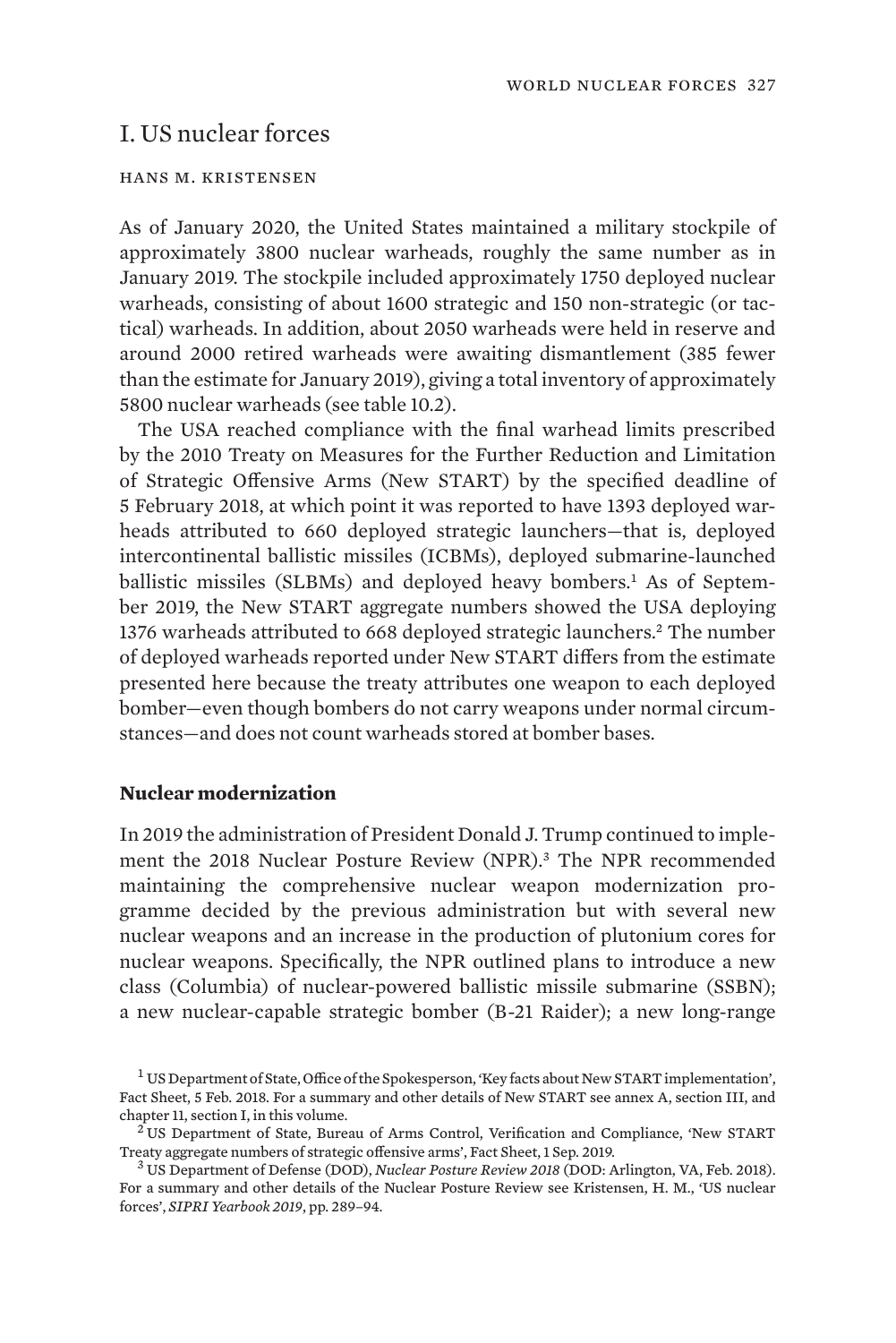#### **Table 10.2.** US nuclear forces, January 2020

| All figures are approximate and some are based on assessments by the author. Totals for strategic |  |
|---------------------------------------------------------------------------------------------------|--|
| and non-strategic forces are rounded up to the nearest 5 warheads.                                |  |

| Type                        | Designation                                          | No. of<br>launchers  | Year first Range<br>deployed $(km)^d$ | Warheads<br>x yield                                           | No. of<br>warheads <sup>b</sup> |
|-----------------------------|------------------------------------------------------|----------------------|---------------------------------------|---------------------------------------------------------------|---------------------------------|
| <b>Strategic forces</b>     |                                                      |                      |                                       |                                                               | 3570                            |
| <b>Bombers</b>              |                                                      | 60/107c              |                                       |                                                               | 848 <sup>d</sup>                |
| $B-52H$                     | Stratofortress                                       | 42/87                | 1961                                  | 16 000 20 x ALCMs 5-150 $\text{kt}^e$                         | 528                             |
| $B-2A$                      | Spirit                                               | 18/20                | 1994                                  | 11 000 16 x B61-7, -11, B83-1<br>$\text{homb}$ s <sup>t</sup> | 320                             |
| <b>ICBMs</b>                |                                                      | 400                  |                                       |                                                               | 8008                            |
| $LGM-30G$                   | Minuteman III                                        |                      |                                       |                                                               |                                 |
|                             | $Mk-12A$                                             | 200                  | 1979                                  | 13 000 1-3 x W78 335 kt                                       | 600 <sup>h</sup>                |
|                             | Mk-21 SERV                                           | 200                  | 2006                                  | 13 000 1 x W87 300 kt                                         | $200^i$                         |
| SSBNs/SLBMs                 |                                                      | 240 <sup>j</sup>     |                                       |                                                               | 1920 <sup>k</sup>               |
|                             | UGM-133A Trident II (D5/D5LE)                        |                      |                                       |                                                               |                                 |
|                             | $Mk-4$                                               | $\ddot{\phantom{0}}$ | 1992                                  | $>12000$ 1-8 x W76-0100 kt                                    | $\cdot \cdot$ <sup>1</sup>      |
|                             | $Mk-4A$                                              | $\ddot{\phantom{0}}$ | 2008                                  | $>12000$ 1-8 x W76-190 kt                                     | 1511                            |
|                             | $Mk-4A$                                              | $\ddot{\phantom{0}}$ | 2019                                  | >12 000 1 x W76-2 8 kt                                        | 25 <sup>m</sup>                 |
|                             | $Mk-5$                                               | $\ddot{\phantom{0}}$ | 1990                                  | $>12000$ 1-8 x W88 455 kt                                     | 384                             |
| <b>Non-strategic forces</b> |                                                      |                      |                                       |                                                               | $230^n$                         |
| $F-15E$                     | Strike Eagle                                         | . .                  | 1988                                  | $3840$ 5 x B61-3, -4 <sup>o</sup>                             | 80                              |
| $F-16C/D$                   | Falcon                                               | $\ddot{\phantom{0}}$ | 1987                                  | $3200^p$ 2 x B61-3, -4                                        | 70                              |
| F-16MLU                     | Falcon (NATO)                                        | $\ddot{\phantom{a}}$ | 1985                                  | 3 200 2 x B61-3, -4                                           | 40                              |
| <b>PA-200</b>               | Tornado (NATO)                                       |                      | 1983                                  | 2400 2 x B61-3, -4                                            | 40                              |
| <b>Total stockpile</b>      |                                                      |                      |                                       |                                                               | $3800^{q}$                      |
|                             | Deployed warheads                                    |                      |                                       |                                                               | $1750^{r}$                      |
| Reserve warheads            |                                                      |                      |                                       |                                                               | 2050                            |
|                             | Retired warheads awaiting dismantlement <sup>s</sup> |                      |                                       |                                                               | 2000                            |
| <b>Total inventory</b>      |                                                      |                      |                                       |                                                               | $5800^{t}$                      |

. . = not available or not applicable; ALCM = air-launched cruise missile; ICBM = intercontinental ballistic missile; kt = kiloton; NATO = North Atlantic Treaty Organization; SERV = securityenhanced re-entry vehicle; SLBM = submarine-launched ballistic missile; SSBN = nuclearpowered ballistic missile submarine.

*<sup>a</sup>* Maximum unrefuelled range. All nuclear-equipped aircraft can be refuelled in the air. Actual mission range will vary according to flight profile and weapon loading.

*<sup>b</sup>* The number shows the total number of warheads assigned to nuclear-capable delivery systems. Only some of these warheads are deployed on missiles and at aircraft bases.

*<sup>c</sup>* Bombers have two numbers: the first is the number assigned to the nuclear mission; the second is the total inventory. The US Air Force has 66 nuclear-capable bombers (20 B-2As and 46 B-52Hs) of which no more than 60 will be deployed at any given time.

*<sup>d</sup>* Of the bomber weapons, *c*. 300 (200 ALCMs and 100 bombs) are deployed at the bomber bases; all the rest are in central storage. Many of the gravity bombs are no longer fully active and are slated for retirement after the B61-12 is fielded in the early 2020s.

*<sup>e</sup>* The B-52H is no longer configured to carry nuclear gravity bombs.

*<sup>f</sup>* Strategic gravity bombs are only assigned to B-2A bombers. The maximum yields of strategic bombs are: B61-7 (360 kt), B61-11 (400 kt), B83-1 (1200 kt). However, they also have lower yields. Most B83-1s have been moved to the inactive stockpile and B-2As rarely exercise with the B83-1. The administration of President Barack Obama decided that the B83-1 would be retired once the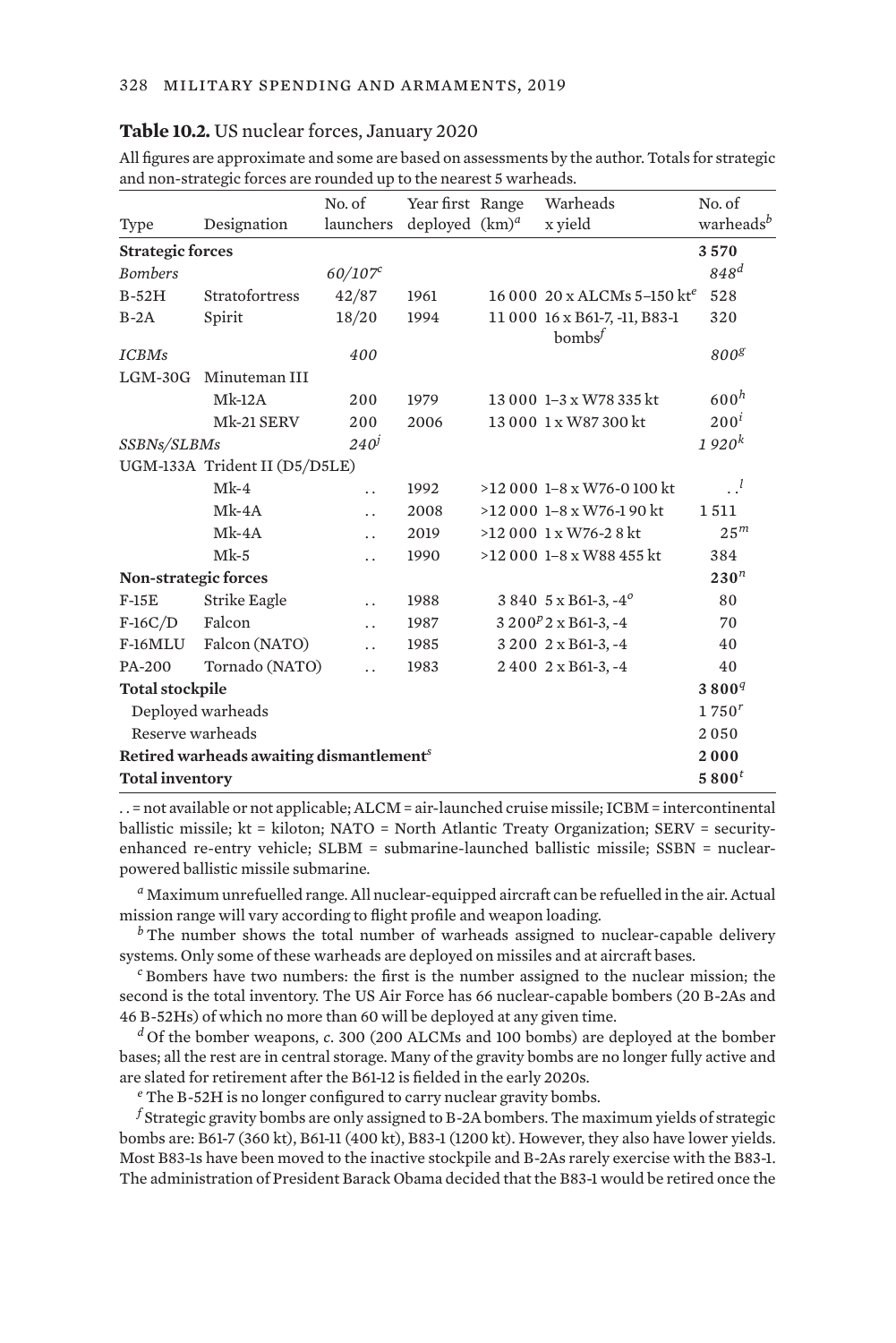B61-12 was deployed, but the administration of President Donald J. Trump has indicated that it might retain the B83-1 for a longer period.

*<sup>g</sup>* Of these ICBM warheads, only 400 are deployed on the missiles. The remaining warheads are in central storage.

*<sup>h</sup>* Only 200 of these W78 warheads are deployed; all the rest are in central storage.

*<sup>i</sup>* Another 340 W87s are possibly in long-term storage outside the stockpile for planned use in the W78 replacement warhead (W87-1).

*<sup>j</sup>* Of the 14 SSBNs, 2 are normally undergoing refuelling overhaul at any given time. They are not assigned weapons. Another 2 or more submarines may be undergoing maintenance at any given time and may not be carrying missiles. The number of deployable missiles has been reduced to 240 to meet the 2010 Treaty on Measures for the Further Reduction and Limitation of Strategic Offensive Arms (New START) limit on deployed strategic missile launchers.

*<sup>k</sup>* Of these warheads, only about 930 are deployed on submarines; all the rest are in central storage. Although each D5 missile was counted under the 1991 Strategic Arms Reduction Treaty as carrying 8 warheads and the missile was initially flight tested with 14, the US Navy has downloaded each missile to an average of 4–5 warheads. D5 missiles equipped with the new low-yield W76-2 carry only 1 warhead.

<sup>l</sup> It is assumed here that all W76-0 warheads have been replaced by the W76-1.

*<sup>m</sup>* According to US military officials, the new low-yield W76-2 warhead will normally be deployed on at least 2 of the SSBNs on patrol in the Atlantic and Pacific oceans.

*<sup>n</sup>* Approximately 150 of the tactical bombs are thought to be deployed across 6 NATO airbases outside the USA. The remaining bombs are in central storage in the USA. Older B61 versions will be returned to the USA once the B61-12 is deployed.

*<sup>o</sup>* The maximum yields of tactical bombs are: B61-3 (170 kt) and B61-4 (50 kt). All have selective lower yields. The B61-10 was retired in 2016.

*<sup>p</sup>* Most sources list 2400 km unrefuelled ferry range but Lockheed Martin, which produces the F-16, lists 3200 km.

*<sup>q</sup>* Of these weapons, approximately 1750 are deployed on ballistic missiles, at bomber bases in the USA and at 6 NATO airbases outside the USA; all the rest are in central storage.

*<sup>r</sup>* The deployed warhead number in this table differs from the number declared under New START because the treaty attributes 1 warhead per deployed bomber—even though bombers do not carry warheads under normal circumstances—and does not count warheads stored at bomber bases.

*<sup>s</sup>* Up until 2018, the US Government published the number of warheads dismantled each year, but the Trump administration ended this practice. Based on previous performance and the completion of the W76-1 life-extension programme, it is estimated here that approximately 385 retired warheads were dismantled during 2019.

*<sup>t</sup>* In addition to these intact warheads, there are more than 20 000 plutonium pits stored at the Pantex Plant, Texas, and perhaps 4000 uranium secondaries stored at the Y-12 facility at Oak Ridge, Tennessee.

*Sources*: US Department of Defense, various budget reports and plans, press releases and documents obtained under the Freedom of Information Act; US Department of Energy, various budget reports and plans; US Air Force, US Navy and US Department of Energy, personal communications; *Bulletin of the Atomic Scientists*, 'Nuclear notebook', various issues; and author's estimates.

air-launched cruise missile (ALCM), known as the long-range standoff weapon (LRSO); a new intercontinental ballistic missile (Ground Based Strategic Deterrent, GBSD); and a new nuclear-capable, tactical fighterbomber (F-35A). The programme also aims to upgrade the command and control systems at the US Department of Defense (DOD), and the nuclear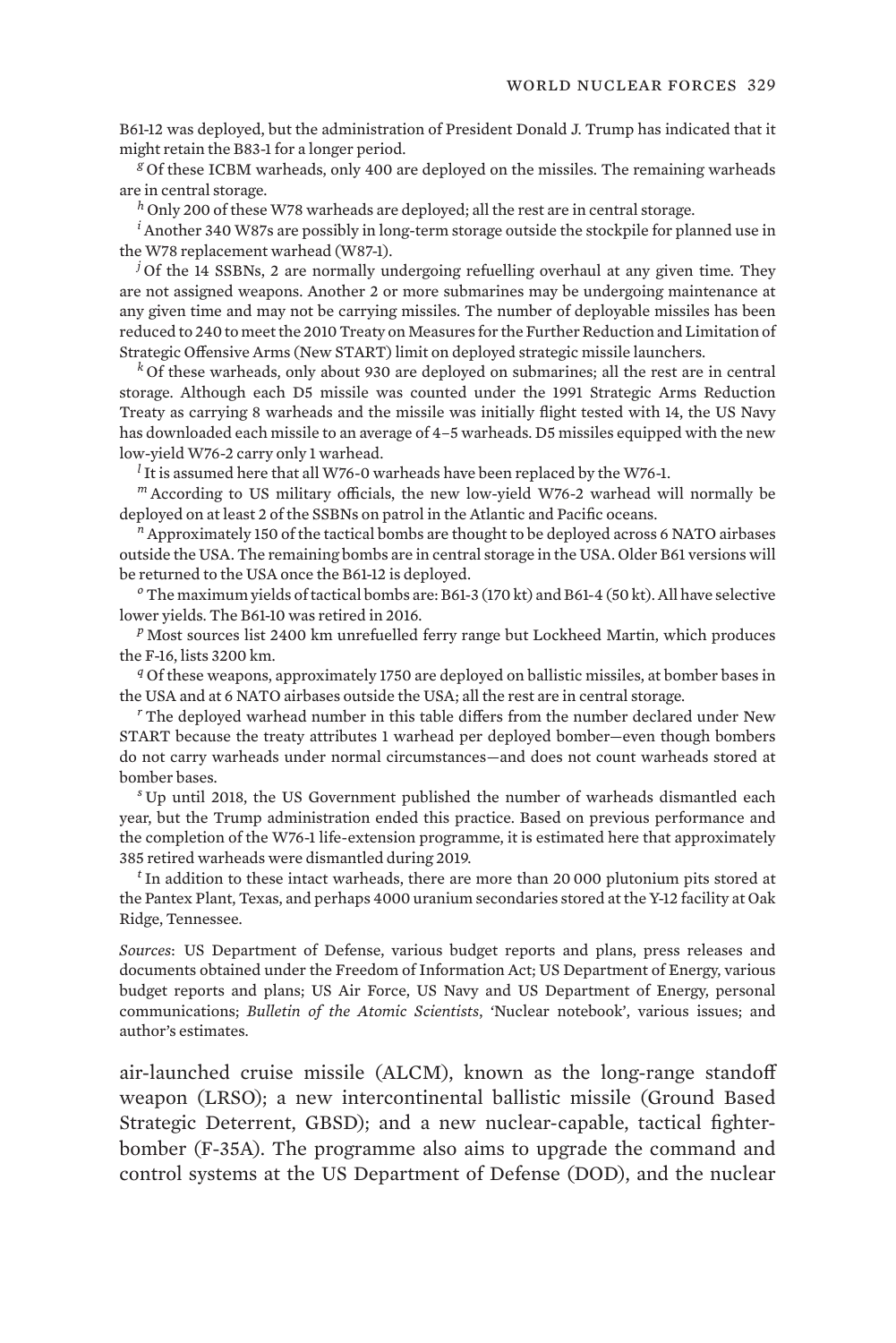warheads and their supporting infrastructure at the US Department of Energy's National Nuclear Security Administration (NNSA).

According to an estimate published in January 2019 by the US Congressional Budget Office (CBO), modernizing and operating the US nuclear arsenal and the facilities that support it will cost around \$494 billion for the period 2019–28, \$94 billion more than the CBO's 2017 estimate for the period 2017–26. The rise partly reflects the expected increase in costs based on the progression of the modernization programme as well as the 2018 NPR's addition of new nuclear weapons.<sup>4</sup> The nuclear modernization (and maintenance) programme will continue well beyond 2028 and, based on the CBO's estimate, will cost \$1.2 trillion over the next three decades. Notably, although the CBO estimate accounts for inflation, other estimates forecast that the total cost will be closer to \$1.7 trillion.5 The NPR acknowledged that cost estimates of the modernization programme vary but stated that the programme is 'an affordable priority' and emphasized that the total cost represented only a small portion of the overall defence budget.<sup>6</sup> There is little doubt, however, that limited resources, competing nuclear and conventional modernization programmes, and the rapidly growing federal budget deficit will present significant challenges for the nuclear modernization programme in the years ahead.

#### **Bombers**

The US Air Force (USAF) currently operates a fleet of 169 heavy bombers: 62 B-1Bs, 20 B-2As and 87 B-52Hs. Of these, 66 (20 B-2As and 46 B-52Hs) are nuclear capable, although only 60 (18 B-2As and 42 B-52Hs) are thought to be assigned nuclear delivery roles. It is estimated here that there are nearly 850 warheads assigned to strategic bombers, of which about 300 are deployed at bomber bases.

Both the B-2As and B-52Hs are undergoing modernization intended to improve their ability to receive and transmit secure nuclear mission data. This includes the ability to communicate with the Advanced Extreme High Frequency satellite network used by the US president and military leadership to transmit launch orders and manage nuclear operations.<sup>7</sup>

The development of the next-generation long-range strike bomber, known as the B-21 Raider, is well under way with the first test aircraft under

 $^4$  US Congressional Budget Office, ['Projected costs of US nuclear forces, 2019 to 2028](https://www.cbo.gov/publication/54914)', Jan. 2019, p. 1.  $^5$  See e.g. Reif, K., '[US nuclear modernization programs](https://www.armscontrol.org/factsheets/USNuclearModernization)', Arms Control Association, Fact Sheet, updated Aug. 2

 $6$  US Department of Defense (note 3), pp. XI, 51–52.

<sup>7</sup> US Department of Defense (DOD), *[Fiscal Year \(FY\) 2020 Budget Estimates, Air Force, Justification](https://www.saffm.hq.af.mil/Portals/84/documents/FY20/RDTE/FY20_PB_RDTE_Vol-IIIa.pdf?ver=2019-03-18-153510-997) [Book Volume 3a of 3: Research, Development, Test & Evaluation, Air Force, Vol–III Part 1](https://www.saffm.hq.af.mil/Portals/84/documents/FY20/RDTE/FY20_PB_RDTE_Vol-IIIa.pdf?ver=2019-03-18-153510-997)* (DOD: Arlington, VA, Mar. 2019).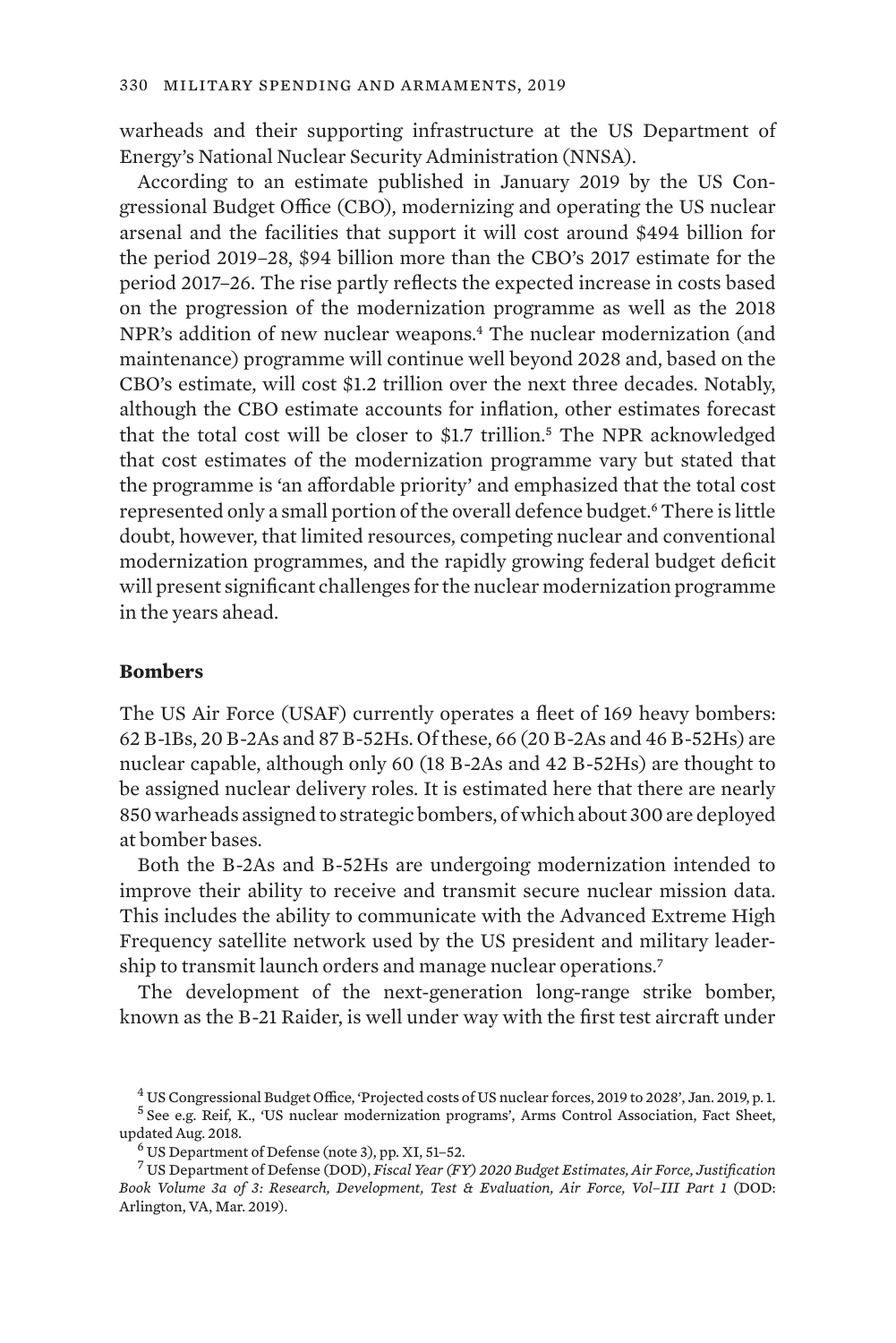construction. <sup>8</sup> The B-21 will be capable of delivering B61-12 guided nuclear gravity bombs, which are currently in development, and LRSO cruise missiles. The USAF plans to acquire 1000 LRSO missiles, of which about half will be nuclear armed and the rest used for spares and test launches.<sup>9</sup> The new bomber is scheduled to enter service in the mid-2020s.10 The B-21 will replace the B-1B and B-2A bombers at Dyess Air Force Base (AFB) in Texas, Ellsworth AFB in South Dakota, and Whiteman AFB in Missouri.11 The USAF plans to acquire at least 100 B-21s but the final order may be significantly higher.<sup>12</sup>

## **Land-based ballistic missiles**

As of January 2020, the USA deployed 400 Minuteman III ICBMs in 450 silos across three missile wings. Fifty of the 450 silos are empty but kept in a state of readiness and can be reloaded with stored missiles if necessary.<sup>13</sup>

Each Minuteman III ICBM is armed with one warhead: either a 335-kiloton W78/Mk12A or a 300-kt W87/Mk21. Missiles carrying the W78 can be uploaded with up to two more warheads for a maximum of three multiple independently targetable re-entry vehicles (MIRVs). It is estimated here that there are 800 warheads assigned to the ICBM force, of which 400 are deployed on the missiles.

The USAF has begun development of a next-generation ICBM, the abovementioned GBSD, which is scheduled to begin replacing the Minuteman III in 2028 and achieve full operational capability in 2036.14 The plan is to buy 642 missiles, of which 400 would be deployed, 50 stored and the rest used for test launches and as spares.15 Development and production of the GBSD will go on well into the mid-2030s. The projected cost of the programme continues to increase. It rose from \$62.5 billion projected in 2015 to around \$100 billion in 2017.<sup>16</sup> In 2019 the CBO estimated that the cost for the 10-year

 $8$  US Air Force, Secretary of the Air Force Public Affairs, ['Acting SecAF Donovan announces](https://www.af.mil/News/Article-Display/Article/1961512/acting-secaf-donovan-announces-b-21-manufacturing-testing-locations/) B-21 manufacturing testing locations', 16 Sep. 2019.

<sup>9</sup> Rand, R. (Gen.), Commander, Air Force Global Strike Command, ['FY19 posture for Department](https://docs.house.gov/meetings/AS/AS29/20180322/108035/HHRG-115-AS29-Wstate-RandR-20180322.pdf) [of Defense nuclear forces'](https://docs.house.gov/meetings/AS/AS29/20180322/108035/HHRG-115-AS29-Wstate-RandR-20180322.pdf), Presentation to the Strategic Forces Subcommittee, Armed Services Committee, US House of Representatives, 11 Apr. 2018, p. 13. <sup>10</sup> Gertler, J., *[Air Force B-21 Raider Long-Range Strike Bomber](https://fas.org/sgp/crs/weapons/R44463.pdf)*, Congressional Research Service

(CRS), Report for Congress R44463 (US Congress, CRS: Washington, DC, updated 13 Nov. 2019), p. 10. 11 US Air Force, Secretary of the Air Force Public Affairs, ['Air force selects locations for B-21 air-](https://www.af.mil/News/Article-Display/Article/1510408/air-force-selects-locations-for-b-21-aircraft/)

[craft](https://www.af.mil/News/Article-Display/Article/1510408/air-force-selects-locations-for-b-21-aircraft/)', 2 May 2018. <sup>12</sup> Clark, C., ['More B-21s likely: B-1s to carry up to 8 hypersonic weapons](https://breakingdefense.com/2019/09/more-b-21s-likely-b-1s-to-carry-up-to-8-hypersonic-weapons/)', Breaking Defense, 17 Sep.

2019. <sup>13</sup> Air Force Technology, '[USAF removes last of 50 Minuteman III ICBMs and meets NST require](https://www.airforce-technology.com/news/newsusaf-removes-last-of-50-minuteman-iii-icbms-to-meet-nst-requirements-5860111/)[ments'](https://www.airforce-technology.com/news/newsusaf-removes-last-of-50-minuteman-iii-icbms-to-meet-nst-requirements-5860111/), 3 July 2017.<br><sup>14</sup> Richard, C. A., Commander, US Strategic Command, [Statement before the Committee on Armed](https://www.armed-services.senate.gov/hearings/20-02-13-united-states-northern-command-and-united-states-strategic-command)

[Services,](https://www.armed-services.senate.gov/hearings/20-02-13-united-states-northern-command-and-united-states-strategic-command) US Senate, 13 Feb. 2020, p. 9.<br><sup>15</sup> Reif, K., ['Air Force drafts plan for follow-on ICBM'](https://www.armscontrol.org/act/2015-07/news/air-force-drafts-plan-follow-icbm), *Arms Control Today*, 8 July 2015.<br><sup>16</sup> Reif, K., '[New ICBM replacement cost revealed](https://www.armscontrol.org/act/2017-03/news/new-icbm-replacement-cost-revealed)', *Arms Control Today*, Mar. 2017.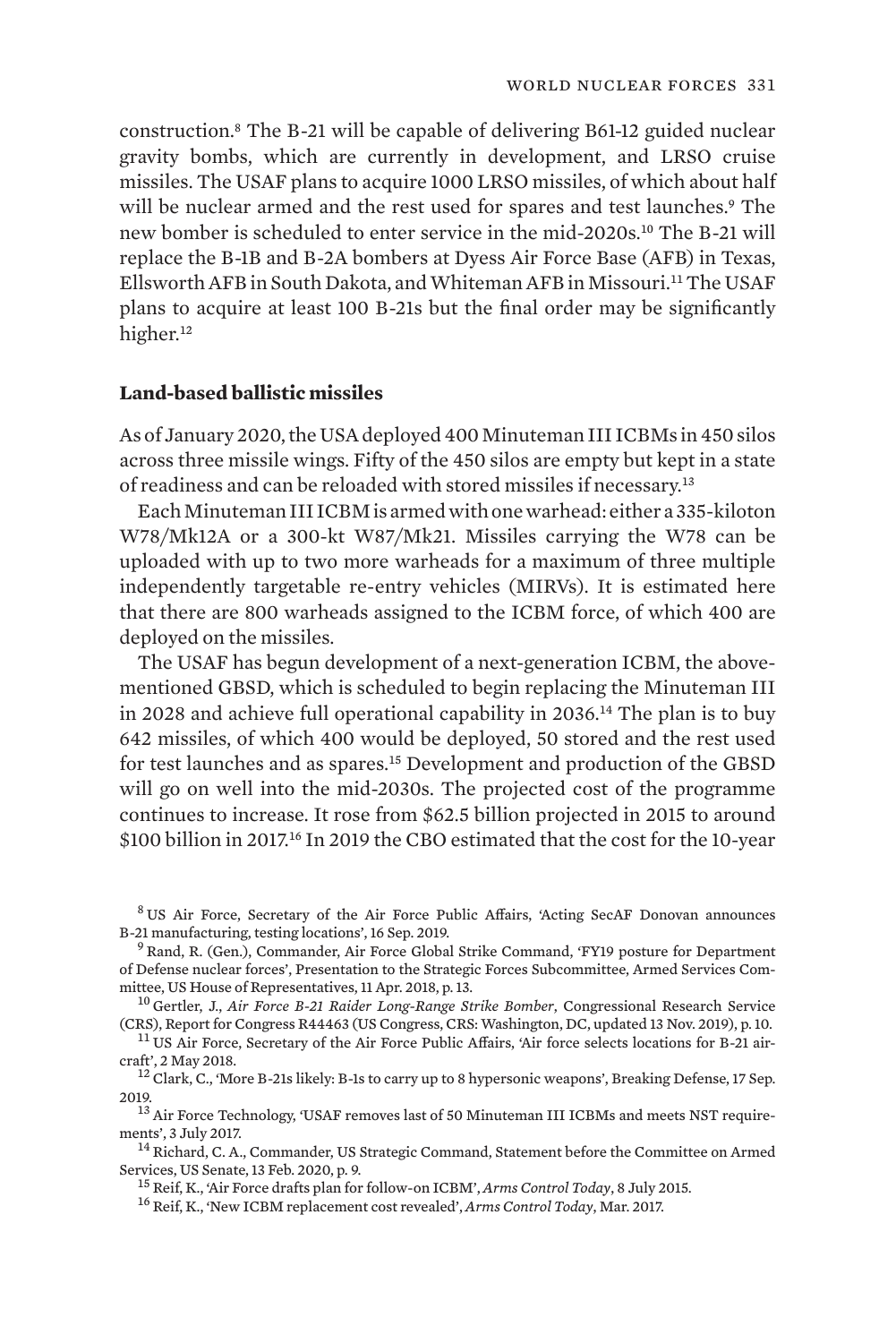period 2019–28 alone would be \$61 billion, \$18 billion higher than the 2017 estimate for 2017–26.17 In late 2019 the USAF confirmed that Northrop Grumman will produce the GBSD. The expectation is that the contract will be signed in the second half of 2020.<sup>18</sup>

The USAF is modernizing the nuclear warheads that will be used to arm the GBSD. These will also be used to arm the Minuteman III for the remainder of its service life. The W87/Mk21 warhead is being upgraded with a new fuze (arming, fuzing and firing unit). The W78/Mk12A will be replaced entirely. The replacement warhead was formerly known as the Interoperable Warhead 1 (IW1) but in 2018 it was given the designation W87-1 to reflect that it will use a W87 plutonium pit with insensitive high explosives instead of the conventional high explosives used in the W78.19 The projected cost of the W87-1 programme is between \$10.6 billion and \$13.2 billion.<sup>20</sup>

During 2019, the USAF Global Strike Command carried out four operational and developmental test launches of the Minuteman III ICBM weapon system. The missiles were launched from Vandenberg AFB in California with the payload impacting at the Ronald Reagan Ballistic Missile Defense Test Site in the Kwajalein Atoll in the Marshall Islands.<sup>21</sup>

## **Ballistic missile submarines**

The US Navy operates a fleet of 14 Ohio class SSBNs, of which 12 are normally considered to be operational and 2 are typically undergoing refuelling overhaul at any given time.

All of the 14 Ohio class SSBNs—8 of which are based at Naval Submarine Base Kitsap in Washington State and 6 at Naval Submarine Base Kings Bay in Georgia—can carry up to 20 Trident II D5 SLBMs. To meet the New START limit on deployed launchers, 4 missile tubes on each submarine have been deactivated so that the 12 deployable SSBNs can carry no more than 240 missiles.<sup>22</sup>

 $^{21}$  Murray, D., ['Air Force Global Strike Command year in review: 2019'](https://www.afgsc.af.mil/News/Article-Display/Article/2050189/air-force-global-strike-command-year-in-review-2019/), US Air Force Global Strike Command Air Forces Strategic-Air, 3 Jan. 2020. <sup>22</sup> US Navy, ['Fleet ballistic missile submarines: SSBN'](https://www.navy.mil/navydata/fact_display.asp?cid=4100&tid=200&ct=4), United States Navy Fact File, 29 Jan. 2019.

<sup>&</sup>lt;sup>17</sup> US Congressional Budget Office (note 4), p. 9.<br><sup>18</sup> Erwin, S., ['Northrop Grumman wins competition to build future ICBM, by default](https://spacenews.com/northrop-grumman-wins-competition-to-build-future-icbm-by-default/)', *Space News*,<br>14 Dec. 2019.

<sup>&</sup>lt;sup>19</sup> Padilla, M., ['Sandia on target for first Mk21 Fuze flight test in 2018'](https://www.sandia.gov/news/publications/labnews/_assets/documents/issues/2018/labnews03-16-18.pdf), *Sandia Lab News*, vol. 70, no. 6 (16 Mar. 2018); and US Department of Energy, National Nuclear Security Administration (NNSA), *[W78 Replacement Program \(W87-1\): Cost Estimates and Use of Insensitive High Explosives](https://nukewatch.org/newsite/wp-content/uploads/2019/02/W78-Replacement-Program-Cost-Estimates-IHE-1.pdf)*, Report to Congress (NNSA: Washington, DC, Dec. 2018), pp. III, 7. <sup>20</sup> US Department of Energy, National Nuclear Security Administration (NNSA), *[Fiscal Year 2020](https://www.energy.gov/nnsa/downloads/stockpile-stewardship-and-management-plan-ssmp)* 

*[Stockpile Stewardship and Management Plan](https://www.energy.gov/nnsa/downloads/stockpile-stewardship-and-management-plan-ssmp)*, Report to Congress (NNSA: Washington, DC, July 2019),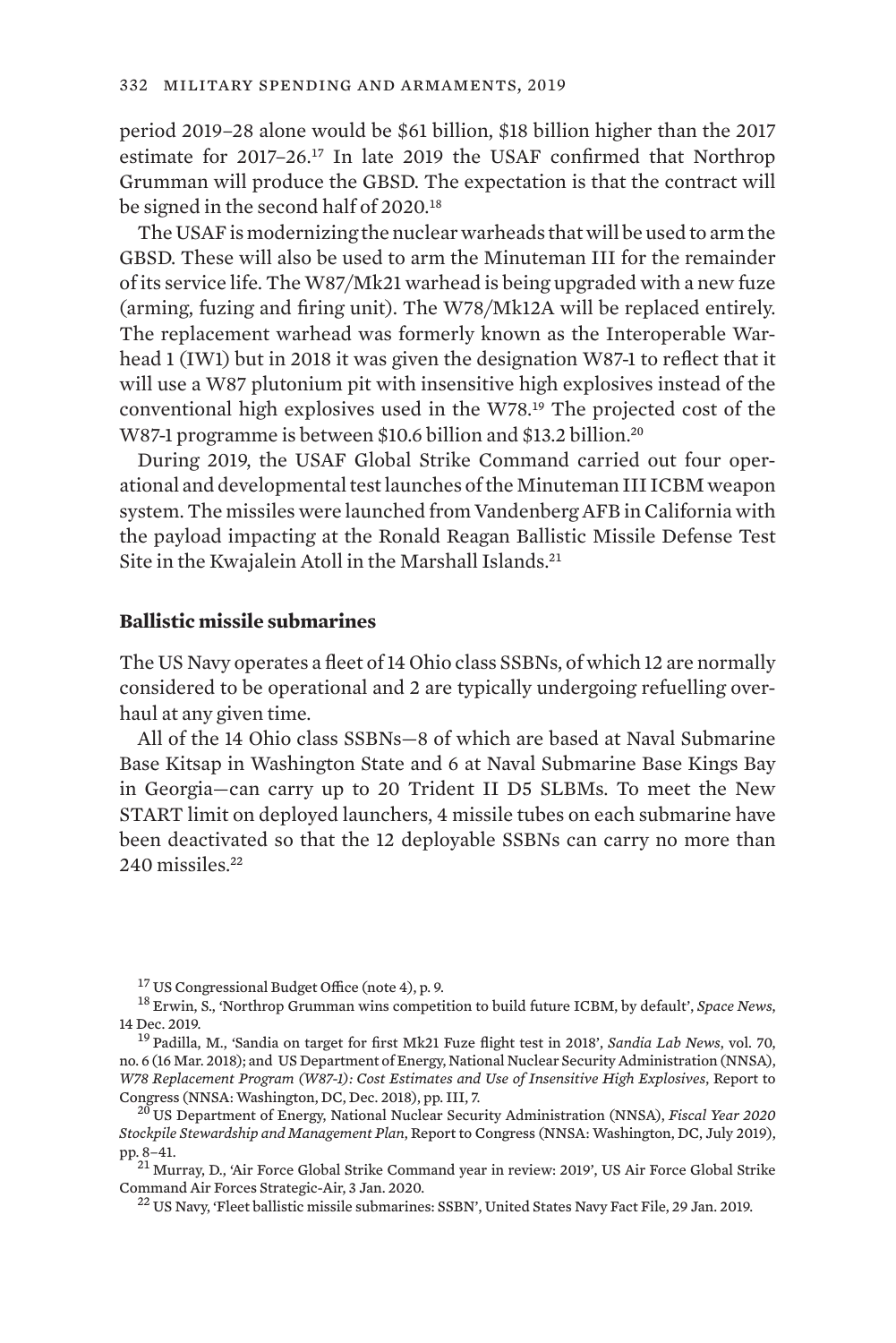Around 8 to 10 SSBNs are normally at sea, of which 4 or 5 are on alert in their designated patrol areas and ready to fire their missiles within 15 minutes of receiving the launch order.

Since 2017, the navy has been replacing its Trident II D5 SLBMs with an enhanced version known as the D5LE (LE for 'life extended'). Another 24 were deployed in 2018 (and possibly in 2019) and the upgrade is scheduled to be completed in 2024.23 The D5LE is equipped with the new Mk-6 guidance system. The D5LE will arm Ohio class SSBNs for the remainder of their service lives (up to 2042) and will also be deployed on British Trident submarines (see section III). The D5LE will initially also arm the new Columbia class SSBN, the first of which—the *USS Columbia* (SSBN-826)—is scheduled to start patrols in 2031, but will eventually be replaced with a new SLBM, currently named the SWS (Strategic Weapon System) 534 or D5LE2.<sup>24</sup> The 2018 NPR stated that the navy 'will begin studies in 2020 to define a costeffective, credible, and effective SLBM that ... [can be deployed] throughout the service life of the COLUMBIA SSBN'.<sup>25</sup>

The Trident SLBMs carry two basic warhead types: either the 455-kt W88 or the 90-kt W76-1 (the older W76-0 version has been, or remains in the process of being, retired). The W76-1 is equipped with a new fuze that improves its targeting effectiveness.26 It is estimated here that around 1920 warheads are assigned to the SSBN fleet, of which about 930 are deployed on missiles.<sup>27</sup> Each SLBM can carry up to eight warheads but normally carries an average of four to five.

In late 2019 the navy started to deploy a new low-yield warhead on some of its SSBNs.28 The new warhead is the W76-2, which is a modification of the W76-1 and is estimated to have an explosive yield of about 8 kt.<sup>29</sup> The 2018 NPR claimed that the warhead is needed to deter Russian first use of lowyield tactical nuclear weapons.30 The first SSBN to deploy with the W76-2 was the *USS Tennessee* (SSBN-734), which left the Kings Bay base at the end of 2019 for a deterrent patrol in the Atlantic Ocean.<sup>31</sup> According to US

[Forces](https://www.armed-services.senate.gov/imo/media/doc/Wolfe_05-01-19.pdf), Armed Services Committee, US Senate, 23 Mar. 2019, p. 4. <sup>24</sup> Peterson, J., 'Navy strategic missile boss starting concept development for new missile', *Seapower*, 24 May 2017.<br><sup>25</sup> US Department of Defense (note 3), p. 49. 2016).<br><sup>26</sup> Kristensen, H. M., McKinzie, M. and Postol, T. A., '[How US nuclear forces modernization is](https://thebulletin.org/2017/03/how-us-nuclear-force-modernization-is-undermining-strategic-stability-the-burst-height-compensating-super-fuze/)

[undermining strategic stability: The burst-height compensating super-fuze'](https://thebulletin.org/2017/03/how-us-nuclear-force-modernization-is-undermining-strategic-stability-the-burst-height-compensating-super-fuze/), *Bulletin of the Atomic Scientists*, 1 Mar. 2017. <sup>27</sup> US Department of State (note 2). <sup>28</sup> Arkin, W. M. and Kristensen, H. M., '[US deploys new low-yield nuclear submarine warhead'](https://fas.org/blogs/security/2020/01/w76-2deployed/),

FAS Strategic Security Blog, Federation of American Scientists, 29 Jan. 2020; and US Department of Defense, '[Statement on the fielding of the W76-2 low-yield submarine-launched ballistic missile](https://www.defense.gov/Newsroom/Releases/Release/Article/2073532/statement-on-the-fielding-of-the-w76-2-low-yield-submarine-launched-ballistic-m/) [warhead](https://www.defense.gov/Newsroom/Releases/Release/Article/2073532/statement-on-the-fielding-of-the-w76-2-low-yield-submarine-launched-ballistic-m/)', Press release, 4 Feb. 2020.<br><sup>29</sup> US military officials, Private communications with the author, 2019–20.<br><sup>30</sup> US Department of Defense (note 3), p. 55<br><sup>31</sup> Arkin and Kristensen (note 28); and US Department of De

 $^{23}$  Wolfe, J., Director, Strategic Systems Programs, [Statement before the Subcommittee on Strategic](https://www.armed-services.senate.gov/imo/media/doc/Wolfe_05-01-19.pdf) Forces, Armed Services Committee, US Senate, 23 Mar. 2019, p. 4.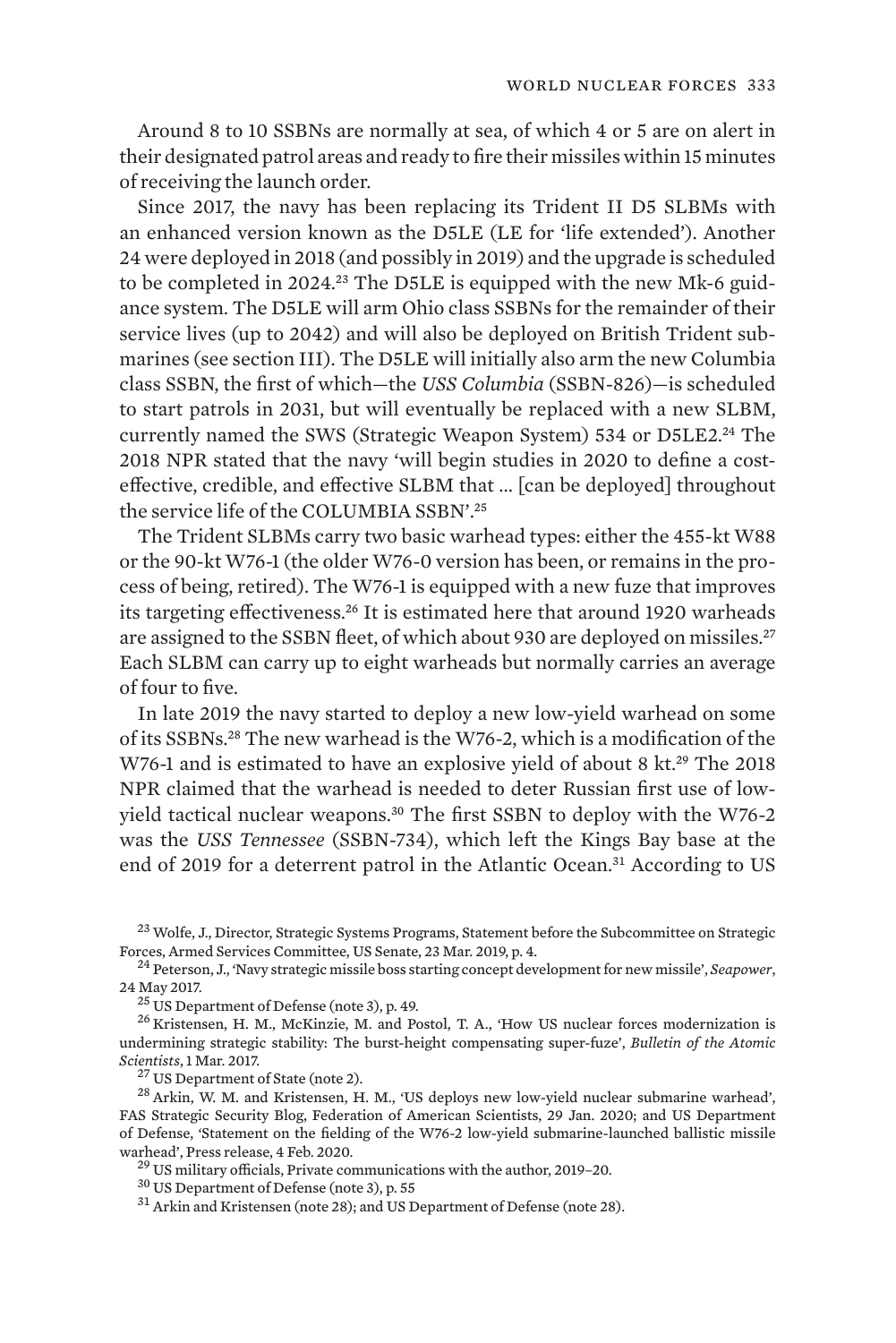military officials, the W76-2 has also been deployed in the Pacific Ocean and it is believed that at least two of the SSBNs on patrol in each of these oceans will normally carry one or two D5 missiles, each with one W76-2.<sup>32</sup>

#### **Non-strategic nuclear weapons**

The USA has one basic type of non-strategic (tactical) weapon in its stockpile—the B61 gravity bomb, which exists in two versions: B61-3 and B61-4.<sup>33</sup> An estimated 230 tactical B61 bombs remain in the stockpile.

Approximately 150 of the bombs are thought to be deployed for potential use by fighter-bomber aircraft at six North Atlantic Treaty Organization (NATO) airbases in five countries: Aviano and Ghedi, Italy; Büchel, Germany; Incirlik, Turkey; Kleine Brogel, Belgium; and Volkel, the Netherlands.<sup>34</sup> In 2019 the debate on whether the USA should continue to store nuclear weapons in Turkey intensified after incursions by Turkey into northern Syria, and there were reports that the US military was reviewing evacuation plans for the weapons.<sup>35</sup>

The 80 other B61 bombs are stored at bases in the continental USA for potential use by US aircraft in support of allies outside Europe, including in East Asia.

The USA is close to completing the development of the B61-12 guided nuclear bomb, which will replace all existing versions of the B61. Delivery was scheduled to start in 2020 but production problems in 2019 caused delays and delivery is now expected to take place in late 2021.<sup>36</sup> The new version is equipped with a guided tail kit that enables it to hit targets more accurately, meaning that it could be used with a lower yield and potentially produce less radioactive fallout.<sup>37</sup>

Integration of the B61-12 on existing USAF and NATO aircraft continued in 2019. The USAF plans to integrate the B61-12 on seven types of aircraft: the B-2A, the B-21, the F-15E, the F-16C/D, the F-16 MLU, the F-35A and the PA-200 (Tornado).38 To ensure that Germany can continue to participate in

 $32$  US military officials, Private communications with the author, 2019–20.<br> $33$  A third version, the B61-10, was retired in Sep. 2016. US Department of Energy, National Nuclear Security Administration (NNSA), *[Fiscal Year 2018 Stockpile Stewardship Management Plan](https://www.energy.gov/nnsa/downloads/stockpile-stewardship-and-management-plan-ssmp)*, Report to

 $3\overline{4}$  For a detailed overview of the dual-capable aircraft programmes of the USA and its NATO allies see Kristensen, H. M., 'US nuclear forces', *SIPRI Yearbook 2019*, pp. 299–300; and Andreasen, S. et al., Nuclear Threat Initiative (NTI), *Building a Safe, Secure, and Credible NATO Nuclear Posture*

<sup>(</sup>NTI: Washington, DC, Jan. 2018).<br><sup>35</sup> Sanger, D. E., '[Trump followed his gut on Syria. Calamity came fast'](https://www.nytimes.com/2019/10/14/world/middleeast/trump-turkey-syria.html), *New York Times*, 14 Oct. 2019.<br><sup>36</sup> Gould, J. and Mehta, A., 'Nuclear gravity bomb and warhead upgrades face new

*News,* 4 Sep. 2019.<br><sup>37</sup> Kristensen, H. M. and McKinzie, M., ['Video shows earth-penetrating capability of B61-12 nuclear](https://fas.org/blogs/security/2016/01/b61-12_earth-penetration/)<br>bomb', FAS Strategic Security Blog, Federation of American Scientists, 14 Jan. 2016.

<sup>&</sup>lt;sup>38</sup> US Air Force (USAF), [United States Air Force Acquisition, Annual Report, Fiscal Year 2018: Cost](https://www.af.mil/Portals/1/documents/5/FY18_AQReport.pdf)*[effective Modernization](https://www.af.mil/Portals/1/documents/5/FY18_AQReport.pdf)* (USAF: Arlington, VA, [2019]), p. 24.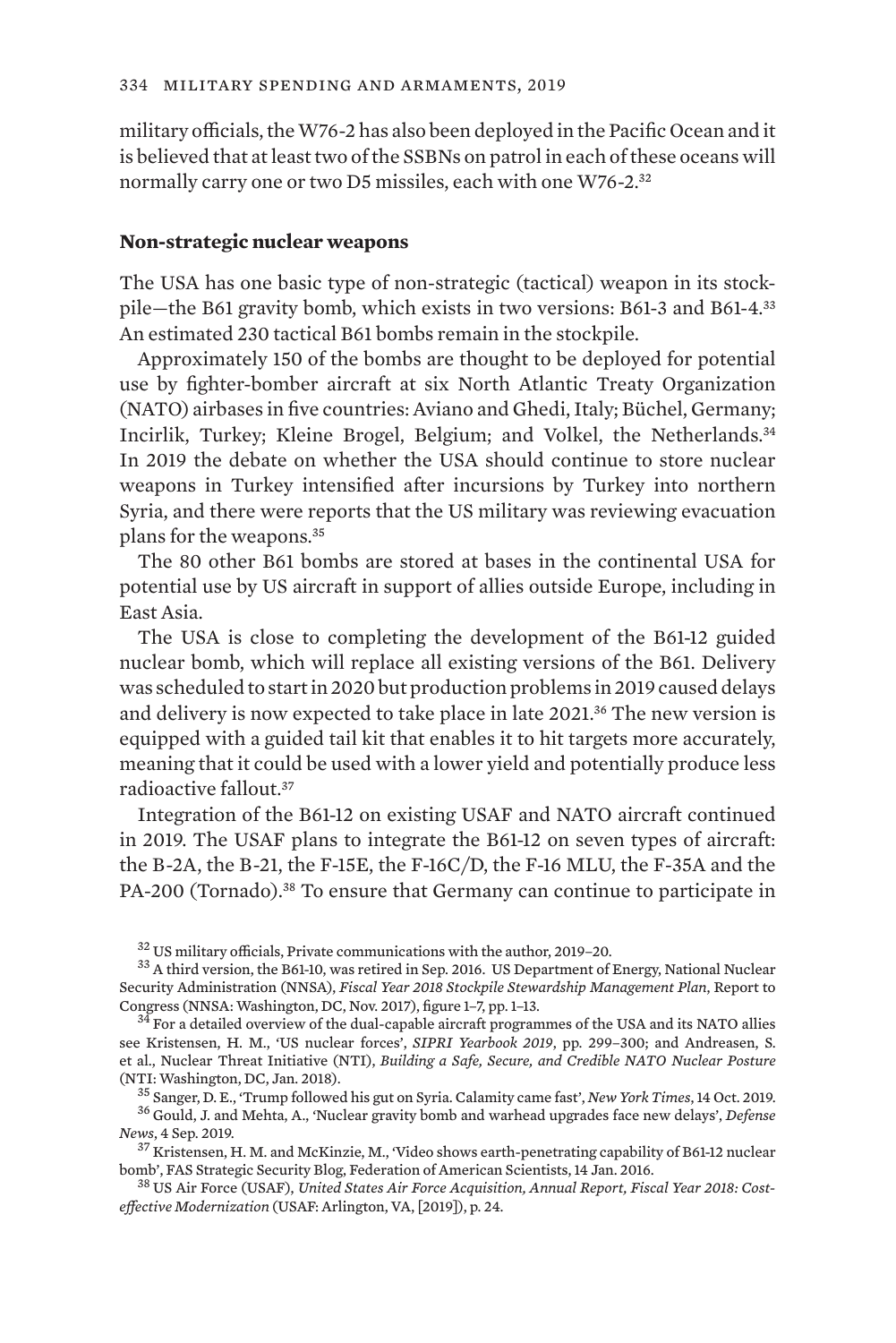the NATO nuclear strike mission after it has completed the planned replacement of its Tornados with either Eurofighter or F/A-18 aircraft, some of the new aircraft would also need to undergo integration with the B61-12.<sup>39</sup>

During 2019, the US Navy began an 'analysis of alternatives' study for the new nuclear-armed sea-launched cruise missile called for by the 2018 NPR.<sup>40</sup> The development of the weapon would mark a significant change in approach by the US Navy, which completely eliminated all non-strategic naval nuclear weapons after the end of the cold war.41 If funded by the US Congress, the new missile could be deployed on attack submarines or surface ships by the end of the 2020s and could potentially result in the first increase in the size of the US nuclear weapon stockpile since 1996.

 $^{39}$  Shalal, A., '[Germany drops F-35 from fighter tender; Boeing F/A-18 and Eurofighter to battle on'](https://www.reuters.com/article/us-germany-military-fighter/social-democrats-put-brakes-on-german-fighter-jet-replacement-idUSKCN1PP2DM), Reuters, 31 Jan. 2019.

<sup>&</sup>lt;sup>40</sup> Burgess, R. R., 'Navy's Trident missile director: Planning for sea-launched nuclear cruise missile set for 2019', *Seapower*, 22 Mar. 2018. See also Kristensen, H. M., 'US nuclear forces', *SIPRI Yearbook 2019*, pp. 292–94.

<sup>&</sup>lt;sup>41</sup> Kristensen, H. M., ['Declassified: US nuclear weapons at sea](https://fas.org/blogs/security/2016/02/nuclear-weapons-at-sea/)', FAS Strategic Security Blog, Federation of American Scientists, 3 Feb. 2016.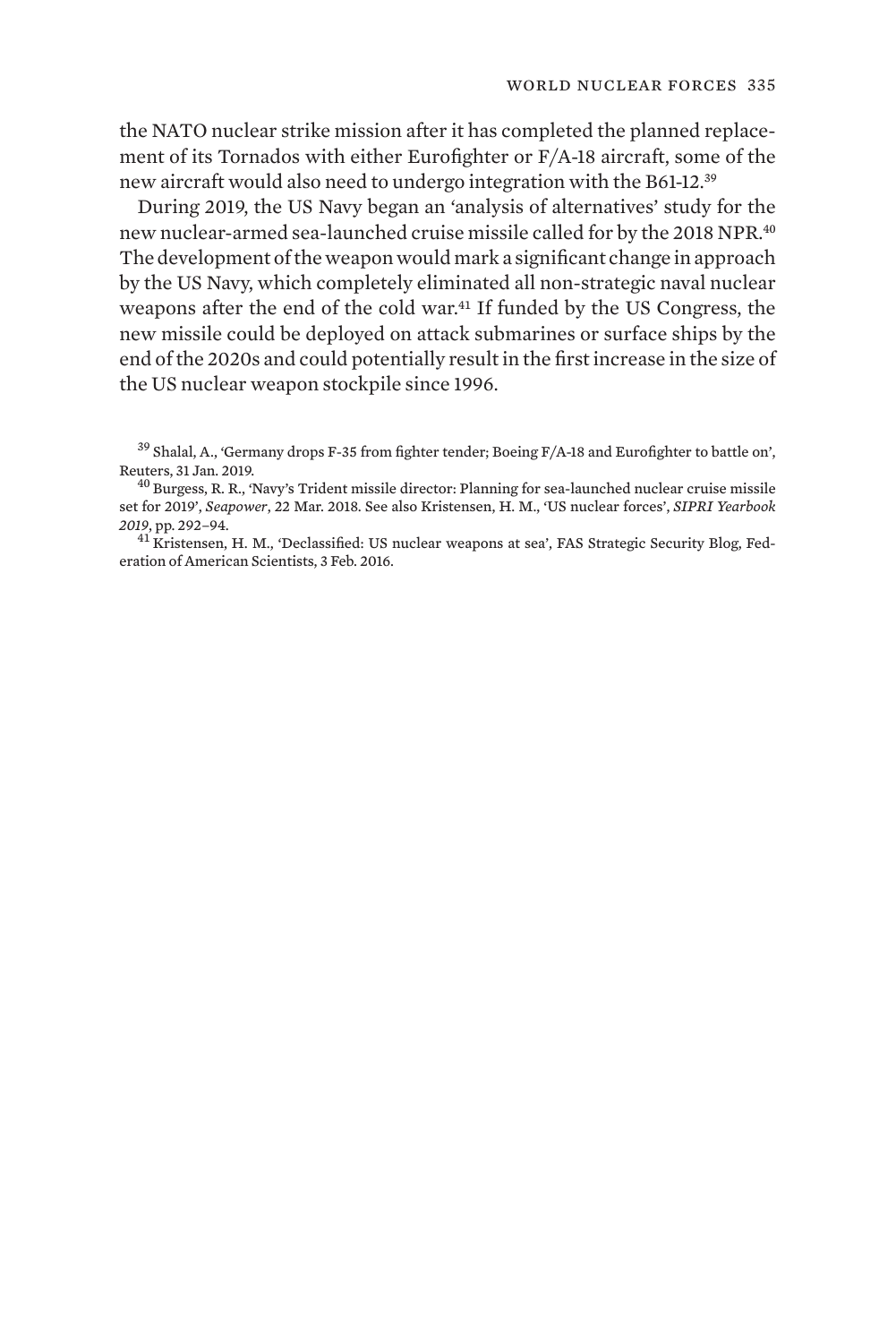# II. Russian nuclear forces

#### hans m. kristensen

As of January 2020, Russia maintained a military stockpile of approximately 4315 nuclear warheads—around 15 fewer than the estimate for January 2019.1 About 2440 of these were offensive strategic warheads, of which roughly 1570 were deployed on land- and sea-based ballistic missiles and at bomber bases. Russia also possessed approximately 1875 non-strategic (tactical) nuclear warheads—a slight increase compared with the estimate for January 2019 due to the fielding of dual-capable non-strategic weapons. All of the non-strategic warheads were in central storage sites.<sup>2</sup> An estimated additional 2060 retired warheads were awaiting dismantlement (110 fewer than the estimate for January 2019), giving a total inventory of approximately 6375 warheads (see table 10.3). As of September 2019, Russia was reported, under the 2010 Treaty on Measures for the Further Reduction and Limitation of Strategic Offensive Arms (New START), to have 1426 deployed warheads attributed to 513 deployed strategic launchers—that is, deployed intercontinental ballistic missiles (ICBMs) deployed submarine-launched ballistic missiles (SLBMs) and deployed heavy bombers.3 The number of deployed warheads reported under New START differs from the estimate presented here because the treaty attributes one weapon to each deployed bomber—even though bombers do not carry weapons under normal circumstances—and does not count warheads stored at bomber bases.

#### **Strategic bombers**

Russia's Long-range Aviation Command operates a fleet of approximately 13 Tu-160 (Blackjack) and 55 Tu-95MS (Bear) bombers.4 Not all of these are fully operational and some are undergoing various upgrades. The maximum possible loading on the bombers is nearly 750 nuclear weapons but, since only some of the bombers are fully operational, it is estimated that the number of assigned weapons is lower—around 580—of which approximately 200 might be stored at the two strategic bomber bases: Engels in the Saratov oblast and

 $1$ <sup>1</sup> The data presented in this section is based on assessments by the author.

<sup>&</sup>lt;sup>2</sup> For a recent overview of Russia's nuclear weapon storage facilities see Podvig, P. and Serrat, J., Lock Them Up: Zero-deployed Non-strategic Nuclear Weapons in Europe (United Nations Institute for<br>Disarmament Research: Geneva. 2017).

 $3$  US Department of State, Bureau of Arms Control, Verification and Compliance, '[New START](https://www.state.gov/new-start-treaty-aggregate-numbers-of-strategic-offensive-arms-11/) [Treaty aggregate numbers of strategic offensive arms'](https://www.state.gov/new-start-treaty-aggregate-numbers-of-strategic-offensive-arms-11/), Fact Sheet, 1 Sep. 2019. For a summary and other

 $4$  The Tu-95MS exists in 2 versions: the Tu-95MS16 (Bear-H16) and the Tu-95MS6 (Bear-H6).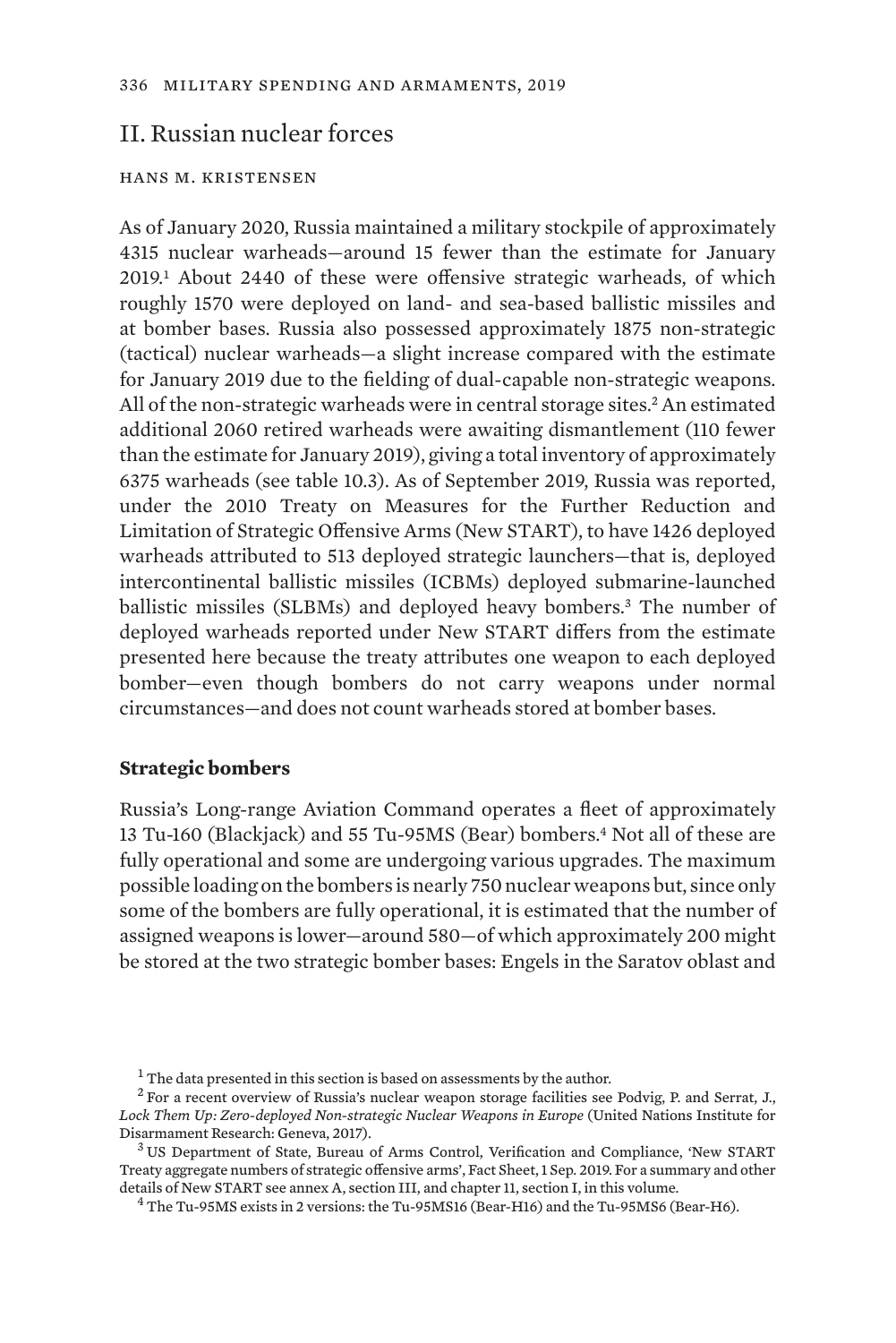Ukrainka in the Amur oblast.<sup>5</sup> An upgrade of the nuclear weapon storage site at Engels is under way.<sup>6</sup>

Modernization of the bombers, which includes upgrades to their avionics suites, engines and long-range nuclear and conventional cruise missiles, is progressing, but at a slower pace than anticipated.7 The upgraded Tu-95MS is known as the Tu-95MSM and the upgraded Tu-160 is known as the Tu-160M. The upgraded bombers are capable of carrying the new Kh-102 (AS-23B) nuclear air-launched cruise missile (ALCM). Six Tu-95MSMs were delivered in 2019.8 It seems likely that all of the Tu-160s and most of the Tu-95s will be upgraded to maintain a bomber force of perhaps 50–60 operational aircraft.

The Russian Government has also announced plans to resume production of the Tu-160 to produce up to 50 Tu-160M2s, with serial production starting in the early 2020s.<sup>9</sup> These and the other modernized bombers mentioned above are intended to be only a temporary bridge to Russia's next-generation bomber: the PAK-DA, a subsonic aircraft that looks similar to the flyingwing design of the United States' B-2 bomber. The serial production of the PAK-DA has been delayed and is scheduled to begin in 2027.<sup>10</sup> The PAK-DA will eventually replace all Tu-95s and Tu-160s as well as the Tu-22s that are deployed with non-strategic forces (see below).<sup>11</sup>

Russian strategic bombers carried out operations over the Baltic Sea and the Arctic, Atlantic and Pacific oceans in 2019. The Pacific operations included a joint Russian–Chinese exercise, which led to a serious incident in July involving South Korea. South Korean aircraft fired warning shots when a surveillance aircraft, operating together with Tu-95 bombers, allegedly violated South Korean airspace over islands in the Sea of Japan that are the subject of a territorial dispute.<sup>12</sup> Russian bomber operations in 2019 also included the first-ever visit by two Tu-160s to South Africa.<sup>13</sup>

 $^5$  Podvig, P., '[Strategic aviation](http://russianforces.org/aviation/)', Russian Strategic Nuclear Forces, accessed Jan. 2020.<br><sup>6</sup> Kristensen, H. M. and Korda, M., '[Nuclear upgrade at Russian bomber base and storage site'](https://fas.org/blogs/security/2019/02/engels-saratov-nuclear-upgrades/), FAS

Strategic Security Blog, Federation of American Scientists, 25 Feb. 2019. <sup>7</sup> Trevithick, J., ['Russia rolls out new Tu-160M2, but are Moscow's bomber ambitions realistic?'](https://www.thedrive.com/the-war-zone/16175/russia-rolls-out-new-tu-160m2-but-are-moscows-bomber-ambitions-realistic), The

Drive, 16. Nov. 2017.<br><sup>8</sup> O'Shaughnessy, T. J. (Gen.), Commander, United States Northern Command and North American

Aerospace Defense Command, [Statement before the Armed Services Committee](https://www.armed-services.senate.gov/imo/media/doc/OShaughnessy_02-13-20.pdf), US Senate, 13 Feb. 2020, p. 4. <sup>9</sup> TASS, [\[The Russian military will receive four Tu-160M2 bombers by 2023\]](https://tass.ru/armiya-i-opk/6060365), 30 Jan. 2019 (in

Russian).<br><sup>10</sup> Lavrov, A., Kretsul, R. and Ramm, A., [Batch agreement: The latest bomber assigned a deadline for<br>production], *Izvestia*, 14 Jan. 2020 (in Russian).

<sup>&</sup>lt;sup>11</sup> TASS, [[Russia to test next-generation stealth strategic bomber\]](https://tass.com/defense/1071613), 2 Aug. 2019 (in Russian).<br><sup>12</sup> BBC News, '[Russia and South Korea spar over airspace "intrusion"'](https://www.bbc.com/news/world-asia-49091523), 24 July 2019.<br><sup>13</sup> *Moscow Times*, 'Russia sends nucl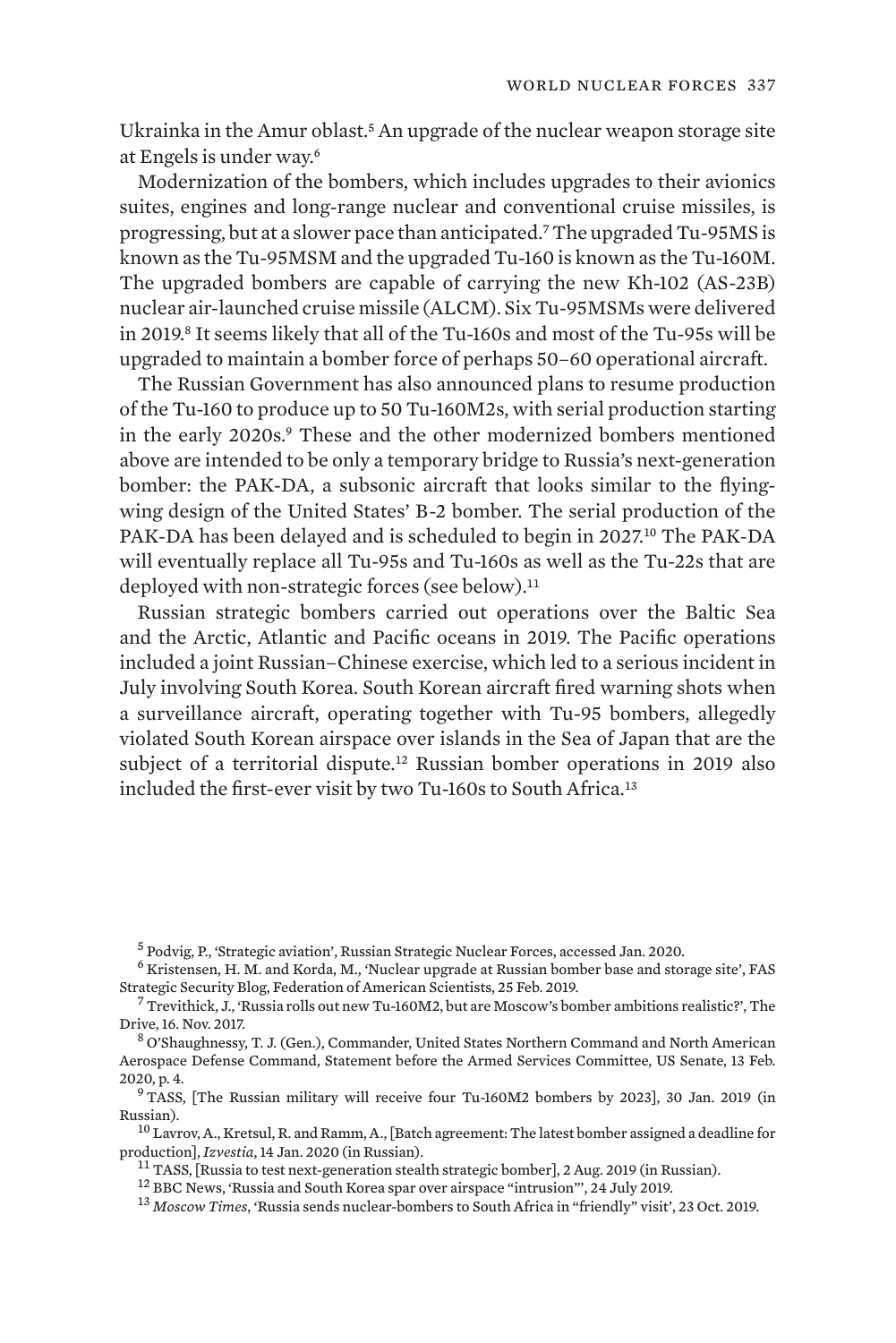# **Table 10.3.** Russian nuclear forces, January 2020

All figures are approximate and are estimates based on assessments by the author. Totals for strategic and non-strategic forces are rounded up to the nearest 5 warheads.

| Type/                                   |                      |            |                      |                                       |                       |
|-----------------------------------------|----------------------|------------|----------------------|---------------------------------------|-----------------------|
| Russian designation                     | No. of               | Year first | Range                | Warhead                               | No. of                |
| (NATO designation)                      | launchers            | deployed   | $(km)^d$             | loading                               | warheads <sup>b</sup> |
| <b>Strategic offensive forces</b>       |                      |            |                      |                                       | 2440 <sup>c</sup>     |
| <b>Bombers</b>                          | $50/68^{d}$          |            |                      |                                       | $580^e$               |
| Tu-95MS/M (Bear-H) $^f$                 | 39/55                | 1981       | $6500 -$             | 6-16 x AS-15A or                      | 448                   |
|                                         |                      |            | 10500                | AS-23B ALCMs                          |                       |
| Tu-160/M (Blackjack)                    | 11/13                | 1987       | $10500 -$            | $12 \times AS-15B$ or                 | 132                   |
|                                         |                      |            | 13200                | AS-23B ALCMs,                         |                       |
|                                         |                      |            |                      | bombs                                 |                       |
| ICBMs                                   | 302                  |            |                      |                                       | 1 1368                |
| RS-20V (SS-18 Satan)                    | 46                   | 1992       | $11000 -$            | 10 x 500-800 kt                       | 460                   |
|                                         |                      |            | 15000                | 6 x 400 kt                            | $\cdot$ <sup>h</sup>  |
| RS-18 (SS-19 Stiletto)                  | $\ddot{\phantom{0}}$ | 1980       | 10000                |                                       |                       |
| Avangard $(SS-19 \text{ Mod } 4)^t$     | 2                    | 2019       | 10000                | 1 x HGV [400 kt]<br>$1 \times 800$ kt | $\overline{2}$<br>36  |
| RS-12M Topol (SS-25 Sickle)             | 36                   | 1985       | 10500                |                                       |                       |
| RS-12M2 Topol-M<br>$(SS-27 Mod 1/silo)$ | 60                   | 1997       | 10500                | $1 \times 800$ kt                     | 60                    |
| RS-12M1 Topol-M<br>(SS-27 Mod 1/mobile) | 18                   | 2006       | 10500                | 1 x [800 kt]                          | 18                    |
| RS-24 Yars (SS-27 Mod 2/<br>mobile)     | 126                  | 2010       | 10500                | $4 \times [100 \text{ kt}]$           | 504                   |
| RS-24 Yars (SS-27 Mod 2/silo)           | 14                   | 2014       | 10500                | $4 \times [100 \text{ kt}]$           | 56                    |
| RS-28 Sarmat (SS-X-29)                  | $\ddot{\phantom{a}}$ | $[2021]$   | $10000+$             | MIRV[kt]                              | . .                   |
| <b>SLBMs</b>                            | $10/160^{j}$         |            |                      |                                       | $720^j$               |
| RSM-50 Volna                            | 1/16                 | 1978       | 6500                 | $3 \times 50$ kt                      | 48                    |
| (SS-N-18 M1 Stingray)                   |                      |            |                      |                                       |                       |
| RSM-54 Sineva                           | 6/96                 | 1986/2007  | 9000                 | 4 x 100 kt                            | 384                   |
| $(SS-N-23 M1)$                          |                      |            |                      |                                       |                       |
| RSM-56 Bulava (SS-N-32)                 | 3/48                 | 2014       | >8050                | $6 \times [100 \text{ kt}]$           | 288                   |
| <b>Non-strategic forces</b>             |                      |            |                      |                                       | $1875^{k}$            |
| ABM, air/coastal defence                | 1 1 2 4              |            |                      |                                       | 382                   |
| 53T6 (SH-08, Gazelle)                   | 68                   | 1986       | 30                   | $1 \times 10$ kt                      | 68                    |
| S-300/400 (SA-20/21)                    | $1000^l$             | 1992/2007  | $\ddotsc$            | 1 x low kt                            | 290                   |
| 3M-55 Yakhont (SS-N-26)                 | 48                   | $[2014]$   | $400+$               | $1 \times$ [ kt]                      | 20                    |
| SSC-1B (Sepal)                          | 8                    | 1973       | 500                  | 1 x 350 kt                            | $\overline{4}$        |
| Air force weapons <sup>m</sup>          | 315                  |            |                      |                                       | 495                   |
| Tu-22M3 (Backfire-C)                    | 90                   | 1974       | $\ddot{\phantom{0}}$ | 3 x ASMs, bombs                       | 270                   |
| Su-24M/M2 (Fencer-D)                    | 90                   | 1974       | $\ddot{\phantom{0}}$ | $2 \times$ bombs                      | 90 <sup>n</sup>       |
| Su-34 (Fullback)                        | 125                  | 2006       | $\ddotsc$            | $2 \times$ bombs                      | $125^n$               |
| Su-57 (Felon)                           | . .                  | $[2020]$   | $\ddot{\phantom{0}}$ | [bombs, ASM?]                         | $\ddot{\phantom{0}}$  |
| MiG-31K (Foxhound)                      | 10                   | 2018       | $\ddot{\phantom{0}}$ | $1x$ ALBM                             | 10                    |
| Army weapons                            | 164                  |            |                      |                                       | 90                    |
| Iskander-M (SS-26 Stone)                | 144                  | 2005       | $350^\circ$          | $[1 \times 10 - 100 \text{ kt}]$      | $70^p$                |
| 9M729 (SSC-8)                           | 20                   | 2016       | 2350                 | $1 \times$ [kt]                       | 20                    |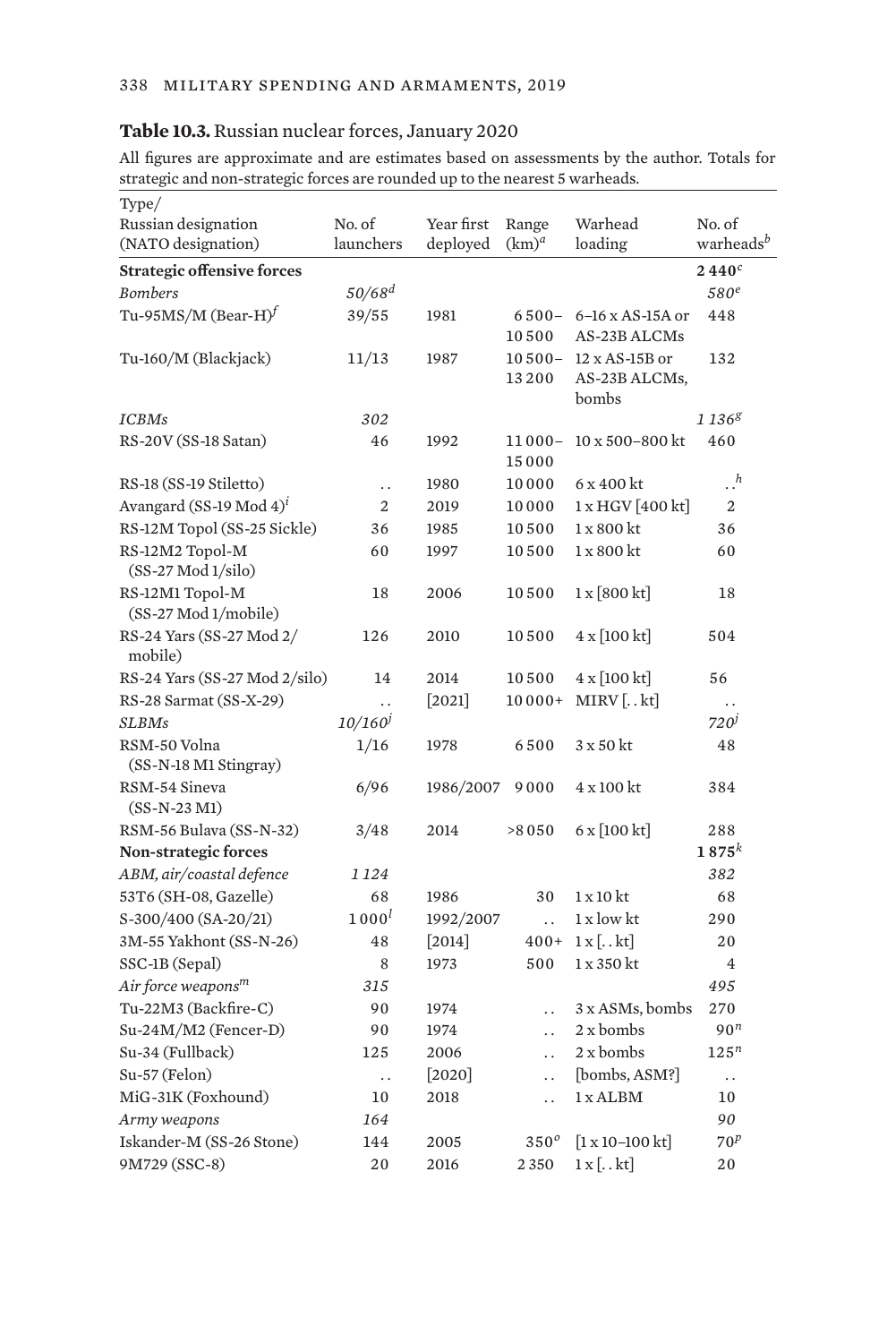| Type/                                   |           |                        |          |                                        |                       |
|-----------------------------------------|-----------|------------------------|----------|----------------------------------------|-----------------------|
| Russian designation                     | No. of    | Year first             | Range    | Warhead                                | No. of                |
| (NATO designation)                      | launchers | deployed               | $(km)^d$ | loading                                | warheads <sup>b</sup> |
| Navy weapons                            |           |                        |          |                                        | 905                   |
| Submarines/surface ships/air            |           | torpedoes <sup>q</sup> |          | LACMs, SLCMs, ASWs, SAMs, depth bombs, |                       |
| <b>Total stockpile</b>                  |           |                        |          |                                        | 4315                  |
| Deployed warheads                       |           |                        |          |                                        | $1570^{r}$            |
| Reserve warheads                        |           |                        |          |                                        | $2745^{s}$            |
| Retired warheads awaiting dismantlement |           |                        |          |                                        | 2060                  |
| <b>Total inventory</b>                  |           |                        |          |                                        | 6375                  |

. . = not available or not applicable; [ ] = uncertain figure; ABM = anti-ballistic missile; ALBM = air-launched ballistic missile; ALCM = air-launched cruise missile; ASM = air-to-surface missile; ASW = anti-submarine weapon; HGV = hypersonic glide vehicle; ICBM = intercontinental ballistic missile; kt = kiloton; LACM = land-attack cruise missile; MIRV = multiple independently targetable re-entry vehicle; NATO = North Atlantic Treaty Organization; SAM = surface-to-air missile; SLBM = submarine-launched ballistic missile; SLCM = sea-launched cruise missile.

*Note*: The table lists the total number of warheads estimated to be available for the delivery systems. Only some of these are deployed and they do not necessarily correspond to the 2010 Treaty on Measures for the Further Reduction and Limitation of Strategic Offensive Arms (New START) data counting rules.

*<sup>a</sup>* Aircraft range is for illustrative purposes only; actual mission range will vary according to flight profile and weapon loading.

*<sup>b</sup>* The number shows the total number of available warheads, both deployed and in storage, assigned to the delivery systems.

*<sup>c</sup>* Approximately 1570 of these strategic warheads are deployed on land- and sea-based ballistic missiles and at bomber bases. The remaining warheads are in central storage.

*<sup>d</sup>* The first number is the number of bombers estimated to be counted as deployed under New START; the second number is the total number of bombers in the inventory. Because of ongoing bomber modernization, there is considerable uncertainty about how many bombers are operational.

*<sup>e</sup>* The maximum possible loading on the bombers is nearly 750 nuclear weapons but, since only some of the bombers are fully operational, it is assumed here that only 580 weapons are assigned to the long-range bomber force, of which approximately 200 might be stored at the 2 strategic bomber bases. The remaining weapons are in central storage facilities.

*<sup>f</sup>* There are 2 types of Tu-95MS aircraft: the Tu-95MS6, which can carry 6 AS-15A missiles internally; and the Tu-95MS16, which can carry an additional 10 AS-15A missiles externally, for a total of 16 missiles. Both types are being modernized. The modernized aircraft (Tu-95MSM) can carry 8 AS-23B missiles externally and possibly 6 internally, for a total of 14 missiles.

*<sup>g</sup>* These ICBMs can carry a total of 1136 warheads but it is estimated here that they have been downloaded to carry just over 810 warheads, with the remaining warheads in storage.

*<sup>h</sup>* It is possible that the remaining RS-18s have been retired.

*<sup>i</sup>* The missile uses a modified RS-18 (SS-19) ICBM booster with an HGV payload.

*<sup>j</sup>* The Russian Navy has a fleet of 10 operational nuclear-armed nuclear-powered ballistic missile submarines (SSBNs): 6 Delfin class (Delta IV), 1 Kalmar class (Delta III) and 3 Borei class. One or two of the Delta SSBNs are in overhaul at any given time and do not carry their assigned nuclear missiles and warheads. It is estimated here that only about 560 of the 720 warheads are deployed.

*<sup>k</sup>* According to the Russian Government, non-strategic nuclear warheads are not deployed with their delivery systems but are kept in a central storage facility. Some storage facilities are near operational bases.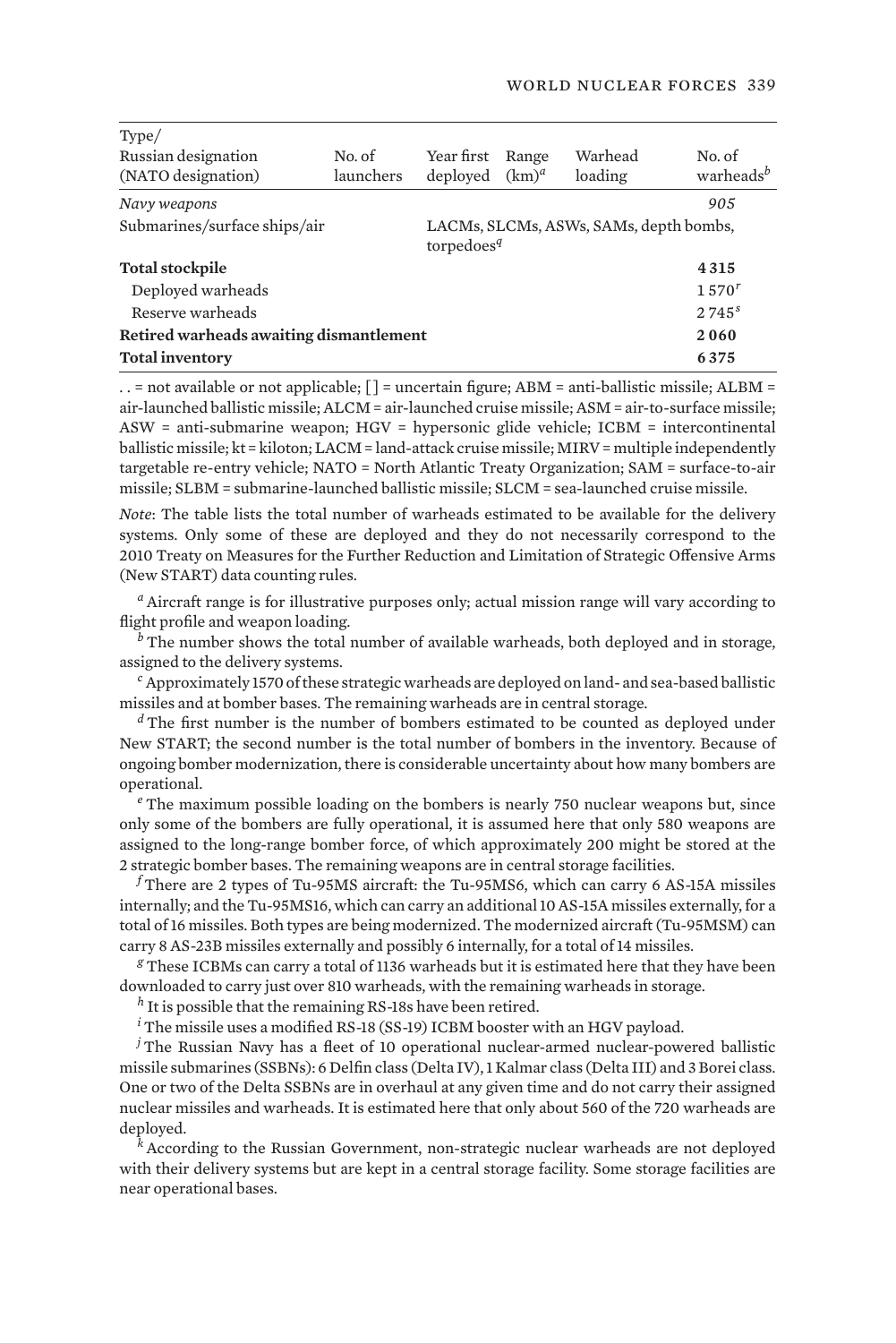#### 340 military spending and armaments, 2019

<sup>*l*</sup> There are at least 80 S-300/400 sites across Russia, each with an average of 12 launchers, each with 2–4 interceptors. Each launcher has several reloads.

*<sup>m</sup>* The subtotal is based on an estimate of the total number of nuclear-capable aircraft. However, only some of them are thought to have nuclear missions. Most can carry more than 1 nuclear weapon. Other potential nuclear-capable aircraft include the Su-25 Frogfoot and the Su-30MK.

*<sup>n</sup>* The estimate assumes that half of the aircraft have a nuclear role.

*<sup>o</sup>* Although many unofficial sources and news media reports state that the Iskander-M (SS-26) has a range of nearly 500 km, the US Air Force National Air and Space Intelligence Center (NASIC) lists the range as 350 km.

*<sup>p</sup>* The estimate assumes that half of the dual-capable launchers have a secondary nuclear role. *<sup>q</sup>* Only submarines are thought to be assigned nuclear torpedoes.

*<sup>r</sup>* The deployed warhead number in this table differs from the number declared under New START because the treaty attributes 1 warhead per deployed bomber—even though bombers do not carry warheads under normal circumstances—and does not count warheads stored at bomber bases.

*<sup>s</sup>* Reserve warheads include the 1875 non-strategic warheads in central storage (see note k).

*Sources*: Russian Ministry of Defence, various press releases; US Department of State, START Treaty Memoranda of Understanding, 1990–July 2009; New START aggregate data releases, various years; US Air Force, National Air and Space Intelligence Center (NASIC), *Ballistic and Cruise Missile Threat* (NASIC: Wright-Patterson Air Force Base, OH, July 2017); US Department of Defense (DOD), *Nuclear Posture Review 2018* (DOD: Arlington, VA, Feb. 2018); US DOD, *Missile Defense Review 2019* (DOD: Arlington, VA, 2019); US Department of Defense, Office of the Deputy Assistant Secretary of Defense for Nuclear Matters (ODASDNM), *[Nuclear Matters](https://www.acq.osd.mil/ncbdp/nm/nmhb/docs/NMHB2020.pdf) [Handbook 2020](https://www.acq.osd.mil/ncbdp/nm/nmhb/docs/NMHB2020.pdf)* (ODASDNM: Arlington, VA, Mar. 2020); US DOD, various Congressional testimonies; BBC Monitoring; Russian news media; Russian Strategic Nuclear Forces website; International Institute for Strategic Studies, *The Military Balance* (Routledge: London, various issues); Cochran, T. B. et al., *Nuclear Weapons Databook*, vol. 4, Soviet Nuclear Weapons (Harper & Row: New York, 1989); *IHS Jane's Strategic Weapon Systems*, various issues; *Proceedings*, US Naval Institute, various issues; *Bulletin of the Atomic Scientists*, 'Nuclear notebook', various issues; and author's estimates.

#### **Land-based ballistic missiles**

As of January 2020, Russia's Strategic Rocket Forces—the branch of the armed forces that controls land-based ICBMs—consisted of 12 missile divisions grouped into 3 armies and deploying an estimated 302 ICBMs of different types and variations (see table 10.3). These ICBMs can carry a total of about 1136 warheads but it is estimated here that they have been downloaded to carry around 810 warheads, approximately 52 per cent of Russia's deployed strategic warheads. This is a slight reduction compared with the estimate for January 2019 and appears to confirm the US Air Force National Intelligence and Space Center's (NASIC) projection from 2017 that 'the number of missiles in the Russian ICBM force will continue to decrease because of arms control agreements, aging missiles, and resource constraints'.14 It should be noted that, unless Russia and the USA agree to extend or renegotiate New

<sup>14</sup> US Air Force, National Air and Space Intelligence Center (NASIC), *Ballistic and Cruise Missile Threat* (NASIC: Wright-Patterson Air Force Base, OH, July 2017), p. 27.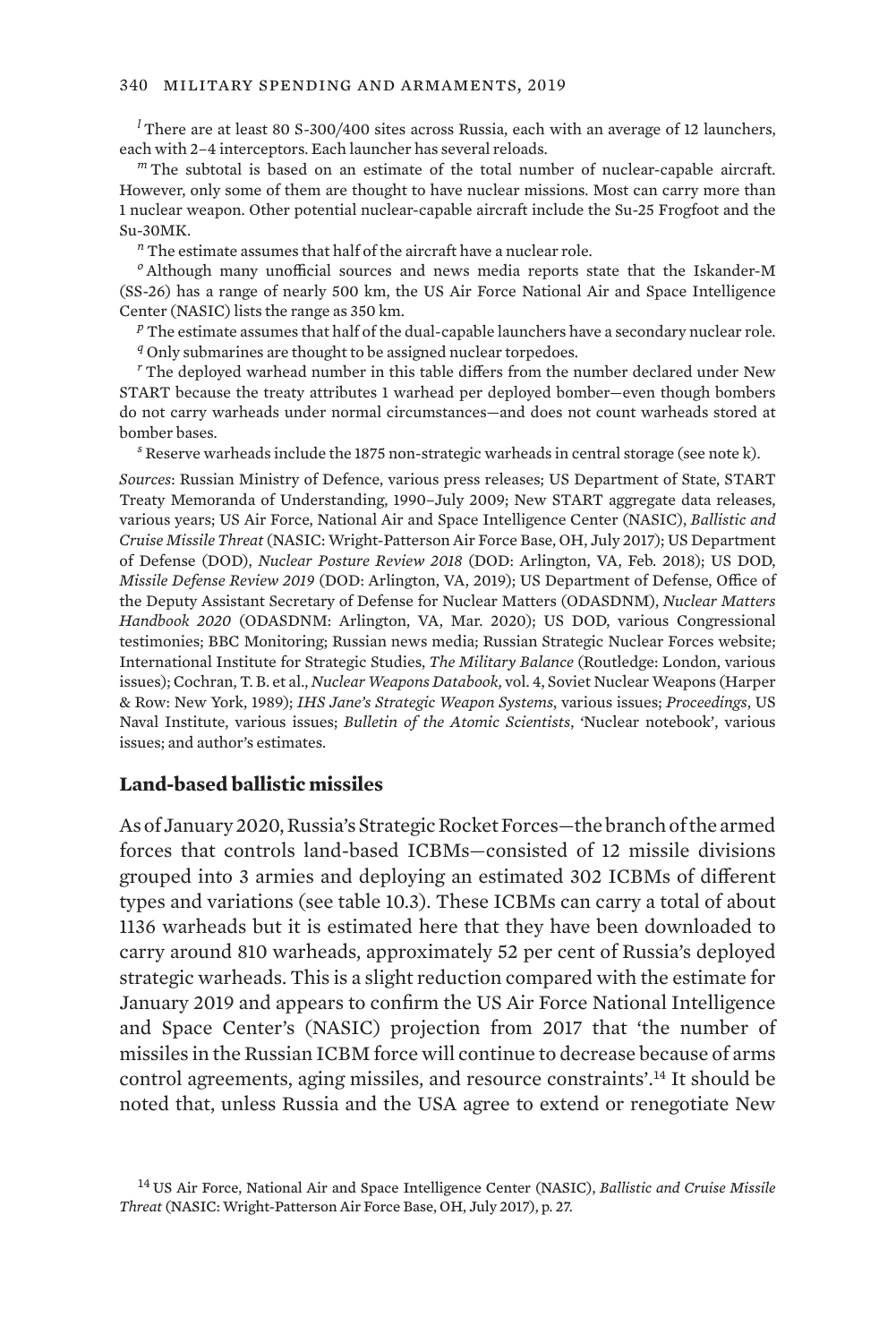START before February 2021, the treaty will expire and the limit on deployed warheads will no longer apply. Should this happen, both Russia and the USA could significantly increase the number of warheads deployed on their ICBMs.<sup>15</sup>

Russia's ICBM force is two-thirds through a significant modernization programme to replace all Soviet-era missiles with new types, albeit not on a onefor-one basis. The modernization also involves substantial reconstruction of silos, launch control centres, garrisons and support facilities.16 The missile modernization programme, which started two decades ago, appears to be progressing more slowly than previously envisioned. According to Sergey Shoygu, the Russian defence minister, over 76 per cent of the ICBM force had been modernized by the end of 2019.17 This is significantly lower than the 97 per cent modernization by the end of 2020 planned for in 2014.18 In January 2020 Colonel General Sergey Karakaev, commander of the Strategic Rocket Forces, stated that the last Soviet-era ICBM would be phased out by 2024.19 However, this seems unlikely based on an assessment of the probable time frame for replacing the RS-20V (SS-18; see below).

Russia's ICBM modernization is focused on the multiple-warhead version of the RS-12, known as RS-24 Yars (SS-27 Mod 2). Five of seven mobile divisions have already been completed (Irkutsk, Novosibirsk, Tagil, Teykovo and Yoshkar-Ola), with two more in progress (Barnaul and Vypolzovo sometimes referred to as Bologovsky).<sup>20</sup> The first silo-based RS-24s have been installed at Kozelsk; one regiment of 10 silos is complete and 4 silos of the second regiment are operational, with 6 more under construction as of late 2019.<sup>21</sup> It is possible that a third regiment will be installed at Kozelsk and that at least some of the former RS-18 (SS-19) silos at the Tatishchevo division might also be upgraded to the RS-24.

In December 2019 two missiles equipped with the Avangard hypersonic glide vehicle (HGV) system were installed in former RS-20V silos of the 621st Regiment at Dombarovsky.22 This missile type uses former RS-18 boosters and has been designated as the SS-19 Mod 4 by the North

<sup>&</sup>lt;sup>15</sup> For more detail on this issue see chapter 11, section I, in this volume.<br><sup>16</sup> See e.g. Kristensen, H. M., '[Russian ICBM upgrade at Kozelsk'](https://fas.org/blogs/security/2018/09/kozelsk-icbm-upgrade/), FAS Strategic Security Blog,<br>Federation of American Scientists, 5 Sep. 2018

<sup>&</sup>lt;sup>17</sup> President of Russia, '[Defence Ministry Board meeting'](http://en.kremlin.ru/events/president/news/62401), 24 Dec. 2019.<br><sup>18</sup> TRK Petersburg Channel 5, 'Russian TV show announces new ICBM to enter service soon',<br>21 Apr. 2014, Translation from Russian, BBC Monitoring.

<sup>&</sup>lt;sup>19</sup> TASS, [[What equipment will the Russian army receive in 2020?\]](<https://tass.ru/armiya-i-opk/7516261), 14 Jan. 2020 (in Russian).<br><sup>20</sup> Tikhonov, A., [You won't catch them by surprise], *Krasnaya Zvezda*, 28 May 2018 (in Russian); and RIA Novosti, [The commander of the Strategic Missile Forces announced the completion of the

<sup>&</sup>lt;sup>21</sup> Author's assessment based on observation of satellite imagery.<br><sup>22</sup> TASS, ['Russia's 1st two Avangard hypersonic missile systems to assume combat duty—source'](https://tass.com/defense/1088415), 13 Nov. 2019.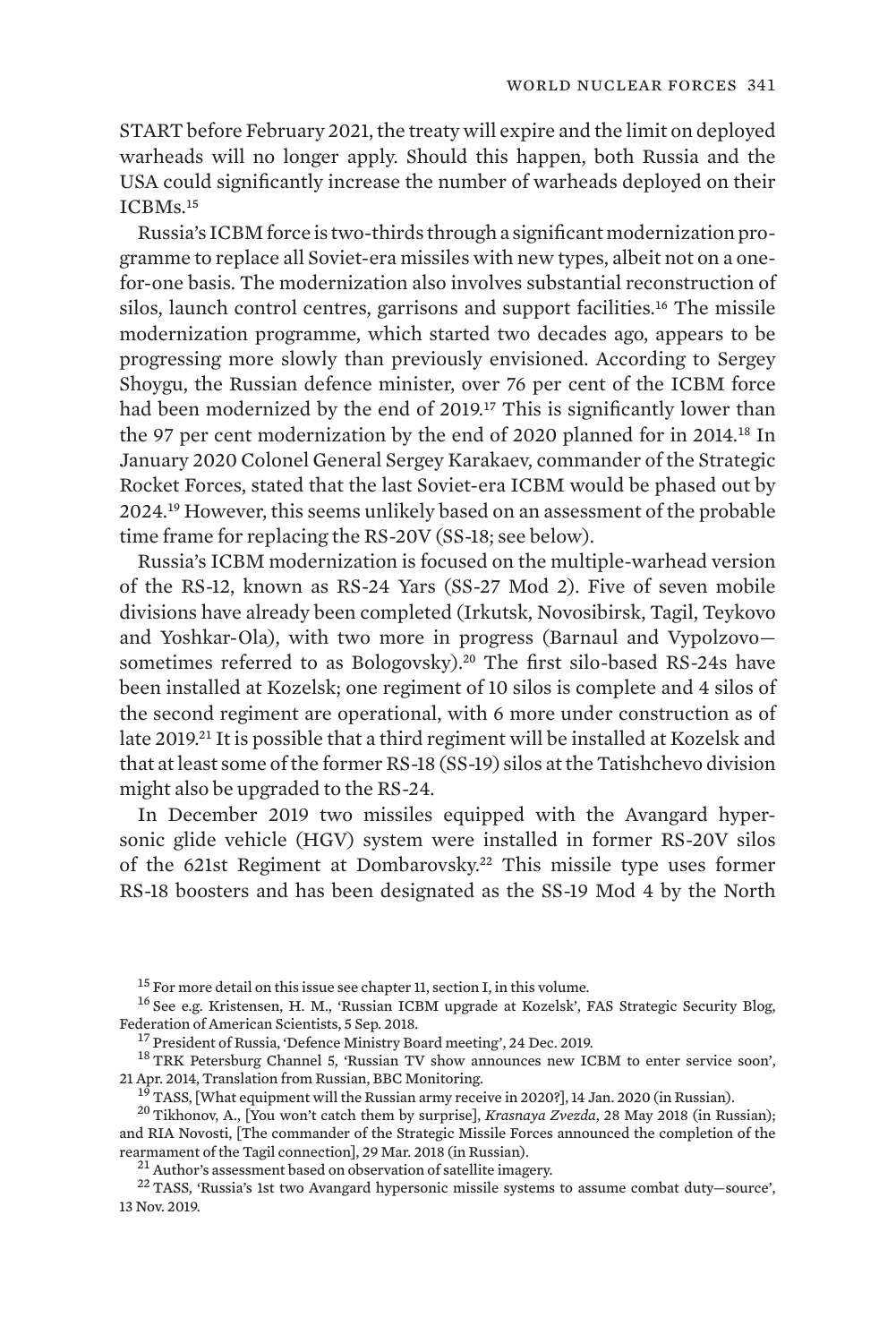Atlantic Treaty Organization (NATO).23 Russia plans to install a total of two regiments, each with six missiles, at Dombarovsky by 2027.<sup>24</sup>

Russia is also developing a new 'heavy' liquid-fuelled, silo-based ICBM, known as the RS-28 Sarmat (SS-X-29), as a replacement for the RS-20V. Like its predecessor, the RS-28 is expected to carry a large number of multiple independently targetable re-entry vehicles (possibly as many as 10) but some might be equipped with one or a few Avangard HGVs. After much delay, fullscale flight testing of the RS-28 is scheduled to begin in 2020, with possible first entry into service in 2021—although this would be dependent on a successful flight-test programme.<sup>25</sup> Once cleared for service, deployment of the RS-28 will begin at the Dombarovsky and Uzhur missile divisions where replacement of the RS-20V will probably take most of the 2020s.

Russia normally conducts several large-scale exercises with road-mobile and silo-based ICBMs each year. These include combat patrols for roadmobile regiments, simulated launch exercises for silo-based regiments, and participation in command staff exercises. During 2019, the ICBM forces conducted more than 200 tactical and command staff exercises.26 Russia carried out five ICBM test launches in 2019.<sup>27</sup>

# **Ballistic missile submarines and sea-launched ballistic missiles**

The Russian Navy has a fleet of 10 operational nuclear-armed nuclearpowered ballistic missile submarines (SSBNs). The fleet includes 6 Soviet-era Delfin class (Project 667BDRM, or Delta IV NATO designation) submarines, 1 Kalmar class (Project 667BDR, or Delta III) submarine, and 3 (of a planned total of 10) Borei class (Project 955/A) submarines. A former Project 941 (Typhoon) SSBN has been converted to a test-launch platform for SLBMs but it is not thought to be nuclear armed.<sup>28</sup>

Two of the Borei class SSBNs are operational with the Pacific Fleet and one with the Northern Fleet. The first of an improved design, known as Borei-A (Project 955A), is fitting out. A further four are under construction and

<sup>23</sup> US Department of Defense (DOD), *Nuclear Posture Review 2018* (DOD: Arlington, VA, Feb. 2018), p. 8; and Kristensen, H. M. and Korda, M., ['Russian nuclear forces, 2019'](https://www.tandfonline.com/doi/pdf/10.1080/00963402.2019.1580891), *Bulletin of the Atomic*  Scientists, vol. 75, no. 2 (2019), p. 78.<br><sup>24</sup> TASS, [[Source: The first Avangard complexes will be on duty in 2019](https://tass.ru/armiya-i-opk/5731436)], 29 Oct. 2018 (in Russian).<br><sup>25</sup> Safronov, I. and Nikolsky, A., [Tests of the latest Russian nuclear miss

[the year\]](https://www.vedomosti.ru/politics/articles/2019/10/29/815013-letnie-ispitaniya-sarmat), *Vedomosti*, 29 Oct. 2019 (in Russian).<br><sup>26</sup> Russian Ministry of Defence, [\[In 2020, strategic rocketeers plan to conduct more than](https://function.mil.ru/news_page/country/more.htm?id=12269451@egNews)<br>200 exercises], 3 Jan. 2020 (in Russian).

<sup>27</sup> Russian Ministry of Defence (note 26).<br><sup>28</sup> Saranov, V., [Decommissioning 'Akula': Why Russia abandons the biggest submarines], RIA Novosti, 24 Jan. 2018 (in Russian).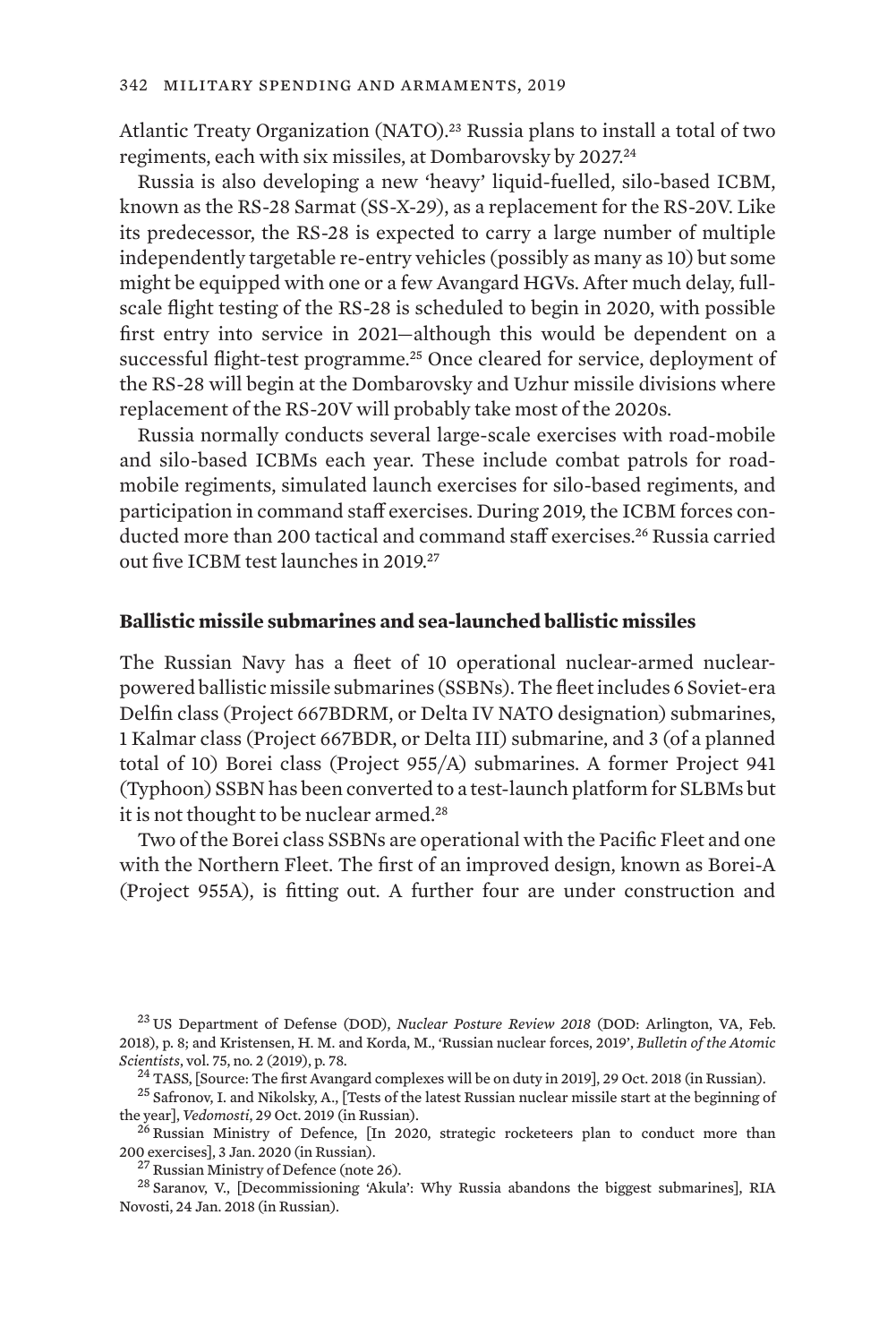expected to enter service over the next decade.29 It is likely that Russia aims to maintain an SSBN fleet similar in size to that of the USA.

Each SSBN type is equipped with 16 ballistic missiles and the Russian fleet can carry a total of 720 warheads. However, one or two SSBNs are normally undergoing repairs and maintenance at any given time and are not armed. It is also possible that the warhead loading on some missiles has been reduced to meet the total warhead limit under New START. As a result, it is estimated here that only about 560 of the 720 warheads are deployed.

## **Non-strategic nuclear weapons**

As of January 2020, Russia had an estimated 1875 warheads assigned for potential use by non-strategic forces. These include warheads for ships and submarines, various types of aircraft, air- and missile-defence systems, and army missiles. The US military estimates that 'Russia's overall nuclear stockpile is likely to grow significantly over the next decade—growth driven primarily by a projected increase in Russia's non-strategic nuclear weapons'.<sup>30</sup>

Russia's non-strategic nuclear weapons chiefly serve to compensate for perceived weaknesses in its conventional forces. There has been considerable debate about the role that non-strategic nuclear weapons have in Russian nuclear strategy, including potential first use.<sup>31</sup>

#### *Navy weapons*

The Russian military service assigned the highest number of non-strategic nuclear weapons is the navy, with about 905 warheads for use by land-attack cruise missiles, anti-ship cruise missiles, anti-submarine rockets, depth bombs, and torpedoes delivered by ships, submarines and naval aviation. Among these weapons, perhaps the most significant is the nuclear version of the long-range, land-attack Kalibr sea-launched cruise missile (SLCM), known as the 3M-14 (SS-N-30A), which has been deployed on numerous

<sup>&</sup>lt;sup>29</sup> TASS, ['Russia to complete Borei and Yasen series of nuclear-powered submarines in 2023–2024'](https://tass.com/defense/1065841),<br>27 June 2019.

<sup>&</sup>lt;sup>30</sup> Richard, C. A., Commander, US Strategic Command, [Statement before the Committee on Armed](https://www.armed-services.senate.gov/hearings/20-02-13-united-states-northern-command-and-united-states-strategic-command) [Services,](https://www.armed-services.senate.gov/hearings/20-02-13-united-states-northern-command-and-united-states-strategic-command) US Senate, 13 Feb. 2020, p. 5.<br><sup>31</sup> On the debate about the role of Russian non-strategic nuclear weapons see e.g. US Department

of Defense (note 23), p. 30; Oliker, O., 'Moscow's nuclear enigma: What is Russia's arsenal really for?', *Foreign Affairs*, vol. 97, no. 6 (Nov./Dec. 2018); Stowe-Thurston, A., Korda, M., Kristensen, H. M., '[Putin](https://www.russiamatters.org/analysis/putin-deepens-confusion-about-russian-nuclear-policy) [deepens confusion about Russian nuclear policy](https://www.russiamatters.org/analysis/putin-deepens-confusion-about-russian-nuclear-policy)', Russia Matters, 25 Oct. 2018; Tertrais, B., 'Russia's nuclear policy: Worrying for the wrong reasons', *Survival*, vol. 60, no. 2 (Apr. 2018), pp. 33–44; and Ven Bruusgaard, K., 'The myths of Russia's lowered nuclear threshold', War on the Rocks, 22 Sep. 2017.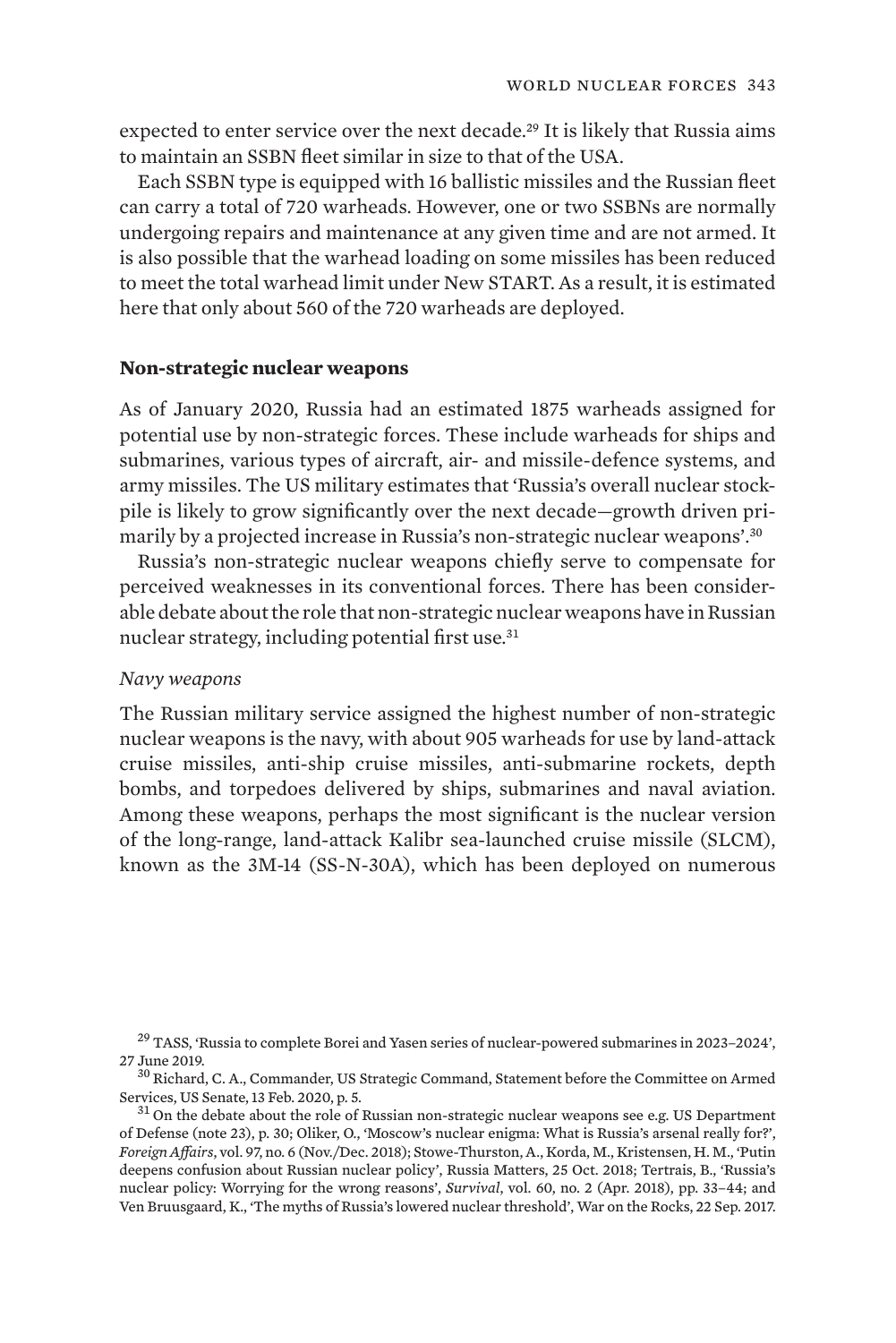types of surface ship and attack submarine.32 Other notable navy weapons include the 3M-55 (SS-N-26) SLCM and the 3M-22 Tsirkon (SS-NX-33) hypersonic anti-ship missile, which is undergoing final test launches.<sup>33</sup> The navy is also developing the Poseidon (Status-6, or Kanyon NATO designation), a long-range nuclear-powered torpedo, for future deployment on modified submarines.<sup>34</sup>

#### *Air force weapons*

The Russian Air Force has nearly 500 nuclear warheads for use by Tu-22M3 (Backfire-C) intermediate-range bombers, Su-24M (Fencer-D) fighterbombers, Su-34 (Fullback) fighter-bombers and MiG-31K (Foxhound) attack aircraft. The new Su-57 (Felon), also known as PAK-FA, which is in production and scheduled to be deployed in 2020, is also dual capable.35 The MiG-31K is equipped with the new Kh-47M2 Kinzhal air-launched ballistic missile, and a test launch took place in the Arctic in November 2019.36 Russia is also developing a new nuclear-capable air-to-surface missile (Kh-32) to replace the Kh-22N (AS-4) used on the Tu-22M3.<sup>37</sup>

#### *Air, coastal and missile defence*

The Russian air-, coastal- and missile-defence forces are estimated to have around 380 nuclear warheads for use by dual-capable S-300 and S-400 airdefence forces, the Moscow A-135 missile defence system and coastal defence units (although only a small number of warheads are assigned to the coastal defence units). Russia is also developing the S-500 air-defence system that might potentially be dual capable, but there is no publicly available authoritative information confirming a nuclear role.<sup>38</sup>

#### *Army weapons*

The Russian Army is thought to have approximately 90 warheads to arm short-range ballistic missiles (SRBMs) and ground-launched cruise missiles (GLCMs). The dual-capable Iskander-M (SS-26) SRBM has now completely

 $32$  There is considerable confusion about the designation of what is commonly referred to as the Kalibr missile. The Kalibr designation actually refers not to a specific missile but to a family of weapons that, in addition to the 3M-14 (SS-N-30/A) land-attack versions, includes the 3M-54 (SS-N-27) anti-ship cruise missile and the 91R anti-submarine missile. For further detail see US Navy, Office of Naval Intelligence (ONI), *The Russian Navy: A Historic Transition* (ONI: Washington, DC, Dec. 2015),

Matters (ODASDNM), *Nuclear Matters Handbook 2020* (ODASDNM: Arlington, VA, Mar. 2020), p. 3.<br><sup>36</sup> TASS, [\[Sources: Dagger hypersonic missile tests first conducted in Arctic\]](https://tass.ru/armiya-i-opk/7234431), 30 Nov. 2019 (in<br>Russian).

<sup>37</sup> US Department of Defense (note 23), p. 8.<br><sup>38</sup> Podvig, P., ['Missile defense in Russia](https://fas.org/wp-content/uploads/media/Missile-Defense-In-Russia.pdf)', Working paper, Federation of American Scientists Project on Nuclear Dynamics in a Multipolar Strategic BMD [ballistic missile defence] World, May 2017.

pp. 34–35; and US Air Force, National Air and Space Intelligence Center (note 14), p. 37.<br><sup>33</sup> TASS, '[Russia plans new trials of Tsirkon hypersonic missile before yearend: Source](https://tass.com/defense/1091759)', 22 Nov. 2019.<br><sup>34</sup> Sutton, H. I., 'Posei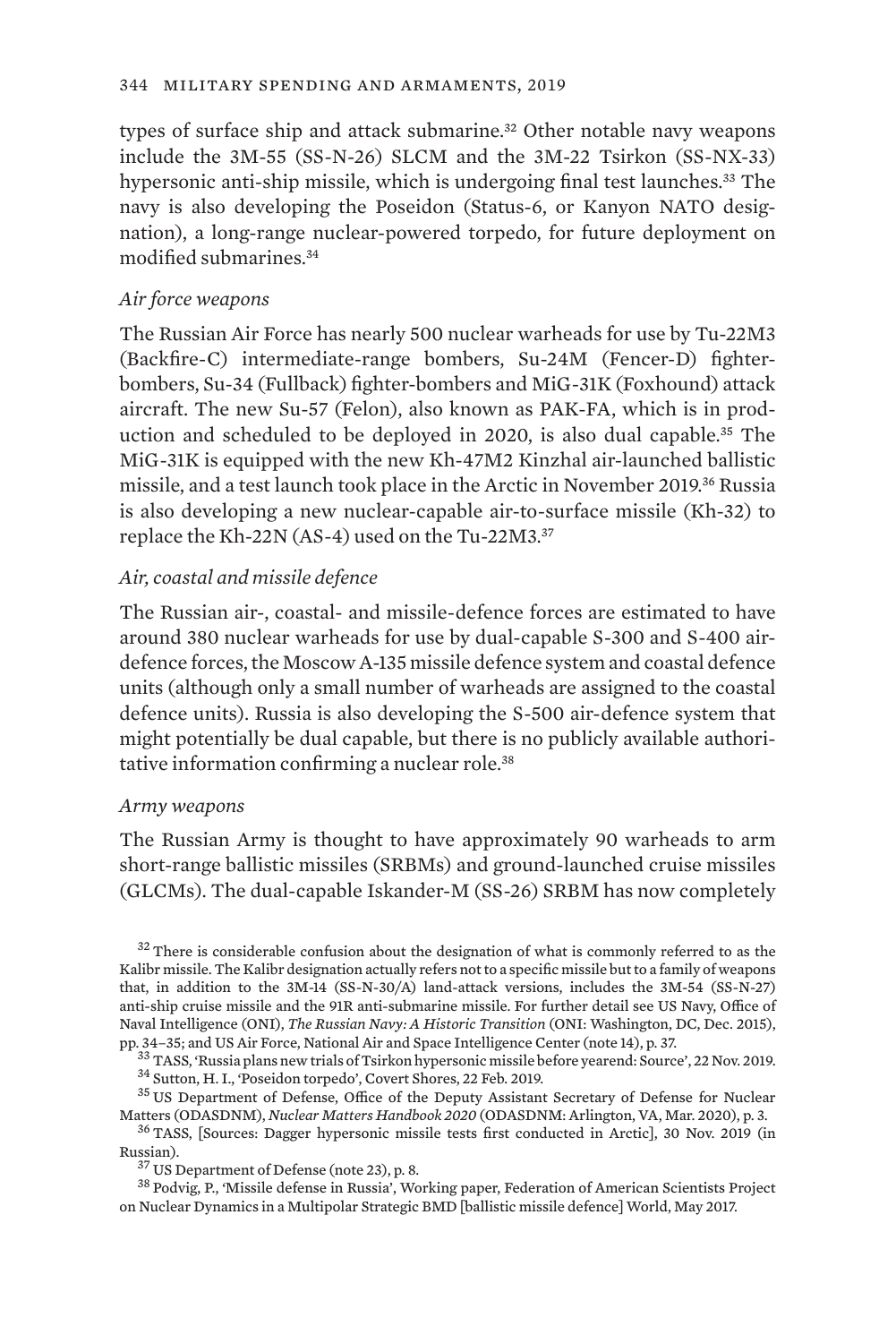replaced the Tochka (SS-21) SRBM in 12 missile brigades.39 The other army dual-capable missile is the 9M729 (SSC-8) GLCM that the USA cited as its main reason for withdrawing from the 1987 Treaty on the Elimination of Intermediate-Range and Shorter-Range Missiles (INF Treaty) in August 2019.40 It is estimated that five 9M729 battalions have so far been co-deployed with five of the Iskander-M brigades. In 2019 there were press reports that the 9M729 had been deployed to Kamyshlov (Sverdlovsk oblast), Kapustin Yar (Astrakhan oblast), Mozdok (North Ossetia), Shuya (Ivanovo oblast) and Leningrad oblast, presumably at the base in Luga.<sup>41</sup>

 $^{39}$  Author's assessment based on observation of satellite imagery.<br> $^{40}$  US Department of State, Bureau of Arms Control, Verification and Compliance, 'INF Treaty: At a glance', Fact Sheet, 8 Dec. 2017, p. 1. For a summary and other details of the INF Treaty see annex A, section III, in this volume. See also chapter 11, section I, in this volume; and Kile, S. N., 'Russian–US nuclear arms control and disarmament', SIPRI Yearbook 2018, pp. 321-24.

<sup>&</sup>lt;sup>41</sup> Gutschker, T., '[Russland verfügt über mehr Raketen als bislang bekannt'](https://www.faz.net/aktuell/politik/ausland/russland-verfuegt-ueber-mehr-raketen-als-bislangbekannt-16032894.html) [America is not planning an arms race], 10 Feb. 2019; and RIA Novosti, [[Electronic launches of 9M729 missiles took place in the](https://ria.ru/20190208/1550601319.html) [Leningrad region](https://ria.ru/20190208/1550601319.html)], 8 Feb. 2019 (in Russian).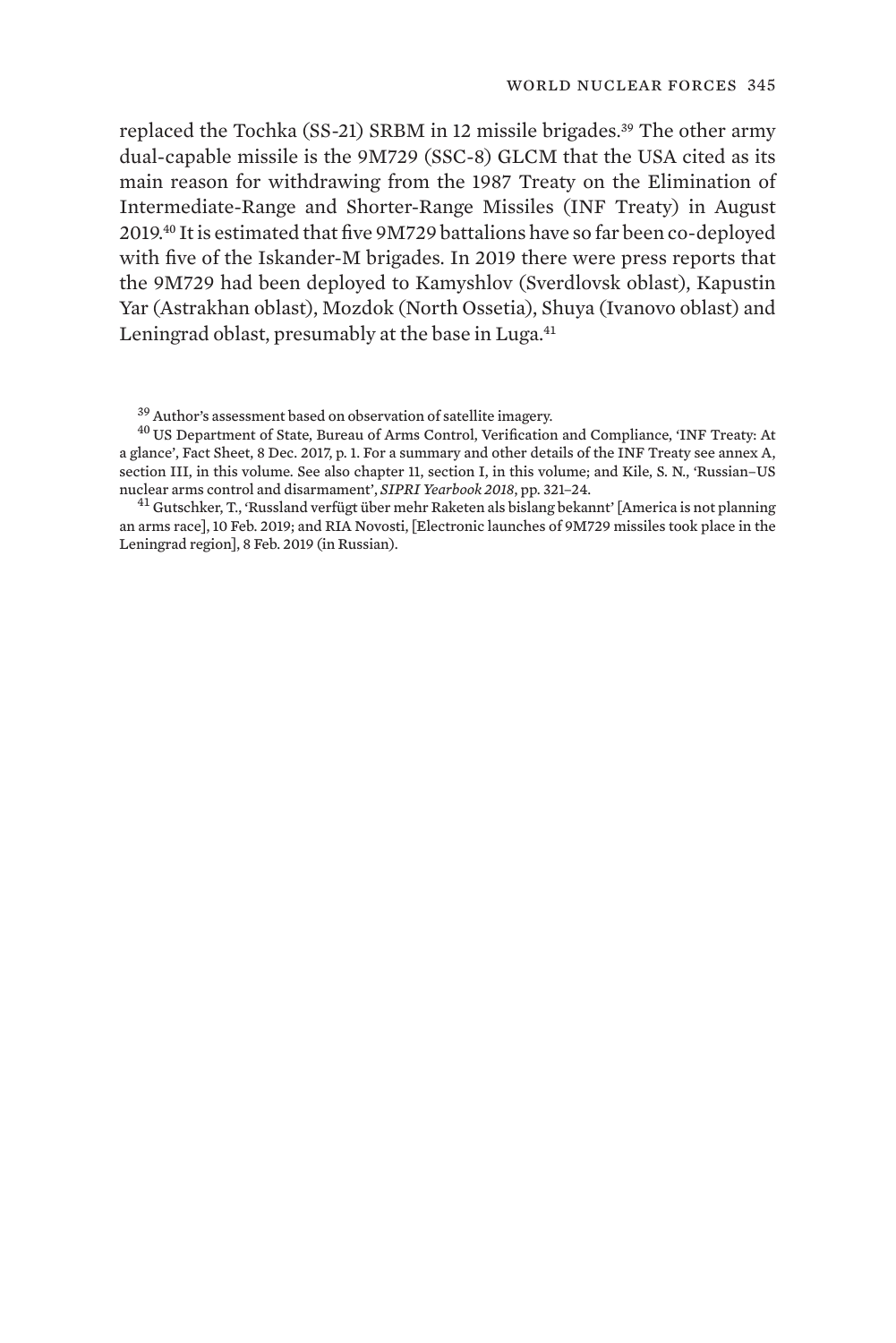# III. British nuclear forces

# shannon n. kile and hans m. kristensen

As of January 2020, the British nuclear stockpile consisted of approximately 195–215 warheads (see table 10.4). In its 2015 Strategic Defence and Security Review (SDSR), the British Government reaffirmed its plans to cut the size of the nuclear arsenal. The number of operationally available nuclear warheads has been reduced to no more than 120. The overall size of the nuclear stockpile, including non-deployed warheads, will decrease to no more than 180 by the mid- $2020s<sup>1</sup>$ 

The British nuclear deterrent consists exclusively of a sea-based component: four Vanguard class Trident nuclear-powered ballistic missile submarines (SSBNs).<sup>2</sup> The United Kingdom is the only nuclear weapon state that operates a single deterrent capability. In a posture known as continuous at-sea deterrence (CASD), which began in 1969, one British SSBN is on patrol at all times.3 While the second and third SSBNs can be put to sea rapidly, the fourth would take longer because of the cycle of extensive overhaul and maintenance.

The Vanguard class SSBNs can each be armed with up to 16 UGM-133 Trident II D5 submarine-launched ballistic missiles (SLBMs). The UK does not own the missiles but leases them from a pool of 58 Trident SLBMs shared with the United States Navy at the US Strategic Weapons Facility in Kings Bay, Georgia.<sup>4</sup> Under limits set out in the 2010 SDSR, when on patrol, the submarines are armed with no more than 8 operational missiles with a total of 40 nuclear warheads.5 The missiles are kept in a 'detargeted' mode, meaning that target data would need to be loaded into the guidance system before launch, and have a reduced alert status (i.e. several days' notice would be required to fire the missiles).<sup>6</sup>

<sup>1</sup> British Government, *National Security Strategy and Strategic Defence and Security Review 2015: A Secure and Prosperous United Kingdom*, Cm 9161 (Stationery Office: London, Nov. 2015), para. 4.66. <sup>2</sup> HMS *Vanguard* entered service in Dec. 1994, while the last submarine in the class, HMS

2017. <sup>5</sup> British Ministry of Defence, *Securing Britain in an Age of Uncertainty: The Strategic Defence and Security Review*, Cm 7948 (Stationery Office: London, Oct. 2010), pp. 5, 38. <sup>6</sup> British Government (note 1), para. 4.78.

*Vengeance*, entered service in Feb. 2001. Mills, C., 'Replacing the UK's strategic nuclear deterrent: Progress of the Dreadnought class', Commons Briefing Paper CBP-8010, House of Commons Library,

<sup>11</sup> Feb. 2020, p. 9.<br><sup>3</sup> British Ministry of Defence, ['Continuous at sea deterrent 50: What you need to know](https://www.gov.uk/government/publications/continuous-at-sea-deterrent-50-what-you-need-to-know/continuous-at-sea-deterrent-50-what-you-need-to-know#contents)', 3 May 2019.<br><sup>4</sup> Allison, G., '[No, America doesn't control Britain's nuclear weapons](https://ukdefencejournal.org.uk/no-america-doesnt-control-britains-nuclear-weapons/)', UK Defence Journal, 20 Ju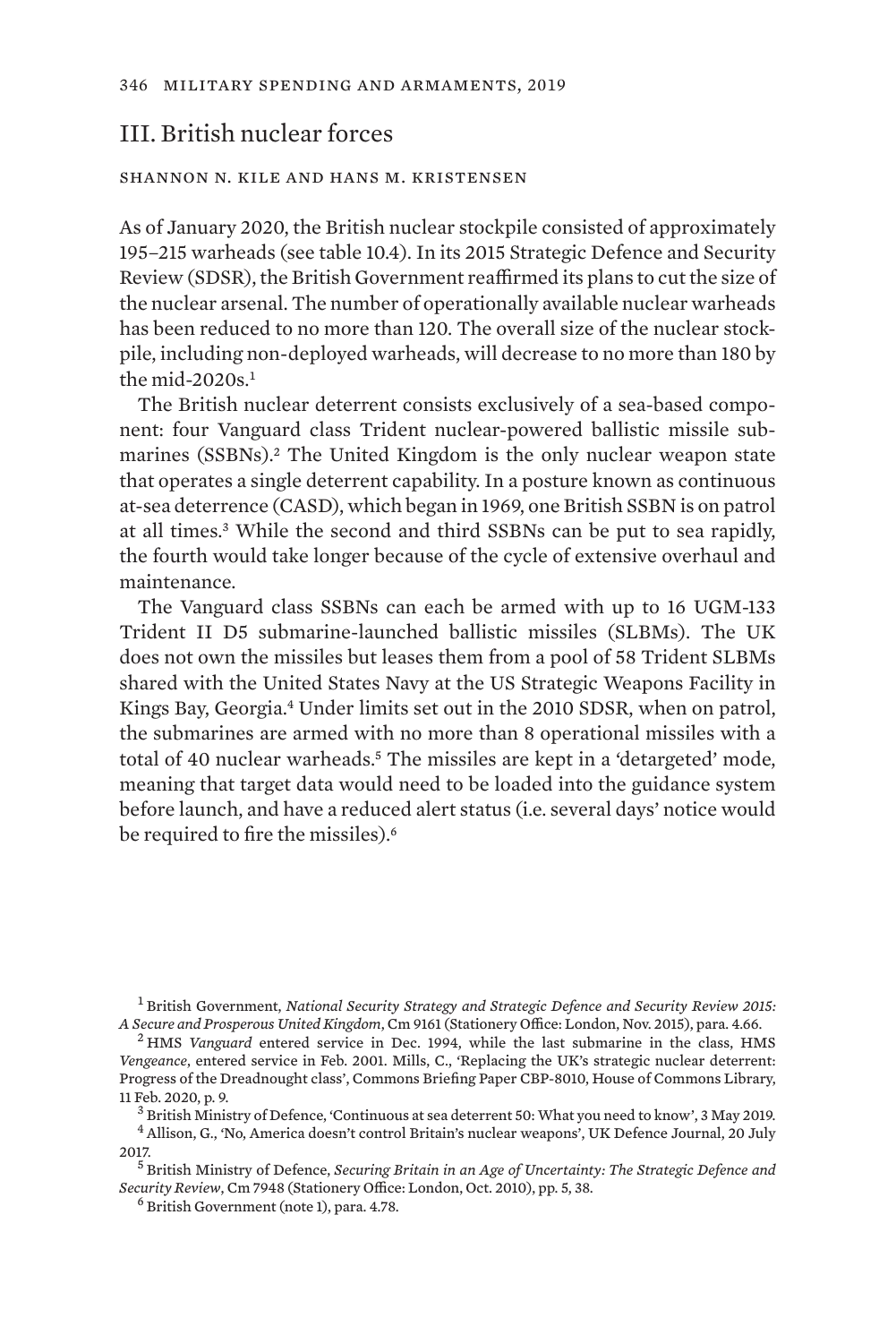#### **The Trident submarine successor programme**

In 2016 the House of Commons approved by a large majority a motion supporting the government's commitment to a replacement of the Vanguard class SSBNs with four new ballistic missile submarines.7 The new submarine class, which has been named Dreadnought, will have a missile compartment that holds 12 launch tubes—a reduction from the 16 carried by the Vanguard class. As a cost-saving measure, a Common Missile Compartment is being designed in cooperation with the US Navy that will also equip the latter's new Columbia class SSBNs. During 2019, programme contractors continued to work to resolve technical problems with the manufacturing of the missile launch tubes to be used in the compartment.<sup>8</sup>

The Dreadnought submarines were originally expected to begin to enter into service by 2028 but this has been delayed until the early 2030s. The delay was part of the extended development and acquisition programme announced in the 2015 SDSR. The service life of the Vanguard class SSBNs was commensurately extended.<sup>9</sup>

The replacement of the Trident II D5 missile is not part of the Dreadnought development and acquisition programme. Instead, the UK is participating in the US Navy's current programme to extend the service life of the Trident II D5 (D5LE) missile to the early 2060s.<sup>10</sup>

The 2015 SDSR reaffirmed that the replacement of the current Britishmanufactured warhead, known as Holbrook, for the Trident II missiles would not be required at least until the 2030s. A decision on a new warhead is to be taken by the current parliament, and work continues on developing replacement options.11 The work includes cooperation between the UK and the USA on warhead safety, security, and manufacturing technologies under the Joint Technology Demonstrator project.<sup>12</sup>

In the meantime, the British Atomic Weapons Establishment (AWE) has begun a programme to improve the performance and extend the life of the Trident Holbrook warhead—which is modelled on the US W76-1 warhead and incorporated into the USA-produced Mk4A re-entry vehicle—in collaboration with US nuclear weapon laboratories.<sup>13</sup>

<sup>7</sup> British Parliament, House of Commons, 'UK's nuclear deterrent', House of Commons Hansard, col. 559, vol. 613, 18 July 2016.<br><sup>8</sup> British Ministry of Defence, ['The United Kingdom's future nuclear deterrent: 2019 update to](https://www.gov.uk/government/publications/the-united-kingdoms-future-nuclear-deterrent-the-2019-update-to-parliament)

[Parliament'](https://www.gov.uk/government/publications/the-united-kingdoms-future-nuclear-deterrent-the-2019-update-to-parliament), 20 Dec. 2019, pp. 1–2.<br><sup>9</sup> British Government (note 1), para. 4.65.<br><sup>10</sup> Mills (note 2), p. 7.

<sup>&</sup>lt;sup>11</sup> British Ministry of Defence (note 8), p. 2.<br><sup>12</sup> British Ministry of Defence (note 8). p. 3; and Kristensen, H. M., ['British submarines to receive](https://fas.org/blogs/security/2011/04/britishw76-1/)<br><sup>13</sup> British Ministry of Defence (note 8), p. 3; and Kristensen, H. M [upgraded US nuclear warhead'](https://fas.org/blogs/security/2011/04/britishw76-1/), FAS Strategic Security Blog, Federation of American Scientists, 1 Apr. 2011.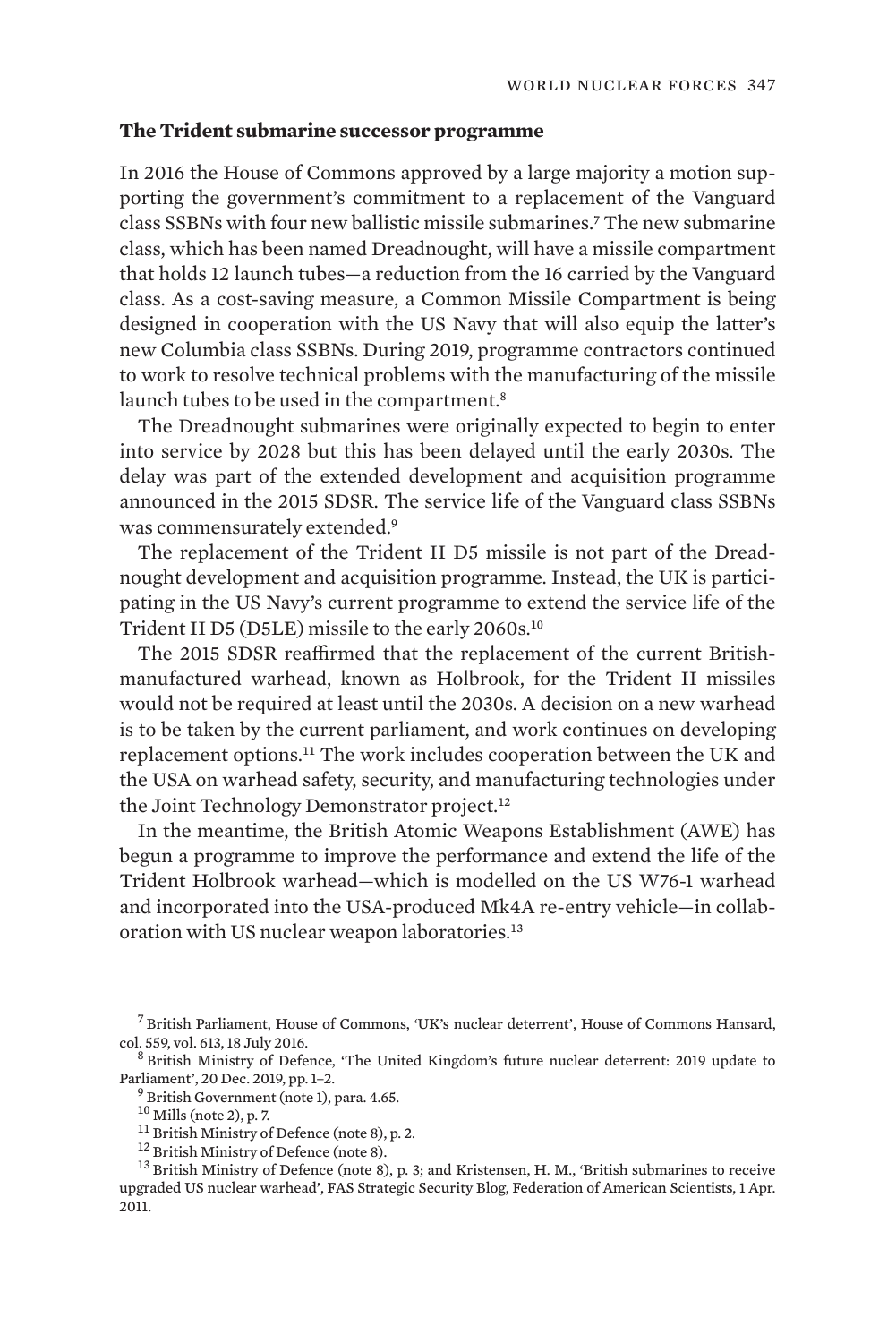| Type           | Designation                                        | No.<br>deployed | Year first<br>deploved | Range<br>$(km)^d$ | Warheads<br>x vield              | No. of<br>warheads |
|----------------|----------------------------------------------------|-----------------|------------------------|-------------------|----------------------------------|--------------------|
|                | Submarine-launched ballistic missiles <sup>b</sup> |                 |                        |                   |                                  |                    |
| D <sub>5</sub> | Trident II                                         | 48              | 1994                   | >7400             | $1-8 \times 100$ kt <sup>c</sup> | $195 - 215^d$      |

| Table 10.4. British nuclear forces, January 2020 |  |  |
|--------------------------------------------------|--|--|
|--------------------------------------------------|--|--|

kt = kilotons.

*<sup>a</sup>* Range is for illustrative purposes only; actual mission range will vary according to flight profile and weapon loading.

*<sup>b</sup>* The Vanguard class Trident nuclear-powered ballistic missile submarines (SSBNs) carry a reduced loading of no more than 8 Trident II missiles and 40 nuclear warheads. One submarine is on patrol at any given time.

*<sup>c</sup>* The British warhead is called the Holbrook, a modified version of the United States' W76-1 warhead, with a lower-yield option.

*<sup>d</sup>* The British Government has stated that the process to reduce the stockpile to 180 warheads is under way. Although some sources suggest that the stockpile remains at 215 warheads, it is possible that, under this process, the stockpile may have already been reduced to 195 warheads. Of the total warheads in the stockpile, 120 are operationally available.

*Sources*: British Ministry of Defence, white papers, press releases and [website;](http://www.mod.uk/) British House of Commons, *Hansard*, various issues; *Bulletin of the Atomic Scientists*, 'Nuclear notebook', various issues; and authors' estimates.

The cost of the Dreadnought programme has been a source of concern and controversy since its inception. In 2015 the British Ministry of Defence (MOD) estimated the total cost of the programme to be £31 billion (\$47.4 billion). It set aside a contingency of £10 billion (\$15.3 billion) to cover possible increases.14 In 2018 the UK's National Audit Office (NAO) reported that the MOD was facing an 'affordability gap' of  $£2.9$  billion (\$3.9 billion) in its military nuclear programmes between 2018 and 2028.15 The MOD's budget for 2018–19 received an additional £600 million (\$800 million) from the contingency fund to keep the Dreadnought programme on schedule.<sup>16</sup> In its annual update to parliament in December 2019, the MOD reported that a total of  $\pounds$ 7 billion (\$8.9 billion) had been spent on the programme's development, design and early manufacturing phases.<sup>17</sup>

In January 2020 the NAO reported that three key nuclear-regulated infrastructure projects in the UK's nuclear weapon programme faced delays of between one and six years, with costs increasing by over £1.3 billion (\$1.7 billion) to a forecasted total of £2.5 billion (\$3.2 billion).<sup>18</sup> Specifically,

defence budget.<br><sup>16</sup> Mehta, A. and Chuter, A., '[UK releases extra funding, but military relevancy challenges remain'](https://www.defensenews.com/global/europe/2018/03/29/uk-releases-extra-funding-but-military-relevancy-challenges-remain/),<br>*Defense News*, 29 Mar. 2018.

<sup>17</sup> British Ministry of Defence (note 8), p. 3.<br><sup>18</sup> British National Audit Office, *[Managing Infrastructure Projects on Nuclear-regulated Sites](https://www.nao.org.uk/wp-content/uploads/2020/01/Managing-infrastructure-projects-on-nuclear-regulated-sites.pdf)*, Report by the Comptroller and Auditor General (NAO: London, 10 Jan. 2020), pp. 5–6.

<sup>&</sup>lt;sup>14</sup> British Government (note 1), para. 4.76.<br><sup>15</sup> British National Audit Office (NAO), *[The Defence Nuclear Enterprise: A Landscape Review](https://www.nao.org.uk/wp-content/uploads/2018/05/The-Defence-Nuclear-Enterprise-a-landscape-review.pdf),* Report by the Comptroller and Auditor General, HC 1003, Session 2017–2019 (NAO: London, 22 May 2018). Spending on defence nuclear programmes was estimated to account for *c*. 14% of the total 2018–19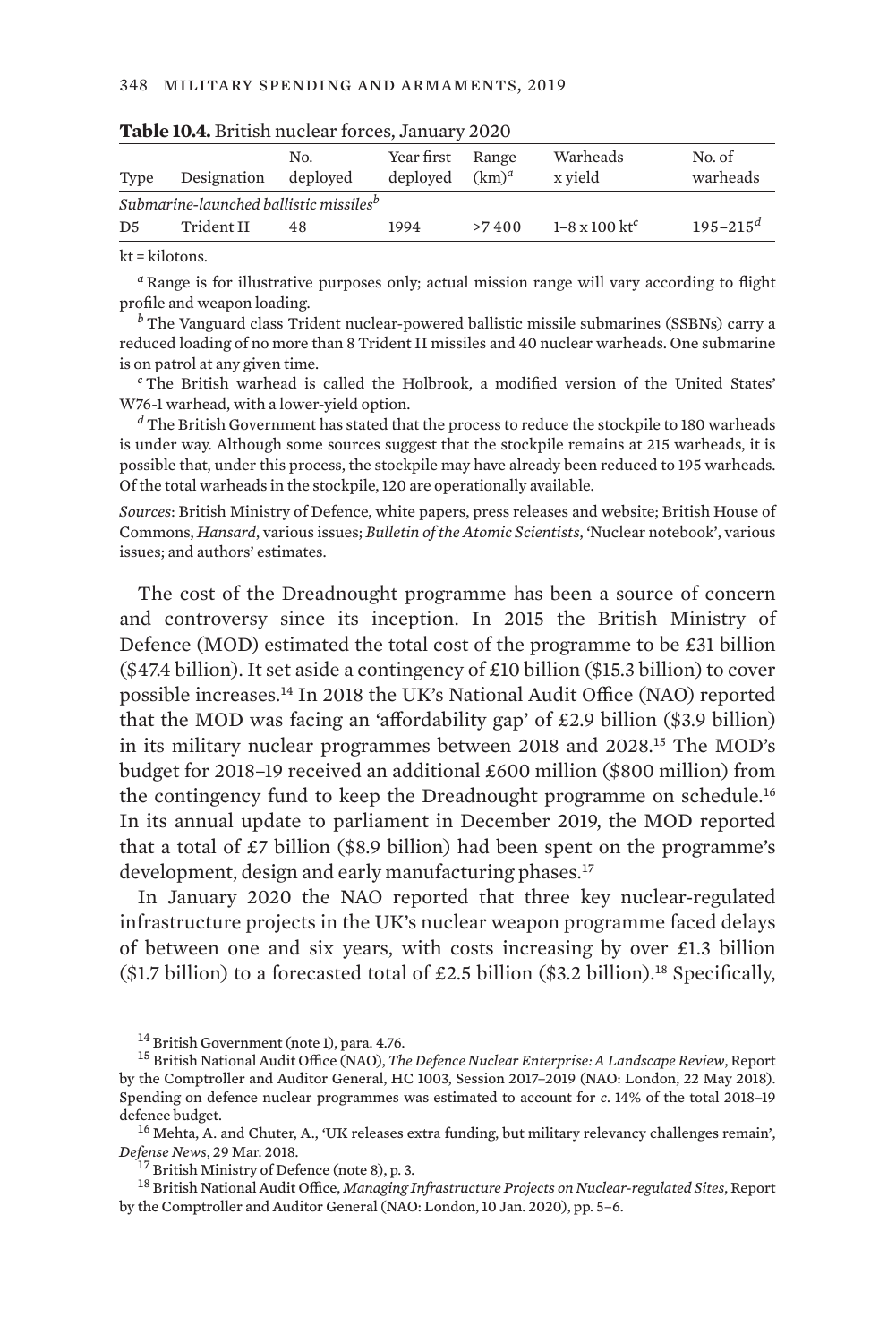the report identified the work under way to enhance or replace existing facilities at the shipyard in Barrow-in-Furness in Cumbria, where the four Dreadnought class SSBNs are being built. The other projects involved the development of cores for a new generation of nuclear reactors to power the Dreadnought submarines and the construction of a new warhead assembly and disassembly facility (MENSA) in Berkshire to be operated by the AWE. The NAO report attributed the rising costs and delays to poor project management and insufficient oversight by the MOD.19 It set out a series of recommendations to address identified shortcomings. However, the report also noted that some of the increased costs reflected the need for the MOD to comply with stricter security and safety regulations for the nuclear industry. 20

<sup>&</sup>lt;sup>19</sup> British National Audit Office (note 18), p. 8.<br><sup>20</sup> British National Audit Office (note 18), p. 13.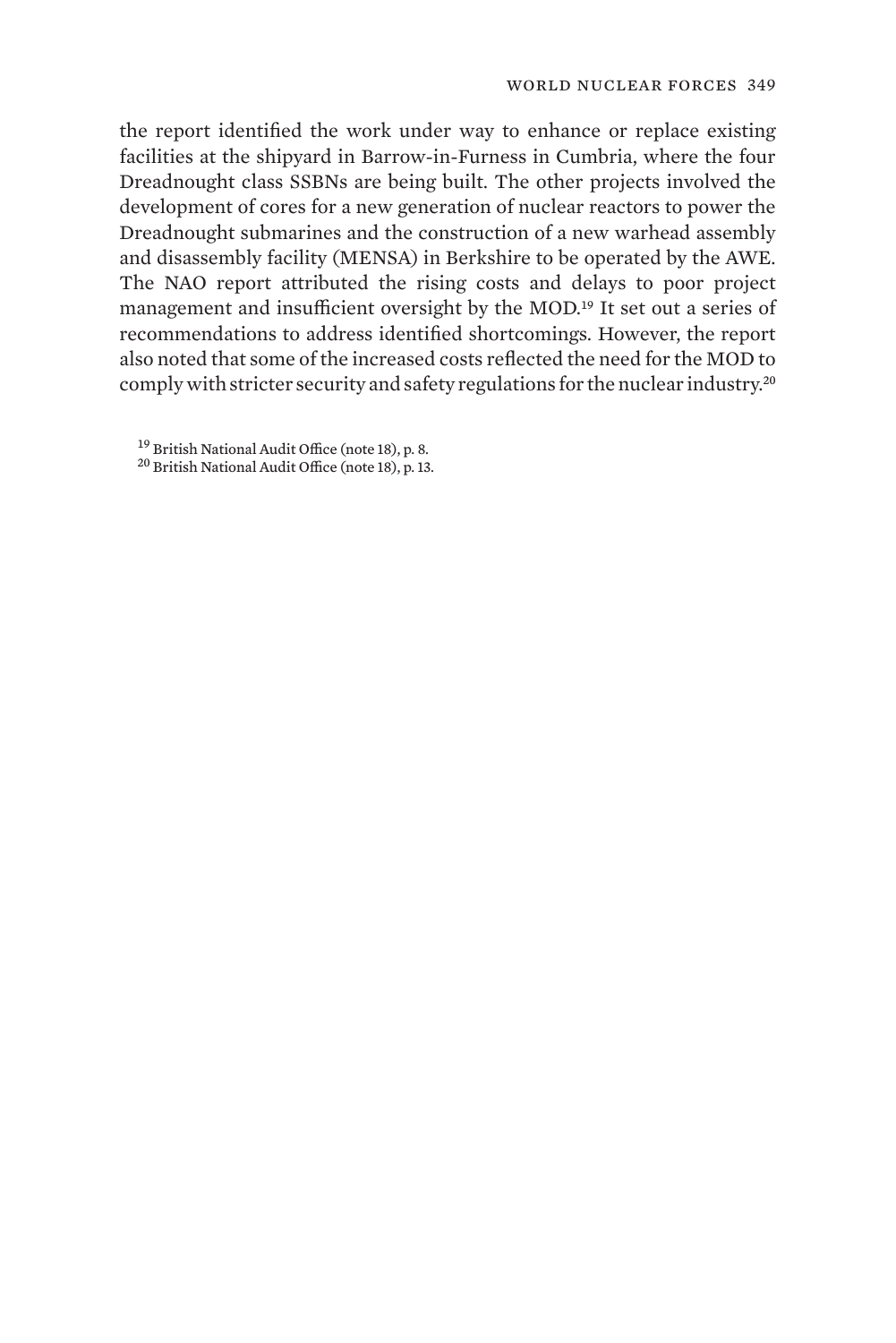# IV. French nuclear forces

## shannon n. kile and hans m. kristensen

France's nuclear arsenal consists of approximately 290 warheads. The warheads are earmarked for delivery by 48 submarine-launched ballistic missiles (SLBMs) and 50 air-launched cruise missiles (ALCMs) produced for landand carrier-based aircraft (see table 10.5). France considers all of its nuclear weapons to be strategic, even though the weapons carried by the airborne component of its nuclear forces have characteristics (i.e. a limited range and yield) that other nuclear-armed states consider to be tactical.<sup>1</sup>

The main component of France's nuclear forces is the Strategic Oceanic Force (Force Océanique Stratégique, FOST). It consists of four Triomphant class nuclear-powered ballistic missile submarines (SSBNs) based on the Île Longue peninsula near Brest. Each of the SSBNs is capable of carrying 16 SLBMs. However, one SSBN is out of service for overhaul and maintenance work at any given time and is not armed. The submarines began to enter operational service in 1997, replacing six older Redoubtable class SSBNs.<sup>2</sup> The French Navy has maintained a continuous at-sea deterrent posture, whereby one SSBN is on patrol at all times, since the establishment of the FOST in 1972.<sup>3</sup>

France continues to modernize its SLBMs and associated warheads. In 2018 the French Navy completed work to modify the Triomphant class submarines to carry the M51 SLBM, which replaced the M45 missile.<sup>4</sup> The M51 is currently deployed in two versions. The M51.1 is capable of carrying up to six multiple independently targetable re-entry vehicle (MIRV) TN-75 warheads, each with an explosive yield of 100 kilotons. It is being replaced by an upgraded version known as M51.2, which has greater range and improved accuracy. The M51.2 is designed to carry the new, stealthier oceanic nuclear warhead (tête nucléaire océanique, TNO), which has a reported yield of up to 100 kilotons.5 The number of warheads on some of the missiles has been

[500th patrol of a nuclear-powered ballistic missile submarine], 12 Oct. 2018.<br><sup>4</sup> Navy Recognition, '[Final French Navy SSBN "Le Temeraire" upgraded for M51 SLBM'](https://www.navyrecognition.com/index.php/news/defence-news/2018/august-2018-navy-naval-defense-news/6434-final-french-navy-ssbn-le-temeraire-upgraded-for-m51-slbm.html), 18 Aug.<br>2018. *Le Terrible* was equipped with launch tubes

<sup>5</sup> Groizeleau, V., ['Dissuasion : 25 milliards en cinq ans pour le renouvellement des deux composantes'](https://www.meretmarine.com/fr/content/dissuasion-25-milliards-en-cinq-ans-pour-le-renouvellement-des-deux-composantes) [Deterrence: 25 billion in five years for the renewal of the two components], Mer et Marine, 2 Oct. 2019; and Groizeleau, V., '[Dissuasion : F. Hollande détaille sa vision et l'arsenal français](https://www.meretmarine.com/fr/content/dissuasion-f-hollande-detaille-sa-vision-et-larsenal-francais)' [Deterrence: F. Hollande outlines his vision and the French arsenal], Mer et Marine, 20 Feb. 2015.

<sup>&</sup>lt;sup>1</sup> Hollande, F., French President, ['Discours sur la dissuasion nucléaire : Déplacement auprès des](Discours sur la dissuasion nucléaire : Déplacement auprès des forces aériennes stratégiques) [forces aériennes stratégiques'](Discours sur la dissuasion nucléaire : Déplacement auprès des forces aériennes stratégiques) [Speech on nuclear deterrence: Visit to the strategic air forces], Istres, 25 Feb. 2015. <sup>2</sup> *Le Triomphant* entered active service in July 1997, while the fourth and final submarine in the

class, *Le Terrible*, entered service in Sep. 2010. Tertrais, B., *[French Nuclear Deterrence Policy, Forces and](https://www.frstrategie.org/en/publications/recherches-et-documents/french-nuclear-deterrence-policy-forces-future-2019) [Future](https://www.frstrategie.org/en/publications/recherches-et-documents/french-nuclear-deterrence-policy-forces-future-2019)*, Recherches & Documents no. 01/2019 (Fondation pour la Recherche Stratégique: Paris, Jan. 2019), p. 61.<br><sup>3</sup> French Ministry of the Armed Forces, ['500e patrouille d'un sous-marin nucléaire lanceur dengins'](https://www.defense.gouv.fr/actualites/articles/500e-patrouille-d-un-sous-marin-nucleaire-lanceur-d-engins)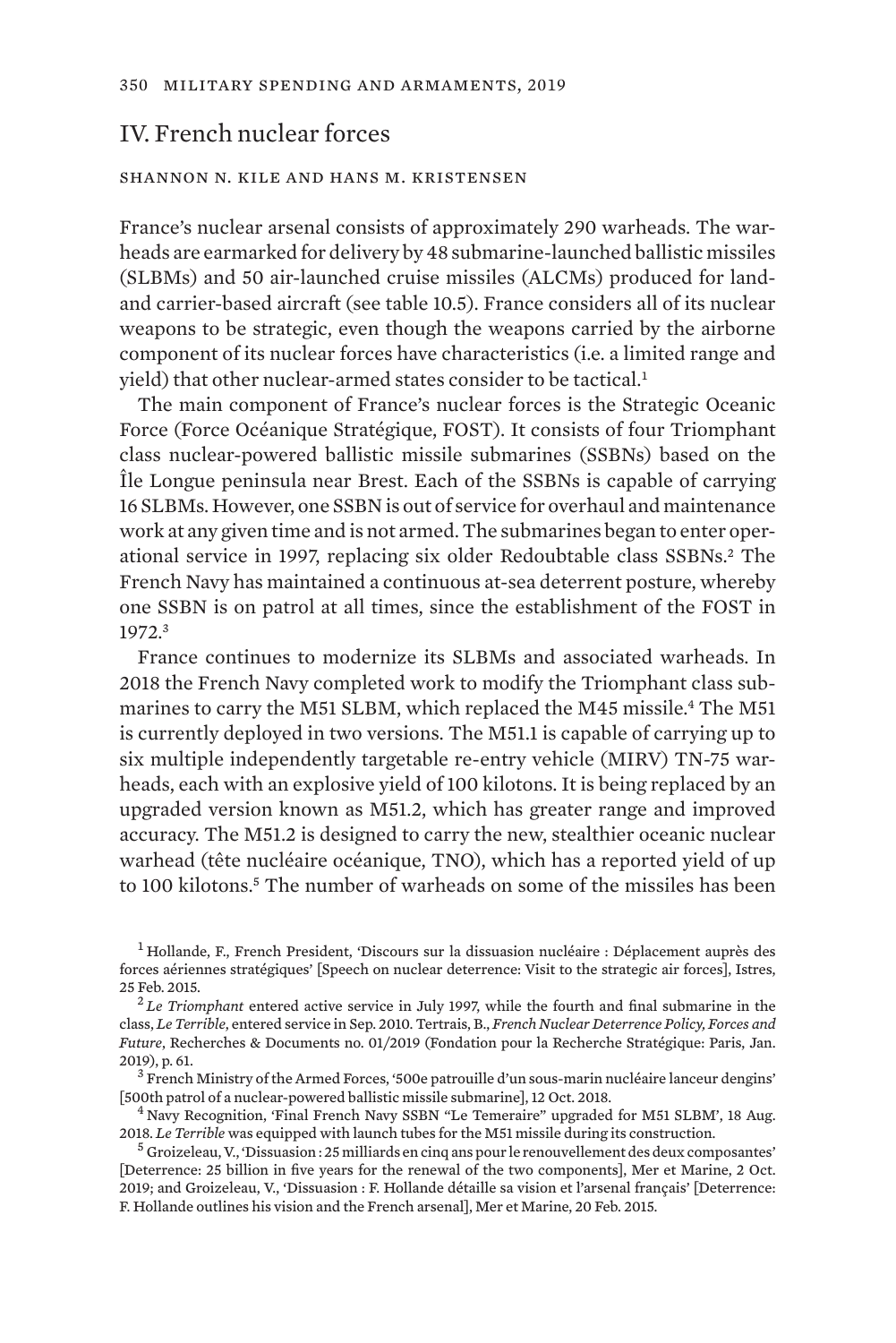reduced in order to improve targeting flexibility.<sup>6</sup> France has commenced design work on a new M51.3 SLBM with improved accuracy. It is scheduled to replace the M51.2 and become operational in 2025.<sup>7</sup>

France has also begun preliminary design work on a third-generation SSBN, designated the SNLE 3G, which will eventually be equipped with a new modification of the M51 (M51.4) SLBM.<sup>8</sup> The construction of the first of four submarines in the class is scheduled to begin in 2023.<sup>9</sup> The aim is to have an operational successor to the Triomphant class submarine in service by the early 2030s.<sup>10</sup>

The airborne component of the French nuclear forces consists of land- and carrier-based aircraft. The French Air Force has 40 deployed land-based nuclear-capable Rafale BF3 aircraft. It retired the last of its nuclear-capable Mirage 2000N aircraft in 2018.11 All the Rafale BF3s are normally based at Saint-Dizier Air Base. The year 2019 marked 55 years of continuous nuclear alert by the French Air Force.<sup>12</sup>

The French Naval Nuclear Air Force (Force Aéronavale Nucléaire, FANu) consists of a squadron of 10 Rafale MF3 aircraft aboard the aircraft carrier the *Charles de Gaulle*. The ship returned to operational service in early 2019 after completing a mid-life refit that included refuelling its two nuclear reactors. Its first deployment following the refit was to Singapore and lasted from March to July.<sup>13</sup> The year 2019 marked the 40th anniversary of the FANu.<sup>14</sup>

The Rafale aircraft are equipped with medium-range air-to-surface cruise missiles (air-sol moyenne portée-améliorée, ASMP-A), which entered service in 2009. France produced 54 ASMP-As, including test missiles.<sup>15</sup> A mid-life refurbishment programme for the ASMP-A that began in 2016 will

<sup>9</sup> Groizeleau, 'Deterrence: 25 billion in five years for the renewal of the two components' (note 5).

<sup>10</sup> Hollande (note 1); and Le Drian, J. Y., French Minister of Defence, '[Discours de clôture du colloque](https://www.defense.gouv.fr/actualites/operations/un-colloque-pour-les-50-ans-de-la-dissuasion-nucleaire) [pour les 50 ans de la dissuasion](https://www.defense.gouv.fr/actualites/operations/un-colloque-pour-les-50-ans-de-la-dissuasion-nucleaire)' [Conference closing speech on the 50th anniversary of deterrence],<br>French Ministry of Defence, Paris, 20 Nov. 2014.

 $^{11}$  French Ministry of the Armed Forces, ['La dissuasion aéroportée passe au tout Rafale](https://www.defense.gouv.fr/air/actus-air/la-dissuasion-aeroportee-passe-au-tout-rafale)' [Airborne deterrence goes to the Rafale], 5 Sep. 2018; and Huberdeau, E., ['L'Adieu au Mirage 2000N'](http://www.air-cosmos.com/l-adieu-au-mirage-2000n-112395) [Farewell to the Mirage 2000N], *Air & Cosmos*, 22 June 2018. <sup>12</sup> French Ministry of the Armed Forces, ['Les FAS à l'honneur dans le nouveau numéro d'Air](https://www.defense.gouv.fr/air/actus-air/les-fas-a-l-honneur-dans-le-nouveau-numero-d-air-actualites)

[actualités'](https://www.defense.gouv.fr/air/actus-air/les-fas-a-l-honneur-dans-le-nouveau-numero-d-air-actualites) [FAS in the spotlight in the new issue of Air actualités], 18 Oct. 2019.<br><sup>13</sup> French Ministry of the Armed Forces, '[CLEMENCEAU: Fin de mission pour le groupe aéronaval'](https://www.defense.gouv.fr/operations/maritime/groupe-aeronaval/clemenceau-fin-de-mission-pour-le-groupe-aeronaval)<br>[CLEMENCEAU: End of mission for the Carri

 $14$  French Ministry of the Armed Forces, '[Fin des travaux de refonte à mi-vie du porte-avions : la](https://www.defense.gouv.fr/dga/actualite/fin-des-travaux-de-refonte-a-mi-vie-du-porte-avions-la-ministre-des-armees-sur-le-charles-de-gaulle) [ministre des Armées sur le Charles de Gaulle](https://www.defense.gouv.fr/dga/actualite/fin-des-travaux-de-refonte-a-mi-vie-du-porte-avions-la-ministre-des-armees-sur-le-charles-de-gaulle)' [Completion of the mid-life refit of the aircraft carrier: The minister of defence on the Charles de Gaulle], 9 Nov. 2018.<br><sup>15</sup> Hollande (note 1); Tertrais (note 2), p. 65.

 $6$  Tertrais (note 2), p. 63.

<sup>7</sup> French Ministry of the Armed Forces, ['Missiles balistiques stratégiques \(MSBS\)'](https://www.defense.gouv.fr/marine/equipements/missiles/missiles-balistiques-strategiques-msbs) [Strategic ballistic missiles], 28 Jan. 2020; and French Ministry of the Armed Forces, ['Discours de Florence Parly, ministre](https://www.defense.gouv.fr/actualites/communaute-defense/discours-de-florence-parly-ministre-des-armees-prononce-a-l-usine-des-mureaux-arianegroup-le-14-decembre-2017) [des Armées prononcé à l'usine des Mureaux, ArianeGroup, le 14 décembre 2017](https://www.defense.gouv.fr/actualites/communaute-defense/discours-de-florence-parly-ministre-des-armees-prononce-a-l-usine-des-mureaux-arianegroup-le-14-decembre-2017)' [Speech by Florence Parly, Minister of the Armed Forces, presented at the Mureaux factory, ArianeGroup], 14 Dec. 2017. <sup>8</sup> Tertrais (note 2), pp. 63, 67.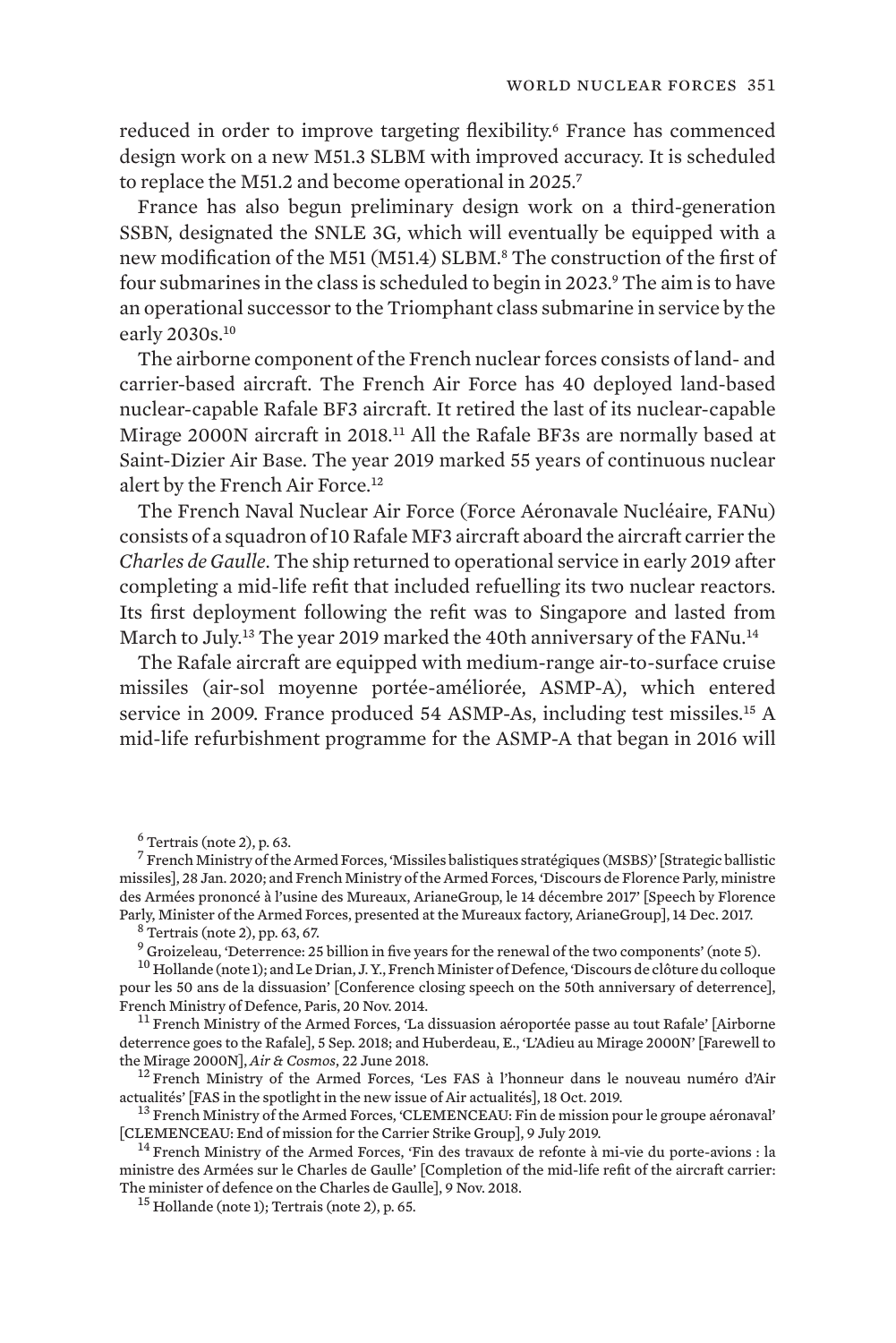| Type                                               | No.<br>deployed | Year first<br>deployed | Range<br>$(km)^d$    | Warheads<br>x yield                  | No. of<br>warheads |
|----------------------------------------------------|-----------------|------------------------|----------------------|--------------------------------------|--------------------|
| Land-based aircraft                                |                 |                        |                      |                                      |                    |
| Rafale BF3 <sup>b</sup>                            | 40              | $2010 - 11$            | 2000                 | $1x$ [up to 300 kt] TNA <sup>c</sup> | -40                |
| Carrier-based aircraft                             |                 |                        |                      |                                      |                    |
| Rafale MF3 $^b$                                    | 10              | $2010 - 11$            | 2000                 | $1x$ [up to 300 kt] TNA <sup>c</sup> | - 10               |
| Submarine-launched ballistic missiles <sup>d</sup> |                 |                        |                      |                                      |                    |
| M51.1                                              | 16              | 2010                   | >6000                | $4-6 \times 100$ kt TN-75            | 80 <sup>e</sup>    |
| M51.2                                              | 32 <sup>f</sup> | 2017                   | $>9000$ <sup>g</sup> | $4-6 \times 100$ kt TNO              | 160                |
| M51.3 <sup>h</sup>                                 | $\mathbf{0}$    | $[2025]$               | $>$ [9 0 0 0]        | [up to 6 x 100 kt] TNO               | $\Omega$           |
| Total                                              |                 |                        |                      |                                      | $290^i$            |

|  |  |  |  |  |  |  | Table 10.5. French nuclear forces, January 2020 |  |  |  |
|--|--|--|--|--|--|--|-------------------------------------------------|--|--|--|
|--|--|--|--|--|--|--|-------------------------------------------------|--|--|--|

[ ] = uncertain figure; kt = kiloton; TNA = tête nucléaire aéroportée (airborne nuclear warhead); TNO = tête nucléaire océanique (oceanic nuclear warhead).

*<sup>a</sup>* Aircraft range is for illustrative purposes only; actual mission range will vary according to flight profile and weapon loading.

*<sup>b</sup>* The Rafale BF3s and MF3s carry the ASMP-A air-launched cruise missile (ALCM). Most sources report that the ASMP-A has a range of 500–600 km, although some suggest that it might be over 600 km.

*<sup>c</sup>* The TNA has a reported maximum yield of 300 kt but lower-yield options are thought to be available.

*<sup>d</sup>* France has only produced enough submarine-launched ballistic missiles (SLBMs) to equip 3 operational nuclear-powered ballistic missile submarines (SSBNs); the fourth SSBN is out of service for overhaul and maintenance work at any given time.

*<sup>e</sup>* Although the M51 SLBM can carry up to 6 warheads, the number of warheads is believed to have been reduced on some of the missiles in order to improve targeting flexibility.

*<sup>f</sup>* The French Navy is transitioning from the M51.1 to the M51.2. The last M51.1 missiles will be replaced in 2020.

*<sup>g</sup>* The M51.2 has a 'much greater range' than the M51.1, according to the French Ministry of the Armed Forces.

*<sup>h</sup>* The M51.3 is under development and has not yet been deployed.

*<sup>i</sup>* In a speech in Feb. 2020, President Emmanuel Macron reaffirmed that the arsenal 'is currently under 300 nuclear weapons'. A small number of stockpiled warheads are undergoing maintenance and surveillance at factories.

*Sources*: Macron, E., French President, ['Discours du Président Emmanuel Macron sur la stratégie](https://www.elysee.fr/emmanuel-macron/2020/02/07/discours-du-president-emmanuel-macron-sur-la-strategie-de-defense-et-de-dissuasion-devant-les-stagiaires-de-la-27eme-promotion-de-lecole-de-guerre) [de défense et de dissuasion devant les stagiaires de la 27ème promotion de l'école de guerre](https://www.elysee.fr/emmanuel-macron/2020/02/07/discours-du-president-emmanuel-macron-sur-la-strategie-de-defense-et-de-dissuasion-devant-les-stagiaires-de-la-27eme-promotion-de-lecole-de-guerre)' [Speech by President Emmanuel Macron on strategic defence and deterrence to officers of the 27th graduation of the military academy], Paris, 7 Feb. 2020; French Ministry of the Armed Forces, 'Discours de Florence Parly, ministre des Armées prononcé à l'usine des Mureaux, ArianeGroup, le 14 décembre 2017' [Speech by Florence Parly, Minister of the Armed Forces, presented at the Mureaux factory, ArianeGroup], 14 Dec. 2017; Hollande, F., French President, 'Discours sur la dissuasion nucléaire: Déplacement auprès des forces aériennes stratégiques' [Speech on nuclear deterrence: Visit to the strategic air forces], Istres, 25 Feb. 2015; Sarkozy, N., French President, Speech on defence and national security, Porte de Versailles, 17 June 2008; Sarkozy, N., French President, 'Presentation of SSBM "Le Terrible"', Speech, Cherbourg, 21 Mar. 2008; Chirac, J., French President, Speech during visit to the Strategic Forces, Landivisiau, L'Île Longue, Brest, 19 Jan. 2006; French Ministry of Defence/Ministry of the Armed Forces, various publications; French National Assembly, various defence bills; *Air Actualités*, various issues; *Aviation Week & Space Technology*, various issues; *Bulletin of the Atomic Scientists*, 'Nuclear notebook', various issues; Tertrais, B., *French Nuclear Deterrence Policy, Forces and Future*, Recherches & Documents no. 01/2019 (Fondation pour la Recherche Stratégique: Paris, Jan. 2019); and authors' estimates.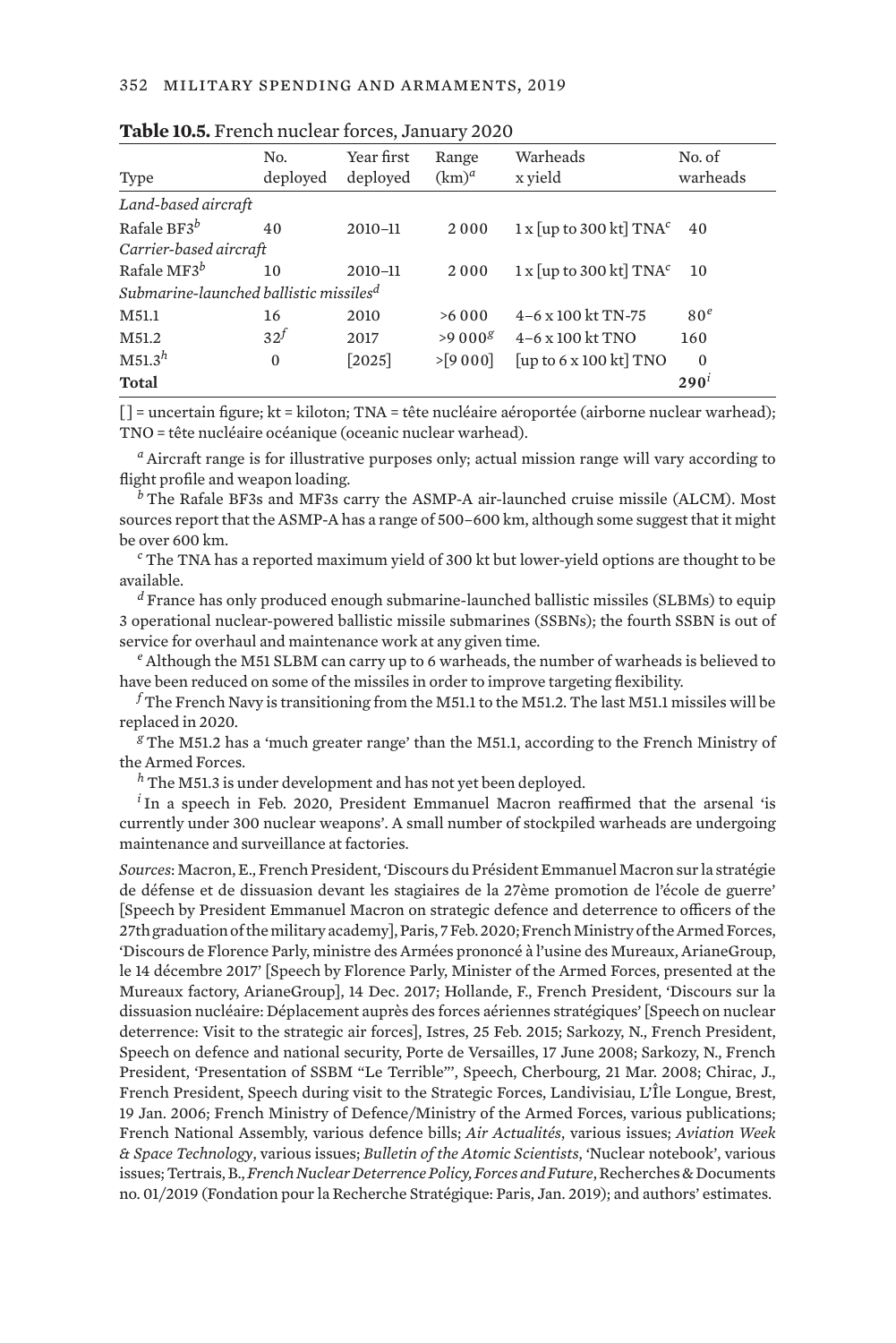deliver the first upgraded missiles in 2022 or 2023.16 The missiles are armed with a nuclear warhead (tête nucléaire aéroportée, TNA) that has a reported yield of up to 300 kt.17 The French Ministry of the Armed Forces has initiated research on a successor missile—air-sol nucléaire (air-to-surface nuclear), fourth-generation (ASN4G)—with enhanced stealth and manoeuvrability to counter potential technological improvements in air defences.18 The ASN4G is scheduled to replace the ASMP-A in 2035.<sup>19</sup>

French President Emmanuel Macron has reaffirmed the government's commitment to the long-term modernization of France's air- and sea-based nuclear deterrent forces.<sup>20</sup> In 2018 he signed the law on military planning for 2019–25 following its approval by the French parliament.<sup>21</sup> Among other provisions, the law allocated  $\epsilon$ 37 billion (\$43.7 billion) to maintain and modernize France's nuclear forces and infrastructure.<sup>22</sup> This marked a significant increase on the €23 billion (\$27.1 billion) allocated to nuclear forces and associated infrastructure in the law on military planning for 2014–19.<sup>23</sup> The Ministry of the Armed Forces' budget for 2020 allocated €4.7 billion  $($5.3\,billion)$  for the modernization of nuclear forces.<sup>24</sup>

<sup>16</sup> French Ministry of the Armed Forces, 'Projet de loi de programmation militaire, 2019–2025' [Law on military planning, 2019–2025], Dossier de presse [Press kit], Feb. 2018, p. 42; and Medeiros, J., '["Faire](https://en.calameo.com/read/000014334ed1a8a19c422) [FAS" : 55 ans de dissuasion nucléaire aéroportée](https://en.calameo.com/read/000014334ed1a8a19c422)' ['Go FAS' : 55 years of airborne nuclear deterrence],

<sup>17</sup> Groizeleau, 'Deterrence: F. Hollande outlines his vision and the French arsenal' (note 5).<br><sup>18</sup> French Ministry of the Armed Forces, ['La dissuasion nucléaire: synthèse du point-presse du](https://www.defense.gouv.fr/content/download/534618/9201019/file/Actu%20D%C3%A9fense%2014%20juin%202018.pdf) [Ministère des Armées](https://www.defense.gouv.fr/content/download/534618/9201019/file/Actu%20D%C3%A9fense%2014%20juin%202018.pdf)' [Nuclear deterrence: Summary of the press briefing by the Ministry of the Armed Forces], Actu Défense, 14 June 2018, p. 1; and Tran, P., ['France studies nuclear missile replacement'](https://www.defensenews.com/global/europe/2014/11/29/france-studies-nuclear-missile-replacement/),

<sup>19</sup> Medeiros (note 16).<br><sup>20</sup> Macron, E., French President, ['Déclaration de M. Emmanuel Macron, Président de la République,](Déclaration de M. Emmanuel Macron, Président de la République, sur les défis et priorités de la politique de défense) [sur les défis et priorités de la politique de défense](Déclaration de M. Emmanuel Macron, Président de la République, sur les défis et priorités de la politique de défense)' [Statement by Emmanuel Macron, President of the<br>Republic, on the challenges and priorities of defense policy], Toulon, 19 Jan. 2018.

<sup>21</sup> AFP, '[Macron promulgue la loi de programmation militaire 2019–2025'](http://www.lefigaro.fr/flash-actu/2018/07/13/97001-20180713FILWWW00282-macron-promulgue-la-loi-de-programmation-militaire-2019-2025.php) [Macron signs the law on military programming 2019–2025], *Le Figaro*, 13 July 2018.

<sup>22</sup> AFP, '[France to spend 37 bn euros on upgrading nuclear arsenal](https://www.france24.com/en/20180208-france-spend-37-bn-euros-upgrading-nuclear-arsenal)', France24, 8 Feb. 2018. The total defence budget approved for the 7-year period was €295 billion (\$348 billion).

 $^{23}$  [Loi relative à la programmation militaire pour les années 2014 à 2019](https://www.legifrance.gouv.fr/affichTexte.do;?cidTexte=JORFTEXT000028338825) [Law on military planning for the years 2014 to 2019], French Law no. 2013-1168 of 18 Dec. 2013.

<sup>24</sup> Groizeleau, 'Deterrence: 25 billion in five years for the renewal of the two components' (note 5); and Rose, M., ['Amid arms race, Macron offers Europe French nuclear wargames insight](https://www.reuters.com/article/us-france-defence-macron-idUSKBN20119O)', Reuters, 7 Feb. 2020.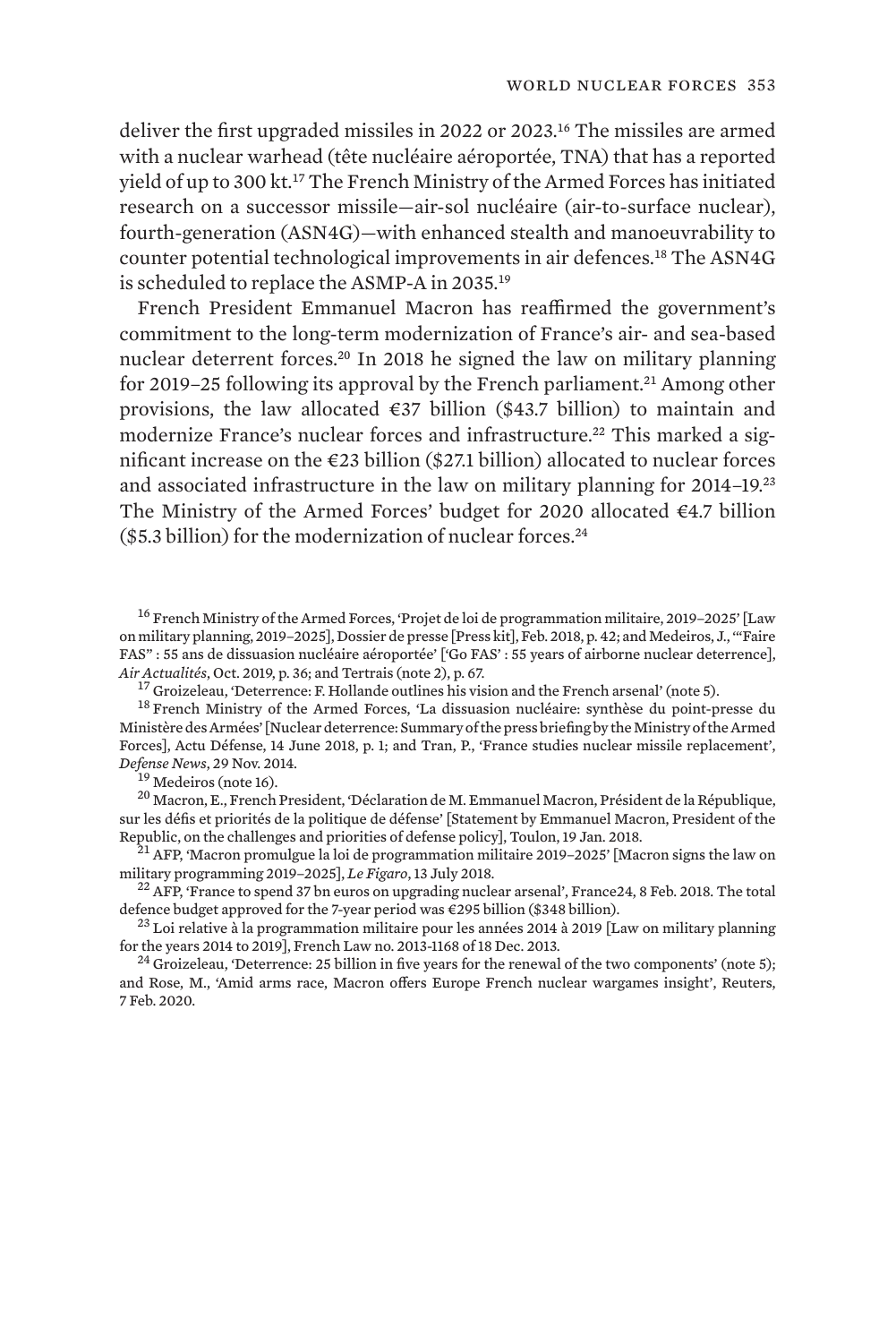# V. Chinese nuclear forces

## shannon n. kile and hans m. kristensen

China has been slowly increasing the size of its nuclear weapon stockpile over the past decade. The pace of growth has increased in recent years with the fielding of new weapon systems. As of January 2020, China maintained an estimated total stockpile of about 320 nuclear warheads, compared with an estimated total of 260 warheads in 2015.1 Around 240 warheads are assigned to China's operational land- and sea-based ballistic missiles and to nuclear-configured aircraft (see table 10.6). The remainder are assigned to non-operational forces, such as new systems in development, operational systems that may increase in number in the future, and reserves.

China is modernizing and diversifying its nuclear forces as part of a long-term programme to develop a more survivable and robust deterrence posture consistent with its nuclear strategy of assured retaliation.<sup>2</sup> The Chinese Government's declared aim is to maintain its nuclear capabilities at the minimum level required for safeguarding national security. China has adopted a nuclear strategy of self-defence, the goal of which is 'deterring other countries from using or threatening to use nuclear weapons' against it.<sup>3</sup> In this context, China has prioritized building an operational triad of land-, sea- and air-based nuclear forces to strengthen its nuclear deterrence and counterstrike capabilities in response to the evolving nuclear strategies of other countries.<sup>4</sup>

Despite the continuing growth in its nuclear arsenal, China's ongoing modernization programmes do not appear to portend changes to its longstanding nuclear policies. In 2019 the Chinese Government reaffirmed its commitment to 'a nuclear policy of no first use of nuclear weapons at any time and under any circumstances and not using or threatening to use nuclear weapons against non-nuclear-weapon states or nuclear-weapon-free zones unconditionally'.5 In its 2019 annual report to the United States Congress on Chinese military developments, the US Department of Defense (DOD) stated that while there has been some debate in China about the conditions

<sup>1</sup> See Schell, P. P. and Kristensen, H. M., 'Chinese nuclear forces', *SIPRI Yearbook 2015*, pp. 491–95.<br><sup>2</sup> Cunningham, F. and Fravel, T., ['Assuring assured retaliation: China's nuclear posture and](https://www.mitpressjournals.org/doi/abs/10.1162/ISEC_a_00215?journalCode=isec)

[US–China strategic stability'](https://www.mitpressjournals.org/doi/abs/10.1162/ISEC_a_00215?journalCode=isec), *International Security*, vol. 40, no. 2 (Oct. 2015), pp. 7–50. Assured retaliation is the ability to survive an initial attack and retaliate with nuclear strikes that inflict unacceptable damage on the attacker. <sup>3</sup> Chinese State Council, *[China's Military Strategy](http://english.www.gov.cn/archive/whitepaper/201907/24/content_WS5d3941ddc6d08408f502283d.html)*, Defence White Paper (Information Office of the

State Council: Beijing, July 2019), section 2. <sup>4</sup> Fabey, M., ['China on faster pace to develop nuclear triad, according to Pentagon, analysts'](https://www.janes.com/article/88289/china-on-faster-pace-to-develop-nuclear-triad-according-to-pentagon-analysts), *Jane's* 

*Navy International*, 3 May 2019; and Reuters, '[Chinese military paper urges increase in nuclear](https://www.reuters.com/article/us-china-security/chinese-military-paper-urges-increase-in-nuclear-deterrence-capabilities-idUSKBN1FJ1A0) [deterrence capabilities](https://www.reuters.com/article/us-china-security/chinese-military-paper-urges-increase-in-nuclear-deterrence-capabilities-idUSKBN1FJ1A0)', 30 Jan. 2018.<br><sup>5</sup> Chinese State Council (note 3). See also Pan, Z., ['A study of China's no-first-use policy on nuclear](https://www.tandfonline.com/doi/full/10.1080/25751654.2018.1458415)

[weapons](https://www.tandfonline.com/doi/full/10.1080/25751654.2018.1458415)', *Journal for Peace and Nuclear Disarmament*, vol. 1, no. 1 (2018), pp. 115–36.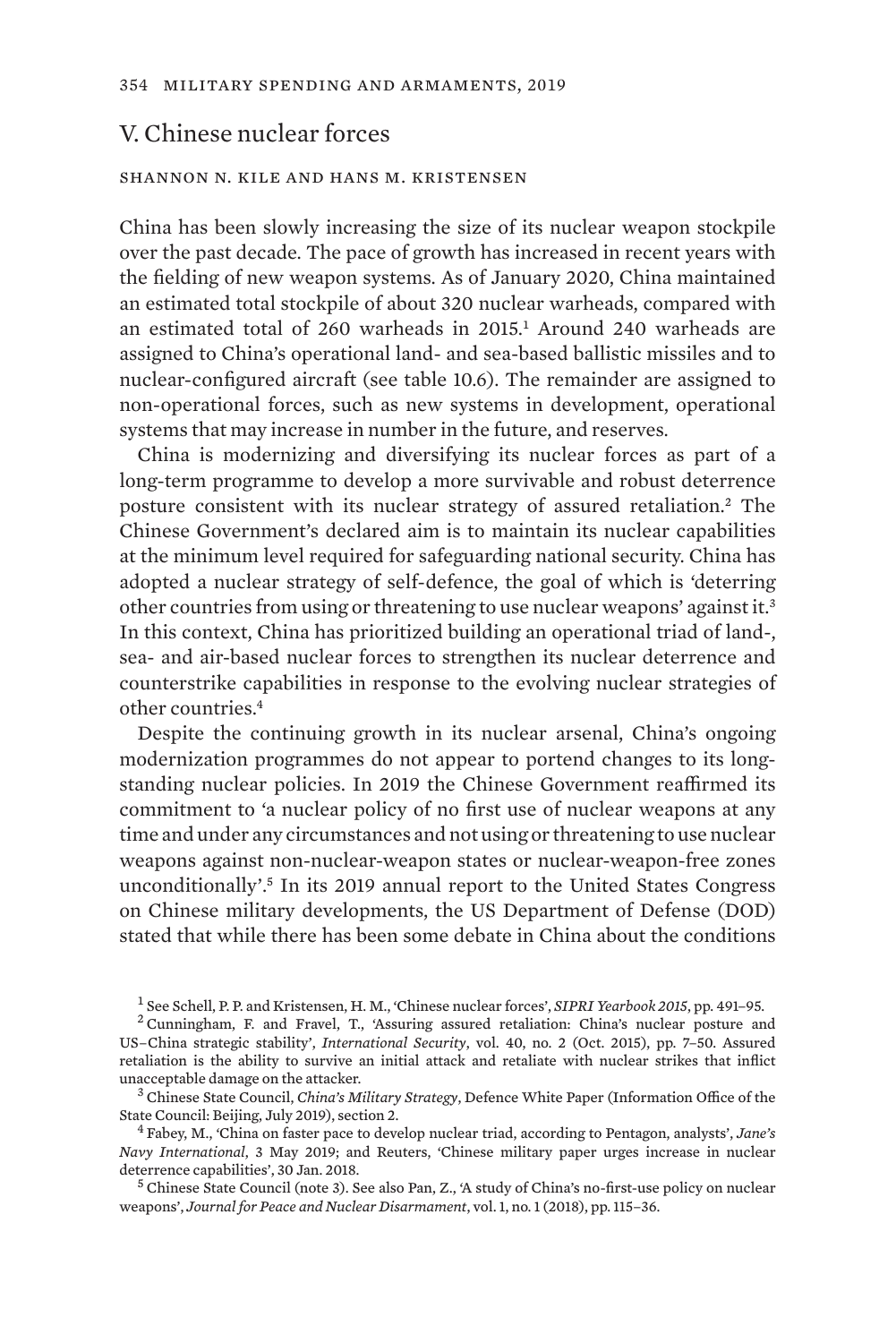for the application of its no-first-use policy, there 'has been no indication that national leaders are willing to attach such nuances and caveats' to China's existing policy.6 Although the Chinese military is working to increase the overall readiness of its missile forces, Chinese nuclear warheads are believed to be 'de-mated' from their delivery vehicles—that is, stored separately and not available for immediate use.<sup>7</sup>

As part of the Chinese Government's move to restructure and modernize the military under a streamlined command system, it established the People's Liberation Army (PLA) Rocket Force (PLARF) in 2016 as the fourth service in China's armed forces.<sup>8</sup> As the 'core force of strategic deterrence', the PLARF has assumed command responsibility for all of China's nuclear forces, and exercises custodial and operational control over the country's nuclear warheads.<sup>9</sup> In addition, the PLARF has been put in charge of conventional missiles and support forces and tasked with strengthening China's mediumand long-range strike capabilities in accordance with the requirements of 'full-area war deterrence'.<sup>10</sup>

#### **Land-based ballistic missiles**

China's nuclear-capable land-based ballistic missile arsenal is undergoing gradual modernization as China replaces ageing silo-based, liquid-fuelled missiles with new mobile solid-fuelled models and increases the number of road-mobile missile launchers. China's shift towards more survivable mobile missiles has been motivated by concerns that US advances in intelligence, surveillance and reconnaissance (ISR) capabilities and in precision-guided conventional weapons pose a pre-emptive threat to fixed missile launch sites and supporting infrastructure.<sup>11</sup>

#### *Intercontinental ballistic missiles*

In its 2019 annual report on Chinese military developments, the US DOD estimated that China had deployed a total of 90 intercontinental ballistic

<sup>6</sup> US Department of Defense (DOD), Office of the Secretary of Defense, *[Military and Security](https://media.defense.gov/2019/May/02/2002127082/-1/-1/1/2019_CHINA_MILITARY_POWER_REPORT.pdf) [Developments Involving the People's Republic of China 2019](https://media.defense.gov/2019/May/02/2002127082/-1/-1/1/2019_CHINA_MILITARY_POWER_REPORT.pdf)*, Annual Report to Congress (DOD: Arlington, VA, May 2019), pp. 65–67. <sup>7</sup> Stokes, M. A., *China's Nuclear Warhead Storage and Handling System* (Project 2049 Institute:

Force', 1 Jan. 2016. The PLARF replaced the PLA Second Artillery Corps.<br><sup>9</sup> Gill, B. and Ni, A., 'The People's Liberation Army Rocket Force: Reshaping China's approach to<br>strategic deterrence'. *Australian Journal of Inter* 

<sup>10</sup> Gill and Ni (note 9), p. 164.<br><sup>11</sup> O'Connor, S., 'Sharpened Fengs: China's ICBM modernisation alters threat profile', *Jane's Intelligence Review*, vol. 27, no. 12 (Dec. 2015), pp. 44–49.

Arlington, VA, 12 Mar. 2010), p. 8; and Bin, L., 'China's potential to contribute to multilateral nuclear disarmament', *Arms Control Today*, vol. 41, no. 2 (Mar. 2011), pp. 17–21.<br><sup>8</sup> Chinese Ministry of National Defense, 'China establishes Rocket Force and Strategic Support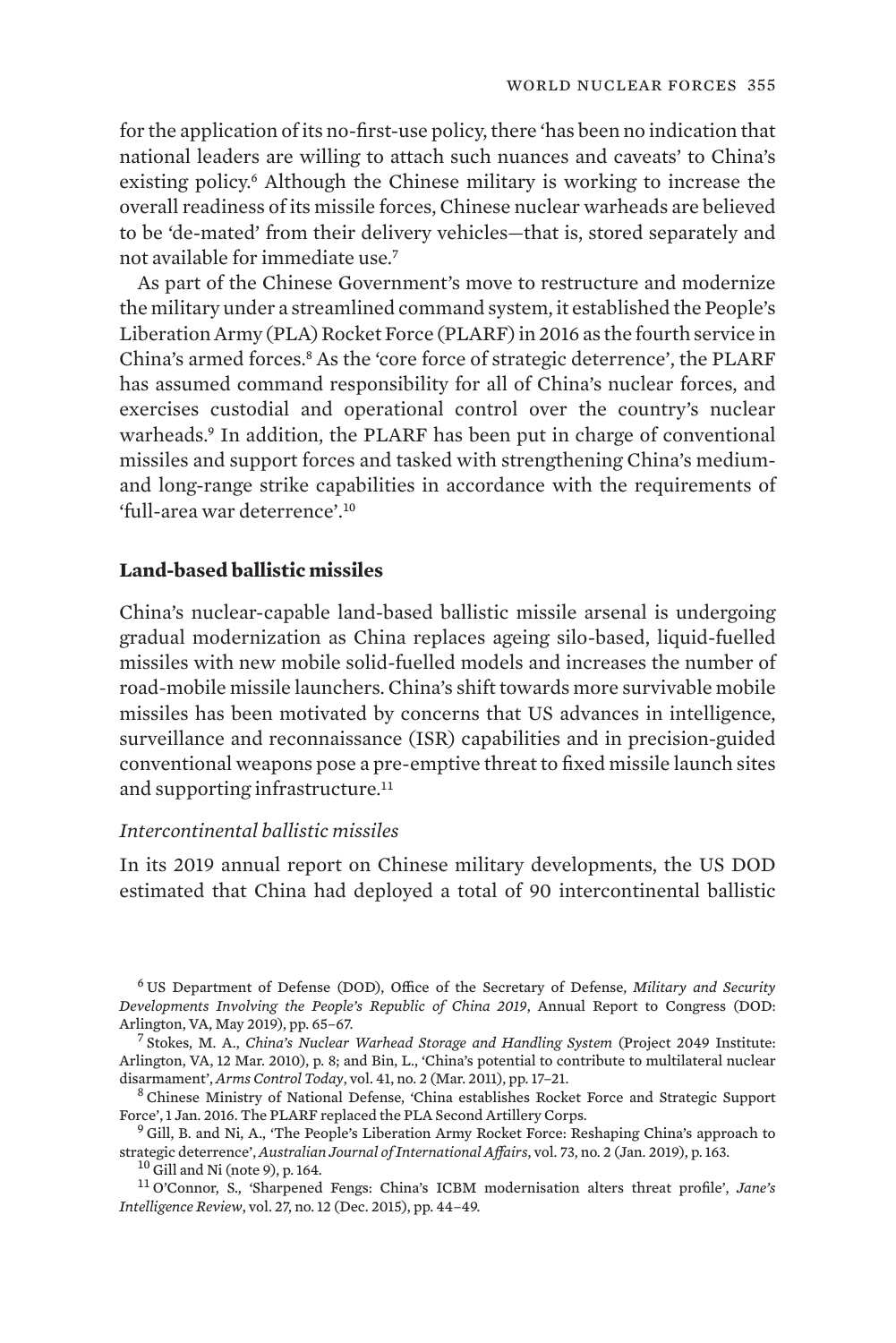| Type/Chinese designation<br>(US designation) | Launchers<br>deployed | Year first<br>deployed | Range<br>$(km)^a$    | Warheads<br>x yield             | No. of<br>warheads <sup>b</sup> |
|----------------------------------------------|-----------------------|------------------------|----------------------|---------------------------------|---------------------------------|
| Land-based ballistic missiles <sup>c</sup>   | $188^d$               |                        |                      |                                 | 172                             |
| $DF-4 (CSS-3)$                               | $\cdot$ . $^e$        | 1980                   | 5500                 | $1 \times 3.3$ Mt               | $\ddotsc$                       |
| DF-5A (CSS-4 Mod 1)                          | 10                    | 1981                   | $12000+$             | $1 \times 4 - 5$ Mt             | 10                              |
| DF-5B (CSS-4 Mod 2)                          | 10                    | 2015                   | 12000                | 3 x 200-300 kt<br><b>MIRV</b>   | 30                              |
| DF-5C (CSS-4 Mod 3)                          |                       | . .                    | $\ddot{\phantom{0}}$ | <b>MIRV</b>                     | $\ddotsc$                       |
| DF-15 (CCS-6 Mod 1)                          | $\ddot{\phantom{0}}$  | 1994                   | 600                  | $[1 \times 10 - 50 \text{ kt}]$ | $\cdot$ .                       |
| DF-21 (CSS-5 Mod $2/6$ ) <sup>g</sup>        | 40                    | 1996/2017              | 2 1 0 0              | 1 x 200-300 kt                  | 40                              |
| $DF-26 (CSS-.)$                              | 72                    | 2017                   | >4000                | $1 \times 200 - 300$ kt         | 36                              |
| DF-31 (CSS-10 Mod 1)                         | 8                     | 2006                   | >7 000               | 1 x 200-300 kt                  | 8                               |
| DF-31A/AG (CSS-10 Mod 2)                     | 48                    | 2007/2018              | >11200               | 1 x 200-300 kt                  | 48                              |
| DF-41 (CSS-X-20)                             | . .                   | $[2020]^{h}$           | >12000               | 3 x 200-300 kt<br><b>MIRV</b>   | $\ddotsc$                       |
| Sea-based ballistic missiles <sup>i</sup>    | 48                    |                        |                      |                                 | 48 <sup>j</sup>                 |
| JL-2 (CSS-NX-14)                             | 48                    | 2016                   | >7000                | $1 \times 200 - 300$ kt         | 48                              |
| Aircraft <sup>k</sup>                        | 20                    |                        |                      |                                 | 20                              |
| $H-6K(B-6)$                                  | 20                    | 2009                   | 3 1 0 0              | $1x$ bomb                       | 20                              |
| $H-6N(B-6)$                                  | $\ddotsc$             | $[2025]$               | $\ddot{\phantom{a}}$ | 1 x ALBM                        | $\ddotsc$                       |
| $H-20(B-20)$                                 | . .                   | $[2020s]$              |                      |                                 | . .                             |
| Cruise missiles <sup>1</sup>                 | . .                   | . .                    |                      |                                 | $\ddotsc$                       |
| Other stored warheads $m$                    |                       |                        |                      |                                 | 80                              |
| Total                                        | 256                   |                        |                      |                                 | 320 <sup>m</sup>                |

**Table 10.6.** Chinese nuclear forces, January 2020

. . = not available or not applicable; [ ] = uncertain figure; ALBM = air-launched ballistic missile; kt = kiloton; Mt = megaton; MIRV = multiple independently targetable re-entry vehicle.

*<sup>a</sup>* Aircraft range is for illustrative purposes only; actual mission range will vary according to flight profile and weapon loading.

*<sup>b</sup>* Figures are based on estimates of 1 warhead per nuclear-capable launcher, except the MIRVed DF-5B, which is estimated to have 3 warheads. The DF-26 is a dual capable launcher. It is estimated that half of the dual-capable missiles are assigned nuclear warheads. Only 1 missile load is assumed for nuclear missiles. The warheads are not thought to be deployed on launchers under normal circumstances but kept in storage facilities. All estimates are approximate.

*<sup>c</sup>* China defines missile ranges as short-range, <1000 km; medium-range, 1000–3000 km; longrange, 3000–8000 km; and intercontinental range, >8000 km.

*<sup>d</sup>* The estimate only counts nuclear launchers. Some launchers with non-nuclear capability (for medium or intermediate-range ballistic missiles) might have 1 or more reloads of missiles.

*<sup>e</sup>* It is thought that the DF-4 has been withdrawn from service or is in the process of being retired.

*<sup>f</sup>* The US Central Intelligence Agency concluded in 1993 that China had 'almost certainly' developed a warhead for the DF-15, although it is unclear whether the capability was ever fielded.

*<sup>g</sup>* The range of the nuclear-armed DF-21 variants (CSS-5 Mods 2 and 6) is thought to be greater than the 1750 km reported for the original CSS-5 Mod 1, which has been retired. In 2017 the US Air Force National Air and Space Intelligence Center (NASIC) reported that China had 'fewer than 50' Mod 2 launchers. The Mod 6 is thought to be a replacement for the Mod 2.

*<sup>h</sup>* The DF-41 was publicly displayed for the first time in 2019 but has not yet been declared operational.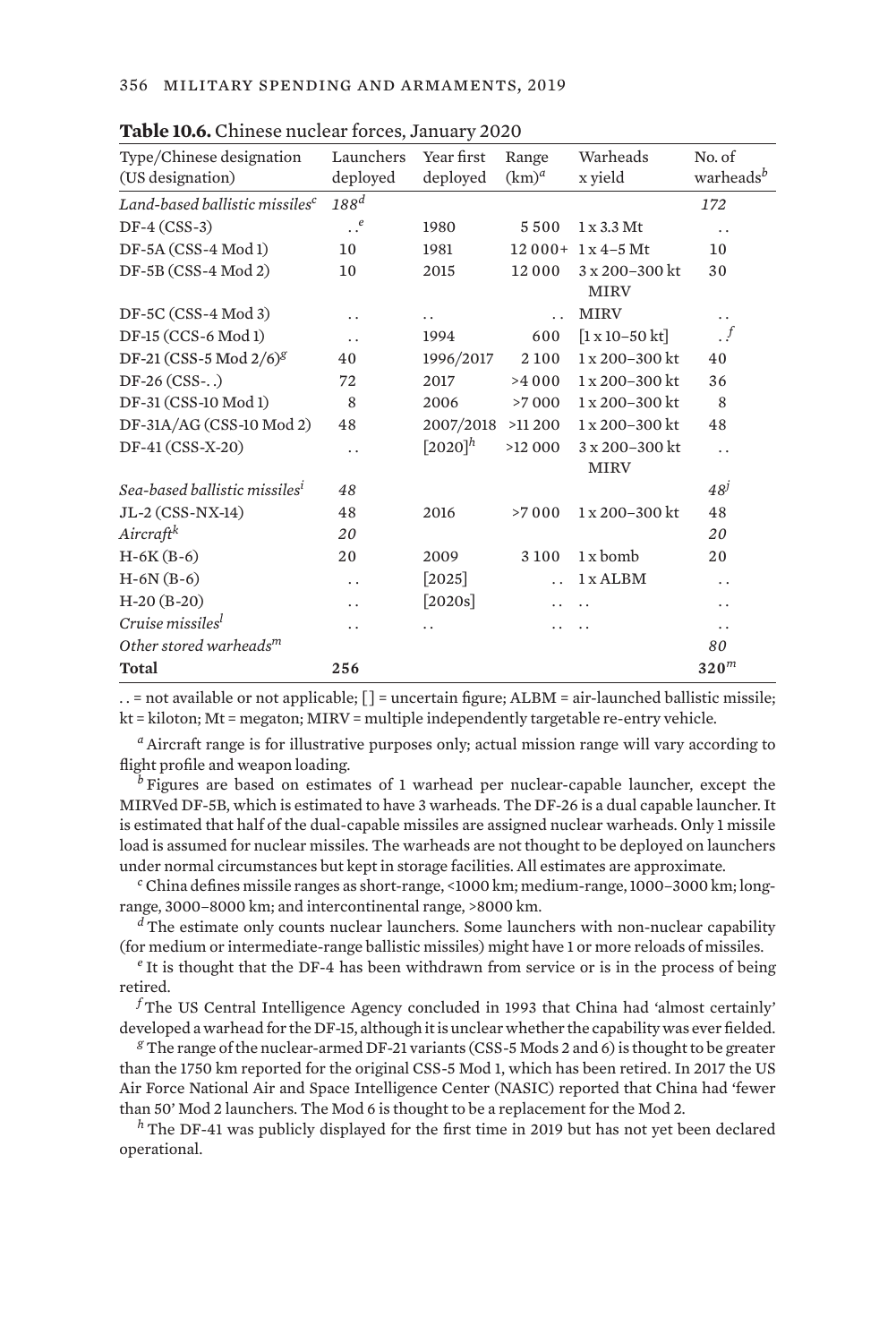*<sup>i</sup>* China has 4 operational Type 094 nuclear-powered ballistic missile submarines (SSBNs), each of which can carry up to 12 sea-launched ballistic missiles (SLBMs), giving a total of 48 launchers. Two additional Type 094 SSBNs are in development but are not yet operational.

*<sup>j</sup>* There is no authoritative information that Chinese SLBMs are armed with nuclear warheads under normal circumstances.

*<sup>k</sup>* The US Department of Defense (DOD) reported in 2018 that the People's Liberation Army Air Force has been reassigned a nuclear mission. H-6 bombers were used to deliver nuclear weapons during China's nuclear weapon testing programme (one test used a fighter) and models of nuclear bombs are displayed in military museums. It is thought (but uncertain) that a small number of H-6K bombers might have been assigned a nuclear mission. The new H-20 is expected to be nuclear capable.

*<sup>l</sup>* Official US Government documents are inconsistent and contradictory about possible Chinese nuclear cruise missiles. US Air Force Global Strike Command in 2013 listed the CJ-20 as nuclear capable. In 2013 NASIC listed the CJ-10 as 'conventional or nuclear' but in 2017 it listed the CJ-10 as conventional. A US DOD fact sheet from 2018 listed both an air-launched cruise missile (ALCM) and a sea-launched cruise missile (SLCM). No estimate is provided here because of the very high degree of uncertainty.

*<sup>m</sup>* In addition to the *c*. 240 warheads estimated to be assigned to operational forces, an additional *c*. 80 warheads are thought to have been produced (or be in production) to arm China's new DF-41s (*c*. 56 warheads) and additional JL-2s (*c*. 24 warheads), for a total estimated stockpile of *c*. 320 warheads. China's inventory is expected to continue to increase.

*Sources*: US Air Force, National Air and Space Intelligence Center (NASIC), *Ballistic and Cruise Missile Threat*, various years; US Air Force Global Strike Command, various documents; US Central Intelligence Agency, various documents; US Defense Intelligence Agency, various documents; US Department of Defense, *Military and Security Developments Involving the People's Republic of China*, various years; Kristensen, H. M., Norris, R. S. and McKinzie, M. G., *Chinese Nuclear Forces and US Nuclear War Planning* (Federation of American Scientists/Natural Resources Defense Council: Washington, DC, Nov. 2006); *Bulletin of the Atomic Scientists*, 'Nuclear notebook', various issues; Google Earth; and authors' estimates.

missiles (ICBMs).12 The silo-based, liquid-fuelled, two-stage Dong Feng-5 (DF-5 or CSS-4) family of missiles are currently China's longest-range ICBMs. Along with the road-mobile, solid-fuelled, three-stage DF-31A/AG (CSS-10 Mod 2) ICBM, they are the only operational missiles in China's arsenal capable of targeting all of the continental USA.<sup>13</sup>

The PLARF has been developing a longer-range ICBM, the road-mobile, solid-fuelled, three-stage DF-41 (CSS-X-20), since the late 1990s. With an estimated range in excess of 12 000 kilometres, the DF-41 will have a range similar to that of the older DF-5. Rail-mobile and silo-based versions of the missile are believed to be under development.14 Open-source imagery in 2019 indicated that the PLARF was building a new type of silo at a missile training area near Jilantai in northern China, possibly for the DF-41, and new silo construction might have started in Henan Province in 2017.<sup>15</sup>

<sup>&</sup>lt;sup>12</sup> US Department of Defense (note 6), pp. 44, 66.<br><sup>13</sup> US Department of Defense (note 6), p. 46.<br><sup>14</sup> US Department of Defense (note 6), p. 45.<br><sup>14</sup> US Department of Defense (note 6), p. 45.<br><sup>15</sup> Kristensen, H. M., 'New [area'](https://fas.org/blogs/security/2019/09/china-silo-df41/), FAS Strategic Security Blog, Federation of American Scientists, 3 Sep. 2019; and LaFoy, S. and Eveleth, D., ['Possible ICBM modernization underway at Sundian'](https://www.armscontrolwonk.com/archive/1208828/possible-icbm-modernization-underway-at-sundian/), Arms Control Wonk, 5 Feb. 2020.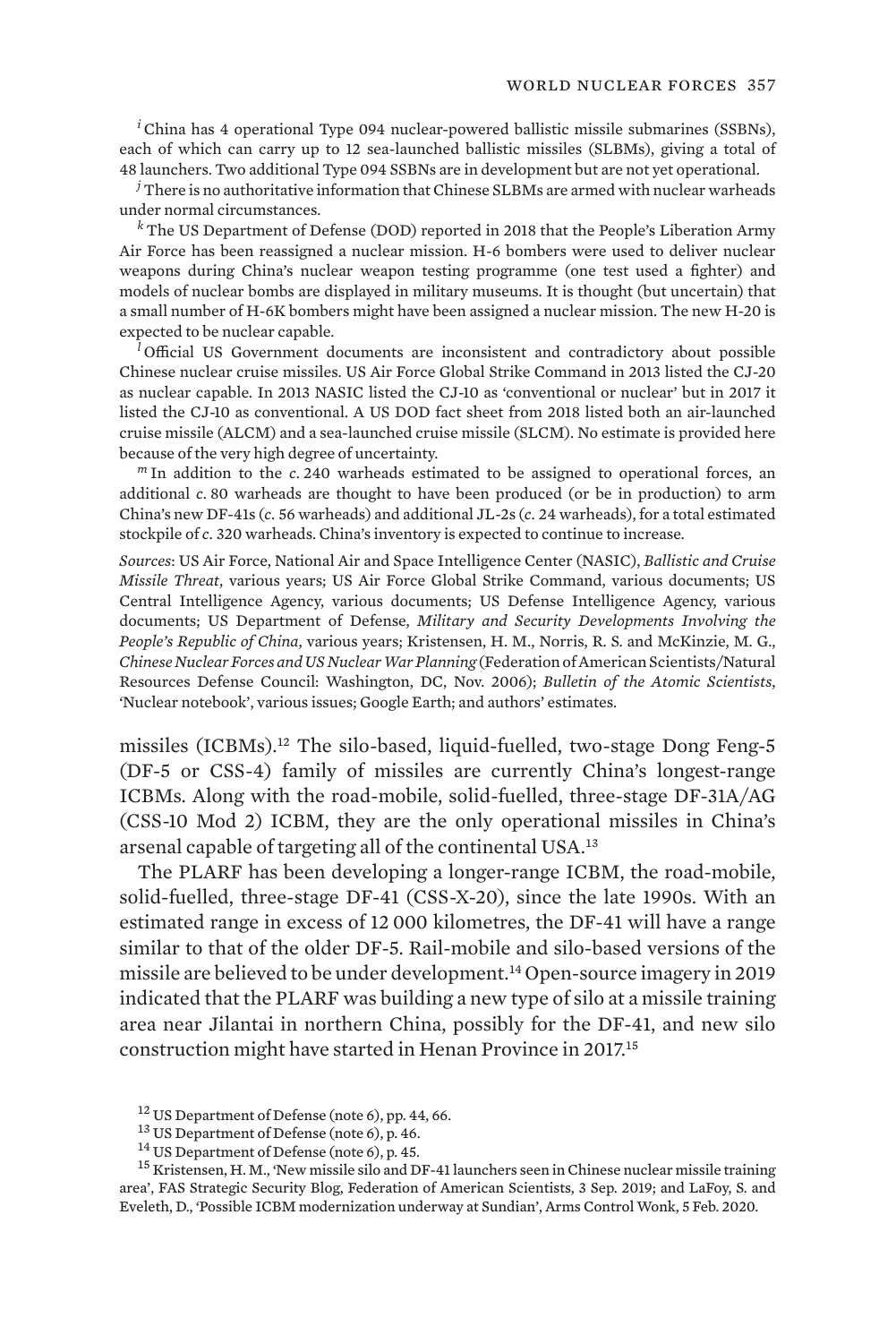There have been 10 known flight tests of the DF-41 since 2012.16 In January 2019 the DF-41 might have been part of a simulated second-strike exercise conducted by the PLARF.17 DF-41 launchers operated at the Jilantai training area in April–May 2019 and were publicly displayed for the first time during the annual National Day parade held in Beijing on 1 October 2019.18 While there has been speculation that the missile has completed its development and testing cycle and achieved an initial operational capability, it had not entered into service by the end of 2019.<sup>19</sup>

After many years of research and development, China has modified a small number of ICBMs to deliver nuclear warheads in multiple independently targetable re-entry vehicles (MIRVs). China has prioritized the deployment of MIRVs in order to improve its warhead penetration capabilities in response to advances in US and, to a lesser extent, Russian (and Indian) missile defences. <sup>20</sup> It has modified the liquid-fuelled, silo-based DF-5A (CSS-4 Mod 1) ICBM, which first went into service in the early 1980s, to carry multiple warheads.<sup>21</sup> One variant of the missile, the DF-5B (CSS-4 Mod 2), is assessed to carry up to three MIRVed warheads.<sup>22</sup> A second variant under development, the DF-5C (CSS-4 Mod 3), can reportedly also carry MIRVed warheads. Some US media reports have suggested that it might be capable of carrying up to 10 warheads, but it seems more likely that it will carry a number similar to the DF-5B version.<sup>23</sup> The deployment of MIRVs on the ageing DF-5 missiles may have been an interim arrangement necessitated by delays in the development of the DF-41 mobile ICBM.<sup>24</sup> There has been speculation that the DF-41 is able to carry 6–10 MIRVed warheads, but there is significant uncertainty about the actual capability.<sup>25</sup>

#### *Intermediate- and medium-range ballistic missiles*

In 2018 the PLARF began the deployment of the new dual-capable DF-26 intermediate-range ballistic missile, which has an estimated maximum range exceeding 4000 km and can reach targets in the western Pacific Ocean,

<sup>&</sup>lt;sup>16</sup> Gertz, B., 'China flight tests new multi-warhead ICBM', Washington Free Beacon, 6 June 2018.<br><sup>17</sup> Liu, X., '[China's rocket force conducts mock ICBM strike exercise](http://www.globaltimes.cn/content/1136655.shtml)', *Global Times*, 22 Jan. 2019.<br><sup>18</sup> Kristensen (not

[parade](http://www.globaltimes.cn/content/1165931.shtml)', *Global Times*, 1 Oct. 2019.<br><sup>19</sup> US Department of Defense, Office of the Deputy Assistant Secretary of Defense for Nuclear

Matters (ODASDNM), *[Nuclear Matters Handbook 2020](https://www.acq.osd.mil/ncbdp/nm/nmhb/docs/NMHB2020.pdf)* (ODASDNM: Arlington, VA, Mar. 2020), p. 3.<br><sup>20</sup> US Department of Defense (note 6), p. 65; and Lewis, J., 'China's belated embrace of MIRVs', eds

M. Krepon, T. Wheeler and S. Mason, *The Lure and Pitfalls of MIRVs: From the First to the Second* Nuclear Age (Stimson Center: Washington, DC, May 2016), pp. 95–99.<br><sup>21</sup> US Department of Defense (note 6), p. 44.<br><sup>22</sup> O'Halloran, J. (ed.), 'DF-5', *IHS Jane's Weapons: Strategic, 2015–16* (IHS Jane's: Coulsdon, 2015),

pp. 7–8.<br><sup>23</sup> Gertz, B., 'China tests missile with 10 warheads', Washington Free Beacon, 31 Jan. 2017.<br><sup>24</sup> Minnick, W., 'Chinese parade proves Xi in charge', *Defense News*, 6 Sep. 2015.<br><sup>25</sup> O'Halloran, ed. (note 22), pp

missile', Washington Free Beacon, 16 Apr. 2016.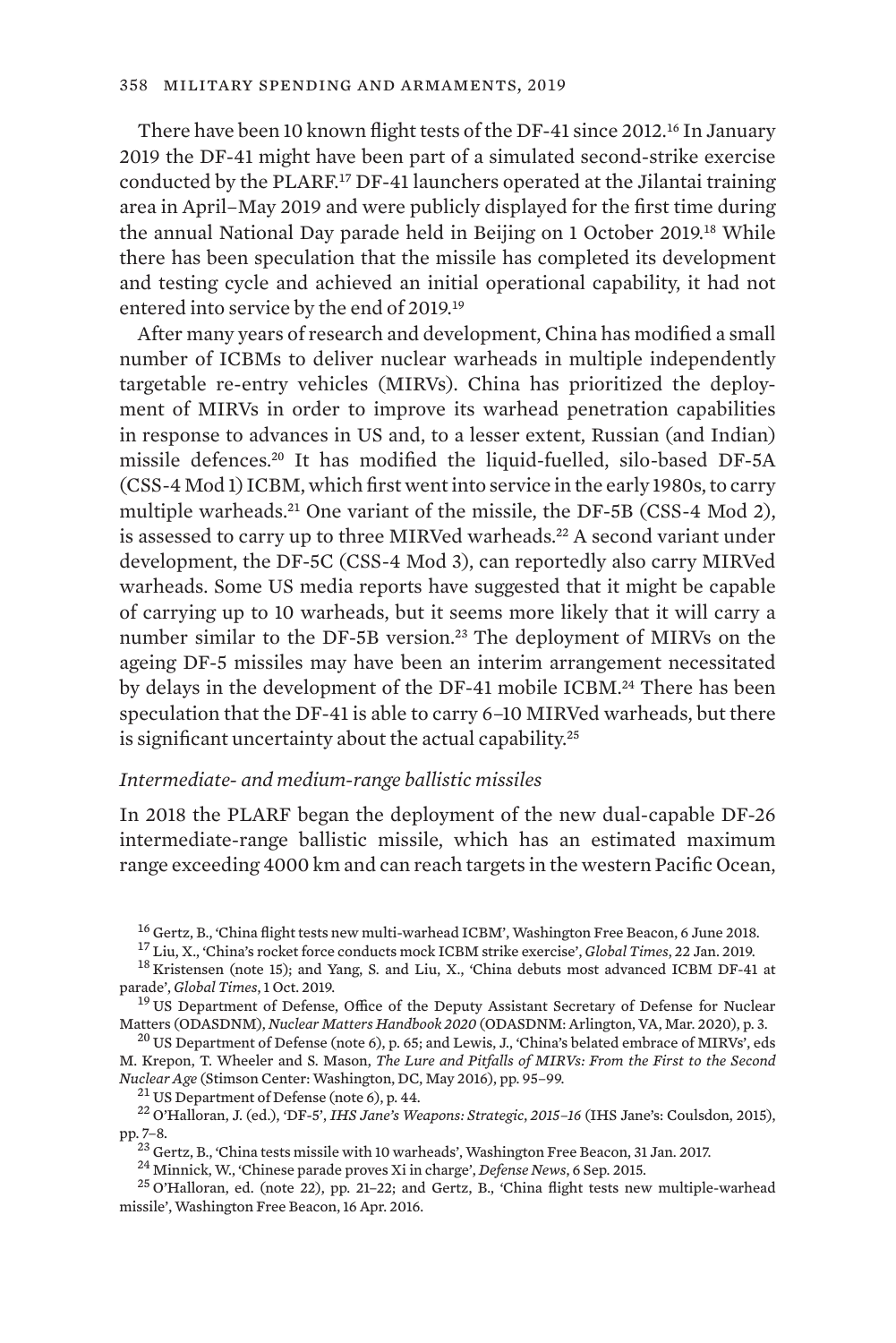including Guam.26 The missile is equipped with a manoeuvrable re-entry vehicle (MaRV) warhead that is capable of precision conventional or nuclear strikes against ground targets, as well as conventional strikes against naval targets.27 A flight test of a DF-26 was carried out on 27 January 2019.<sup>28</sup> China appears to be producing the DF-26 in significant numbers and there were sightings of the missile at several brigade bases during 2019.<sup>29</sup>

The PLARF currently possesses one nuclear-capable medium-range ballistic missile (MRBM). The DF-21 (CSS-5) is a two-stage, solid-fuelled mobile missile that was first deployed in 1991. An upgraded variant, the DF-21A (SSC-5 Mod 2), was first deployed in 1996 and an enhanced version (SSC-5 Mod 6) was fielded in 2017.<sup>30</sup> Two other versions of the missile (DF-21C and DF-21D) were designed for conventional anti-ship and antiaccess/area-denial (A2/AD) missions.

#### **Ballistic missile submarines**

China continues to pursue its long-standing strategic goal of developing and deploying a sea-based nuclear deterrent. According to the US DOD's 2019 annual report on Chinese military developments, the PLA Navy (PLAN) has commissioned four Type 094 nuclear-powered ballistic missile submarines (SSBNs).31 Two additional submarines are being outfitted at a shipyard in Huludao.<sup>32</sup> The DOD report assessed that the four operational Type 094 SSBNs represent China's 'first credible, sea-based nuclear deterrent'.<sup>33</sup>

The Type 094 submarine can carry up to 12 three-stage, solid-fuelled Julang-2 (JL-2) submarine-launched ballistic missiles (SLBMs). The JL-2 is a sea-based variant of the DF-31 ICBM. It has an estimated maximum range in excess of 7000 km and is believed to carry a single nuclear warhead. The JL-2 SLBM has been deployed on China's four operational Type 094 SSBNs.<sup>34</sup>

<sup>26</sup> US Department of Defense (note 19), pp. 31, 49; and *Global Times*, ['China deploys Dongfeng-26](http://eng.mod.gov.cn/news/2018-04/27/content_4811325.htm)

<sup>&</sup>lt;sup>27</sup> Tate, A., 'China touts ASBM capabilities of DF-26', *Jane's Defence Weekly*, 6 Feb. 2019, p. 6; and *Global Times* (note 26). <sup>28</sup> Liu, X., '[Missile launch shows China's DF-26 able to adjust position mid-flight, attack moving](http://www.globaltimes.cn/content/1137152.shtml)

[aircraft carriers: Expert'](http://www.globaltimes.cn/content/1137152.shtml), *Global Times*, 27 Jan. 2019.<br><sup>29</sup> Kristensen, H. M., '[China's new DF-26 missile shows up at base in eastern China](https://fas.org/blogs/security/2020/01/df-26deployment/)', FAS Strategic<br>Security Blog, Federation of American Scientists, 21 Jan. 2020.

<sup>&</sup>lt;sup>30</sup> O'Halloran, ed. (note 22), pp. 15–17; and US Department of Defense (note 6), p. 66.<br><sup>31</sup> US Department of Defense (note 6), p. 36. The Type 094 SSBN is designated the Jin class by the United States and the North Atlantic Treaty Organization. <sup>32</sup> Dill, C., ['Counting Type 094 Jin-Class SSBNs with planet imagery'](https://www.armscontrolwonk.com/archive/1206320/counting-type-094-jin-class-ssbns-with-planet-imagery/), Arms Control Wonk, 21 Nov.

<sup>2018;</sup> and Tate, A., 'Satellite imagery shows two Chinese SSBNs in Huludao', *Jane's Defence Weekly*, 5 Dec. 2018. 33 US Department of Defense (note 6), p. 36.<br> $34$  US Department of Defense (note 6), p. 36.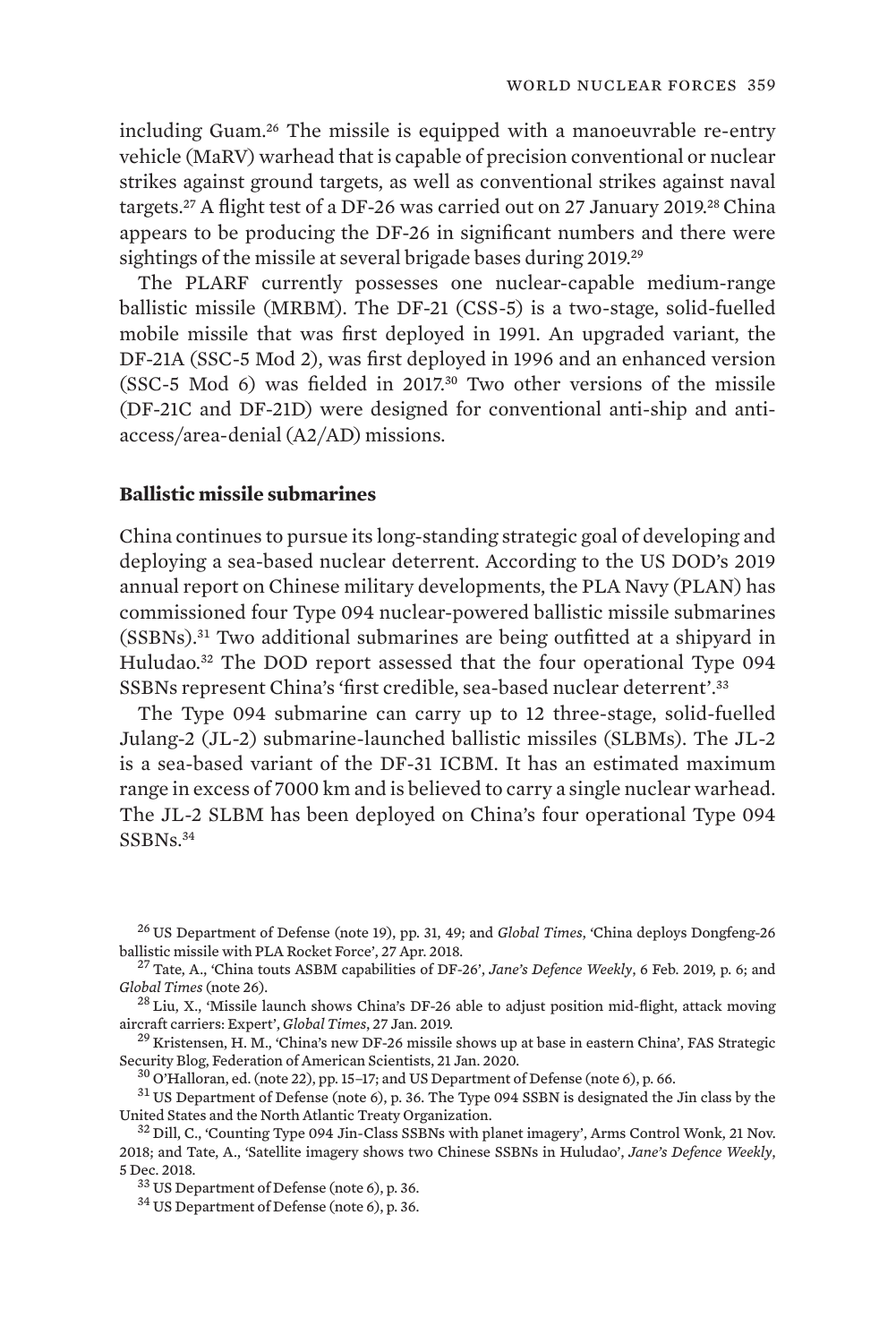There has been considerable speculation about when a Type 094 SSBN carrying nuclear-armed JL-2 SLBMs will begin deterrence patrols. Although there were media reports in 2016 that China would soon commence patrols, there was no evidence in 2019 to suggest that they had begun.<sup>35</sup> In its 2014 report on Chinese military developments, the US DOD predicted that China would commence submarine deterrence patrols imminently. Some of the subsequent reports have made the same claim but the 2019 report did not refer to the issue. The routine deployment by China of nuclear weapons on its SSBNs would constitute a significant change to the country's long-held practice of keeping nuclear warheads in central storage in peacetime and would pose operational challenges for its nuclear command and control arrangements.<sup>36</sup>

The PLAN is developing its next-generation SSBN, the Type 096. In 2019 the US DOD assessed that construction would probably begin in the early 2020s.37 Reports vary widely on the design parameters, but the new submarine is expected to be larger and quieter than the Type 094 and might be equipped with more missile launch tubes. Given the expected lifespans of both the current Type 094 and the next-generation Type 096 submarines, the PLAN will probably operate both types of SSBN concurrently.<sup>38</sup>

The Type 096 will be armed with a successor to the JL-2: the JL-3 SLBM.<sup>39</sup> The new missile is thought to use technologies from the land-based DF-41 ICBM and have a longer range than the JL-2. It might also be MIRV capable. On 2 June 2019 the PLAN reportedly conducted the second flight test of the JL-3 SLBM from a modified conventional submarine in the Bohai Sea, following an initial test in November 2018.40 The Chinese Government did not officially confirm the tests. It has yet to reveal publicly the number of missiles to be carried by the Type 096 or how many submarines will be built.

# **Aircraft and cruise missiles**

According to the US DOD's 2018 annual report on Chinese military developments, the PLA Air Force (PLAAF) had been 're-assigned a nuclear mission'.<sup>41</sup>

 $^{35}$  See e.g. Borger, J., 'China to send nuclear-armed submarines into Pacific amid tensions with US', The Guardian, 26 May 2016.

<sup>36</sup> Center for Strategic and International Studies, '[Does China have an effective sea-based nuclear](https://chinapower.csis.org/ssbn/)

[deterrent?](https://chinapower.csis.org/ssbn/)', China Power, updated Mar. 2020.<br><sup>37</sup> US Department of Defense (note 6), p. 36.<br><sup>38</sup> US Department of Defense (note 6), p. 66.<br><sup>39</sup> US Department of Defense (note 6), p. 36.<br><sup>40</sup> Tate, A., 'China conducts proba *Developments Involving the People's Republic of China 2018*, Annual Report to Congress (DOD: Arlington, VA, Aug. 2018), p. 75. Medium-range combat aircraft were China's earliest means of delivering nuclear weapons and were used to conduct more than 12 atmospheric nuclear tests in the 1960s and 1970s.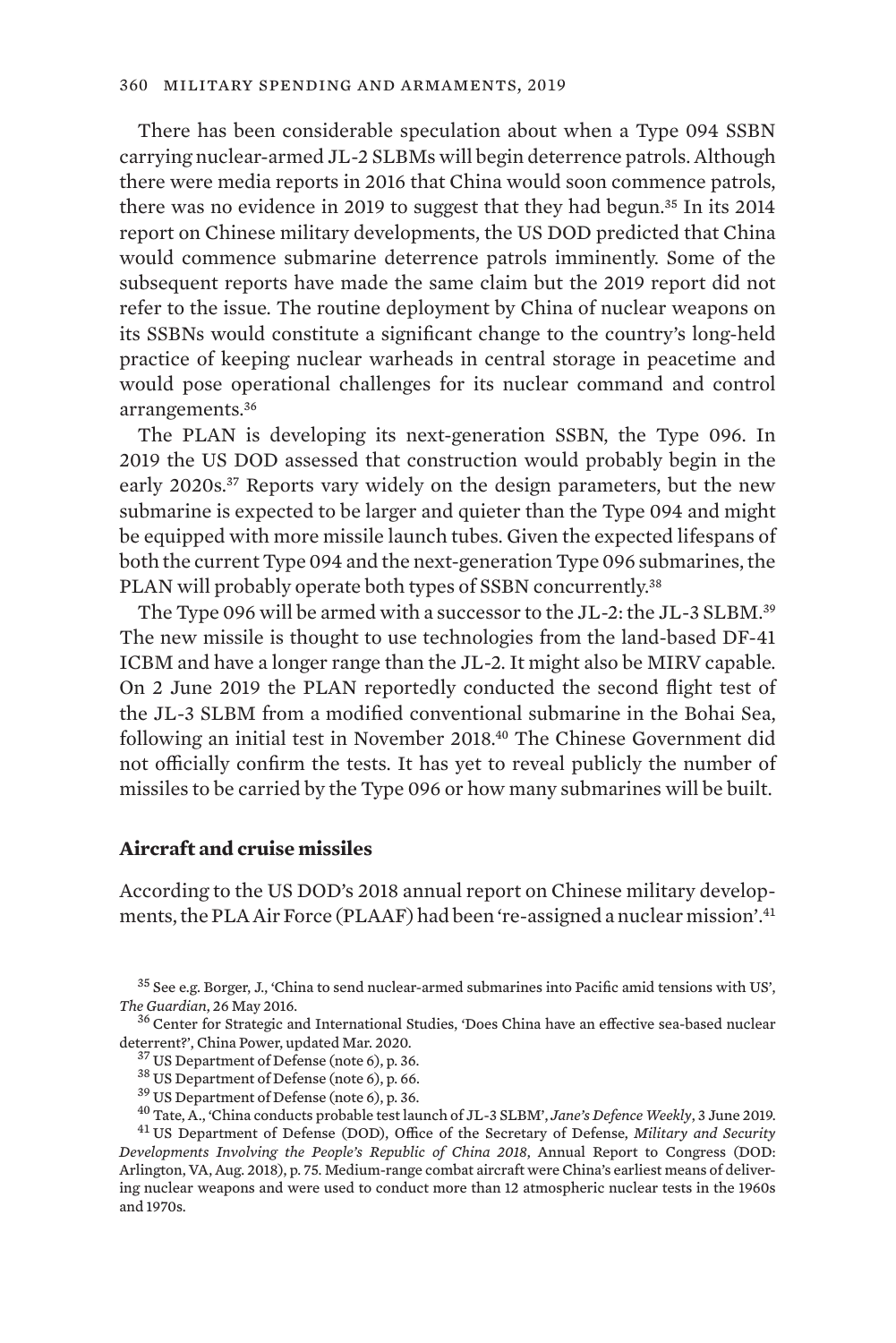The previous year's DOD report had stated that the PLAAF 'does not currently have a nuclear mission'.<sup>42</sup>

China possesses a small number of H-6K bombers that may have been given a nuclear weapon delivery role as an interim measure until a new bomber is available.<sup>43</sup> The PLAAF is currently developing its first long-range strategic bomber known as the H-20. The aircraft, which may have a range of up to 8500 km, reportedly will have stealth characteristics similar to those of the US B-2 bomber.44 The H-20 will be able to deliver both conventional and nuclear weapons and is expected to be fielded sometime in the 2020s.<sup>45</sup>

The US Defense Intelligence Agency reported in 2018 that China was developing two new air-launched ballistic missiles, 'one of which may include a nuclear payload'.46 The missiles may be variants of the DF-21 MRBM for delivery by a modified H-6N bomber.<sup>47</sup> The H-6N was displayed at the National Day parade in Beijing in October 2019 but there was no reference to a possible future nuclear capability.<sup>48</sup>

The PLA currently deploys several types of ground-, sea- and air-launched cruise missiles, but there is considerable uncertainty about whether these may have nuclear delivery roles. For example, in its 2017 assessment of ballistic missile and cruise missile threats, the US Air Force National Air and Space Intelligence Center (NASIC) did not list any Chinese cruise missile as being nuclear capable.<sup>49</sup> In its previous assessment, published in 2013, NASIC had listed the ground-launched Donghai-10 (DH-10, also designated Changjian-10, CJ-10) as a 'conventional or nuclear' (dual-capable) system.<sup>50</sup>

<sup>42</sup> US Department of Defense (DOD), Office of the Secretary of Defense, *Military and Security Developments Involving the People's Republic of China 2017*, Annual Report to Congress (DOD:

<sup>43</sup>US Department of Defense (note 6), p 41; and Military-Today, ['H-6K: Long-range strategic](http://www.military-today.com/aircraft/h6k.htm) [bomber](http://www.military-today.com/aircraft/h6k.htm)', [n.d.]. <sup>44</sup> US Department of Defense (note 6), p 61; Yeo, M., 'In first, China confirms "new long-range

strategic bomber" designation', *Defense News*, 11 Oct. 2018; and Tate, A., 'Details emerge about

 $^{\rm 45}$  US Department of Defense (note 6), p. 61.<br> $^{\rm 45}$  Mshley, R., Director, Defense Intelligence Agency, [Statement for the Record: Worldwide Threat](https://www.armed-services.senate.gov/imo/media/doc/Ashley_03-06-18.pdf) [Assessment,](https://www.armed-services.senate.gov/imo/media/doc/Ashley_03-06-18.pdf) Armed Services Committee, US Senate, 6 Mar. 2018, p. 8. See also US Department of Defense (note 6), p. 67. <sup>47</sup> Panda, A., '[Revealed: China's nuclear-capable air-launched ballistic missile'](https://thediplomat.com/2018/04/revealed-chinas-nuclear-capable-air-launched-ballistic-missile), The Diplomat,

10 Apr. 2018.  $^{48}$  Yang, S. and Liu, X., '[China unveils new H-6N bomber with extended range, extra capabilities'](https://www.globaltimes.cn/content/1165938.shtml),

*Global Times*, 1 Oct. 2019. <sup>49</sup> US Air Force, National Air and Space Intelligence Center (NASIC), *Ballistic and Cruise Missile* 

*Threat* (NASIC: Wright-Patterson Air Force Base, OH, July 2017), p. 37. <sup>50</sup> US Air Force, National Air and Space Intelligence Center (NASIC), *[Ballistic and Cruise Missile](https://fas.org/programs/ssp/nukes/nuclearweapons/NASIC2013_050813.pdf)* 

*[Threat](https://fas.org/programs/ssp/nukes/nuclearweapons/NASIC2013_050813.pdf)* (NASIC: Wright-Patterson Air Force Base, OH, 2013), p. 29.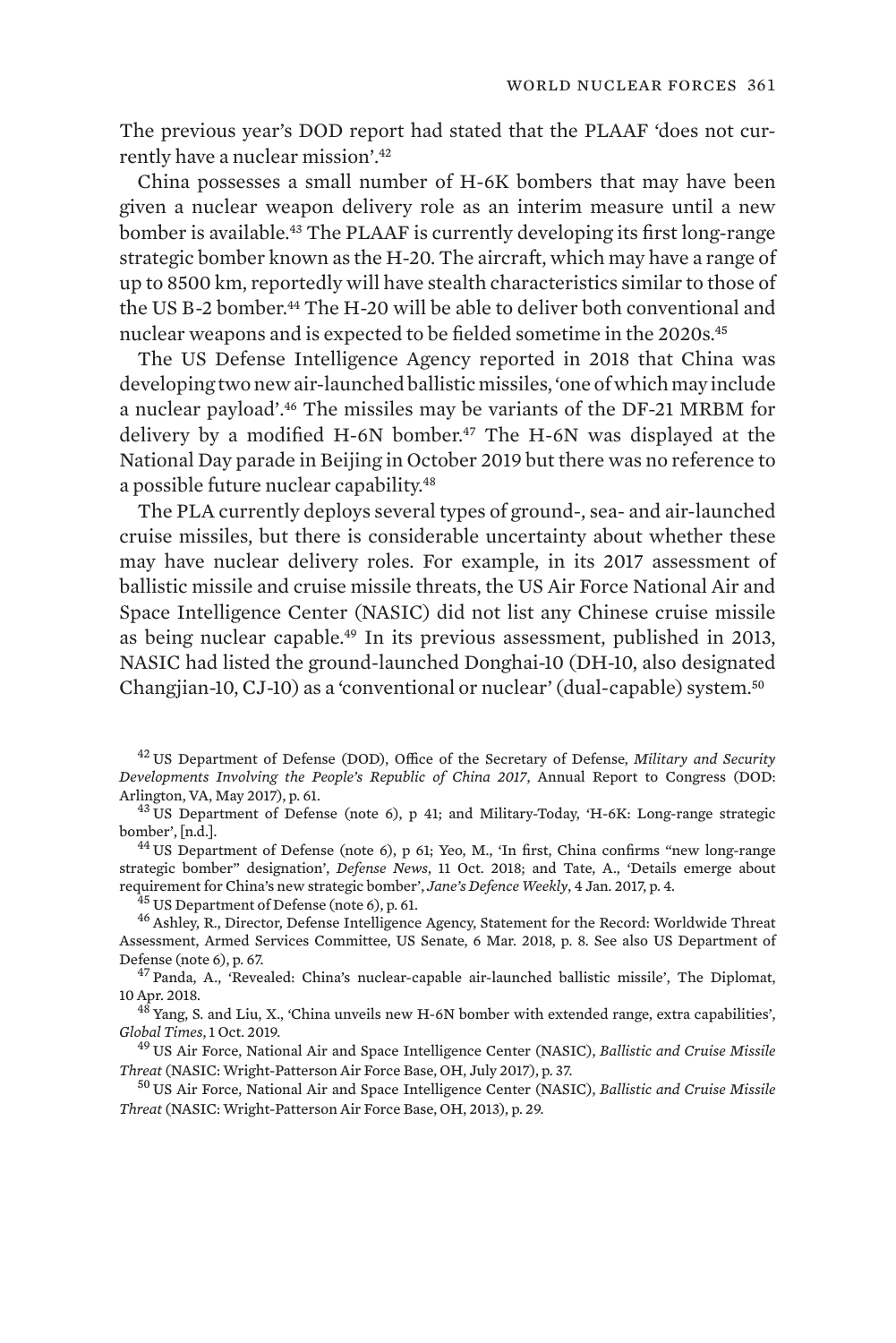# VI. Indian nuclear forces

#### hans m. kristensen and shannon n. kile

As of January 2020, India was estimated to have a growing arsenal of approximately 150 nuclear weapons (see table 10.7). This figure is based on calculations of India's inventory of weapon-grade plutonium and the number of operational nuclear-capable delivery systems. India is expanding the size of its nuclear weapon stockpile as well as its infrastructure for producing nuclear warheads.

## **Indian nuclear doctrine**

During 2019, there was renewed speculation that India was considering modifying or scrapping the no-first-use nuclear doctrine that it adopted in 1998.1 On 16 August, Indian defence minister Rajnath Singh posted on Twitter that 'India has strictly adhered to this doctrine. What happens in future depends on the circumstances'.2 Singh's statement added to a growing number of similar statements by Indian defence officials issued over the past decade.3 It cast further doubt on India's commitment to no-first-use and revived discussions both inside and outside India about the scope and limits of the doctrine and whether India would continue to maintain it.4 Singh's statement was particularly noteworthy because it followed on the heels of a debate about whether India's modernization of its nuclear weapons was gradually moving the country closer to a more aggressive nuclear policy similar to the counterforce strategy (the capability for pre-emptive or retaliatory strikes on targets of military value) of many other nuclear-armed states.<sup>5</sup>

<sup>1</sup> Although India publicly stated in 2003 that the no-first-use doctrine would not prevent it from responding with nuclear weapons to chemical and biological attacks, it remained fairly clear that the doctrine covered nuclear scenarios. For further detail see e.g. Boyd, K., ['India established formal](https://www.armscontrol.org/act/2003-01/news/india-establishes-formal-nuclear-command-structure) [nuclear command structure'](https://www.armscontrol.org/act/2003-01/news/india-establishes-formal-nuclear-command-structure), *Arms Control Today*, Jan. 2003. <sup>2</sup> Rajnath Singh (@rajnathsingh), '[Pokhran is the area which witnessed Atal Ji's firm resolve to](https://twitter.com/rajnathsingh/status/1162276901055893504)

[make India a nuclear power and yet remain firmly committed to the doctrine of "No First Use". India](https://twitter.com/rajnathsingh/status/1162276901055893504) [has strictly adhered to this doctrine. What happens in future depends on the circumstances'](https://twitter.com/rajnathsingh/status/1162276901055893504), Twitter, 16 Aug. 2019.<br><sup>3</sup> For examples of earlier statements by Indian defence officials see e.g. Chaudhury, D. R., '[Why bind](http://economictimes.indiatimes.com/news/defence/why-bind-ourselves-to-no-first-use-policy-says-parrikar-on-indias-nuke-doctrine/articleshow/55357808.cms)

[ourselves to "no first use policy"](http://economictimes.indiatimes.com/news/defence/why-bind-ourselves-to-no-first-use-policy-says-parrikar-on-indias-nuke-doctrine/articleshow/55357808.cms), says Manahar Parrika on India's nuke doctrine', *Economic Times*,

11 Nov. 2016.<br><sup>4</sup> See e.g. *The Hindu*, ['Unclear doctrine: on "no first use" nuclear policy'](https://www.thehindu.com/opinion/editorial/unclear-doctrine/article29127566.ece), 19 Aug. 2019; and Panda, A.,<br>1f India rethinks nuclear no first use, it won't surprise Pakistan or China', The Diplomat, 26 Aug.

 $<sup>5</sup>$  Clary, C. and Narang, V., '[India's counterforce temptations: strategic dilemmas, doctrine, and](https://www.mitpressjournals.org/doi/full/10.1162/isec_a_00340)</sup> [capabilities'](https://www.mitpressjournals.org/doi/full/10.1162/isec_a_00340), *International Security*, vol. 43, no. 3 (winter 2018), pp. 7–52; and Sundaram, K. and Ramana, M. V., ['India and the nuclear policy of no first use of nuclear weapons](https://www.tandfonline.com/doi/pdf/10.1080/25751654.2018.1438737?needAccess=true)', *Journal for Peace and Nuclear Disarmament*, vol. 1, no. 1 (2018), pp. 152–68.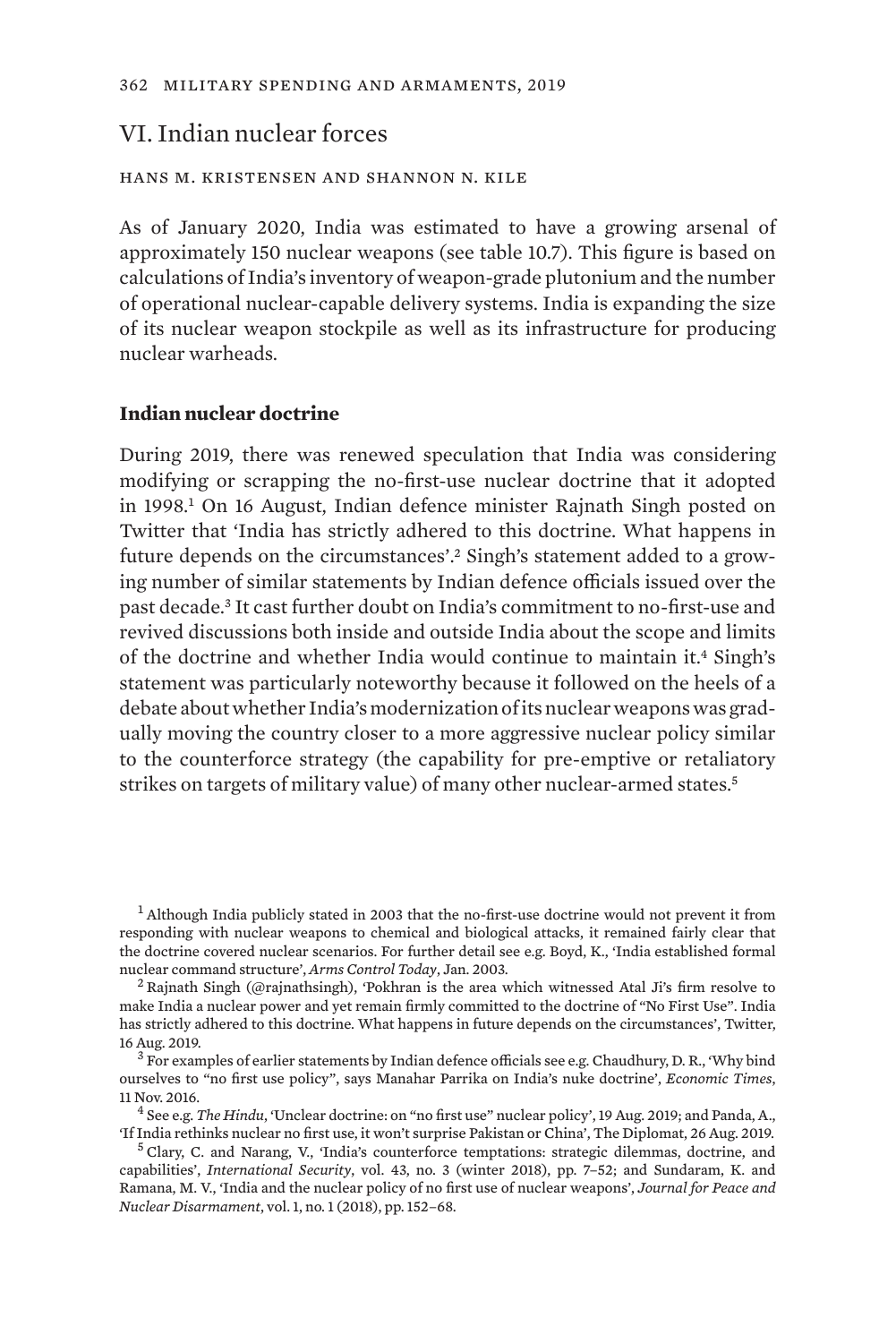#### **Military fissile material production**

India's nuclear weapons are believed to be single-stage plutonium-based implosion designs. The plutonium was produced at the Bhabha Atomic Research Centre (BARC) in Trombay, Mumbai, by the 40-megawatt-thermal (MW(t)) heavy water CIRUS reactor, which was shut down at the end of 2010, and the 100-MW(t) Dhruva heavy water reactor. India reportedly has plans to build a new 100 MW(t) reactor near Visakhapatnam, Andhra Pradesh.<sup>6</sup> To extract the plutonium, India operates a plutonium reprocessing plant for military purposes at the BARC as well as three dual-use plants elsewhere.<sup>7</sup>

The Indian Department of Atomic Energy has proposed plans to build six fast breeder reactors—at three sites with twin reactor units—by 2039.8 This would significantly increase India's capacity to produce plutonium that could be used for building weapons.<sup>9</sup> The unsafeguarded 500-megawatt-electric (MW(e)) prototype fast breeder reactor (PFBR) at the Indira Gandhi Centre for Atomic Research complex at Kalpakkam, Tamil Nadu, was expected to achieve criticality in 2019 following a series of technical delays, but by the end of that year it remained unclear whether this had happened.10 A new reprocessing plant is also under construction at Kalpakkam to reprocess spent fuel from the PFBR and future fast breeder reactors. The plant is scheduled to be commissioned by 2022.<sup>11</sup>

India is also increasing its uranium enrichment capabilities and continues to produce enriched uranium at the expanded gas centrifuge facility at the Rattehalli Rare Materials Plant near Mysore, Karnataka, for highly enriched uranium (HEU) for use as naval reactor fuel.<sup>12</sup> India is building a new industrial-scale centrifuge enrichment plant, the Special Material Enrichment Facility, near Challakere, Karnataka. This will be a dual-use facility that produces HEU for both military and civilian purposes.13 India's expanding centrifuge enrichment capacity is motivated by plans to build new

 $^6$  International Panel on Fissile Materials, ['Countries: India'](http://fissilematerials.org/countries/india.html), 12 Feb. 2018.<br><sup>7</sup> International Panel on Fissile Materials (note 6).

Nuclear Asia, 8 Nov. 2017; and Ramana, M. V., ['A fast reactor at any cost: The perverse pursuit of breeder](http://www.nuclearasia.com/news/india-six-fast-breeder-reactors-2039-first-become-operational-2018/1356/) [reactors in India'](http://www.nuclearasia.com/news/india-six-fast-breeder-reactors-2039-first-become-operational-2018/1356/), *Bulletin of the Atomic Scientists*, 3 Nov. 2016. <sup>10</sup> Press Trust of India (PTI), ['Kalpakkam fast breeder reactor may achieve criticality in 2019](https://timesofindia.indiatimes.com/india/kalpakkam-fast-breeder-reactor-may-achieve-criticality-in-2019/articleshow/65888098.cms)', *Times* 

*of India*, 20 Sep. 2018. <sup>11</sup> *The Hindu*, ['HCC to construct fuel processing facility at Kalpakkam'](https://www.thehindubusinessline.com/companies/hcc-to-construct-fuel-processing-facility-at-kalpakkam/article9805252.ece), 7 Aug. 2017; and [World](http://www.world-nuclear-news.org/NN-India-awards-contract-for-fast-reactor-fuel-cycle-facility-0808177.html)

[Nuclear News, 'India awards contract for fast reactor fuel cycle facility](http://www.world-nuclear-news.org/NN-India-awards-contract-for-fast-reactor-fuel-cycle-facility-0808177.html)', 8 Aug. 2017.<br><sup>12</sup> International Panel on Fissile Materials (note 6); and Naval Technology, '[India builds reactors to](https://www.naval-technology.com/news/news95433-html/) power nuclear submarines', 8

<sup>13</sup> Albright, D. and Kelleher-Vergantini, S., *[India's Stocks of Civil and Military Plutonium and Highly](http://isis-online.org/uploads/isis-reports/documents/India_Fissile_Material_Stock_November2_2015-Final.pdf) [Enriched Uranium, End 2014](http://isis-online.org/uploads/isis-reports/documents/India_Fissile_Material_Stock_November2_2015-Final.pdf)* (Institute for Science and International Security: Washington, DC, 2 Nov. 2015).

<sup>8</sup> Indian Government, Department of Atomic Energy, ['Statement referred to in reply to Lok Sabha](http://www.dae.gov.in/node/1104) [starred question no. 2 due for answer on 18.07.2018 by Shri Rahul Shewale regarding nuclear power](http://www.dae.gov.in/node/1104) [plants'](http://www.dae.gov.in/node/1104), [n.d.], p. 2.<br><sup>9</sup> Sharma, R., ['India to have six fast breeder reactors by 2039; first to become operational in 2018'](https://www.nuclearasia.com/news/india-six-fast-breeder-reactors-2039-first-become-operational-2018/1356/),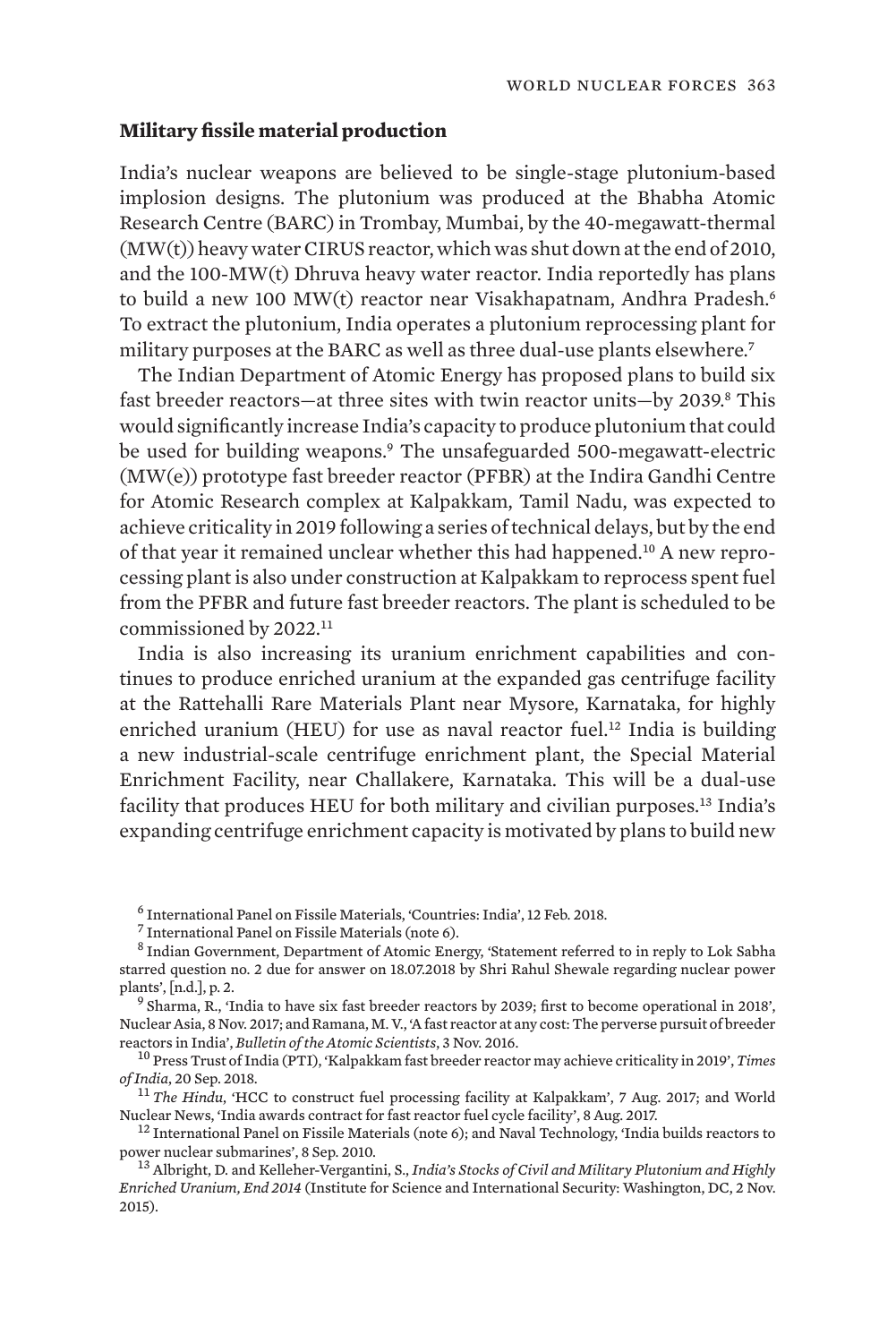| Launchers      | Year first                                    | Range            | Warheads         | No. of                 |
|----------------|-----------------------------------------------|------------------|------------------|------------------------|
|                |                                               |                  |                  | warheads <sup>c</sup>  |
| 48             |                                               |                  |                  | 48                     |
| 32             | 1985                                          | 1850             | $1x$ bomb        | 32                     |
| 16             | 1981                                          | 1600             | $1x$ bomb        | 16                     |
| 70             |                                               |                  |                  | 70                     |
| 30             | 2003                                          | 250 <sup>e</sup> | $1 \times 12$ kt | 30                     |
| 20             | 2007                                          | >700             | $1x10 - 40kt$    | 20                     |
| 12             | 2011                                          | >2000            | $1x10 - 40kt$    | 12                     |
| 8              | $[2014]$                                      | >3200            | $1x10 - 40kt$    | 8                      |
| $\mathbf{0}$   | $[2020]$                                      | >3500            | $1x10 - 40kt$    | $\bf{0}$               |
| $\mathbf{0}$   | $[2025]$                                      | >5000            | 1 x 10-40 kt     | $\mathbf{0}$           |
| 14             |                                               |                  |                  | 16                     |
| $\overline{c}$ | 2013                                          | 400              | $1 \times 12$ kt | $4^f$                  |
| $1/12^h$       | 2018                                          | 700              | $1 \times 12$ kt | 12                     |
|                | . .                                           | 3000             | $1x10 - 40kt$    | . .                    |
| . .            | . .                                           | . .              |                  | $\ddotsc$              |
|                |                                               |                  |                  | 16                     |
|                |                                               |                  |                  | $150^k$                |
|                | deployed<br>$\cdot \cdot$ <sup><i>i</i></sup> | deployed         | $(km)^d$         | $x$ yield <sup>b</sup> |

**Table 10.7.** Indian nuclear forces, January 2020

. . = not available or not applicable; [ ] = uncertain figure; kt = kiloton.

*<sup>a</sup>* Aircraft range is for illustrative purposes only; actual mission range will vary according to flight profile and weapon loading. Missile payloads may have to be reduced in order to achieve maximum range.

*<sup>b</sup>* The yields of India's nuclear warheads are not known. The 1998 nuclear tests demonstrated yields of up to 12 kt. Since then, it is possible that boosted warheads have been introduced with a higher yield, perhaps up to 40 kt. There is no open-source evidence that India has developed two-stage thermonuclear warheads.

*<sup>c</sup>* Aircraft and several missile types are dual capable. This estimate counts an average of 1 warhead per launcher. Warheads are not deployed on launchers but kept in separate storage facilities. All estimates are approximate.

*<sup>d</sup>* Other aircraft that could potentially have a secondary nuclear role include the Su-30MKI.

*<sup>e</sup>* The Prithvi-II's range is often reported as 350 km. However, the US Air Force, National Air and Space Intelligence Center (NASIC) sets the range at 250 km.

*<sup>f</sup>* Each Dhanush-equipped ship is thought to have possibly 1 reload.

*<sup>g</sup>* Some sources have referred to the K-15 missile as Sagarika, which was the name of the missile development project.

*<sup>h</sup>* The first figure is the number of operational nuclear-powered ballistic missile submarines (SSBNs); the second is the number of missiles they can carry. Only 1 of India's 2 SSBNs—*INS Arihant*—is believed to be operational and probably has only limited capability. The other SSBN—*INS Arighat*—is fitting out. The SSBNs have 4 missile tubes, each of which can carry 3 K-15 submarine-launched ballistic missiles (SLBMs), for a total of 12 missiles per SSBN.

*<sup>i</sup>* Each missile tube will be able to carry 1 K-4 SLBM once it becomes operational.

*<sup>j</sup>* There have been reports suggesting that the Nirbhay cruise missile might be nuclear capable but no official sources have confirmed this.

*<sup>k</sup>* In addition to the *c*. 134 warheads estimated to be assigned to operational forces, an additional *c*. 16 warheads are thought to have been produced (or be in production) to arm additional Agni and K-15 missiles, for a total estimated stockpile of *c*. 150 warheads. India's inventory is expected to continue to increase.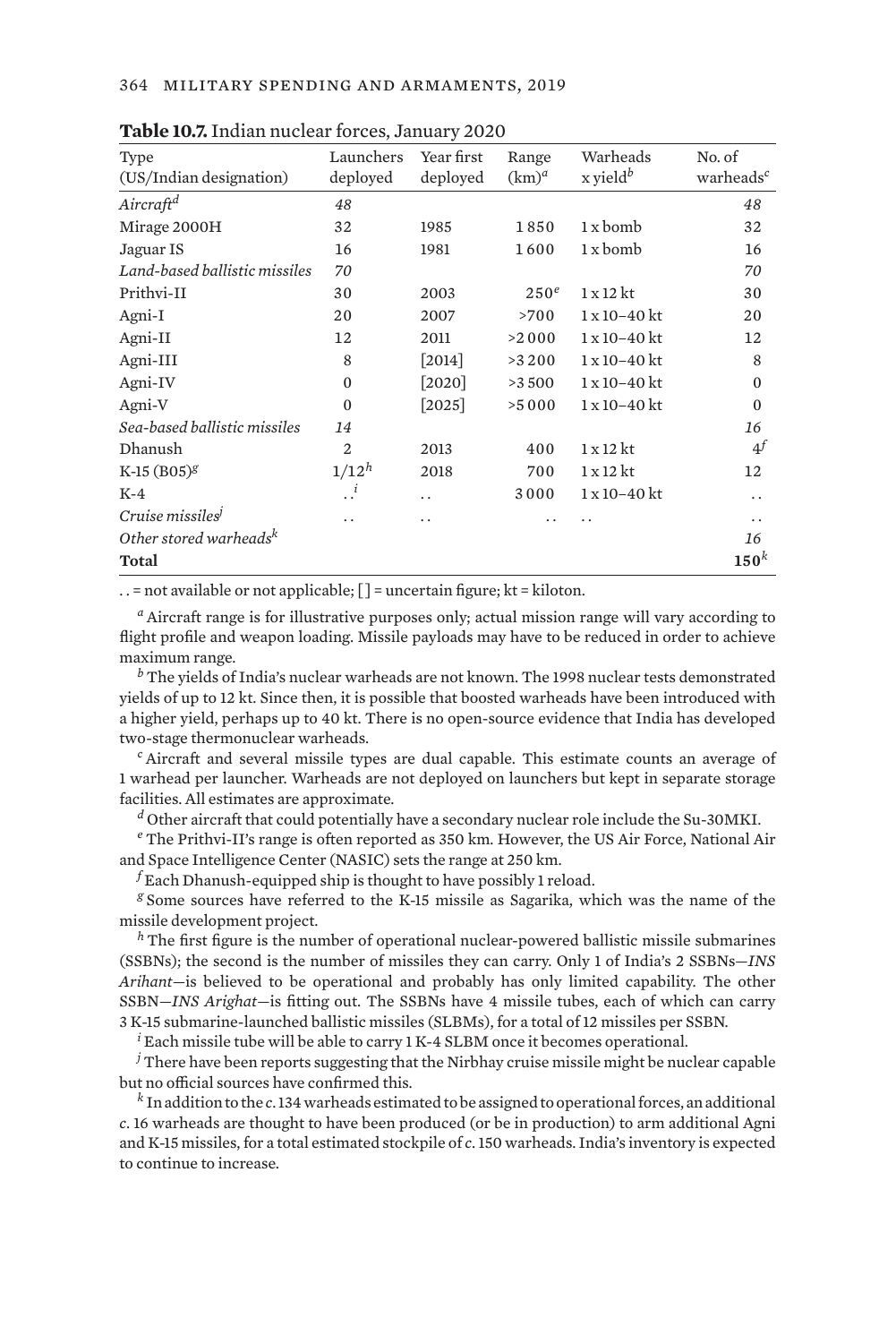*Sources*: Indian Ministry of Defence, annual reports and press releases; International Institute for Strategic Studies, *The Military Balance 2019* (Routledge: London, 2019); US Air Force, National Air and Space Intelligence Center (NASIC), *Ballistic and Cruise Missile Threat* (NASIC: Wright-Patterson Air Force Base, OH, July 2017); Indian news media reports; *Bulletin of the Atomic Scientists*, 'Nuclear notebook', various issues; and authors' estimates.

naval propulsion reactors. However, the HEU produced at the plants could also hypothetically be used to manufacture thermonuclear or boosted-fission nuclear weapons.<sup>14</sup>

## **Aircraft**

Aircraft are the most mature component of India's nuclear strike capabilities. It is estimated here that there are approximately 48 nuclear bombs assigned to aircraft.

The Indian Air Force (IAF) has reportedly certified its Mirage 2000H fighter-bombers for delivery of nuclear gravity bombs.15 It is widely speculated that the IAF's Jaguar IS fighter-bombers may also have a nuclear delivery role.<sup>16</sup>

India is acquiring a planned total of 36 Rafale aircraft from France. The majority of the aircraft are scheduled for delivery in 2021–22.17 The French Air Force uses the Rafale in a nuclear strike role. The Rafale aircraft could therefore potentially replace India's Jaguar IS fighter-bomber in that role. However, as of January 2020, there had been no official confirmation of this. According to the Indian Ministry of Defence, the 'Rafale will provide IAF the strategic deterrence and requisite capability cum technological edge'.<sup>18</sup>

# **Land-based missiles**

Other than occasional parade displays and announcements about missile flight tests, the Indian Government does not provide much public information about the status of its nuclear-capable, land-based ballistic missiles. The Indian Army's Strategic Forces Command operates four types of mobile nuclear-capable ballistic missile: the short-range Prithvi-II (250 kilometres) and Agni-I (700 km); the medium-range Agni-II (2000+ km); and the

<sup>&</sup>lt;sup>14</sup> Levy, A., ['India is building a top-secret nuclear city to produce thermonuclear weapons, experts](https://foreignpolicy.com/2015/12/16/india_nuclear_city_top_secret_china_pakistan_barc/)

[say](https://foreignpolicy.com/2015/12/16/india_nuclear_city_top_secret_china_pakistan_barc/)', *Foreign Policy*, 16 Dec. 2015.<br><sup>15</sup> Kampani, G., *'[New Delhi's long nuclear journey: How secrecy and institutional roadblocks](https://www.mitpressjournals.org/doi/10.1162/ISEC_a_00158)*<br>delayed India's weaponization', *International Security*, vol. 38, no. 4 (spring 2014),

<sup>&</sup>lt;sup>16</sup> Cohen, S. and Dasgupta, S., Arming Without Aiming: India's Military Modernization (Brookings Institution Press: Washington, DC, 2010), pp. 77–78; and India Defence Update, 'SEPECAT Jaguar is

 $17$  Rajnath Singh (@rajnathsingh), [Video footage](https://twitter.com/rajnathsingh/status/1181542055819894784?s=20), Twitter, 8 Oct. 2019; and Indian Ministry of Defence, Press Information Bureau, ['Rafale Jet'](https://pib.gov.in/newsite/PrintRelease.aspx?relid=194706), 20 Nov. 2019. For further detail see chapter 9, section II, in this volume.<br><sup>18</sup> Indian Ministry of Defence (MOD), *[Annual Report 2018–19](https://mod.gov.in/documents/annual-report)* (MOD: New Delhi, 2019), p. 43.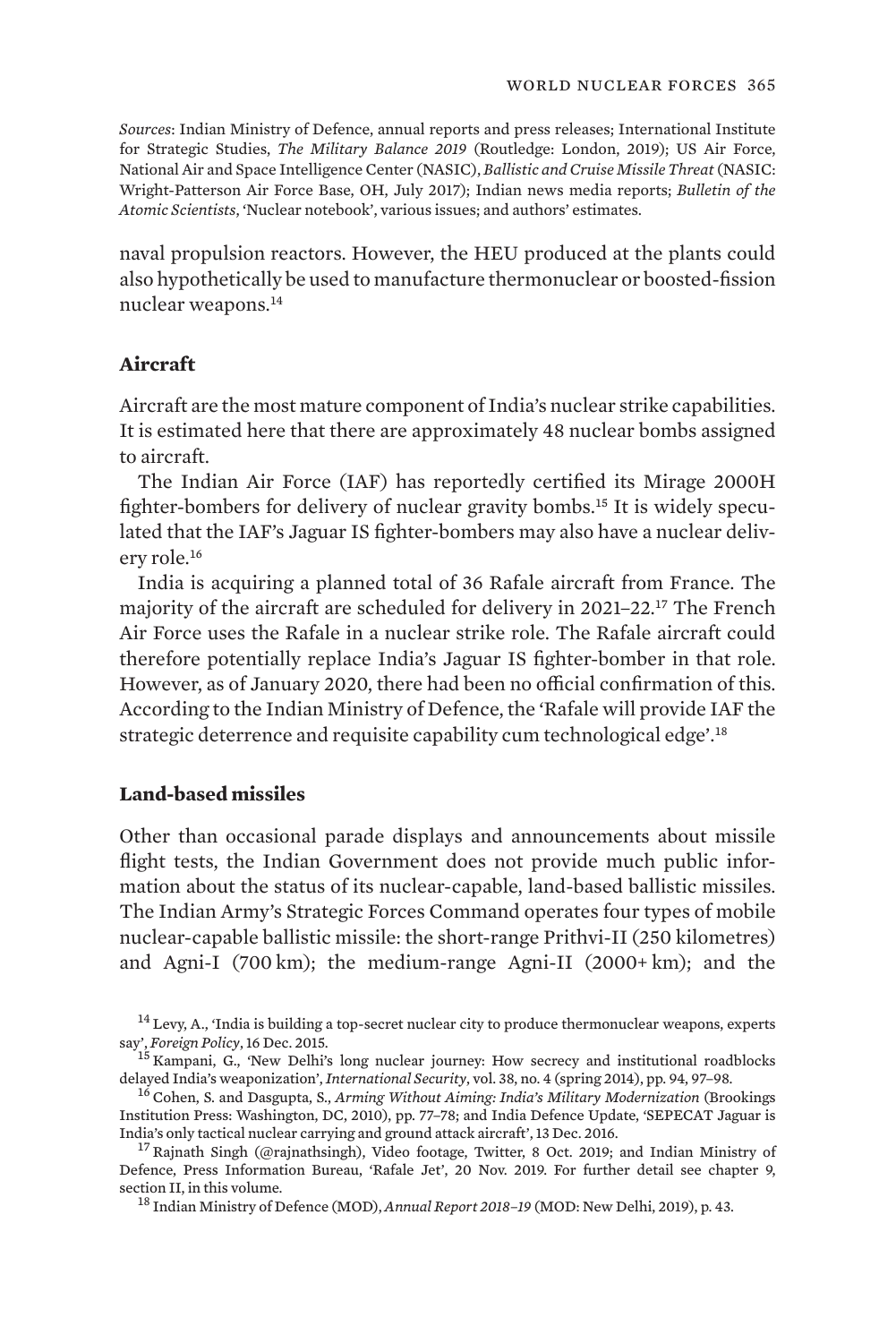intermediate-range Agni-III  $(3200 + km)$ .<sup>19</sup> It is estimated here that India has approximately 70 nuclear warheads for its land-based ballistic missiles.

Two new and longer-range land-based ballistic missiles are in development: the Agni-IV (3500+ km) and the Agni-V (5000+ km). A variant with an even longer range, the Agni-VI (6000 km), is in the design stage of development.20 Unlike the other Agni missiles, the Agni-V is designed to be stored in and launched from a new mobile canister system—an arrangement that, among other things, increases operational readiness by reducing the time required to place the missiles on alert in a crisis.<sup>21</sup>

India reportedly carried out at least six test launches of ballistic missiles in 2019. The known launches included flight tests of four Prithvi-II missiles, one Agni-II, and one Agni-III, which failed.<sup>22</sup>

India is pursuing a technology development programme for multiple independently targetable re-entry vehicles (MIRVs). However, there have been conflicting views among defence planners and officials about how to proceed with the programme, in particular, about whether MIRVs should be initially deployed on the Agni-V or on the longer-range Agni-VI, which will have a heavier payload capacity.<sup>23</sup>

# **Sea-based missiles**

With the aim of creating an assured second-strike capability, India continues to develop the naval component of its triad of nuclear forces and is building a fleet of four to six nuclear-powered ballistic missile submarines (SSBNs).<sup>24</sup> The first of the four SSBNs, the *INS Arihant*, was launched in 2009 and formally commissioned in 2016.25 It is estimated here that 12 nuclear warheads have been delivered for potential deployment by the *Arihant* and more are in production.

<sup>19</sup> The Prithvi-II's range is often reported as 350 km. However, the US Air Force, National Air and Space Intelligence Center (NASIC) sets the range at 250 km. NASIC, *[Ballistic and Cruise Missile Threat](https://www.nasic.af.mil/Portals/19/images/Fact%20Sheet%20Images/2017%20Ballistic%20and%20Cruise%20Missile%20Threat_Final_small.pdf?ver=2017-07-21-083234-343)*

 $^{20}$  Vikas, S., '[Why India may not test Agni 6 even if DRDO is ready with technology](https://www.oneindia.com/india/why-india-may-not-test-agni-6-even-if-drdo-is-ready-with-tecnology-2805212.html)', OneIndia, 10 July 2019.

<sup>21</sup> Aroor, S., ['New chief of India's military research complex reveals brave new mandate](https://mod.gov.in/documents/annual-report)', *India Today*, 13 July 2013.

*Today*, 13 July 2013. <sup>22</sup> Press Trust of India (PTI), ['Nuclear-capable Prithvi II successfully test-fired](https://economictimes.indiatimes.com/news/defence/nuclear-capable-prithvi-2-missile-successfully-testfired-at-night/articleshow/72147446.cms)', *Times of India*, 27 June 2019; PTI, ['DRDO successfully conducts Agni II missile's night trial for first time'](https://www.thehindu.com/news/national/agni-ii-missile-drdo-successfully-conducts-night-trial-for-first-time/article29993943.ece), *The Hindu*, 16 Nov. 2019; Asian News International (ANI), '[India successfully carries out night-time tests of Prithvi](https://economictimes.indiatimes.com/news/defence/india-successfully-carries-out-night-test-firing-of-prithvi-ballistic-missile/articleshow/72359811.cms) [ballistic missile off Odisha coast](https://economictimes.indiatimes.com/news/defence/india-successfully-carries-out-night-test-firing-of-prithvi-ballistic-missile/articleshow/72359811.cms)', *Economic Times*, 20 Nov. 2019; Rout, H. K., ['Nuclear capable Agni-III](https://www.newindianexpress.com/states/odisha/2019/dec/01/nuclear-capable-agni-iii-missile-fails-in-maiden-night-trial-2069737.html) [missile fails in maiden night trial'](https://www.newindianexpress.com/states/odisha/2019/dec/01/nuclear-capable-agni-iii-missile-fails-in-maiden-night-trial-2069737.html), *New Indian Express*, 1 Dec. 2019; and PTI, '[India conducts another](https://www.indiatoday.in/science/story/india-conducts-night-trial-prithvi-ii-missile-1624900-2019-12-04) [night trial of Prithvi-II missile](https://www.indiatoday.in/science/story/india-conducts-night-trial-prithvi-ii-missile-1624900-2019-12-04)', *India Today*, 4 Dec. 2019. <sup>23</sup> Basrur, R. and Sankaran, J., ['India's slow and unstoppable move to MIRV](https://www.stimson.org/2016/lure-and-pitfalls-mirvs-first-second-nuclear-age/)', eds M. Krepon,

T. Wheeler and S. Mason, *The Lure and Pitfalls of MIRVs: From the First to the Second Nuclear Age*

<sup>24</sup> Davenport, K., '[Indian submarine completes first patrol'](https://www.armscontrol.org/act/2018-12/news/indian-submarine-completes-first-patrol), Arms Control Today, Dec. 2018.<br><sup>25</sup> Dinakar, P., ['Now, India has a nuclear triad](https://www.thehindu.com/news/national/Now-India-has-a-nuclear-triad/article16074127.ece)', *The Hindu*, 18 Oct. 2016.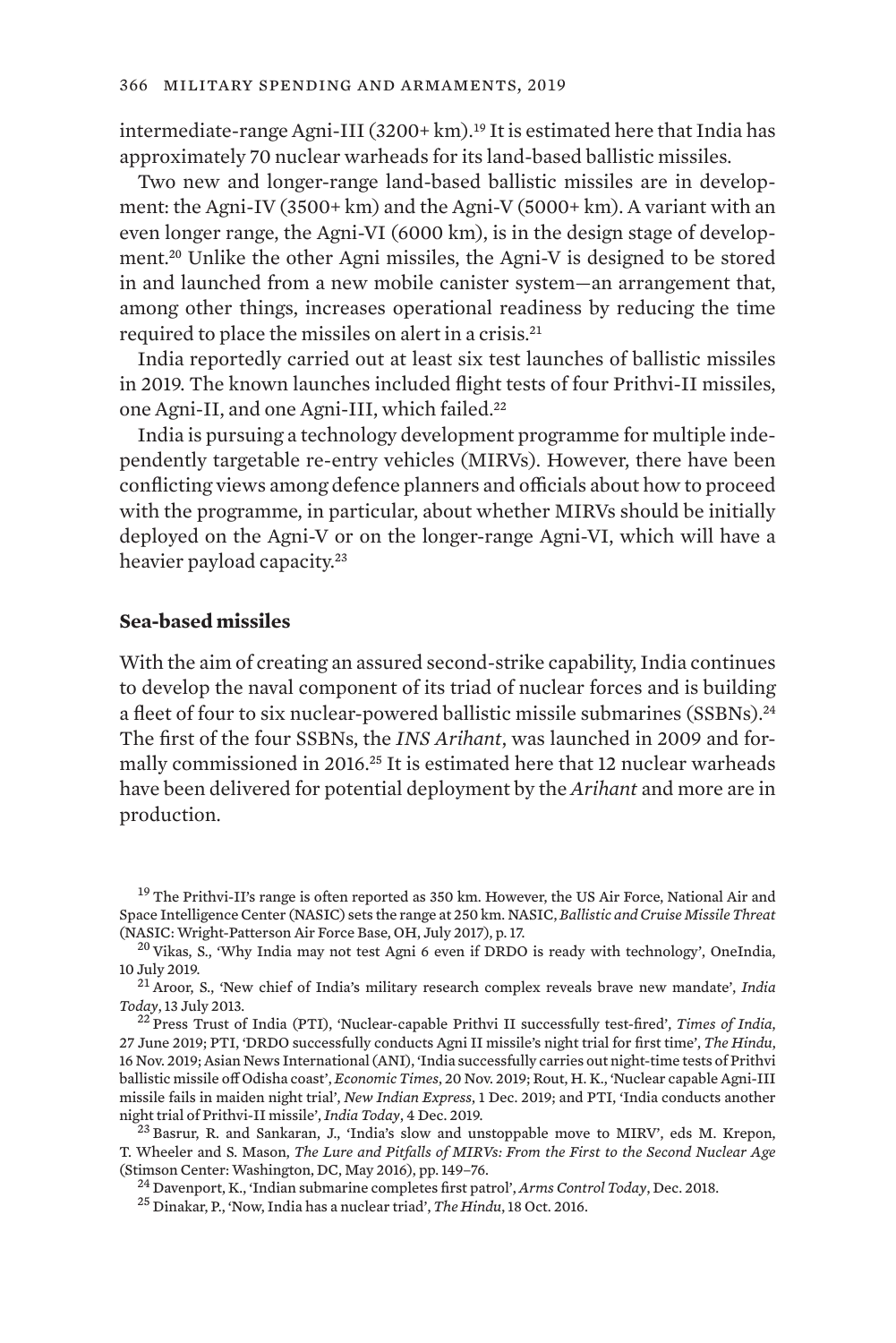In November 2018 the Indian Government announced that the *Arihant* had completed its first 'deterrence patrol'.26 However, it is doubtful that the submarine's missiles carried nuclear warheads during the patrol.<sup>27</sup> The *Arihant* is assessed here to have only a limited operational capability.

A second SSBN, the *INS Arighat*, was launched in November 2017 and is fitting out at the naval base near Visakhapatnam.<sup>28</sup> Construction work has reportedly begun on a third and fourth submarine, with expected launch dates in 2020 and 2022, respectively.<sup>29</sup>

India seems to be developing a new SSBN class that would be able to carry more missiles than the *Arihant* and *Arighat*, which are each equipped with a four-tube vertical launch system and can carry up to 12 two-stage, 700-km range K-15 (also known as B05) submarine-launched ballistic missiles (SLBMs). After a visit to the Defence Research and Development Organization's (DRDO) Naval Science and Technological Laboratory, the Indian Vice President, Muppavarapu Venkaiah Naidu, posted a photograph on his Twitter account that appeared to show part of a model of a new SSBN.<sup>30</sup> The missile compartment looked wider and taller than on the *Arihant*, leading to speculation that the compartment might be able to carry eight or more SLBMs.<sup>31</sup>

The DRDO is developing a two-stage, 3500-km range SLBM, known as the K-4, which will eventually replace the K-15.<sup>32</sup> It has also started to develop extended-range versions: the K-5 SLBM, which reportedly will have a range in excess of 5000 km, and the K-6, which will have an even longer range.<sup>33</sup>

India's first naval nuclear weapon was the Dhanush missile, a version of the Prithvi-II that can be launched from a surface ship. Two Sukanya class coastal patrol ships based at the Karwar naval base on India's east coast have been converted to launch the Dhanush. The missile reportedly can carry a 500-kg warhead to a maximum range of 400 km and is designed to be able

 $^{26}$  Indian Government, Prime Minister's Office, Press Information Bureau, 'Prime Minister felicitates crew of INS Arihant on completion of Nuclear Triad', 5 Nov. 2018; and Davenport (note 24).

 $^{27}$  Joshi, Y., ['Angels and dangles: Arihant and the dilemma of India's undersea nuclear weapons](https://warontherocks.com/2019/01/angles-and-dangles-arihant-and-the-dilemma-of-indias-undersea-nuclear-weapons/)', War on the Rocks, 14 Jan. 2019.

<sup>28</sup> Unnithan, S., ['A peek into India's top secret and costliest defence project, nuclear submarines'](https://www.indiatoday.in/magazine/the-big-story/story/20171218-india-ballistic-missile-submarine-k-6-submarine-launched-drdo-1102085-2017-12-10), *India Today*, 10 Dec. 2017. The submarine was originally assumed to be named *INS Aridhaman*, but when launched it was named *INS Arighat*.<br><sup>29</sup> Unnithan (note 28).<br><sup>30</sup> Vice President of India (@VPSecretariat), '[Went around an exhibition displaying Naval Weapons](https://twitter.com/vpsecretariat/status/1166582964051951616?lang=en)

[and Systems at Naval Science & Technological Laboratory \(NSTL\), DRDO at Vizag, Andhra Pradesh](https://twitter.com/vpsecretariat/status/1166582964051951616?lang=en)

[today. I am here to participate in the Golden Jubilee Celebrations of NSTL'](https://twitter.com/vpsecretariat/status/1166582964051951616?lang=en), Twitter, 28 Aug. 2019.<br><sup>31</sup> Sutton, H. I., '[Tweet may have inadvertently revealed India's next-Gen nuclear weapons platform](https://www.forbes.com/sites/hisutton/2019/09/08/tweet-may-have-inadvertently-revealed-indias-next-gen-nuclear-weapons-platform-with-global-reach/#769e4e127212)<br>with global reach',

<sup>32</sup> Jha, S., ['India's undersea deterrent'](https://thediplomat.com/2016/03/indias-undersea-deterrent/), The Diplomat, 30 Mar. 2016; and the US Air Force, National Air and Space Intelligence Center (note 19), p. 25.

 $33$  Rout (note 22); and Unnithan (note 28).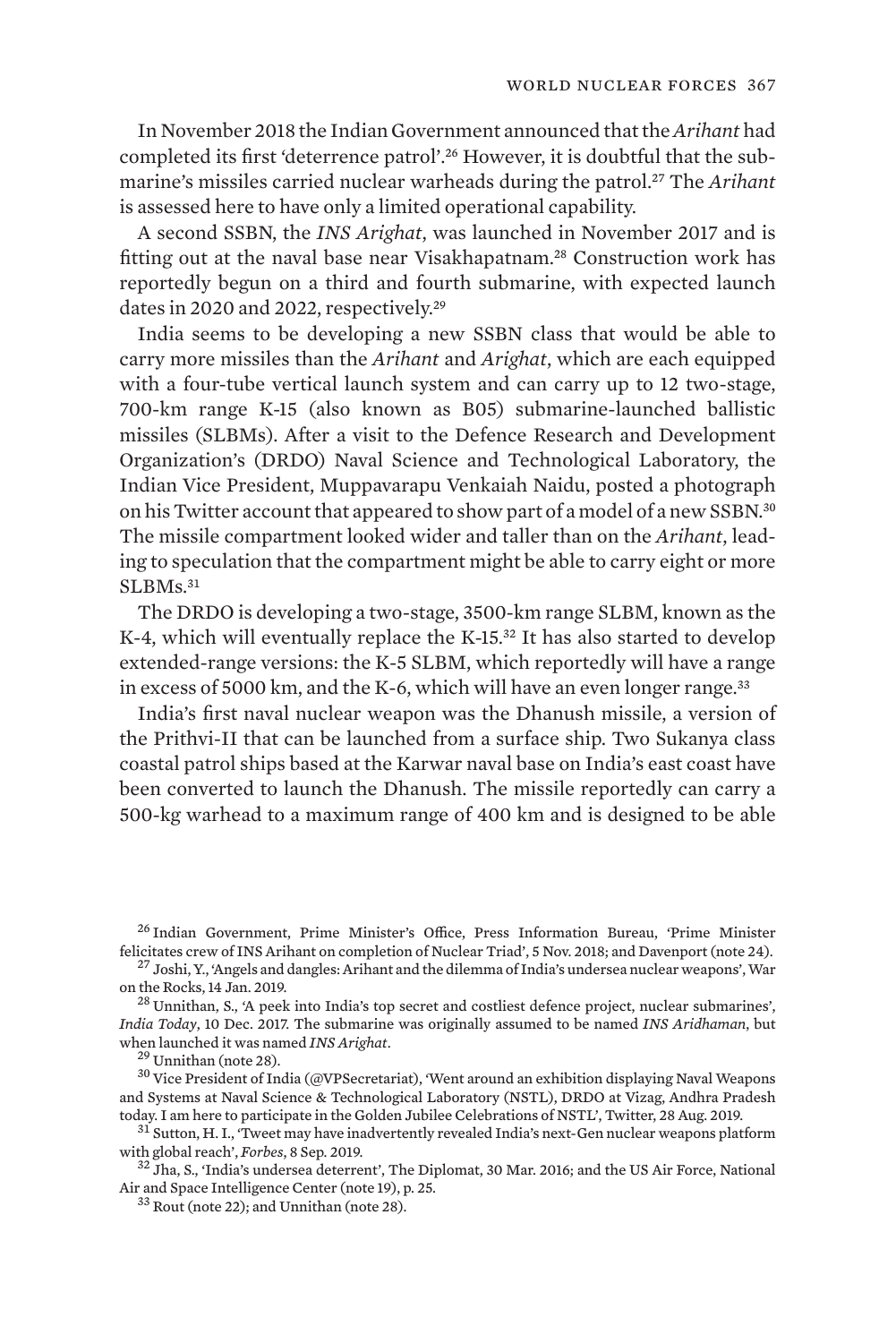to hit both sea- and shore-based targets.34 The last known test launch was in November 2018.<sup>35</sup>

## **Cruise missiles**

There have been unconfirmed reports that the Nirbhay long-range subsonic cruise missile is nuclear capable.36 However, neither the Indian Government nor the United States' intelligence sources have stated that the Nirbhay is a nuclear-capable system.

<sup>34</sup> Indian Defence Research and Development Organization, 'Successful launch of Dhanush and Prithvi missiles', Press release, 11 Mar. 2011; and *New Indian Express*, ['Nuke-capable Dhanush and](https://www.newindianexpress.com/states/odisha/2011/mar/12/nuke---capable-dhanush-and-prithvi-ii-launched-234966.html)

<sup>35</sup> Indian Ministry of Defence (note 18), p. 100. <br><sup>36</sup> Pandit, R., '[India successfully tests its first nuclear-capable cruise missile](https://timesofindia.indiatimes.com/india/india-successfully-tests-its-first-nuclear-capable-cruise-missile/articleshow/61550465.cms)', *Times of India*, 8 Nov. 2017; and Gady, F. S., '[India successfully test fires indigenous nuclear-capable cruise missile](https://thediplomat.com/2017/11/india-successfully-test-fires-indigenous-nuclear-capable-cruise-missile/)', The Diplomat, 8 Nov. 2017.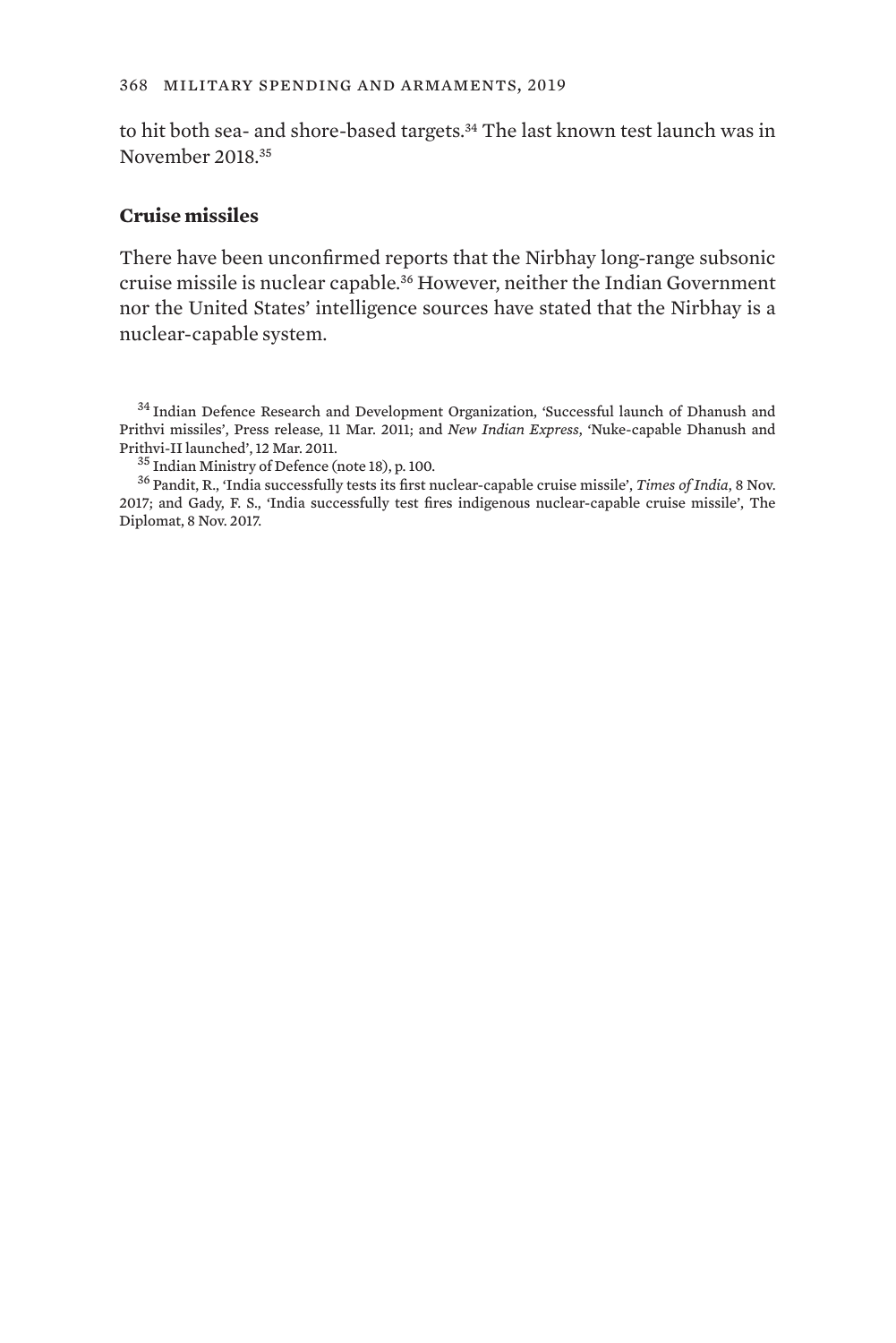# VII. Pakistani nuclear forces

#### hans m. kristensen and shannon n. kile

Pakistan continues to prioritize the development and deployment of new nuclear weapons and delivery systems as part of its 'full spectrum deterrence posture' vis-à-vis India.1 It is estimated that Pakistan possessed approximately 160 nuclear warheads as of January 2020 (see table 10.8). Pakistan's nuclear weapon arsenal is likely to continue to expand over the next decade, although projections vary considerably.<sup>2</sup>

Pakistan is believed to be gradually increasing its military fissile material holdings, which include both weapon-grade plutonium and highly enriched uranium (see section X).<sup>3</sup>

#### **Aircraft**

The aircraft that are most likely to have a nuclear delivery role are the Pakistan Air Force's (PAF) Mirage III and Mirage V aircraft. The Mirage III has been used for developmental test flights of the nuclear-capable Ra'ad (Hatf-8) air-launched cruise missile (ALCM; see below), while the Mirage V is believed to have been given a strike role with nuclear gravity bombs.4 The PAF currently operates about 160 Mirage aircraft, of which approximately 120 are fighter-bombers.<sup>5</sup> According to reports in 2019, Pakistan plans to buy an additional 36 Mirage V aircraft from Egypt.<sup>6</sup>

The nuclear capability of Pakistan's F-16 fighter-bombers is unclear but many analysts continue to assign a potential nuclear role to the aircraft (see box 10.1).7 In the light of this, the table in this edition of the Yearbook has been updated: Pakistan's F-16s are listed as having a potential nuclear role but the nuclear weapons carried by airborne nuclear forces are assigned to Mirage aircraft.

 $1$  For a detailed assessment of Pakistan's nuclear posture see Tasleem, S. and Dalton, T., '[Nuclear](https://www.tandfonline.com/doi/abs/10.1080/0163660X.2018.1558662?journalCode=rwaq20)<br>emulation: Pakistan's nuclear trajectory', *Washington Quarterly*, vol. 41, no. 4 (winter 2019), pp. 135–55.

<sup>&</sup>lt;sup>2</sup> See e.g. Sundaresan, L. and Ashok, K., ['Uranium constraints in Pakistan: How many nuclear](https://www.currentscience.ac.in/Volumes/115/06/1042.pdf) [weapons does Pakistan have?](https://www.currentscience.ac.in/Volumes/115/06/1042.pdf)', *Current Science*, vol. 115, no. 6 (25 Sep. 2018); and Salik, N., ['Pakistan's](https://carnegieendowment.org/2016/06/30/pakistan-s-nuclear-force-structure-in-2025-pub-63912) [nuclear force structure in 2025](https://carnegieendowment.org/2016/06/30/pakistan-s-nuclear-force-structure-in-2025-pub-63912)', Carnegie Endowment for International Peace, Regional Insight, 30 June 2016.<br><sup>3</sup> For further detail on Pakistan's plutonium production and uranium enrichment facilities see

Kile, S. N. and Kristensen, H. M., 'Pakistani nuclear forces', *SIPRI Yearbook 2019*, pp. 332–33.<br><sup>4</sup> Kerr, P. and Nikitin, M. B., *[Pakistan's Nuclear Weapons](https://fas.org/sgp/crs/nuke/RL34248.pdf)*, Congressional Research Service (CRS)<br>Report for Congress RL32

<sup>&</sup>lt;sup>8</sup> International Institute for Strategic Studies, *The Military Balance 2019* (Routledge: London, 2019), pp. 298-99.

pp. 298–99. <sup>6</sup> *News International*, ['Pakistan to buy 36 Mirage V jets from Egypt](https://www.thenews.com.pk/print/522428-pakistan-to-buy-36-mirage-v-jets-from-egypt)', 5 Sep. 2019. <sup>7</sup> See e.g. International Institute for Strategic Studies (note 5), p. 297.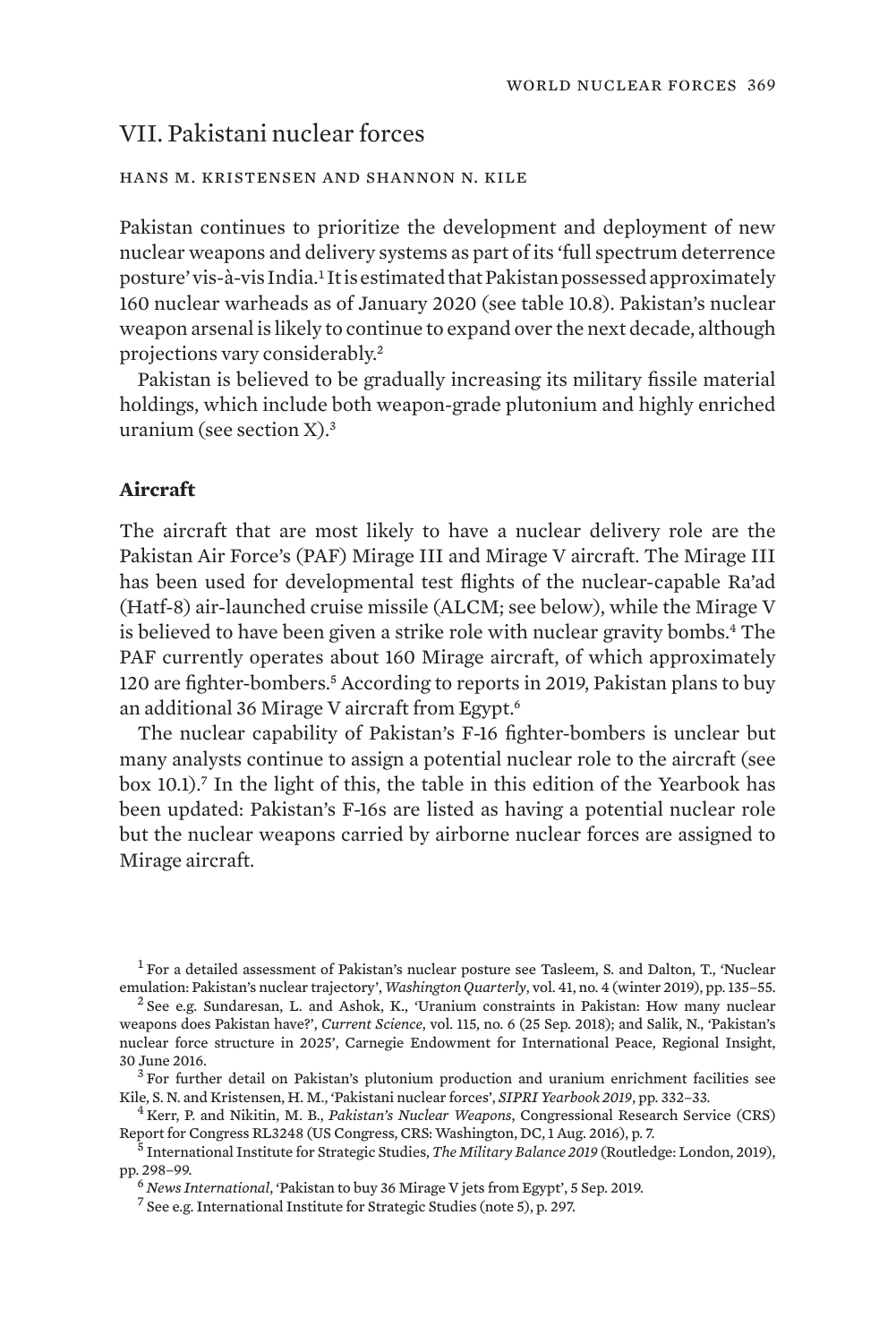#### **Box 10.1.** The uncertain nuclear capability of Pakistan's F-16s

Pakistan procured 40 F-16A/B aircraft from the United States between 1983 and 1987. In 1989 the US Department of Defense assured the US Congress that Pakistan did not have the capability to convert the aircraft to deliver nuclear weapons, even though experts at US nuclear weapon laboratories and the Central Intelligence Agency reportedly concluded that the F-16s could carry a nuclear payload with relatively minor modifications that were well within the capabilities of Pakistani technicians. In 1990 the USA cancelled the sales of additional F-16s to Pakistan in response to Pakistan's ongoing development of nuclear weapons. At the time, Western intelligence sources stated that Pakistan, 'in violation of agreements with Washington, is busily converting US-supplied F-16 fighter planes … into potential nuclearweapons carriers'.*a* In 1993 the US National Security Council informed the US Congress that 'Currently, Pakistan probably would rely on its F-l6 fighters, and possibly Mirage III and V aircraft' for a nuclear mission.*<sup>b</sup>*

In 2006 the USA controversially decided to restart sales of F-16s to Pakistan, apparently under tightened use requirements. During a congressional hearing in 2006, the US State Department gave an assurance that 'The F-16s we are giving them … will not be nuclear capable'.*<sup>c</sup>* In response to concerns that it might be possible for Pakistan to equip the F-16s with its own technology to deliver Pakistani nuclear weapons, the US State Department stated that a new security programme involving US personnel on the ground in Pakistan would make it difficult for Pakistan to convert the aircraft in secret. Extension of the onsite security programme was most recently authorized by the US State Department in July 2019.

The mechanisms under the security programme were triggered in 2019 after India complained that Pakistan had used an F-16 to shoot down one of its aircraft during a border dispute. The US Government subsequently reprimanded Pakistan for violating the conditions of use, which are to operate the F-16s and their USA-produced air-defence missiles at the Mushaf and Shahbaz air bases only for counterterror operations. It is unclear whether the restrictions also cover the original 40 F-16s acquired by Pakistan in the 1980s, but the aircraft have since been upgraded and might therefore be covered.

Whether the restrictions make it impossible for Pakistan to use some of the F-16s in a nuclear role is uncertain. However, it is possible that they might have prompted Pakistan to focus the nuclear mission on its Mirage aircraft, which do not appear to be subject to similar user restrictions.

*<sup>a</sup>* US Senate, [Congressional Record,](https://www.congress.gov/104/crec/1995/09/20/CREC-1995-09-20-pt1-PgS13920.pdf) 20 Sep. 1995, p. S 13966.

*<sup>b</sup>* US National Security Council, '[Report to Congress on status of China, India and Pakistan](https://fas.org/irp/threat/930728-wmd.htm)  [nuclear and ballistic missile programs](https://fas.org/irp/threat/930728-wmd.htm)', July 1993, p. 7.

*<sup>c</sup>* US House of Representatives, Committee on International Relations, '[Proposed sale of](http://commdocs.house.gov/committees/intlrel/hfa28787.000/hfa28787_0.htm#0)  [F-16 aircraft and weapons systems to Pakistan](http://commdocs.house.gov/committees/intlrel/hfa28787.000/hfa28787_0.htm#0)', Serial no. 109–220, 20 July 2006, p. 41.

*Sources*: US National Security Council, '[Report to Congress on status of China, India and](https://fas.org/irp/threat/930728-wmd.htm)  [Pakistan nuclear and ballistic missile programs'](https://fas.org/irp/threat/930728-wmd.htm), July 1993; US Senate, [Congressional](https://www.congress.gov/104/crec/1995/09/20/CREC-1995-09-20-pt1-PgS13920.pdf)  [Record](https://www.congress.gov/104/crec/1995/09/20/CREC-1995-09-20-pt1-PgS13920.pdf), 20 Sep. 1995; US House of Representatives, Committee on International Relations, ['Proposed sale of F-16 aircraft and weapons systems to Pakistan](http://commdocs.house.gov/committees/intlrel/hfa28787.000/hfa28787_0.htm#0)', Serial no. 109–220, 20 July 2006; Frantz, D. and Collins, C., *The Nuclear Jihadist: The True Story of the Man Who Sold the World's Most Dangerous Secrets … and How We Could Have Stopped Him* (Hachette Book Group: New York, 2007), pp. 162–80; US Department of Defense, Defense Security Cooperation Agency, ['Pakistan: Technical Security Team \(TST\) in continued support of F-16](https://dsca.mil/sites/default/files/mas/pakistan_19-29.pdf)  [program'](https://dsca.mil/sites/default/files/mas/pakistan_19-29.pdf), News Release no. 19-29, 26 July 2019; and Shinkman, P. D., '[State Department rep](https://www.usnews.com/news/world-report/articles/2019-12-11/state-department-reprimanded-pakistan-in-august-for-misusing-f-16s-document-shows)[rimanded Pakistan for misusing F-16s, document shows'](https://www.usnews.com/news/world-report/articles/2019-12-11/state-department-reprimanded-pakistan-in-august-for-misusing-f-16s-document-shows), US News and World Report, 11 Dec. 2019.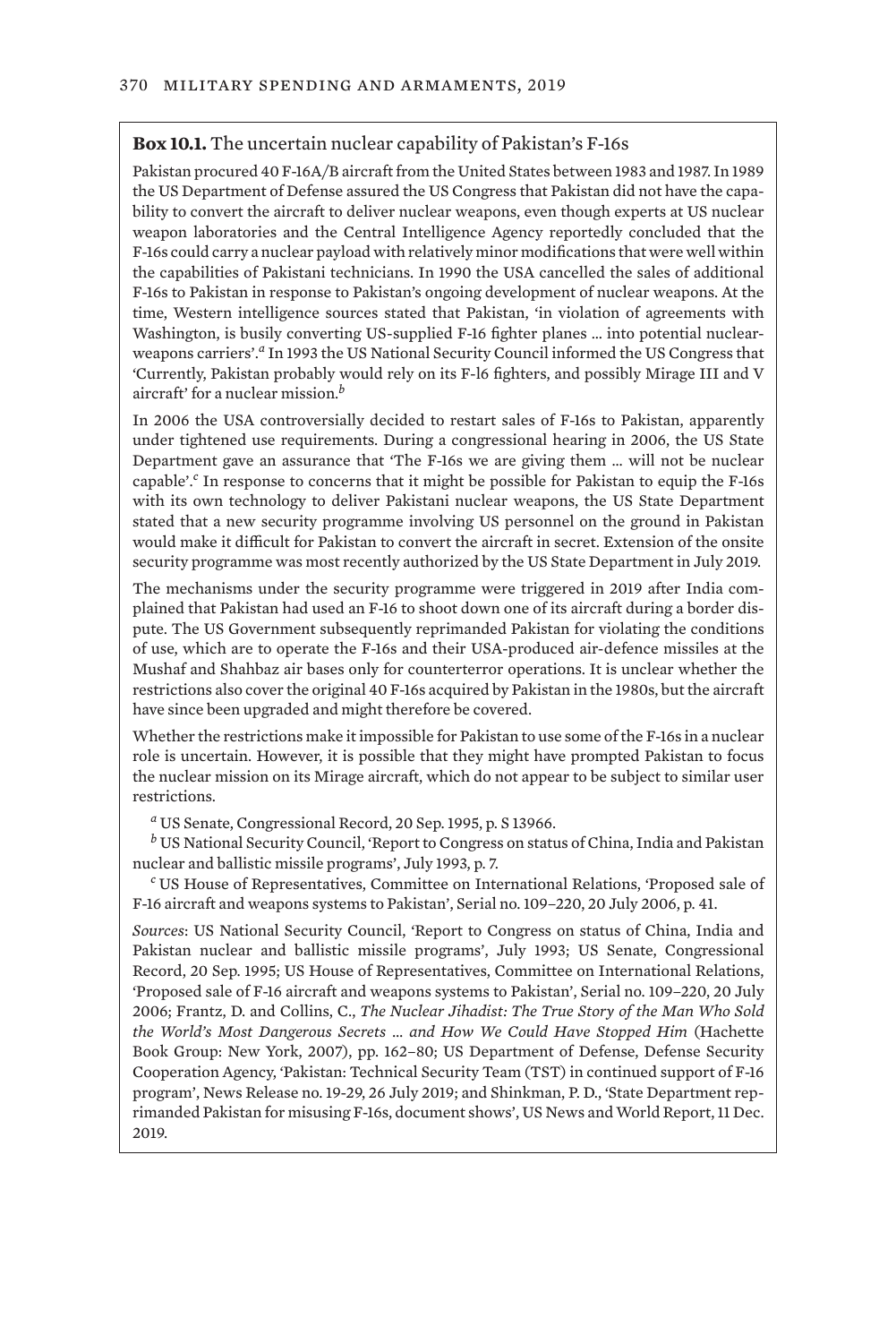Pakistan is acquiring a significant number of JF-17 aircraft, jointly developed with China, to replace the ageing Mirage aircraft. Pakistan currently operates about 100 JF-17s in four to six squadrons, with upgraded aircraft being added.8 Initial reports on upgrades to the JF-17 suggested that the PAF aimed to integrate the dual-capable Ra'ad ALCM onto the aircraft, but more recent reports on upgrades have not mentioned the weapon.<sup>9</sup>

The Ra'ad ALCM is intended to provide the PAF's fighter-bombers with a standoff nuclear capability. It has been flight tested seven times since 2007. The last reported flight test was in 2016.<sup>10</sup> An improved version, the Ra'ad-II, was displayed for the first time in 2017 and is reported to have a range of 600 kilometres. The Ra'ad-II appears to have new engine air-intake and tailwing configurations.<sup>11</sup>

# **Land-based missiles**

Pakistan is expanding its nuclear-capable ballistic missile arsenal, which consists of short- and medium-range systems (see table 10.8). It currently deploys the Abdali (also designated Hatf-2), the Ghaznavi (Hatf-3), Shaheen-I (Hatf-4) and Nasr (Hatf-9) solid-fuelled, road-mobile shortrange ballistic missiles. An extended-range version of the Shaheen-I, the Shaheen-IA, is still in development. The Ghaznavi, Nasr and Shaheen-I were all test launched in 2019.<sup>12</sup>

The arsenal currently includes two types of medium-range ballistic missile: the liquid-fuelled, road-mobile Ghauri (Hatf-5), with a range of 1250 km; and the two-stage, solid-fuelled, road-mobile Shaheen-II (Hatf-6) with a range of 2000 km.13 The Shaheen-II was test launched in May 2019.<sup>14</sup> A longer-range variant, the Shaheen-III, is currently in development but

 $8$  Khan, B., ['Pakistan inches closer to inducting the JF-17 Block 3'](https://quwa.org/2019/07/01/pakistan-inches-closer-to-inducting-the-jf-17-block-3-2/), Quwa Defence News and Analysis Group, 1 July 2019; Waldron. G., '[Paris: JK-17 Block III to have first flight by year-end'](https://www.flightglobal.com/fixed-wing/paris-jf-17-block-iii-to-have-first-flight-by-year-end/133278.article), Flight Global,

<sup>&</sup>lt;sup>9</sup> Fisher, R., JF-17 Block II advances with new refuelling probe', Jane's Defence Weekly, 27 Jan. 2016.<br><sup>10</sup> Pakistan Inter Services Public Relations, [Press Release PR-16/2016-ISPR](https://www.ispr.gov.pk/press-release-detail.php?id=3163), 19 Jan. 2016.<br><sup>11</sup> Pakistan Inter Serv

<sup>&</sup>lt;sup>12</sup> Pakistan Inter Services Public Relations, ['Pakistan today conducted another successful launch of](https://ispr.gov.pk/press-release-detail.php?id=5179) [short range surface to surface ballistic missile "Nasr"](https://ispr.gov.pk/press-release-detail.php?id=5179)', Press Release PR-37/2019-ISPR, 31 Jan. 2019; Pakistan Inter Services Public Relations, '[Pakistan successfully carried out night training launch of](https://www.ispr.gov.pk/press-release-detail.php?id=5408) [surface to surface ballistic missile Ghaznavi, capable of delivering multiple types of warheads up to a](https://www.ispr.gov.pk/press-release-detail.php?id=5408) [range of 290 kilometers'](https://www.ispr.gov.pk/press-release-detail.php?id=5408), Press Release PR-156/2019-ISPR, 29 Aug. 2019; and Pakistan Inter Services Public Relations, 'Pakistan today successfully conducted training launch of surface to surface ballistic

<sup>&</sup>lt;sup>13</sup> US Air Force, National Air and Space Intelligence Center (NASIC), *[Ballistic and Cruise Missile](https://www.nasic.af.mil/Portals/19/images/Fact%20Sheet%20Images/2017%20Ballistic%20and%20Cruise%20Missile%20Threat_Final_small.pdf?ver=2017-07-21-083234-343) [Threat](https://www.nasic.af.mil/Portals/19/images/Fact%20Sheet%20Images/2017%20Ballistic%20and%20Cruise%20Missile%20Threat_Final_small.pdf?ver=2017-07-21-083234-343)* (NASIC: Wright-Patterson Air Force Base, OH, July 2017), p. 25.<br><sup>14</sup> Pakistan Inter Services Public Relations, '[Pakistan conducted successful training launch of](https://www.ispr.gov.pk/press-release-detail.php?id=5308)

[surface to surface ballistic missile Shaheen-II](https://www.ispr.gov.pk/press-release-detail.php?id=5308)', Press Release PR-104/2019-ISPR, 23 May 2019.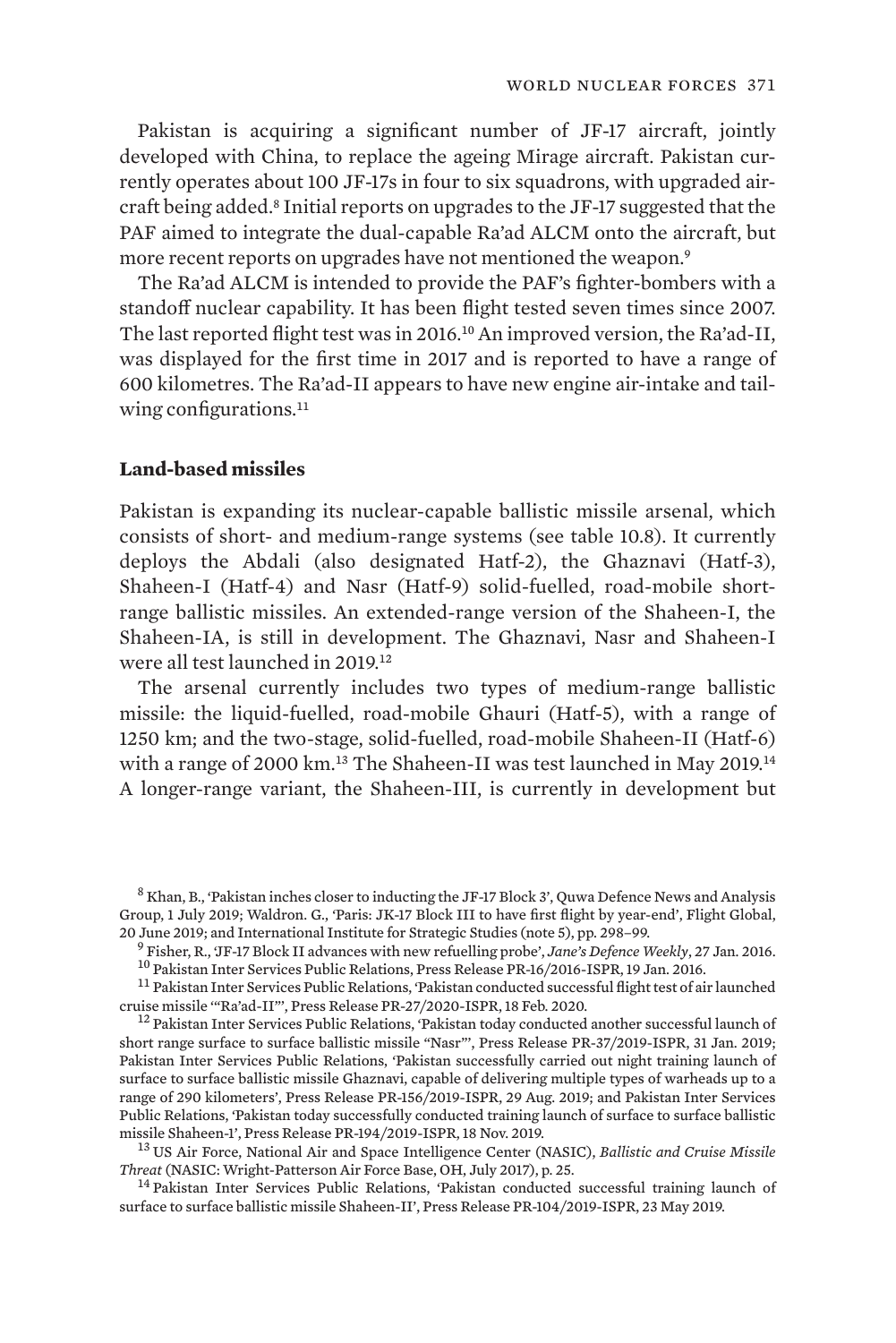| Type<br>(US/Pakistani designation) | Launchers Year first<br>deployed | deployed                   | Range<br>$(km)^d$ | Warheads<br>$x$ yield <sup>b</sup>      | No. of<br>warheads <sup>c</sup>   |
|------------------------------------|----------------------------------|----------------------------|-------------------|-----------------------------------------|-----------------------------------|
| Aircraft                           | 36                               |                            |                   |                                         | 36                                |
| $F-16A/B^d$                        | $\ddotsc$                        | 1998                       | 1600              | $1x$ bomb                               | $\ddotsc$                         |
| Mirage III/V                       | 36                               | 1998                       | 2100              | $1x$ bomb<br>or Ra'ad ALCM <sup>e</sup> | 36                                |
| Land-based missiles                | 120 <sup>f</sup>                 |                            |                   |                                         | 120                               |
| Abdali (Hatf-2)                    | 10                               | 2015                       | 200               | $1 \times 5 - 12$ kt                    | 10                                |
| Ghaznavi (Hatf-3)                  | 16                               | 2004                       | 300               | $1 \times 5 - 12$ kt                    | 16                                |
| Shaheen-I (Hatf-4)                 | 16                               | 2003                       | 750               | $1 \times 5 - 12$ kt                    | 16                                |
| Shaheen-IA (Hatf-4) $\frac{8}{3}$  | $\ddot{\phantom{0}}$             | $[2020]$                   | 900               | $1 \times 5 - 12$ kt                    | $\ddots$                          |
| Shaheen-II (Hatf-6)                | 18                               | 2014                       | 2000              | $1 \times 10 - 40$ kt                   | 18                                |
| Shaheen-III (Hatf-) <sup>h</sup>   | $\ddot{\phantom{0}}$             | $[2022]$                   | 2750              | $1 \times 10 - 40$ kt                   | $\ddotsc$                         |
| Ghauri (Hatf-5)                    | 24                               | 2003                       | 1250              | $1x10 - 40kt$                           | 24                                |
| Nasr (Hatf-9)                      | 24                               | 2013                       | 70                | $1 \times 5 - 12$ kt                    | 24                                |
| Ababeel (Hatf-)                    | $\ddot{\phantom{0}}$             | $\ddot{\phantom{0}}$       | 2200              | <b>MIRV</b> or MRV                      | $\cdot \cdot$ <sup><i>i</i></sup> |
| Babur GLCM (Hatf-7)                | 12                               | 2014                       | $350^j$           | $1 \times 5 - 12$ kt                    | 12                                |
| Babur-2 GLCM (Hatf-)               | . .                              | $\cdot$ . $\cdot$          | 700               | $1 \times 5 - 12$ kt                    | . .                               |
| Sea-based missiles                 |                                  |                            |                   |                                         |                                   |
| Babur-3 SLCM (Hatf-)               | $\mathbf{0}$                     | $\cdot \cdot$ <sup>1</sup> | 450               | $1 \times 5 - 12$ kt                    | $\Omega$                          |
| Other stored warheads $m$          |                                  |                            |                   |                                         | $\overline{4}$                    |
| Total                              | 156                              |                            |                   |                                         | 160 <sup>m</sup>                  |

**Table 10.8.** Pakistani nuclear forces, January 2020

. . = not available or not applicable; [ ] = uncertain figure; ALCM = air-launched cruise missile; GLCM = ground-launched cruise missile; kt = kiloton; MIRV = multiple independently targetable re-entry vehicle; MRV = multiple re-entry vehicle; SLCM = sea-launched cruise missile.

*<sup>a</sup>* Aircraft range is for illustrative purposes only; actual mission range will vary according to flight profile and weapon loading. Missile payloads may have to be reduced in order to achieve maximum range.

*<sup>b</sup>* The yields of Pakistan's nuclear warheads are not known. The 1998 nuclear tests demonstrated a yield of up to 12 kt. Since then, it is possible that boosted warheads have been introduced with higher yields. There is no open-source evidence that Pakistan has developed two-stage thermonuclear warheads.

*<sup>c</sup>* Aircraft and several missile types are dual capable. Cruise missile launchers carry more than 1 missile. This estimate counts an average of 1 warhead per launcher. Warheads are not deployed on launchers but kept in separate storage facilities.

*<sup>d</sup>* There are unconfirmed reports that some of the 40 F-16 aircraft procured from the USA in the 1980s were modified by Pakistan for a nuclear weapon delivery role (see box 10.1). However, it is assumed here that the nuclear weapons carried by airborne nuclear forces are assigned to Mirage aircraft.

*<sup>e</sup>* The Ra'ad (Hatf-8) ALCM has a declared range of 350 km and an estimated yield of 5–12 kt. However, there is no available evidence to suggest that the Ra'ad has been deployed. In 2017 the Pakistani military displayed a Ra'ad-II variant with a reported range of 600 km. It is estimated here that the new version might be deployed in around 2021 in place of the original version.

*<sup>f</sup>* Some launchers might have 1 or more reloads of missiles.

*<sup>g</sup>* It is unclear whether the Shaheen-IA has the same designation as the Shaheen-I.

*<sup>h</sup>* The designation for the Shaheen-III is unknown.

*<sup>i</sup>* According to the Pakistani military, the missile is 'capable of delivering multiple warheads', using MIRV technology.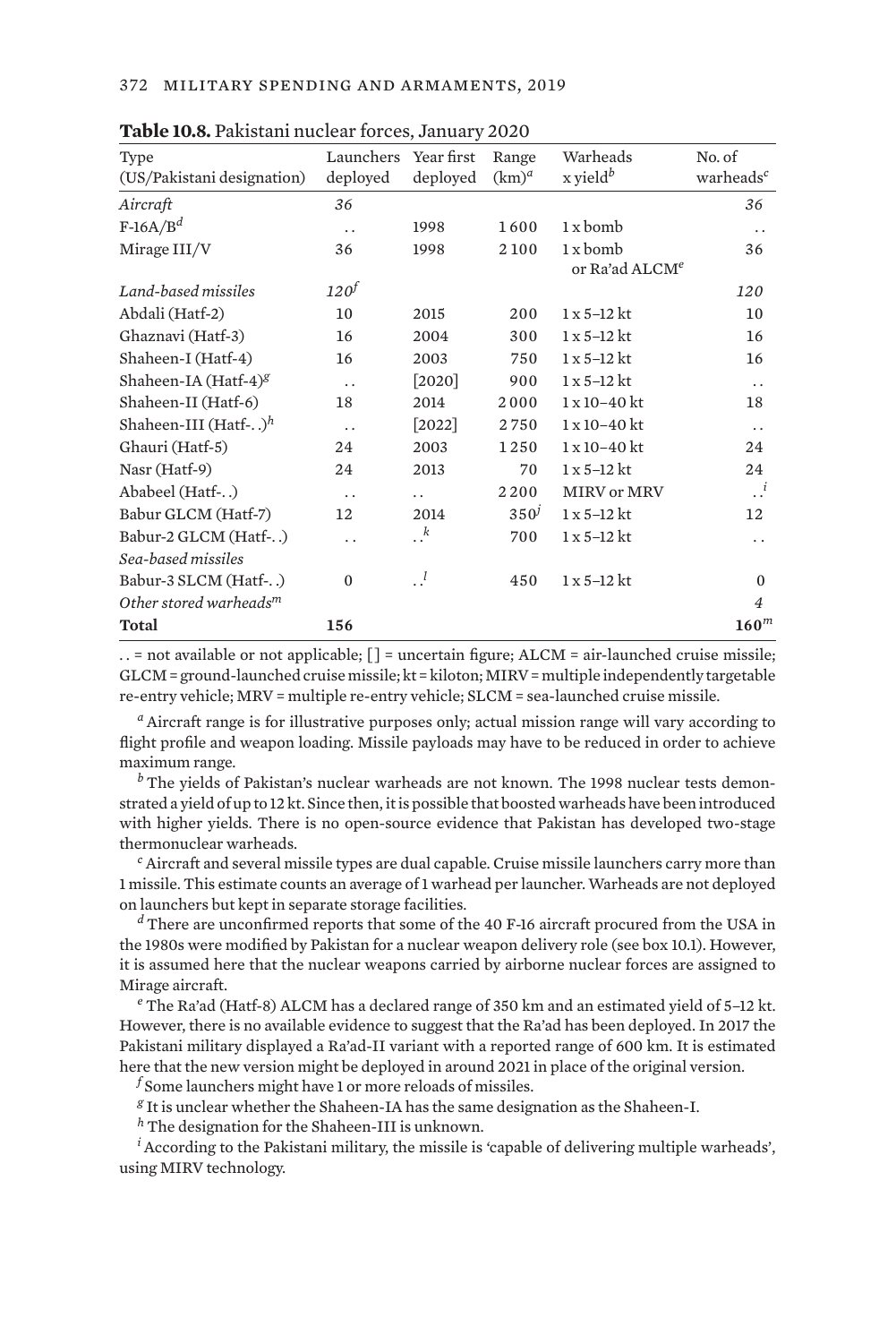*<sup>j</sup>* The Pakistani Government claims the range is 700 km, double the range reported by the US Air Force National Air and Space Intelligence Center (NASIC).

*<sup>k</sup>* The Babur-2, which was first test launched on 14 Dec. 2016, is an improved version of the original Babur GLCM and will probably replace it.

*<sup>l</sup>* The first test launch of a Babur-3 SLCM was carried out from an underwater platform on 9 Jan. 2017.

*<sup>m</sup>* In addition to the *c*. 156 warheads estimated to be assigned to operational forces, a small number of additional warheads are thought to have been produced (or be in production) to arm future Shaheen-III and cruise missiles, for a total estimated stockpile of *c*. 160 warheads. Pakistan's warhead inventory is expected to continue to increase.

*Sources*: Pakistani Ministry of Defence; various documents; US Air Force, National Air and Space Intelligence Center (NASIC), *Ballistic and Cruise Missile Threat* (NASIC: Wright-Patterson Air Force Base, OH, July 2017); International Institute for Strategic Studies, *The Military Balance 2019* (Routledge: London, 2019); *Bulletin of the Atomic Scientists*, 'Nuclear notebook', various issues; and authors' estimates.

has been test launched once—in 2015.<sup>15</sup> The missile has a declared range of 2750 km, making it the longest-range system to be tested by Pakistan to date. A variant of the Shaheen-III, the Ababeel, which is possibly equipped with multiple independently targetable re-entry vehicle (MIRV) technology, is also in development. It was last test launched in 2017.<sup>16</sup>

In addition to expanding its arsenal of land-based ballistic missiles, Pakistan continues to develop the nuclear-capable Babur (Hatf-7) groundlaunched cruise missile. The Babur has been test launched at least 12 times since 2005 and has been used in army field training since 2011. An extendedrange version, which is known as Babur-2 and sometimes referred to as Babur Weapon System-1 (B), has a claimed range of 700 km, as against the 350-km range of the original version. It was first test launched in 2016 and was tested for a second time in 2018.<sup>17</sup>

# **Sea-based missiles**

As part of its efforts to achieve a secure second-strike capability, Pakistan is seeking to create a nuclear triad by developing a sea-based nuclear force. The Babur-3 submarine-launched cruise missile (SLCM) appears to be intended to develop a nuclear capability for the Pakistan Navy's three diesel-electric

<sup>15</sup> Pakistan Inter Services Public Relations, ['Shaheen 3 missile test'](https://www.ispr.gov.pk/press-release-detail.php?id=2804), Press Release PR-61/2015-ISPR, 9 Mar. 2015.<br><sup>16</sup> For further detail on the Ababeel see Kile and Kristensen (note 3), p. 335.<br><sup>17</sup> Pakistan Inter Services Public Relations, '[Pakistan today conducted a successful test of](https://www.ispr.gov.pk/press-release-detail.php?id=4693)

[an enhanced range version of the indigenously developed Babur cruise missile'](https://www.ispr.gov.pk/press-release-detail.php?id=4693), Press Release PR-142/2018-ISPR, 14 Apr. 2018.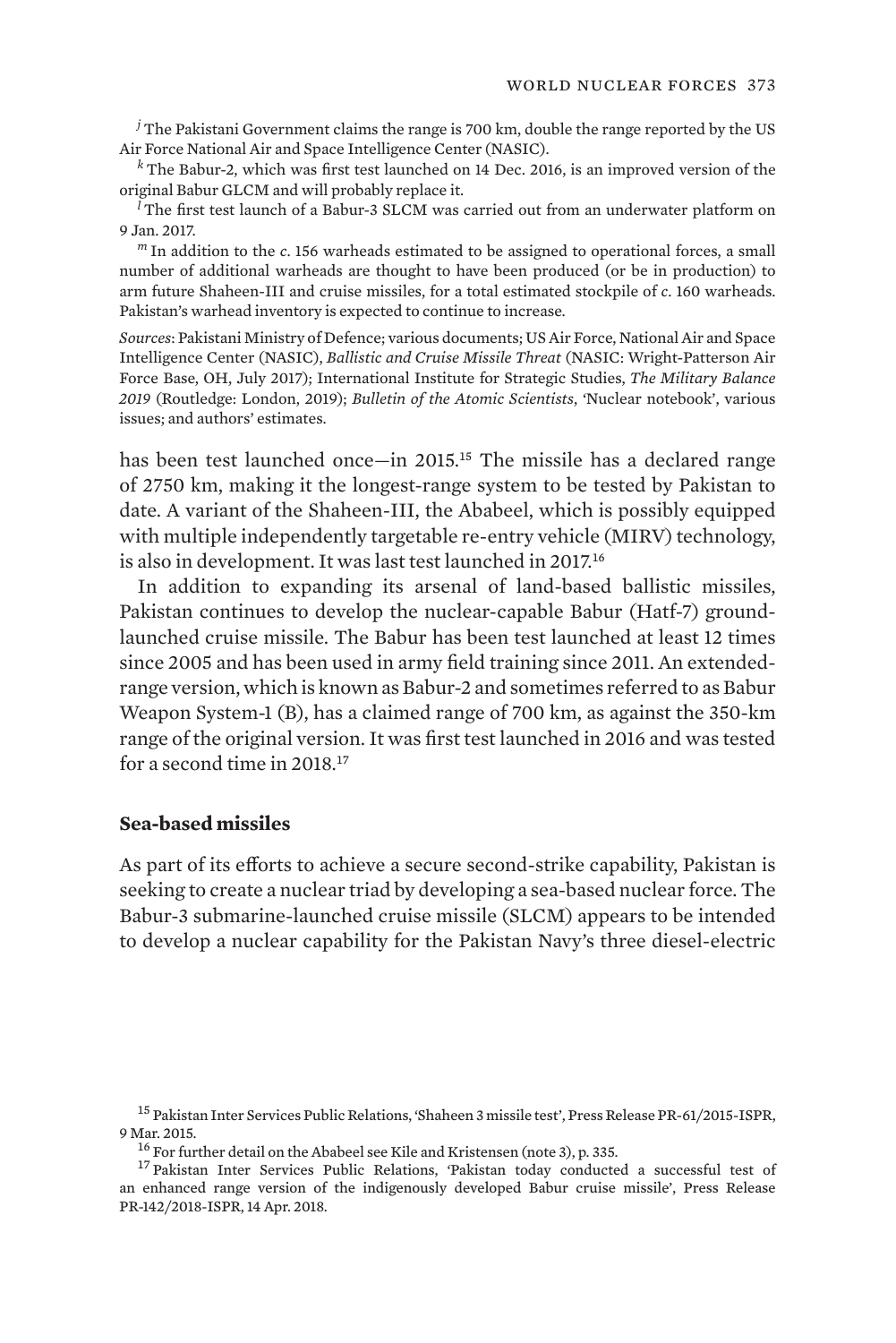Agosta class submarines.18 The Babur-3 was first test launched in 2017 and was tested for a second time in 2018.<sup>19</sup>

Pakistan has ordered eight air-independent propulsion-powered conventional submarines from China, the first of which is expected to be delivered in 2022. It is possible that these submarines, known as the Hangor class, might also be given a nuclear role with the Babur-3 SLCM.<sup>20</sup>

 $^{18}$  Panda, A. and Narang, V., '[Pakistan tests new sub-launched nuclear-capable cruise missile. What](https://thediplomat.com/2017/01/pakistans-tests-new-sub-launched-nuclear-capable-cruise-missile-what-now/) now?'. The Diplomat, 10 Jan. 2017.

<sup>19</sup> Pakistan Inter Services Public Relations, '[Pakistan conducted another successful test fire of](https://www.ispr.gov.pk/press-release-detail.php?id=4660) [indigenously developed submarine launched cruise missile Babur having a range of 450 kms](https://www.ispr.gov.pk/press-release-detail.php?id=4660)', Press Release PR-125/2018-ISPR, 29 Mar. 2018.

Reports of a ship-launched cruise missile test in 2019 might have been for a different missile. Gady, F. S., ['Pakistan's navy test fires indigenous anti-ship/land-attack cruise missile'](https://thediplomat.com/2019/04/pakistans-navy-test-fires-indigenous-anti-shipland-attack-cruise-missile/), The Diplomat, 24 Apr. 2019. 2019. 2019. 2019. 2019. 20 Khan, B., ['Profile: Pakistan's new Hangor submarine'](https://quwa.org/2019/11/11/profile-pakistans-new-hangor-submarine/), Quwa Defence News and Analysis Group,

11 Nov. 2019.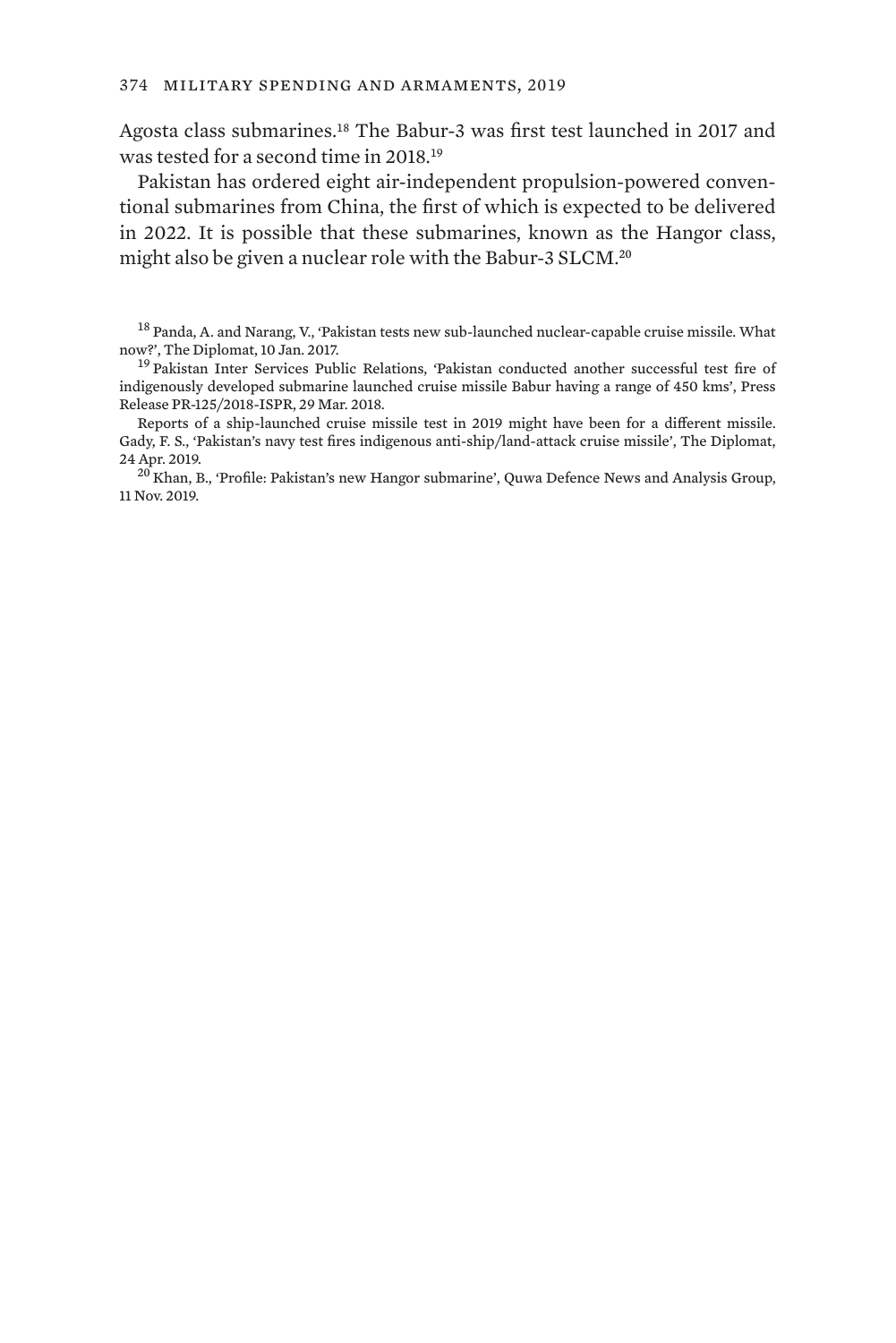# VIII. Israeli nuclear forces

# shannon n. kile and hans m. kristensen

Israel continues to maintain its long-standing policy of nuclear opacity: it neither officially confirms nor denies that it possesses nuclear weapons.<sup>1</sup> Like India and Pakistan, Israel has never been a party to the 1968 Treaty on the Non-Proliferation of Nuclear Weapons (Non-Proliferation Treaty, NPT).<sup>2</sup>

Declassified government documents (from Israel and the United States) indicate that Israel began building a stockpile of nuclear weapons in the early 1960s, using plutonium produced by the Israel Research Reactor 2 (IRR-2) at the Negev Nuclear Research Center near Dimona.3 There is little publicly available information about the operating history and power capacity of the unsafeguarded IRR-2, which was commissioned in 1963.<sup>4</sup> It may now be operated primarily to produce tritium.<sup>5</sup> The ageing heavy water reactor, which was originally scheduled to be shut down in 2003, remains in operation despite the existence of a number of identified structural problems in its core.6 The reactor is due to be shut down in 2023, but the Israeli Atomic Energy Commission is reportedly examining ways to extend its service life until the 2040s.<sup>7</sup>

It is estimated that Israel has approximately 90 operational nuclear weapons (see table 10.9). The locations of the storage sites for the warheads, which are thought to be stored partially unassembled, are unknown. Approximately 30 of the weapons are believed to be gravity bombs for delivery by F-16I aircraft. It is possible that some of Israel's F-15 aircraft may also serve a nuclear strike role, but this is unconfirmed.

Up to 50 warheads are thought to be for delivery by land-based Jericho ballistic missiles. However, the Israeli Government has never publicly confirmed that it possesses the Jericho missiles.

Israel's arsenal probably still includes solid-fuelled, two-stage Jericho II medium-range ballistic missiles, which are believed to be based, along with

<sup>&</sup>lt;sup>1</sup> On the role of this policy in Israel's national security decision making see Cohen, A., 'Israel', eds H. Born, B. Gill and H. Hänggi, SIPRI, *Governing the Bomb: Civilian Control and Democratic Accountability of Nuclear Weapons* (Oxford University Press: Oxford, 2010), pp. 152–70.<br><sup>2</sup> For a summary and other details of the NPT see annex A, section I, in this volume.

<sup>3</sup> For a history of Israel's nuclear weapon programme see Cohen, A., *The Worst-kept Secret: Israel's Bargain with the Bomb* (Columbia University Press: New York, 2010). <sup>4</sup> Glaser, A. and Miller, M., '[Estimating plutonium production at Israel's Dimona reactor'](https://www.princeton.edu/~aglaser/PU056-Glaser-Miller-2011.pdf), Science,

Technology and Global Security Working Group, Massachusetts Institute of Technology, 2011. <sup>5</sup> Kelley, R. and Dewey, K., 'Assessing replacement options for Israel's ageing Dimona reactor', *Jane's* 

*Intelligence Review*, 20 Nov. 2018; and International Panel on Fissile Material (IPFM), ['Countries:](http://fissilematerials.org/countries/israel.html) [Israel](http://fissilematerials.org/countries/israel.html)', 12 Feb. 2018. <sup>6</sup> Levinson, C., 'Israel's Dimona nuclear reactor plagued by 1,537 defects, scientists say', *Haaretz*,

<sup>16</sup> Apr. 2016. <sup>7</sup> Bob, Y. J., '[Experts agree Dimona nuke reactor can exceed original life expectancy'](https://www.jpost.com/Israel-News/Experts-agree-Dimona-nuke-reactor-can-exceed-original-life-expectancy-595404), *Jerusalem Post*,

<sup>12</sup> July 2019.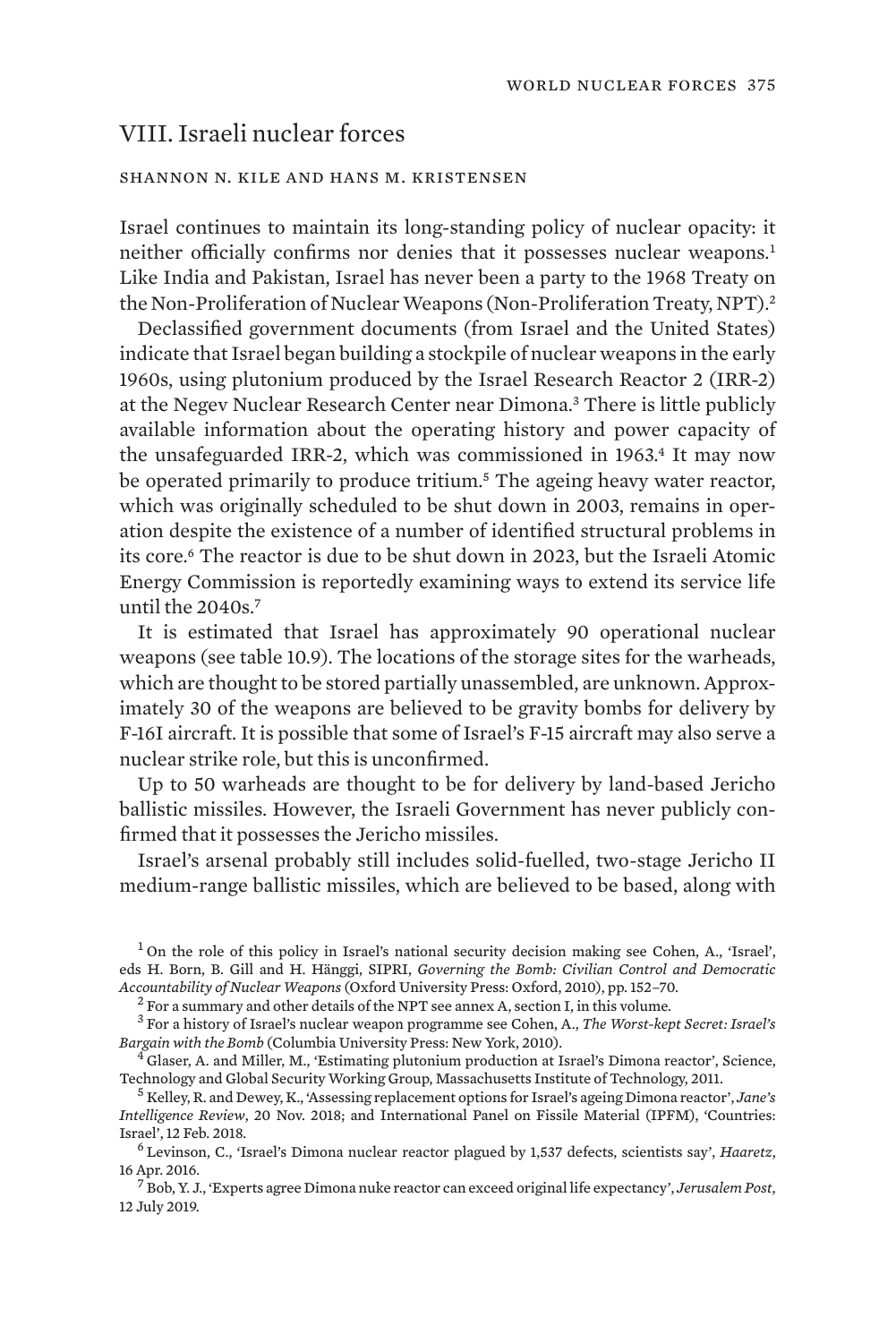|                                            | Range            | Payload          |                                                                                                                                                                                                        | No. of          |
|--------------------------------------------|------------------|------------------|--------------------------------------------------------------------------------------------------------------------------------------------------------------------------------------------------------|-----------------|
| Type                                       | $(km)^d$         | (kg)             | Status                                                                                                                                                                                                 | warheads        |
| Aircraftb                                  |                  |                  |                                                                                                                                                                                                        | . .             |
| $F-16I$                                    | 1600             | 5400             | 98 aircraft in the inventory; a small<br>number (1–2 squadrons) is believed to be<br>equipped for nuclear weapon delivery.                                                                             | 30              |
| Land-based ballistic missiles <sup>c</sup> |                  |                  |                                                                                                                                                                                                        | . .             |
| Jericho II                                 | $1500 -$<br>1800 | $750-$<br>1000   | c. 50 missiles; first deployed in 1990.                                                                                                                                                                | 25              |
| Jericho $IIId$                             | >4000            | $1000 -$<br>1300 | Became operational in 2011–15 and is<br>gradually replacing Jericho II.                                                                                                                                | 25              |
| Cruise missiles                            |                  |                  |                                                                                                                                                                                                        | . .             |
|                                            |                  | . .              | Unconfirmed reports suggest that<br>Dolphin class diesel-electric submarines<br>have been equipped with nuclear-armed<br>SLCMs; Israeli officials have declined to<br>comment publicly on the reports. | 10              |
| Total                                      |                  |                  |                                                                                                                                                                                                        | 90 <sup>e</sup> |

. . = not available or not applicable; SLCM = sea-launched cruise missile.

*<sup>a</sup>* Aircraft range is for illustrative purposes only; actual mission range will vary. Weapon payloads may have to be reduced in order to achieve maximum range.

*b* It is assumed here that only the I-version of the F-16 is used in the nuclear role. It is possible that some of Israel's F-15 aircraft may also serve a nuclear strike role, but this is unconfirmed.

*<sup>c</sup>* The Israeli Government has never publicly acknowledged that it possesses Jericho missiles.

*<sup>d</sup>* A longer-range version of the missile with a new rocket motor may be under development.

*<sup>e</sup>* SIPRI's estimate, which is approximate, is that Israel has *c*. 90 stored nuclear warheads. There is significant uncertainty about the size of Israel's nuclear arsenal and its warhead capabilities.

*Sources*: Cohen, A., *The Worst-kept Secret: Israel's Bargain with the Bomb* (Columbia University Press: New York, 2010); Cohen, A. and Burr, W., 'Israel crosses the threshold', *Bulletin of the Atomic Scientists*, vol. 62, no. 3 (May/June 2006); Cohen, A., *Israel and the Bomb* (Columbia University Press: New York, 1998); Albright, D., Berkhout, F. and Walker, W., SIPRI, *Plutonium and Highly Enriched Uranium 1996: World Inventories, Capabilities and Policies* (Oxford University Press: Oxford, 1997); International Institute for Strategic Studies, *The Military Balance 2019* (Routledge: London, 2019); *IHS Jane's Strategic Weapon Systems*, various issues; Fetter, S., 'Israeli ballistic missile capabilities', *Physics and Society*, vol. 19, no. 3 (July 1990); *Bulletin of the Atomic Scientists*, 'Nuclear notebook', various issues; and authors' estimates.

their mobile transporter-erector-launchers (TELs), in caves at a base near Zekharia, about 25 kilometres west of Jerusalem.<sup>8</sup> Israel's Shavit spacelaunch vehicle, which carried a military satellite into orbit on its maiden flight in 1988, is based on the Jericho II.<sup>9</sup>

<sup>8</sup> O'Halloran, J. (ed.), 'Jericho missiles', *IHS Jane's Weapons: Strategic, 2015–16* (IHS Jane's: Coulsdon, 2015), p. 53. <sup>9</sup> Graham, W., ['Israel launches Ofek spy satellite: Officials confirm malfunctions'](https://www.nasaspaceflight.com/2016/09/israel-launches-ofek-spy-satellite-malfunctions), NASASpaceflight.

com, 13 Sep. 2016.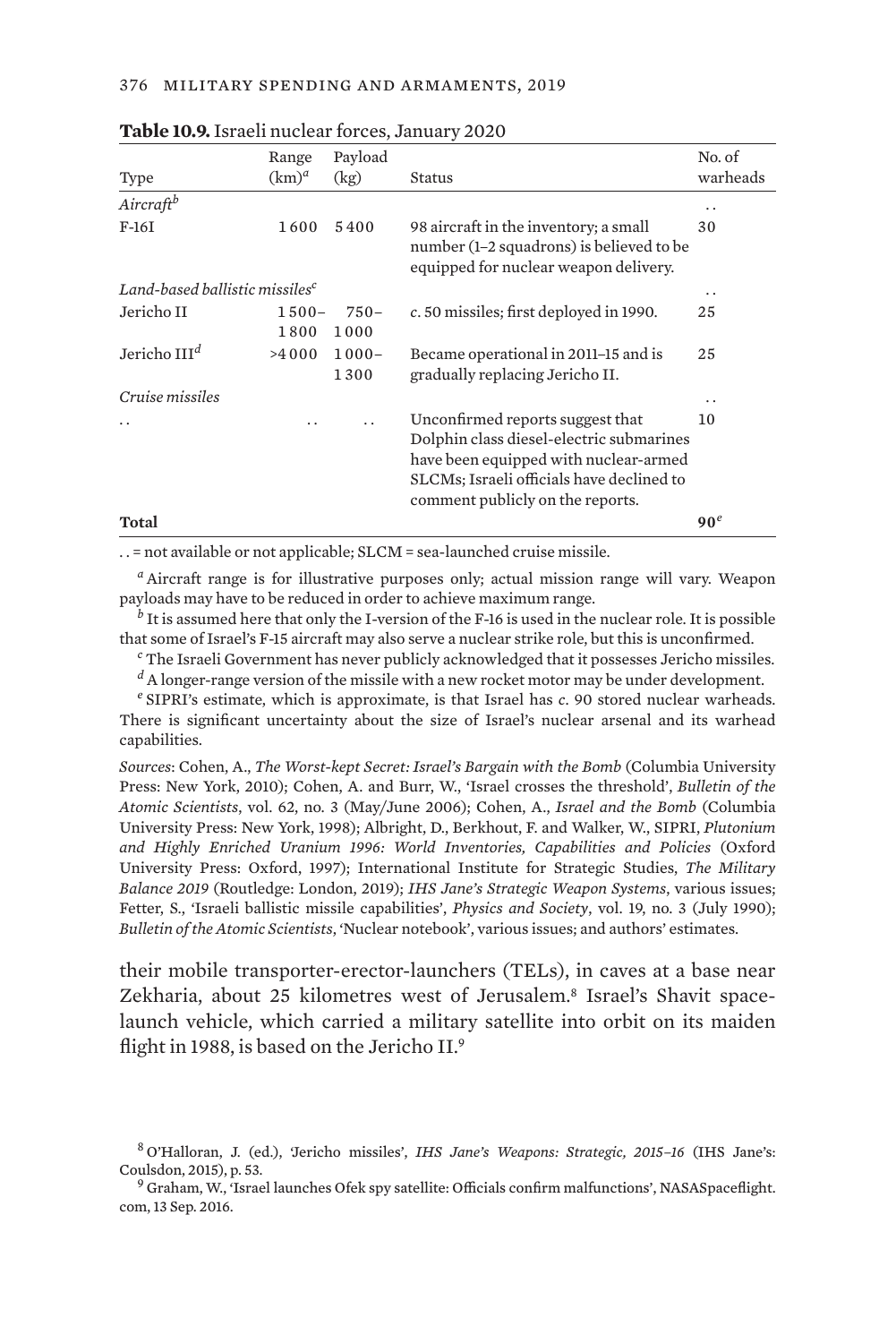A three-stage Jericho III intermediate-range ballistic missile, with a range exceeding 4000 km, was declared operational in 2011 and might be replacing (or might possibly have already replaced) the Jericho II.10 In 2013 Israel tested a Jericho III missile, possibly designated the Jericho IIIA, with a new motor that some sources believe may give the missile an intercontinental range—that is, a range exceeding 5500 km.11 On 6 December 2019 the Israeli Ministry of Defense announced that it had conducted a test launch of an unspecified rocket propulsion system from a military base in central Israel, but it did not identify the missile that was used.<sup>12</sup> According to unconfirmed reports, the base was the Palmachim Air Base, which is located on Israel's Mediterranean coast and used as a test launch site for Jericho missiles.13 The launch led to renewed speculation that Israel might be developing a new Jericho IV missile<sup>14</sup>

Israel currently operates five German-built Dolphin and Dolphin-2 class diesel-electric submarines.15 There have been numerous unconfirmed reports that Israel has modified some or all of the submarines to carry indigenously produced nuclear-armed sea-launched cruise missiles (SLCMs), giving it a sea-based second-strike capability.16 Israeli officials have consistently declined to comment publicly on the reports. If they are true, the naval arsenal might include about 10 warheads, assuming a couple of warheads per submarine.

<sup>10</sup> O'Halloran, ed. (note 8).<br><sup>11</sup> Ben David, A., 'Israel tests Jericho III missile', *Aviation Week & Space Technology*, 22 July 2013.<br><sup>12</sup> Gross, J. A., '[Defense ministry conducts missile test over central Israel'](https://www.timesofisrael.com/defense-ministry-conducts-missile-test-over-central-israel/), *Ti* 

<sup>14</sup> Ahronheim, A., '[IDF tests rocket propulsion system'](https://www.jpost.com/breaking-news/idf-successfully-tests-new-rocket-propulsion-system-610073), *Jerusalem Post*, 7 Dec. 2019.<br><sup>15</sup> Naval Today, ['Israel changes name of sixth Dolphin submarine'](https://navaltoday.com/2019/01/11/israel-changes-name-of-sixth-dolphin-submarine/), 11 Jan. 2019. A 6th submarine is<br>scheduled to be delivered to Isr

<sup>16</sup> See e.g. Cohen (note 3), p. 83; Bergman, R. et al., '[Israel's deployment of nuclear missiles on subs](http://www.spiegel.de/international/world/israel-deploys-nuclear-weapons-on-german-built-submarines-a-836784.html) [from Germany'](http://www.spiegel.de/international/world/israel-deploys-nuclear-weapons-on-german-built-submarines-a-836784.html), *Der Spiegel*, 4 June 2012; and Frantz, D., ['Israel's arsenal is point of contention'](https://www.latimes.com/archives/la-xpm-2003-oct-12-fg-iznukes12-story.html), *Los Angeles Times*, 12 Oct. 2003.

<sup>2019;</sup> and Melman, Y., ['Why would Israel reportedly have missiles that reach beyond Iran](https://www.haaretz.com/middle-east-news/.premium-israel-jericho-missile-test-iran-pakistan-india-yossi-melman-1.8251584)', *Haaretz*,

<sup>11</sup> Dec. 2019. 13 Trevithick, J., ['Did Israel just conduct a ballistic missile test from a base on its Mediterranean](https://www.thedrive.com/the-war-zone/31358/did-israel-just-conduct-a-ballistic-missile-test-from-a-base-on-its-mediterranean-coast)<br>coast?'. The Drive, 6 Dec. 2019.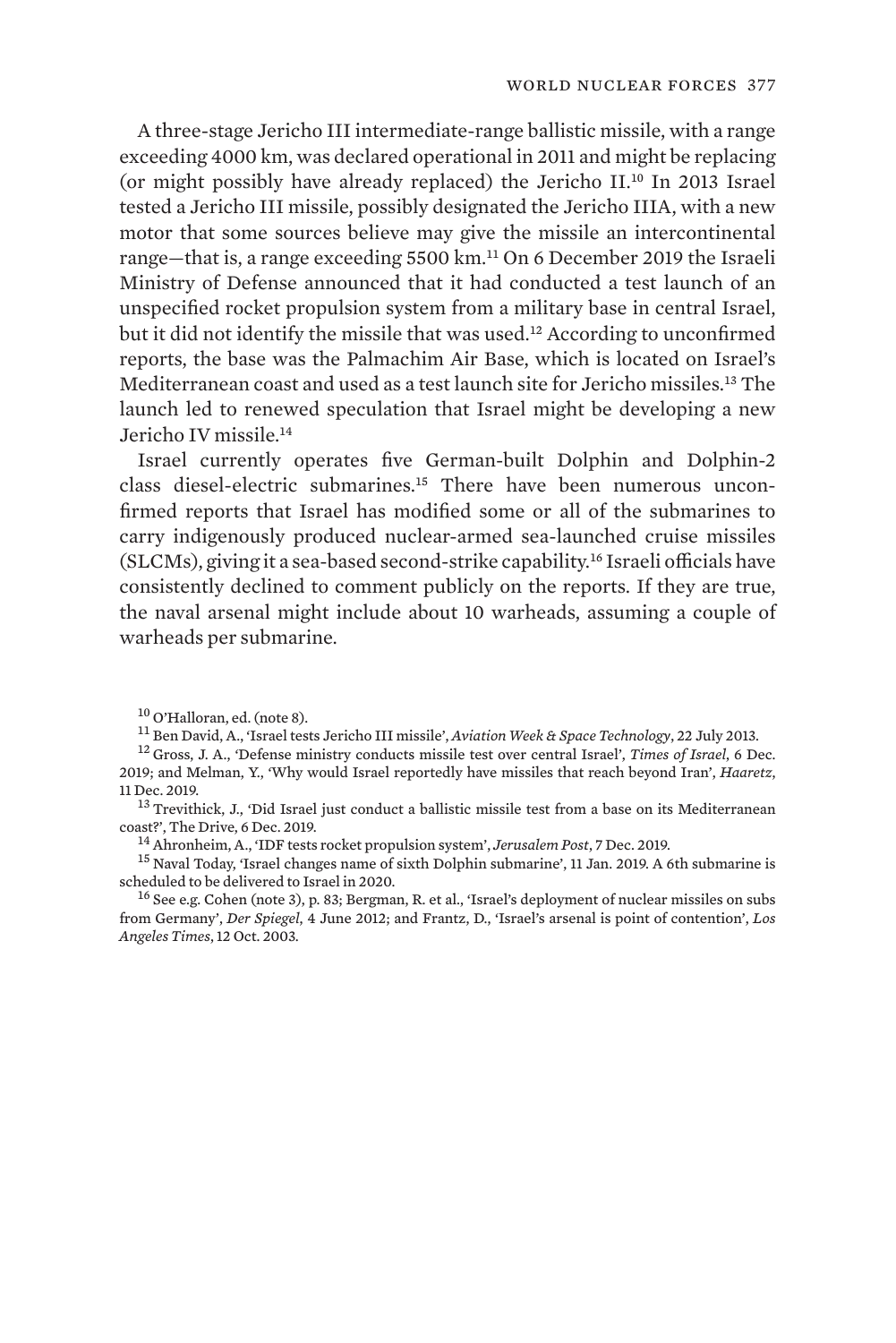# IX. North Korea's military nuclear capabilities

#### shannon n. kile and hans m. kristensen

The Democratic People's Republic of Korea (DPRK, or North Korea) maintains an active but highly opaque nuclear weapon programme. As of January 2020, it is estimated that North Korea possessed approximately 30–40 nuclear weapons (see table 10.10). This is based on calculations of the amount of fissile material—plutonium and highly enriched uranium (HEU)—that North Korea is estimated to have produced for use in nuclear weapons (see section X) and on assumptions about its weapon design and fabrication skills.<sup>1</sup>

In 2019 North Korea continued to adhere to the moratoria on nuclear explosive tests and flight tests of long-range ballistic missiles that had been announced by North Korean leader Kim Jong Un in April 2018.<sup>2</sup> North Korea did, however, conduct multiple tests of guided artillery rocket systems and several new types of short-range ballistic missile (SRBM) in 2019. It also conducted the first flight test of a new submarine-launched ballistic missile (SLBM).

#### **Fissile material production**

North Korea's plutonium production and separation capabilities for manufacturing nuclear weapons are located at the Yongbyon Nuclear Scientific Research Centre (YNSRC).3 In 2019 some of the nuclear facilities located there appeared not to be operating. In August the International Atomic Energy Agency (IAEA) reported that its analysis of satellite imagery and remote-sensor data showed no indications that the ageing 5 megawattelectric (MW(e)) graphite-moderated research reactor located at the YNSCR had been in operation since the end of 2018.<sup>4</sup> In addition, the IAEA reported that there were no indications that reprocessing activities were under way at the adjacent Radiochemical Laboratory used to separate plutonium from

 $1$  For a discussion of US intelligence and other assessments of North Korea's nuclear warhead status see Kile, S. N. and Kristensen, H. M., 'North Korea's military nuclear capabilities', *SIPRI Yearbook 2019*, pp. 343–44.<br><sup>2</sup> Korean Central News Agency, '[Third Plenary Meeting of Seventh CC, WPK held in presence of](https://www.kcna.co.jp/item/2018/201804/2018-04-21ee.html)

[Kim Jong Un'](https://www.kcna.co.jp/item/2018/201804/2018-04-21ee.html), 21 Apr. 2018. North Korea conducted underground nuclear test explosions in Oct. 2006, May 2009, Feb. 2013, Jan. and Sep. 2016, and Sep. 2017. The estimated explosive yields of the tests progressively increased.<br><sup>3</sup> For an assessment of North Korea's nuclear weapon production facilities and infrastructure see

Hecker, S. S., Carlin, R. L. and Serbin, E. A., ['A comprehensive history of North Korea's nuclear program:](https://fsi-live.s3.us-west-1.amazonaws.com/s3fs-public/2018colorchartnarrative_2.11.19_fin.pdf)<br>2018 update', Center for International Security and Cooperation, Stanford University, 11 Feb. 2019, p. 3.

<sup>&</sup>lt;sup>4</sup> International Atomic Energy Agency, ['Application of safeguards in the Democratic](https://www.iaea.org/sites/default/files/gc/gc63-20.pdf) [People's Republic of Korea'](https://www.iaea.org/sites/default/files/gc/gc63-20.pdf), Report to the Board of Governors by the Acting Director General, GOV/2019/33-GC(63)/20, 19 Aug. 2019, p. 4; and Pabian, F. V., Liu, J. and Makowsky, P., ['North Korea's](https://www.38north.org/2019/03/yongbyon031519/) [Yongbyon Nuclear Complex: No sign of operations'](https://www.38north.org/2019/03/yongbyon031519/), 38 North, 15 Mar. 2019.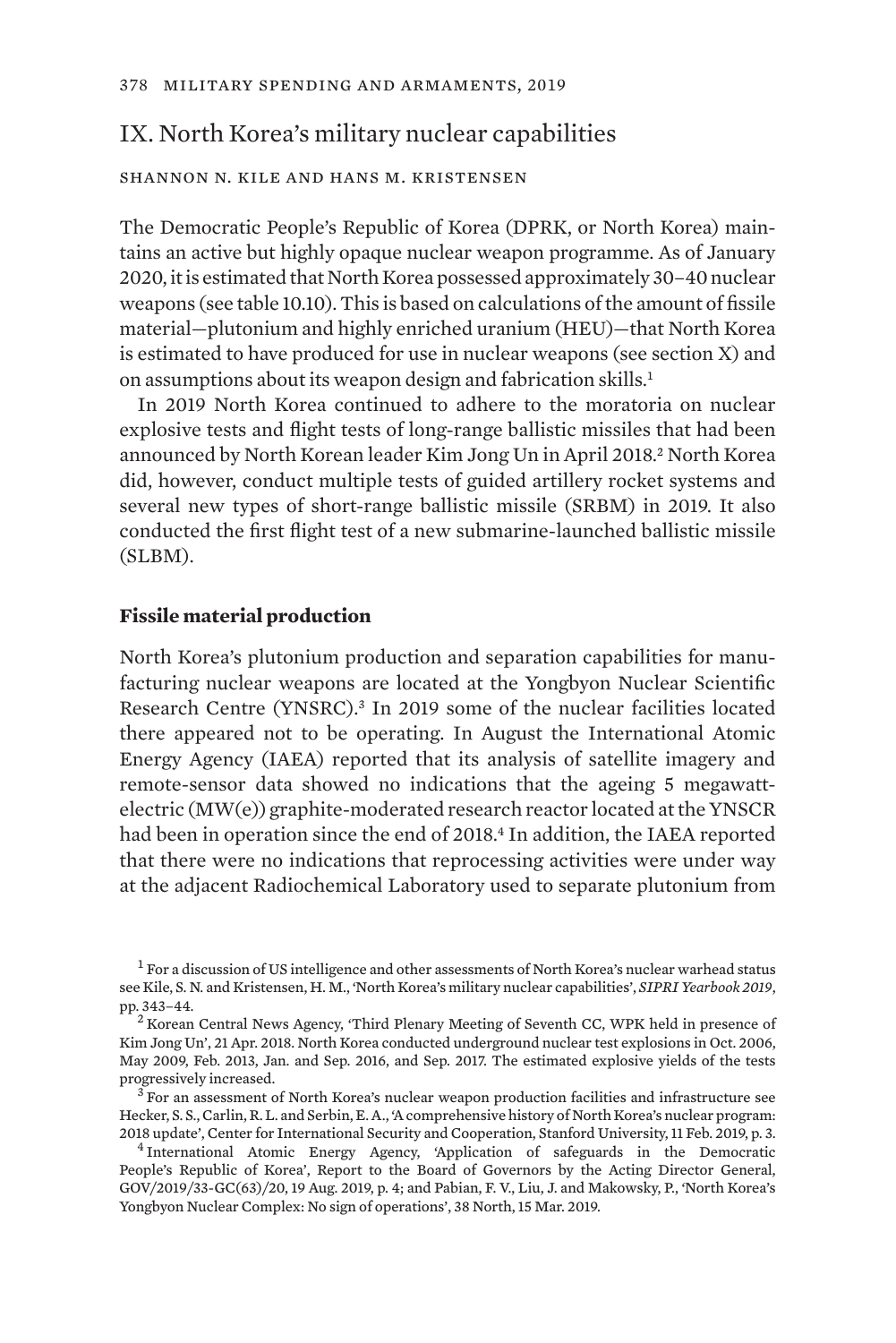the  $5-MW(e)$  reactor's spent fuel rods.<sup>5</sup> In November 2019 commercial satellite imagery analysed by non-governmental experts indicated that the Experimental Light Water Reactor (ELWR) under construction at Yongbyon, which is also capable of producing plutonium for nuclear weapons, was undergoing system tests but had not yet commenced operation.<sup>6</sup>

There is considerable uncertainty about North Korea's uranium enrichment capabilities and its stock of HEU. It is widely believed that North Korea has focused on the production of HEU for use in nuclear warheads to overcome its limited capacity to produce weapon-grade plutonium. In 2019 satellite imagery analysis indicated that North Korea continued to operate the gas centrifuge enrichment plant located at the Yongbyon complex that it had declared in 2010.7 Using commercial satellite imagery, several non-governmental researchers have identified a suspected covert uranium enrichment plant located at Kangsong, to the south-west of Pyongyang.<sup>8</sup> However, analysts cautioned that without access to the plant it was not possible to confirm the nature and purpose of the activities being conducted there.9 A US intelligence assessment in 2018 reportedly concluded that North Korea probably had more than one covert uranium enrichment plant and that the country was seeking to conceal the types and numbers of production facilities in its nuclear weapon programme.<sup>10</sup>

## **Land-based ballistic missiles**

North Korea is expanding and modernizing its ballistic missile force, which consists of indigenously produced short-, medium- and long-range missile systems that are either deployed or under development.<sup>11</sup> In recent years it has pursued the serial development of several missile systems with progressively longer ranges and increasingly sophisticated delivery capabilities.<sup>12</sup>

 $5$  International Atomic Energy Agency (note 4). The plutonium separated from the reactor's spent fuel can be used for the production of nuclear weapons.

 $^6$  Serbin, E. and Puccioni, A., ['North Korea's Experimental Light Water Reactor: Possible testing of](https://www.38north.org/2019/12/yongbyon120519/) cooling system', 38 North, 6 Dec. 2019.

 $^7$  Pabian, F. V. and Liu, J., ['North Korea's Yongbyon nuclear facilities: Well-maintained but showing](https://www.38north.org/2019/01/yongbyon010919/) [limited operations'](https://www.38north.org/2019/01/yongbyon010919/), 38 North, 9 Jan. 2019; and Hecker, Carlin and Serbin (note 3), pp. 3–4.<br><sup>8</sup> Panda, A., '[Exclusive: Revealing Kangson, North Korea's first covert uranium enrichment site'](https://thediplomat.com/2018/07/exclusive-revealing-kangson-north-koreas-first-covert-uranium-enrichment-site/), The

Diplomat, 13 July 2018; and Albright, D., ['Kangsong: A suspect uranium enrichment plant'](http://isis-online.org/uploads/isis-reports/documents/Kangsong_Update_2Oct2018_Final.pdf), Imagery Brief, Institute for Science and International Security, 2 Oct. 2018.<br><sup>9</sup> Hecker, Carlin and Serbin (note 3), p. 4; and Madden, M., ['Much ado about Kangson'](https://www.38north.org/2018/08/mmadden080318/), 38 North,

<sup>3</sup> Aug. 2018. 10 Kube, C., Dilanian, K. and Lee, C. E, ['North Korea has increased nuclear production at secret sites,](https://www.nbcnews.com/news/north-korea/north-korea-has-increased-nuclear-production-secret-sites-say-u-n887926)

[say US officials](https://www.nbcnews.com/news/north-korea/north-korea-has-increased-nuclear-production-secret-sites-say-u-n887926)', NBC News, 1 July 2018; and Nakashima, E. and Warrick, J., '[North Korea working to](https://www.washingtonpost.com/world/national-security/north-korea-working-to-conceal-key-aspects-of-its-nuclear-program-us-officials-say/2018/06/30/deba64fa-7c82-11e8-93cc-6d3beccdd7a3_story.html)<br>conceal key aspects of its nuclear program, US officials say', Washington Post, 30 June 2018.

 $^{11}$  Center for Strategic and International Studies Missile Defence Project, ['Missiles of North Korea'](https://missilethreat.csis.org/country/dprk/), Missile Threat, accessed Jan. 2020.

 $12$  James Martin Center for Nonproliferation Studies (CNS), [CNS North Korea Missile Test](http://www.nti.org/analysis/articles/cns-north-korea-missile-test-database/) [Database](http://www.nti.org/analysis/articles/cns-north-korea-missile-test-database/), accessed Jan. 2020. North Korea conducted 20 known tests of such missiles in 2017.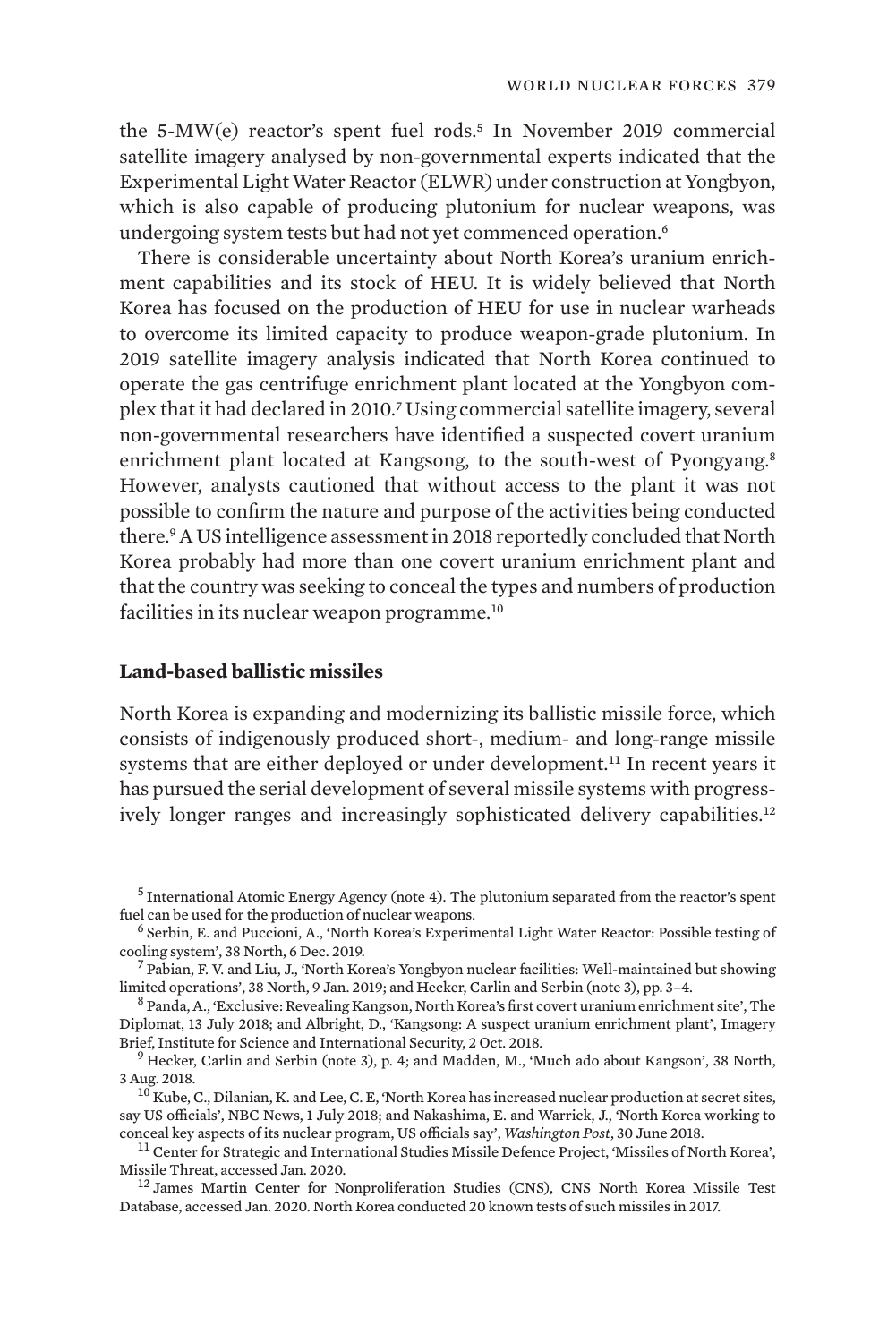| Type <sup>a</sup>                     | Range<br>(km)     | Payload<br>(kg)      | <b>Status</b>                                                                                                                                             | No. of<br>warheads |  |
|---------------------------------------|-------------------|----------------------|-----------------------------------------------------------------------------------------------------------------------------------------------------------|--------------------|--|
| Land-based ballistic missiles         |                   |                      |                                                                                                                                                           |                    |  |
| Hwasong-7<br>(Nodong)                 | >1200             | 1000                 | Single-stage, liquid-fuel missile. Fewer<br>than 100 launchers; first deployed in 1990.                                                                   |                    |  |
| Hwasong-9<br>$(Scud-ER)$              | 1000              | 500                  | Scud missile variant, lengthened to carry<br>additional fuel.                                                                                             |                    |  |
| Bukkeukseong-2<br>$(KN-15)$           | 1000              | $\ddot{\phantom{a}}$ | Single-stage, solid-fuel missile under<br>development launched from canister TEL.<br>Land-based version of Bukkeukseong-1<br>SLBM; test launched in 2017. |                    |  |
| Hwasong-10<br>(BM-25, Musudan)        | >3000             | $[1000]$             | Single-stage, liquid-fuel missile under<br>development; several failed tests in 2016.                                                                     |                    |  |
| Hwasong-12<br>$(KN-17)$               | >3000             | 1000                 | Single-stage, liquid-fuel missile under<br>development.                                                                                                   |                    |  |
| Hwasong-13<br>$(KN-08)^b$             | >5500             | $\ddot{\phantom{0}}$ | Three-stage, liquid-fuel missile with<br>potential intercontinental range under<br>development; no known test launches.                                   |                    |  |
| Hwasong-14<br>$(KN-20)$               | $6700 -$<br>10400 | $500 -$<br>1000      | Two-stage, liquid-fuel missile under<br>development; tested in 2017.                                                                                      |                    |  |
| Hwasong-15<br>$(KN-22)$               | 13000             | $1000 -$<br>1500     | Two-stage, liquid-fuel missile under<br>development; two tests in 2017.                                                                                   |                    |  |
| Taepodong-2 <sup>c</sup>              | 12000             | $\ddot{\phantom{0}}$ | Under development; three-stage space<br>launch vehicle variant placed satellites in<br>orbit in Dec. 2012 and Feb. 2016.                                  |                    |  |
| Submarine-launched ballistic missiles |                   |                      |                                                                                                                                                           | . .                |  |
| Bukkeukseong-3                        | [1900]            |                      | Two-stage, solid-fuel SLBM under<br>development, replacing earlier<br>Bukkeukseong-1 version. First flight tested<br>in Oct. 2019.                        |                    |  |
| Total                                 |                   |                      |                                                                                                                                                           | $[30 - 40]^{d}$    |  |

**Table 10.10.** North Korean forces with potential nuclear capability, January 2020

. . = not available or not applicable; [ ] = uncertain figure; SLBM = submarine-launched ballistic missile; TEL = transporter-erector-launcher.

*<sup>a</sup>* This table lists the ballistic missiles that could potentially have a nuclear capability. There is no publicly available evidence that North Korea has produced an operational nuclear warhead for delivery by an intercontinental-range ballistic missile.

*<sup>b</sup>* A two-stage variant, the KN-14, is under development but has yet to be test launched.

*<sup>c</sup>* A two-stage Taepodong-1 missile was unsuccessfully flight tested in 1998.

*<sup>d</sup>* SIPRI's estimate is that North Korea may have enough fissile material to build between 30 and 40 nuclear warheads. It is unknown how many warheads may have been assembled.

*Sources*: US Department of Defense (DOD), Office of the Secretary of Defense, *[Missile Defense](https://media.defense.gov/2019/Jan/17/2002080666/-1/-1/1/2019-MISSILE-DEFENSE-REVIEW.PDF) [Review 2019](https://media.defense.gov/2019/Jan/17/2002080666/-1/-1/1/2019-MISSILE-DEFENSE-REVIEW.PDF)* (DOD: Arlington, VA, 2019); US Air Force, National Air and Space Intelligence Center (NASIC), *Ballistic and Cruise Missile Threat* (NASIC: Wright-Patterson Air Force Base, OH, July 2017); *IHS Jane's Strategic Weapon Systems*, various issues; *Bulletin of the Atomic Scientists*, 'Nuclear notebook', various issues; and authors' estimates.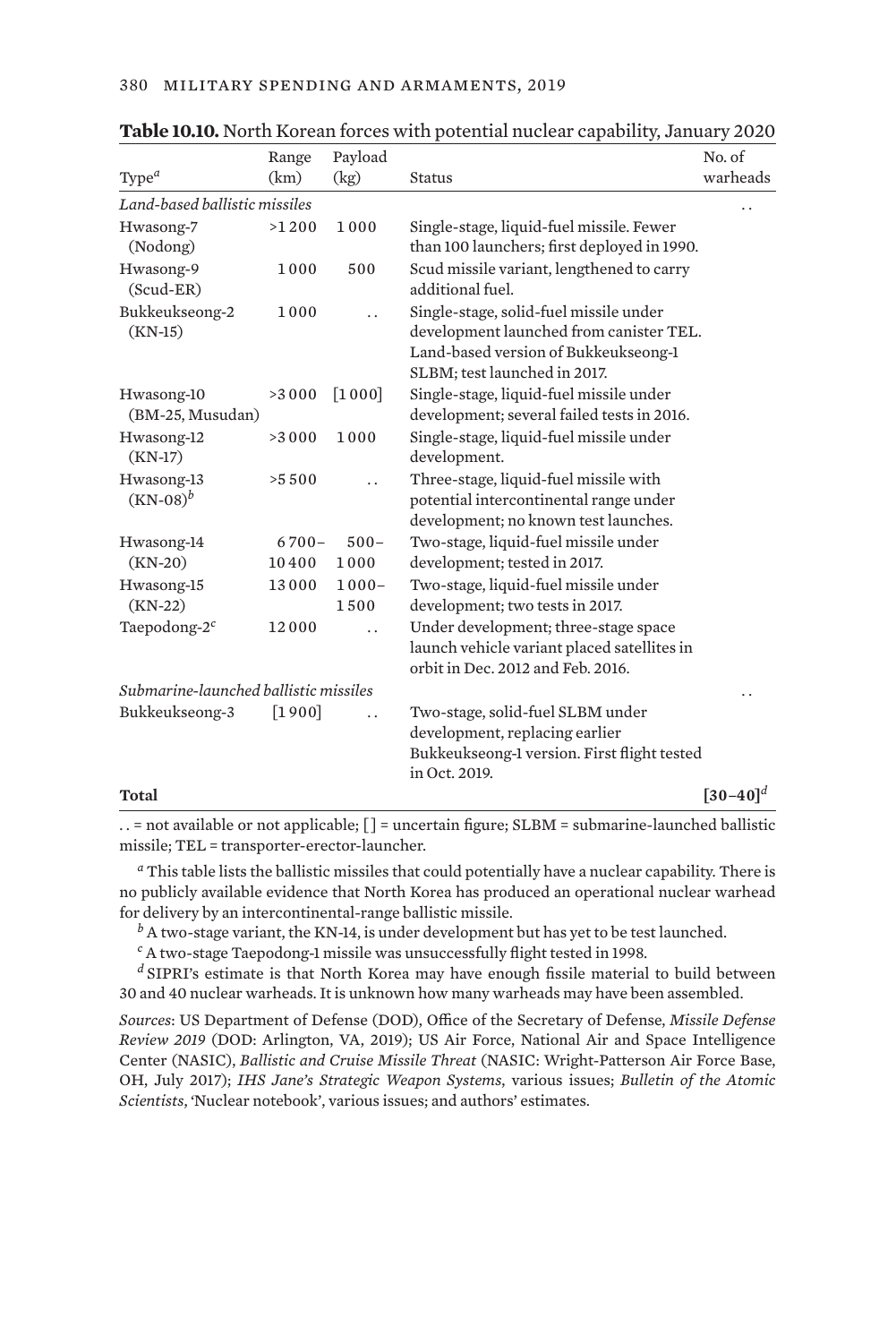However, the flight tests were stopped in 2018, and the United States' Department of Defense (DOD) reported in January 2019 that none of the new longerrange ballistic missiles (Hwasong-10/12/13/14/15 or Bukkeokseong-1/2) had been deployed.<sup>13</sup>

In December 2019 North Korea conducted two sustained static firings of rocket engines at the Sohae Vertical Engine Test Stand.14 Some analysts suggested that North Korea had ground tested a large, solid-fuel rocket motor designed for a new long-range ballistic missile.<sup>15</sup> However, others suggested that it was more likely that the test involved either a new, unknown liquidfuel engine or an existing one.<sup>16</sup>

#### *Short-range ballistic missiles*

In 2019 North Korea conducted the initial launches of at least three new types of solid-fuelled SRBM.17 One missile, designated by the US DOD as the KN-23, externally resembles the Russian Iskander-M SRBM.18 The missile has an estimated maximum range exceeding 600 kilometres and was flight tested four times in 2019.19 A second missile, designated by the US DOD as the KN-25, uses a large-calibre, multiple-launch rocket system and has a demonstrated range of 380 km.20 A third missile, the KN-24, resembles an enlarged version of the US Army Tactical Missile System (ATACMS).<sup>21</sup> It was tested twice in 2019 and has an estimated range of 400 km.<sup>22</sup>

There is very little open-source information about the technical dimensions of the new SRBMs, including their ranges, accuracy and missile defence penetration capabilities. In 2019 some analysts speculated that the

2019.<br><sup>17</sup> Center for Strategic and International Studies Missile Defence Project, '[North Korean missile](https://missilethreat.csis.org/north-korea-missile-launches-1984-present/)

[launches & nuclear tests: 1984-present'](https://missilethreat.csis.org/north-korea-missile-launches-1984-present/), Missile Threat, 25 Mar. 2020.<br><sup>18</sup> Lewis, J., ['Preliminary analysis: KN-23 SRBM'](https://www.nonproliferation.org/preliminary-analysis-kn-23-srbm/), Middlebury Institute of International Studies at

Monterey, James Martin Center for Nonproliferation Studies, 5 June 2019. <sup>19</sup> Center for Strategic and International Studies Missile Defence Project, '[KN-23'](https://missilethreat.csis.org/missile/kn-23/), Missile Threat,

accessed Jan. 2020.<br><sup>20</sup> Center for Strategic and International Studies Missile Defence Project, '[KN-25'](https://missilethreat.csis.org/missile/kn-25/), Missile Threat,

accessed Jan. 2020; and Byrne, L., '[North Korea tests "super-large" multiple rocket launch system:](https://www.nknews.org/2019/08/north-korea-tests-super-large-multiple-rocket-launch-system-kcna/) [KCNA](https://www.nknews.org/2019/08/north-korea-tests-super-large-multiple-rocket-launch-system-kcna/)', NK News, 24 Aug. 2019.<br><sup>21</sup> Elleman, M., '[North Korea's new short-range missiles: A technical evaluation'](https://www.38north.org/2019/10/melleman100919/), 38 North, 9 Oct.

2019; and Panda, A., '[North Korea tests new type of short-range ballistic missile](https://thediplomat.com/2019/08/north-korea-tests-new-type-of-short-range-ballistic-missile/)', The Diplomat, 12 Aug. 2019. <sup>22</sup> Center for Strategic and International Studies Missile Defence Project, ['KN-24](https://missilethreat.csis.org/missile/kn-24/)', Missile Threat,

accessed Jan. 2020.

<sup>13</sup> US Department of Defense (DOD), Office of the Secretary of Defense, *[Missile Defense Review 2019](https://media.defense.gov/2019/Jan/17/2002080666/-1/-1/1/2019-MISSILE-DEFENSE-REVIEW.PDF)*

 $14$  Warrick, J., 'North Korea never halted efforts to build powerful new weapons, experts say', *Washington Post*, 24 Dec. 2019.<br><sup>15</sup> Ankit Panda (@nktpnd), ['Also, given the "very important" test that's set to improve their](https://twitter.com/nktpnd/status/1203972180314333185)

[<sup>&</sup>quot;strategic position"—and now Kim Yong Chol talking about surprises—we have more reason to expect](https://twitter.com/nktpnd/status/1203972180314333185) [the demonstration of a \\*qualitatively new\\* capability that we haven't seen before. Solid-fuel ICBM/](https://twitter.com/nktpnd/status/1203972180314333185) [IRBM looks likely'](https://twitter.com/nktpnd/status/1203972180314333185), Twitter, 9 Dec. 2019.<br><sup>16</sup> Elleman, M., ['North Korea's rocket engine test: What we know and don't know'](https://www.38north.org/2019/12/melleman121019/), 38 North, 10 Dec.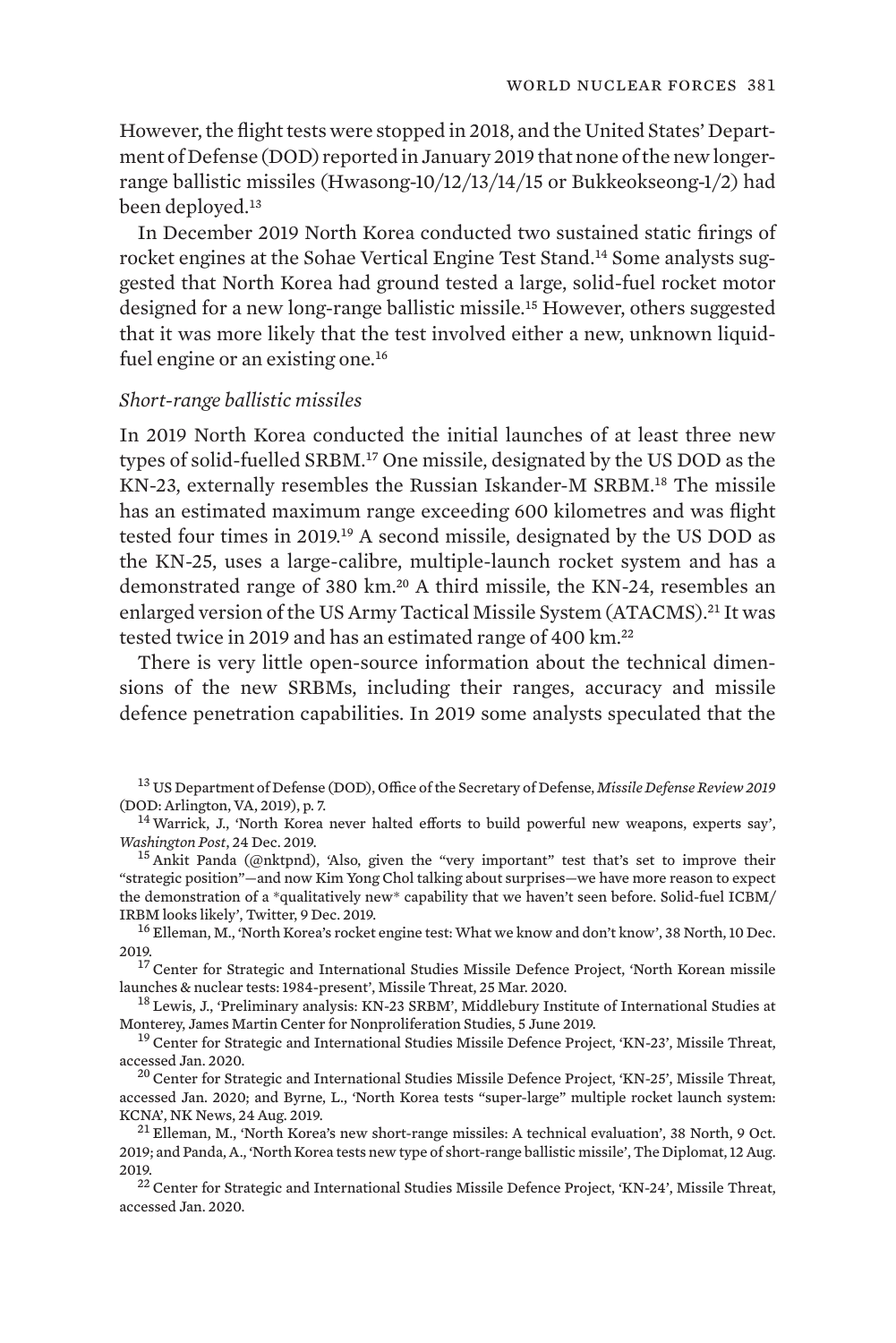KN-23 and perhaps the KN-24 missiles might be so-called dual-capable systems—that is, assigned delivery roles for both conventional and nuclear warheads.<sup>23</sup> They raised concerns that such a capability could create a 'new level of unpredictability' in military decision making because neither the USA nor South Korea would be able to ascertain whether an incoming missile of one of these types was nuclear armed and they might therefore respond disproportionately.24 However, while older inaccurate SRBMs might have been developed with dual capability, there is no publicly available authoritative information confirming a nuclear delivery role for the more accurate KN-23 (or KN-24).<sup>25</sup>

#### *Medium- and intermediate-range ballistic missiles*

Assuming that North Korea is able to produce a sufficiently compact warhead, some observers assess that the size, range and operational status of the Hwasong-7 or Nodong (also transliterated as Rodong) medium-range missile make it the system most likely to be given a nuclear delivery role.<sup>26</sup> Based on a Soviet-era Scud missile design, the Nodong is a single-stage, liquid-fuelled ballistic missile with an estimated range exceeding 1200 km. In addition, North Korea has developed the single-stage, liquid-fuelled Hwasong-9 or Scud-ER (extended-range), which may also be a nuclear-capable delivery system. Based on the Hwasong-6 (Scud C variant) missile with a lengthened fuselage to carry additional fuel, the Scud-ER has an estimated range of 1000 km.<sup>27</sup>

The Hwasong-10 missile, also designated the Musudan or BM-25, is a single-stage, liquid-fuelled missile with an estimated range exceeding 3000 km. The Musudan was first unveiled at a military parade in 2010. Flight testing began in 2016, with multiple failures.<sup>28</sup> No flight tests of the Musudan are known to have been conducted since 2016–17, and the status of the missile development programme is unclear.

The Hwasong-12 (also referred to by the US DOD designation KN-17) is a single-stage, intermediate-range missile that is believed to have a new

 $^{23}$  Denyer, S., '[Fast, low and hard to stop: North Korea's missile tests crank up the threat level'](https://www.washingtonpost.com/world/asia_pacific/fast-low-and-hard-to-stop-north-koreas-missile-tests-crank-up-the-threat-level/2019/08/15/adf3f3e4-bdc3-11e9-aff2-3835caab97f6_story.html), Washington Post, 15 Aug. 2019; and Lewis (note 18).

<sup>&</sup>lt;sup>24</sup> Kim, D. and Hanham, M., ['North Korean missiles: Size does not matter'](https://thebulletin.org/2019/05/north-korean-missiles-size-does-not-matter/), *Bulletin of the Atomic Scientists*, 15 May 2019.

<sup>&</sup>lt;sup>25</sup> For an unofficial technical assessment that did not assign nuclear capability to the KN-23 see Elleman (note 21).<br><sup>26</sup> See e.g. Fitzpatrick, M., ['North Korea nuclear test on hold?'](http://www.iiss.org/en/shangri-la%20voices/blogsections/2014-363a/north-korea-nuclear-test-on-hold-8fec), Shangri-La Voices, International

Institute for Strategic Studies, 27 May 2014; and Albright, D., ['North Korean miniaturization](http://www.38north.org/2013/02/albright021313/)', 38 North,

<sup>13</sup> Feb. 2013. <sup>27</sup> US Air Force, National Air and Space Intelligence Center (NASIC), *Ballistic and Cruise Missile* 

<sup>&</sup>lt;sup>28</sup> Savelsberg, R. and Kiessling, J., '[North Korea's Musudan missile: A performance assessment'](http://38north.org/2016/12/musudan122016/), 38 North, 20 Dec. 2016. In 2016 North Korea conducted 8 flight tests of the Musudan system. Only 1 of the tests was judged to have been successful. In the other tests, the missiles exploded on launch or shortly thereafter.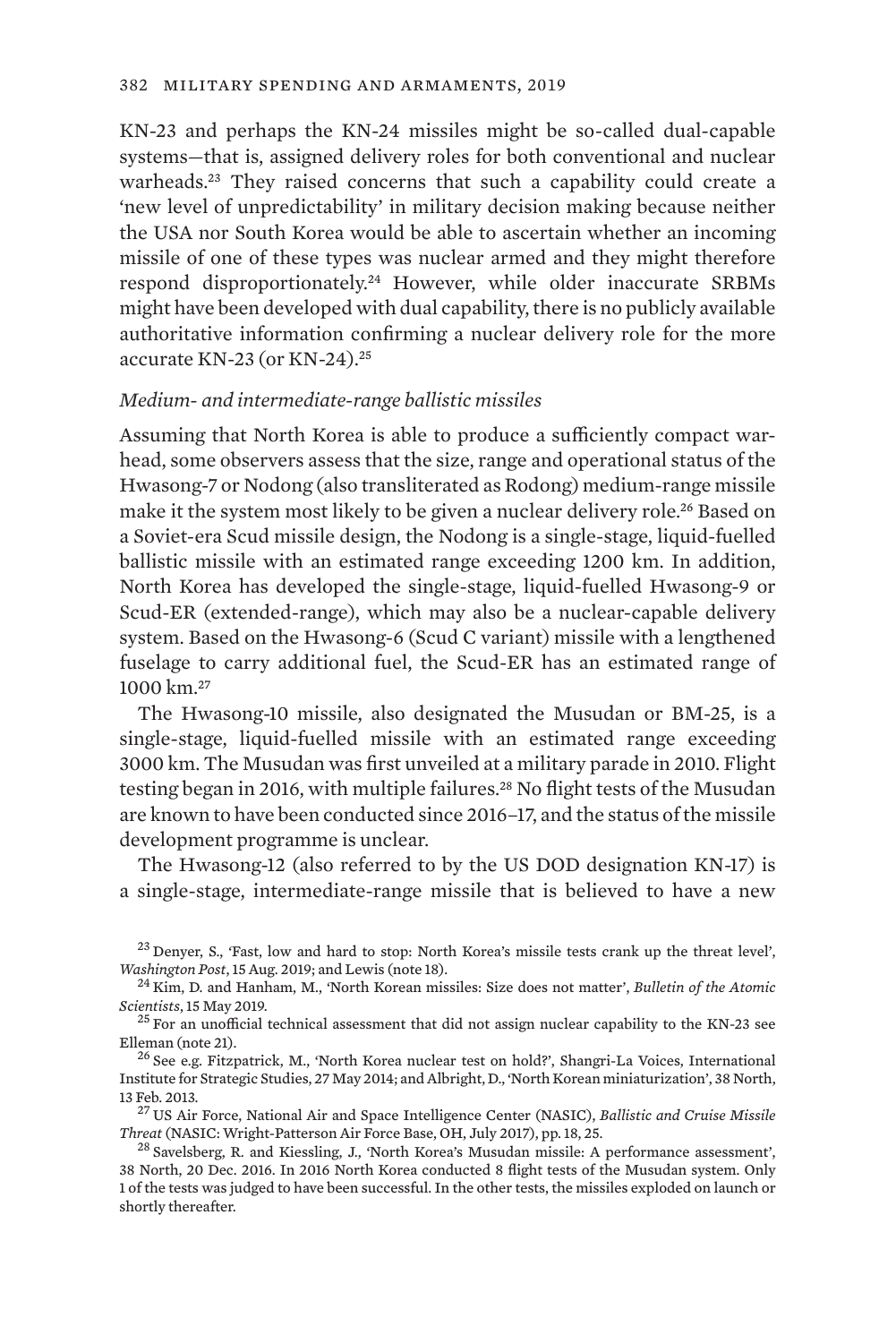liquid-propellant booster engine as well as design features that may serve as a technology test bed for a future intercontinental-range ballistic missile (ICBM).29 Some analysts have speculated that the missile carries a small post-boost vehicle that, in addition to increasing its maximum range, can be used to improve warhead accuracy.<sup>30</sup> The missile, which has an estimated range of more than 3000 km, was last test launched in 2017 but has not been deployed.<sup>31</sup>

North Korea is developing the Bukkeukseong-2 missile (US DOD designation, KN-15), which is a land-based variant of the Bukkeukseong-1 SLBM. The two-stage, solid-fuelled missile has an estimated range of approximately 1000 km.32 It was flight tested twice in 2017. Some analysts have noted that North Korea's development of the Bukkeukseong-2 was probably part of an effort to improve the survivability of its nuclear-capable ballistic missile systems. Solid-fuelled missiles can be fired more quickly than liquid-fuelled systems and require fewer support vehicles that might give away their position to overhead surveillance.<sup>33</sup>

#### *Intercontinental-range ballistic missiles*

North Korea is widely believed to have prioritized building and deploying an ICBM that could potentially deliver a nuclear warhead to targets in the continental USA. However, there has remained considerable uncertainty in assessments of North Korea's current long-range missile capabilities.<sup>34</sup>

The Hwasong-13 (US DOD designation, KN-08) was first presented by North Korea as a road-mobile, three-stage missile with intercontinental range at a military parade in April 2012, although some non-governmental analysts have argued that the missiles displayed were only mock-ups.<sup>35</sup> Estimates of the range and payload capabilities of the missile are highly speculative. As of 2019, it had not been flight tested.

North Korea has developed the Hwasong-14 (US DOD designation, KN-20), a prototype ICBM that first appeared in 2015 at a military parade in Pyongyang.36 The two-stage missile appears to use the same high-energy

<sup>29</sup> Yi, Y., '[Hwasong-12 a stepping-stone in North Korea's ICBM development'](http://english.hani.co.kr/arti/english_edition/e_northkorea/79498), *The Hankyoreh*, 16 May

<sup>30</sup> Elleman, M., '[North Korea's Hwasong-12 launch: A disturbing development](https://www.38north.org/2017/08/melleman083017/)', 38 North, 30 Aug. 2017.<br><sup>31</sup> Panda, A., ['North Korea shows increased operational confidence in the Hwasong-12 IRBM](https://thediplomat.com/2017/09/north-korea-shows-increased-operational-confidence-in-the-hwasong-12-irbm/)', The

Diplomat, 17 Sep. 2017; and US Department of Defense (note 13).<br><sup>32</sup> US Air Force, National Air and Space Intelligence Center (note 27), p. 25.<br><sup>33</sup> Panda, A., 'It wasn't an ICBM, but North Korea's first missile test of 2

 $^{34}$  Albert, E., ['North Korea's military capabilities'](https://www.cfr.org/backgrounder/north-koreas-military-capabilities), Council on Foreign Relations, updated 20 Dec. 2019. <sup>35</sup> Schiller, M. and Kelley, R., 'Evolving threat: North Korea's quest for an ICBM', *Jane's Defence* 

*Weekly*, 18 Jan. 2017, p. 24.<br><sup>36</sup> Schiller and Kelley (note 35).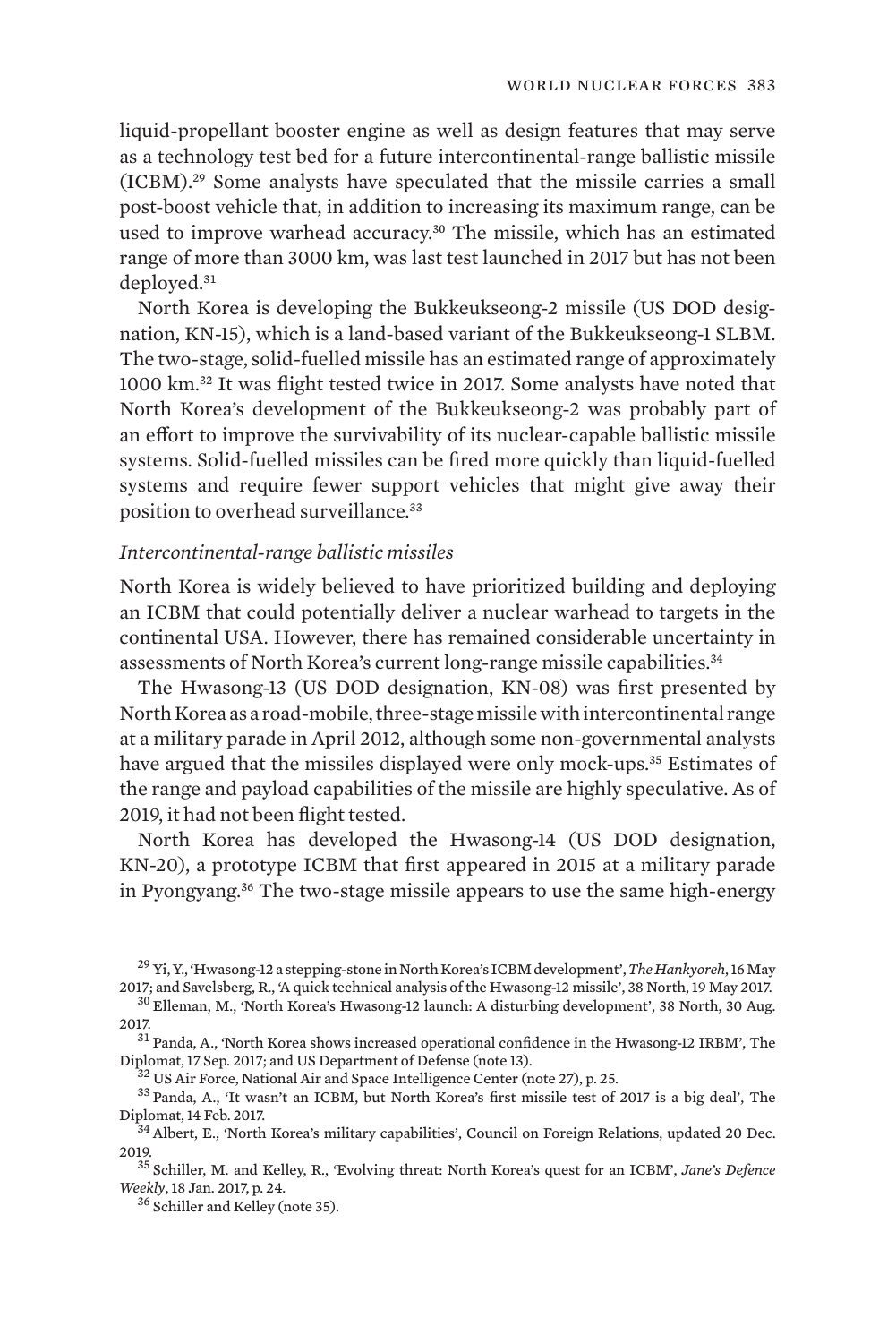liquid-propellant booster engine as the single-stage Hwasong-12.37 Based on a flight test conducted in 2017, analysts have estimated that the missile's range was unlikely to exceed 8000 km when carrying a 500 kilogram payload, which is thought to be around the weight of a nuclear warhead. This meant that the missile could not reach targets in the USA beyond the West Coast when launched from North Korea.<sup>38</sup>

North Korea is developing a new two-stage ICBM, the Hwasong-15 (US DOD designation, KN-22), which has a significantly larger second stage and more powerful booster engines than the Hwasong-14. The first flight test was conducted in 2017, when a Hwasong-15 was launched on an elevated trajectory and flew higher and for a longer duration than any previous North Korean missile. One estimate put the theoretical maximum range of the Hwasong-15 on a normal trajectory at up to 13 000 km—sufficient to reach Washington, DC, and other targets on the East Coast of the USA.<sup>39</sup> The missile was assessed to be carrying a light payload, however, and the range would be significantly reduced if it were carrying a heavier payload such as a nuclear warhead.<sup>40</sup>

While North Korea has made important progress towards building a nuclear-armed ICBM capable of credibly threatening the USA, it has yet to validate the performance and reliability of the missile systems under development.41 In particular, defence analysts have pointed out that North Korea has not demonstrated a mastery of the technology for building a reliable atmospheric re-entry vehicle or for terminal-stage guidance and warhead activation.42 The US DOD's 2019 *Missile Defense Review* indicated that North Korea had deployed one ICBM, the Taepodong-2.43 However, other official US sources list the missile as a space-launch vehicle that would need reconfiguration to be used as an ICBM.<sup>44</sup>

#### *Submarine-launched ballistic missiles*

North Korea continues to pursue the development of an SLBM system as part of an effort to improve the survivability of its nuclear-capable ballistic missile

<sup>37</sup> According to one non-governmental analyst, North Korea probably acquired the engine through illicit channels operating in Russia, Ukraine or both. Elleman, M., ['The secret to North Korea's ICBM](https://www.iiss.org/en/iiss%20voices/blogsections/iiss-voices-2017-adeb/august-2b48/north-korea-icbm-success-3abb)

[success](https://www.iiss.org/en/iiss%20voices/blogsections/iiss-voices-2017-adeb/august-2b48/north-korea-icbm-success-3abb)', IISS Voices blog, International Institute for Strategic Studies, 14 Aug. 2017.<br><sup>38</sup> Elleman, M., ['North Korea's Hwasong-14 ICBM: New data indicates shorter range than many](https://www.38north.org/2018/11/melleman112918/) thought', 38 North, 29 Nov. 2018.

 $t^{\text{39}}$  Wright, D., ['Re-entry of North Korea's Hwasong-15 missile'](https://allthingsnuclear.org/dwright/reentry-of-hwasong-15), All Things Nuclear blog, Union of Concerned Scientists, 7 Dec. 2017.

<sup>40</sup> Elleman, M., ['North Korea's third ICBM launch](https://www.38north.org/2017/11/melleman112917/)', 38 North, 29 Nov. 2017.<br><sup>41</sup> Acton, J., ['Assessing North Korea's progress in developing a nuclear-armed ICBM'](https://carnegieendowment.org/2018/05/04/assessing-north-korea-s-progress-in-developing-nuclear-armed-icbm-pub-76800), Carnegie

Endowment for International Peace, 4 May 2018.<br><sup>42</sup> Wright (note 39); and Elleman (note 40). See also Ali, I., ['US general says North Korea not](https://www.reuters.com/article/us-northkorea-missiles-usa-idUSKBN1FJ23Z)<br>demonstrated all components of ICBM', Reuters, 30 Jan. 2018.

<sup>43</sup> US Department of Defense (note 13), p. 7.<br><sup>44</sup> See e.g. US Defense Intelligence Agency (DIA), *[Global Nuclear Landscape 2018](https://www.defense.gov/portals/1/features/2018/0218_NPR/img/Global_Nuclear_Landscape_2018_Final.pdf)* (DIA: Washington, DC, 2018), p. 22.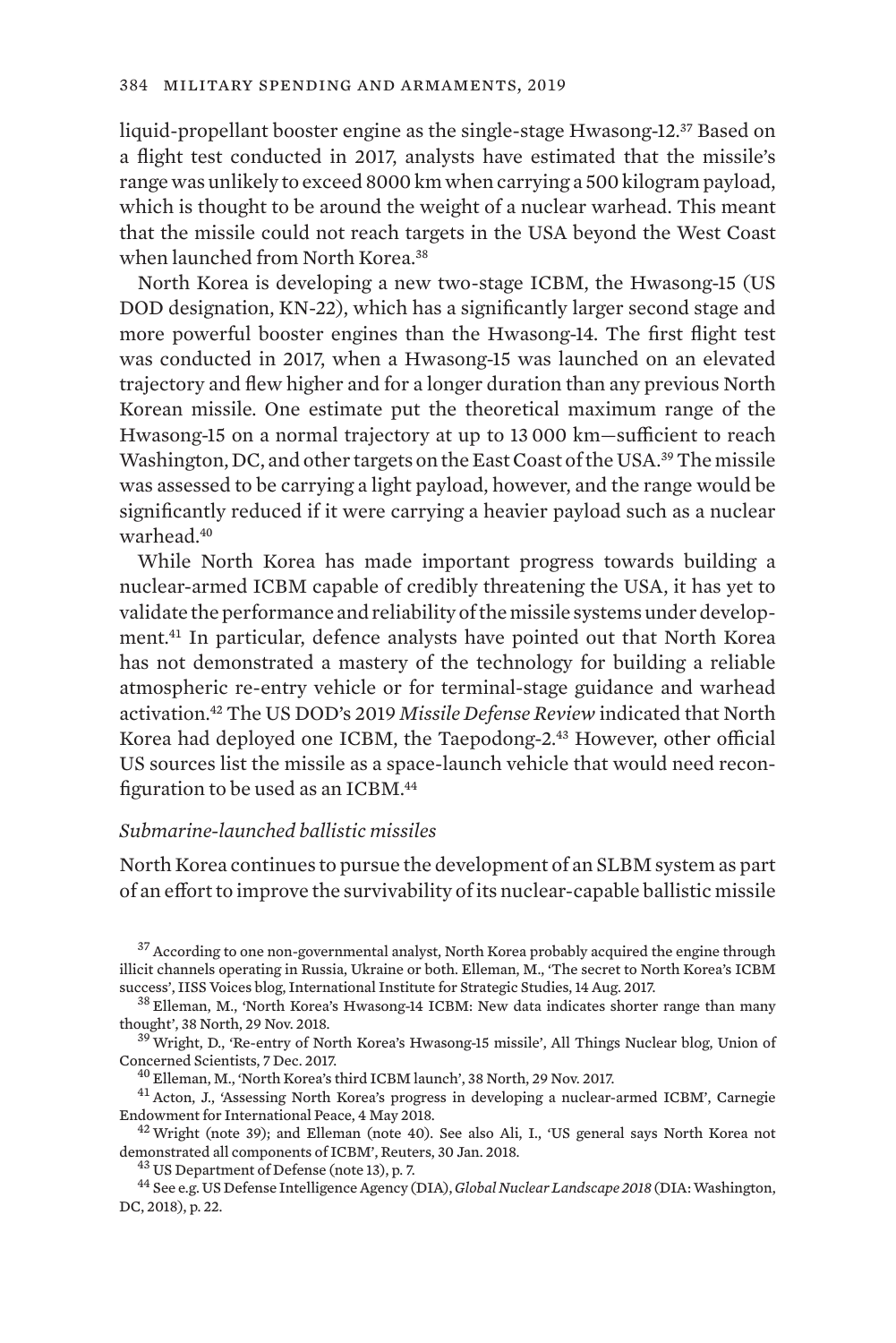systems. In October 2019 North Korea announced that it had test launched 'a new type' of SLBM called the Bukkeukseong-3 (also transliterated as Pukguksong-3).45 The test was conducted from a towed underwater platform in the waters off North Korea's east coast. The missile was a two-stage, solid-fuelled design, but it was unclear whether it used the same booster engine as the Bukkeukseong-1 SLBM that preceded it. With an estimated maximum range of 1900 km, the Bukkeukseong-3 would be the longest-range, solid-fuelled missile in the North Korean inventory.<sup>46</sup>

During 2019, North Korea demonstrated that it had made progress towards achieving its goal of designing, building and eventually deploying an operational ballistic missile submarine. Currently, North Korea has one Sinpo class experimental submarine in service, which can hold and launch one SLBM. A visit by North Korean leader Kim Jong Un to the Sinpo South Shipyard in July 2019 revealed circumstantial evidence that North Korea was building a new ballistic missile submarine.<sup>47</sup> The vessel appeared to be based on a modified Romeo class diesel-electric submarine and fitted with three missile-launch canisters.48 According to the state-run Korean Central News Agency, the submarine's operational deployment was 'near at hand'.<sup>49</sup>

<sup>45</sup> Korean Central News Agency, 'DPRK succeeds in test-firing new-type submarine-launched ballistic missile', 2 Oct. 2019; Lee, J., '[North Korea says it successfully tested new submarine-launched](https://www.reuters.com/article/us-northkorea-missiles/north-korea-says-it-successfully-tested-new-submarine-launched-ballistic-missile-idUSKBN1WH2GS) [ballistic missile'](https://www.reuters.com/article/us-northkorea-missiles/north-korea-says-it-successfully-tested-new-submarine-launched-ballistic-missile-idUSKBN1WH2GS), Reuters, 2 Oct. 2019; and Ji, D., ['Pukguksong-3 SLBM test-launch is "powerful blow"](https://www.nknews.org/2019/10/pukguksong-3-slbm-test-launch-is-powerful-blow-to-hostile-forces-rodong-sinmun/)

 $^{46}$  Panda, A., ['North Korea finally unveils the Pukguksong-3 SLBM: First takeaways'](https://thediplomat.com/2019/10/north-korea-finally-unveils-the-pukguksong-3-slbm-first-takeaways/), The Diplomat, 3 Oct. 2019: and Center for Strategic and International Studies Missile Defence Project (note 11).

 $37$  Bermudez, J. and Cha, V., '[Sinpo South Shipyard: Construction of a new ballistic missile](https://beyondparallel.csis.org/sinpo-south-shipyard-construction-of-a-new-ballistic-missile-submarine/) submarine?' Beyond Parallel. Centre for Strategic and International Studies, 28 Aug. 2019.

<sup>48</sup> Liu, J. and Town, J., '[North Korea's Sinpo South shipyard: Recent activity](https://www.38north.org/2019/09/sinpo092619/)', 38 North, 26 Sep. 2019; and Hotham, O., '[New North Korean submarine capable of carrying three SLBMs: South Korean MND'](https://www.nknews.org/2019/07/new-north-korean-submarine-capable-of-carrying-three-slbms-south-korean-mnd/?t=1586252104390), NK News, 31 July 2019.<br><sup>49</sup> Yonhap News Agency, ['NK leader inspects new submarine to be deployed in East Sea: State](https://en.yna.co.kr/view/AEN20190723001600325)

[media'](https://en.yna.co.kr/view/AEN20190723001600325), 23 July 2019.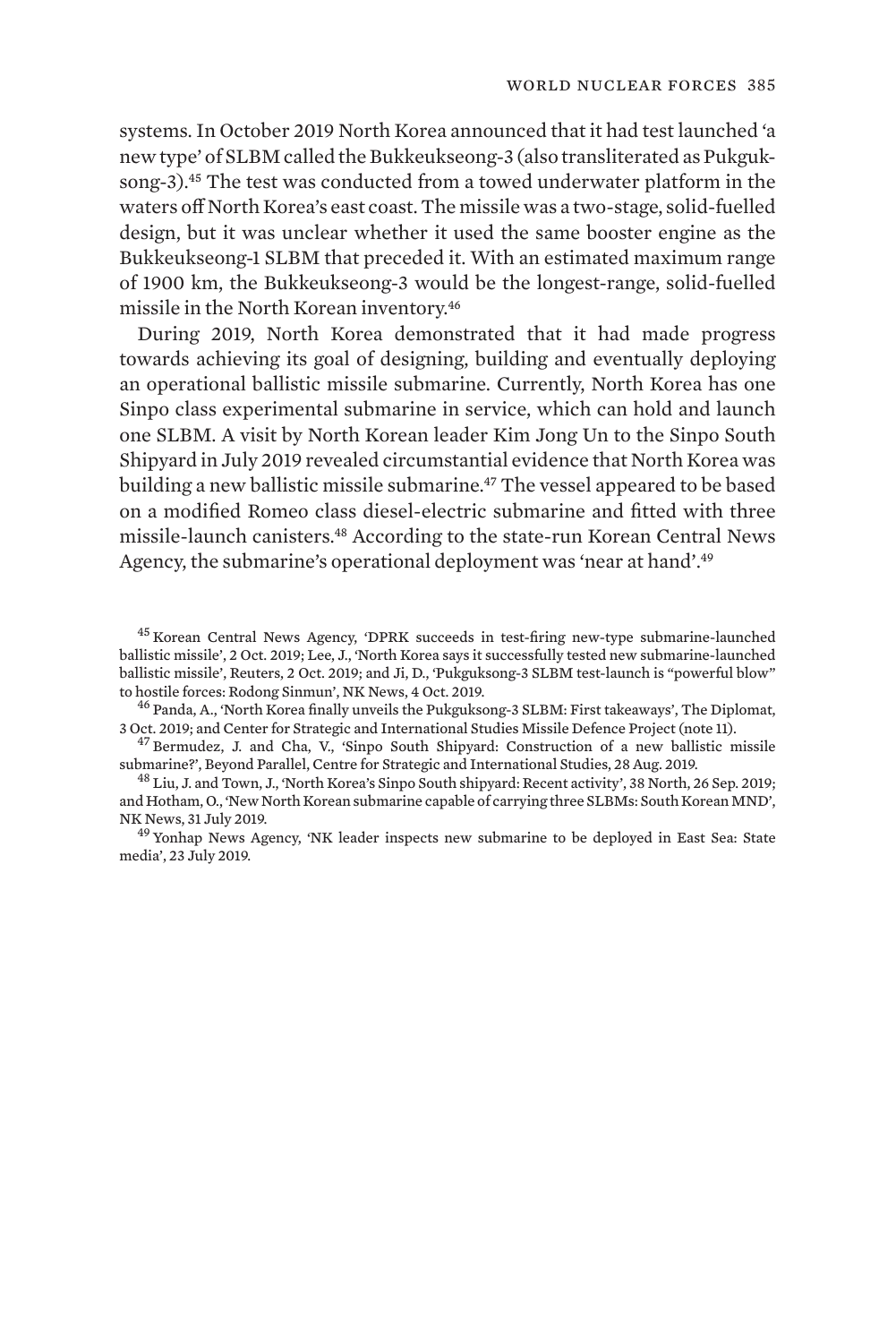# X. Global stocks and production of fissile materials, 2019

# moritz kütt, zia mian and pavel podvig international panel on fissile materials

Materials that can sustain an explosive fission chain reaction are essential for all types of nuclear explosives, from first-generation fission weapons to advanced thermonuclear weapons. The most common of these fissile materials are highly enriched uranium (HEU) and plutonium. This section gives details of military and civilian stocks, as of the beginning of 2019, of HEU (table 10.11) and separated plutonium (table 10.12), including in weapons, and details of the current capacity to produce these materials (tables 10.13 and 10.14, respectively). The information in the tables is based on estimates prepared for the International Panel on Fissile Materials (IPFM). The most recent annual declarations (INFCIRC/549 declarations) on civilian plutonium and HEU stocks to the International Atomic Energy Agency (IAEA) were released in 2019 and give data for 31 December 2018, and so are taken here to be applicable for the start of 2019.

The production of both HEU and plutonium starts with natural uranium. Natural uranium consists almost entirely of the non-chain-reacting isotope uranium-238 (U-238) and is only about 0.7 per cent uranium-235 (U-235). The concentration of U-235, however, can be increased through enrichment typically using gas centrifuges. Uranium that has been enriched to less than 20 per cent U-235 (typically, 3–5 per cent)—known as low-enriched uranium is suitable for use in power reactors. Uranium that has been enriched to contain at least 20 per cent U-235—known as HEU—is generally taken to be the lowest concentration practicable for use in weapons. However, in order to minimize the mass of the nuclear explosive, weapon-grade uranium is usually enriched to over 90 per cent U-235. Plutonium is produced in nuclear reactors when U-238 is exposed to neutrons. The plutonium is subsequently chemically separated from spent fuel in a reprocessing operation. Plutonium comes in a variety of isotopic mixtures, most of which are weapon-usable. Weapon designers prefer to work with a mixture that predominantly consists of plutonium-239 (Pu-239) because of its relatively low rate of spontaneous emission of neutrons and gamma rays and the low level of heat generation from radioactive alpha decay. Weapon-grade plutonium typically contains more than 90 per cent of the isotope Pu-239. The plutonium in typical spent fuel from power reactors (reactor-grade plutonium) contains 50–60 per cent Pu-239 but is weapon-usable, even in a first-generation weapon design.

All states with a civil nuclear industry have some capability to produce fissile materials that could be used for weapons.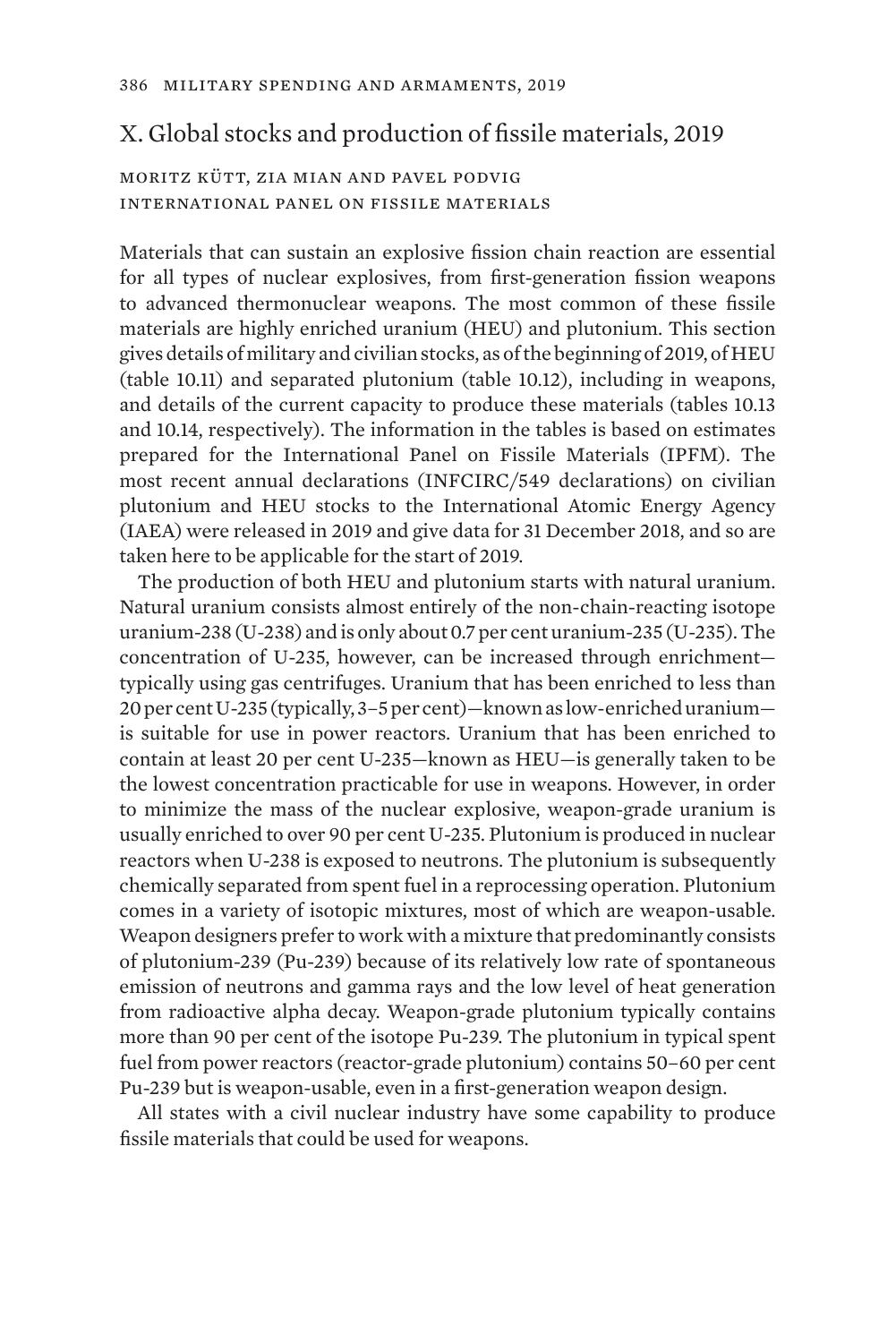| State                               | National stockpile<br>$(\text{tonnes})^d$       | Production<br>status | Comments                                                   |
|-------------------------------------|-------------------------------------------------|----------------------|------------------------------------------------------------|
|                                     |                                                 |                      |                                                            |
| China                               | $14 \pm 3$                                      | Stopped 1987-89      |                                                            |
| France <sup>b</sup>                 | $30 \pm 6$                                      | Stopped 1996         | Includes 5.1 tonnes declared<br>civilian <sup>c</sup>      |
| India <sup>d</sup>                  | $4.4 \pm 1.6$                                   | Continuing           | Includes HEU in naval reactor<br>cores                     |
| Israel <sup>e</sup>                 | 0.3                                             |                      |                                                            |
| Korea, North <sup>f</sup> Uncertain |                                                 | Uncertain            |                                                            |
| Pakistan                            | $3.7 \pm 0.4$                                   | Continuing           |                                                            |
| Russia <sup>g</sup>                 | $679 \pm 120$                                   | Stopped 1987–88      | Includes about 6 tonnes in use in<br>research applications |
| $\mathbf{U} \mathbf{K}^h$           | 22.6                                            | Stopped 1962         | Includes 0.7 tonnes declared<br>civilian <sup>c</sup>      |
| $USAi$                              | 565 (85 not available for<br>military purposes) | Stopped 1992         | Includes HEU in a naval reserve                            |
| Other states                        | ~15                                             |                      |                                                            |
| Total <sup><math>k</math></sup>     | $-1335$                                         |                      |                                                            |

**Table 10.11.** Global stocks of highly enriched uranium, 2019

HEU = highly enriched uranium.

*<sup>a</sup>* Most of this material is 90–93% enriched uranium-235 (U-235), which is typically considered weapon-grade. The estimates are for the end of 2018 and treated as applicable for the start of 2019. Important exceptions are noted.

*<sup>b</sup>* The uncertainty in the estimate applies only to the military stockpile of about 25 tonnes and does not apply to the declared civilian stock. A 2014 analysis offers grounds for a significantly lower estimate of the stockpile of weapon-grade HEU (as high as 10 ± 2 tonnes or as low as 6 ± 2 tonnes), based on evidence that the Pierrelatte enrichment plant may have had both a much shorter effective period of operation and a smaller weapon-grade HEU production capacity than previously assumed.

*<sup>c</sup>* INFCIRC/549 declaration to the International Atomic Energy Agency (IAEA) for the end of 2018 and treated as applicable for the start of 2019.

*<sup>d</sup>* It is believed that India is producing HEU (enriched to 30–45%) for use as naval reactor fuel. The estimate is for HEU enriched to 30%.

*<sup>e</sup>* Israel may have acquired illicitly about 300 kg of weapon-grade HEU from the USA in or before 1965.

*<sup>f</sup>* North Korea is known to have a uranium enrichment plant at Yongbyon and possibly others elsewhere. Independent estimates of uranium enrichment capability and possible HEU production extrapolated to the end of 2018 suggest an accumulated HEU stockpile range of 180–850 kg.

*<sup>g</sup>* This estimate may understate the amount of HEU in Russia since it assumes that it ceased production of all HEU in 1988. However, Russia may have continued producing HEU for civilian and non-weapon military uses after that date. The material in discharged naval cores is not included in the current stock since the enrichment of uranium in these cores is believed to be less than 20% U-235.

*<sup>h</sup>* The estimate reflects a UK declaration of 21.9 tonnes of military HEU as of 31 Mar. 2002, the average enrichment of which was not given. As the UK continues to use HEU in naval reactors, the value contains an increasing fraction of spent naval fuel. In 2018 about 500 kg of HEU from the UK were transferred to the USA for downblending into low-enriched uranium.

*<sup>i</sup>* The amount of US HEU is given in actual tonnes, not 93%-enriched equivalent. In 2016 the USA declared that, as of 30 Sep. 2013, its HEU inventory was 585.6 tonnes, of which 499.4 tonnes was declared to be for 'national security or non-national security programs including nuclear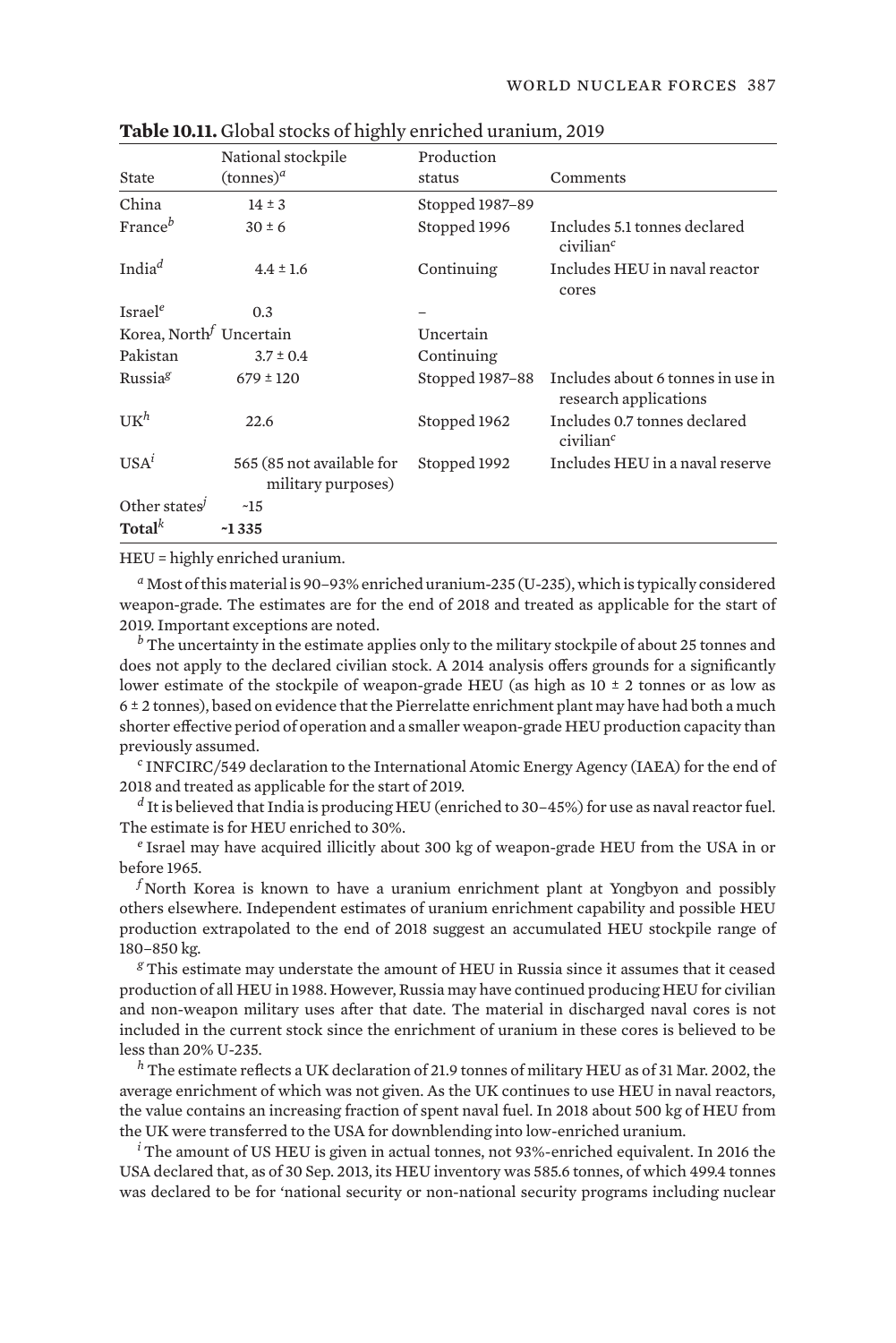weapons, naval propulsion, nuclear energy, and science'. The remaining 86.2 tonnes was composed of 41.6 tonnes 'available for potential down-blend to low enriched uranium or, if not possible, disposal as low-level waste', and 44.6 tonnes in spent reactor fuel. As of the end of Sep. 2018, another 17 tonnes had been downblended or shipped for blending down. The amount available for use had been reduced to about 480 tonnes, mostly by consumption in naval reactors. The 85 tonnes declared excess includes the remaining about 69 tonnes as well as 16 tonnes of the 20 tonnes originally reserved for HEU fuel for research reactors.

*<sup>j</sup>* The 2018 IAEA Annual Report lists 160 significant quantities of HEU under comprehensive safeguards in non-nuclear weapon states as of the end of 2018. In order to reflect the uncertainty in the enrichment levels of this material, mostly in research reactor fuel, a total of 15 tonnes of HEU is assumed. About 10 tonnes of this is in Kazakhstan and has been irradiated; it was initially slightly higher than 20%-enriched fuel. It is possible that this material is no longer HEU.

In INFCIRC/912 (from 2017) more than 20 states committed to reducing civilian HEU stocks and providing regular reports. So far, only Norway has reported under this scheme. At the end of 2018, it held less than 4 kg of HEU for civilian purposes.

*<sup>k</sup>* Totals are rounded to the nearest 5 tonnes.

*Sources*: International Panel on Fissile Materials (IPFM), *Global Fissile Material Report 2015: Nuclear Weapon and Fissile Material Stockpiles and Production* (IPFM: Princeton, NJ, Dec. 2015). China: Zhang, H., *China's Fissile Material Production and Stockpile* (IPFM: Princeton, NJ, Dec. 2017). France: International Atomic Energy Agency (IAEA), Communication Received from France Concerning its Policies Regarding the Management of Plutonium, INFCIRC/549/ Add.5-21, 29 Sep. 2017; and Philippe, S. and Glaser, A., 'Nuclear archaeology for gaseous diffusion enrichment plants', *Science & Global Security*, vol. 22, no. 1 (2014), pp. 27–49. Israel: Myers, H., 'The real source of Israel's first fissile material', *Arms Control Today*, vol. 37, no. 8 (Oct. 2007), p. 56; and Gilinsky, V. and Mattson, R. J., 'Revisiting the NUMEC affair', *Bulletin of the Atomic Scientists*, vol. 66, no. 2 (Mar./Apr. 2010). North Korea: Hecker, S. S., Braun, C. and Lawrence, C., ['North Korea's stockpiles of fissile material](http://www.iks.or.kr/rankup_module/rankup_board/attach/vol47no4/14833231665766.pdf)', *Korea Observer*, vol 47, no. 4 (winter 2016), pp. 721–49. Russia: Podvig, P. (ed.), *The Use of Highly-Enriched Uranium as Fuel in Russia* (IPFM: Washington, DC, Sep. 2017). UK: British Ministry of Defence, 'Historical accounting for UK defence highly enriched uranium', Mar. 2006; and IAEA, [Communications Received from](https://www.iaea.org/sites/default/files/publications/documents/infcircs/1998/infcirc549a8-20.pdf) [the United Kingdom of Great Britain and Northern Ireland Concerning its Policies Regarding](https://www.iaea.org/sites/default/files/publications/documents/infcircs/1998/infcirc549a8-20.pdf) [the Management of Plutonium,](https://www.iaea.org/sites/default/files/publications/documents/infcircs/1998/infcirc549a8-20.pdf) INFCIRC/549/Add.8-22, 23 Oct. 2019. USA: US Department of Energy (DOE), *Highly Enriched Uranium, Striking a Balance: A Historical Report on the United States Highly Enriched Uranium Production, Acquisition, and Utilization Activities from 1945 through September 30, 1996* (DOE: Washington, DC, 2001); Personal communication, US DOE, Office of Fissile Material Disposition, National Nuclear Security Administration; White House, Office of the Press Secretary, 'Fact sheet: Transparency in the US highly enriched uranium inventory', 31 Mar. 2016; US DOE, *FY 2019 Congressional Budget Request* (DOE: Washington, DC, Mar. 2018), p. 474; and US DOE, *[Tritium and Enriched Uranium Management Plan through 2060](http://fissilematerials.org/library/doe15b.pdf)*, Report to Congress (DOE: Washington, DC, Oct. 2015). Non-nuclear weapon states: IAEA, *IAEA Annual Report 2018* (IAEA: Vienna, 2018), Annex, Table A4, p. 129.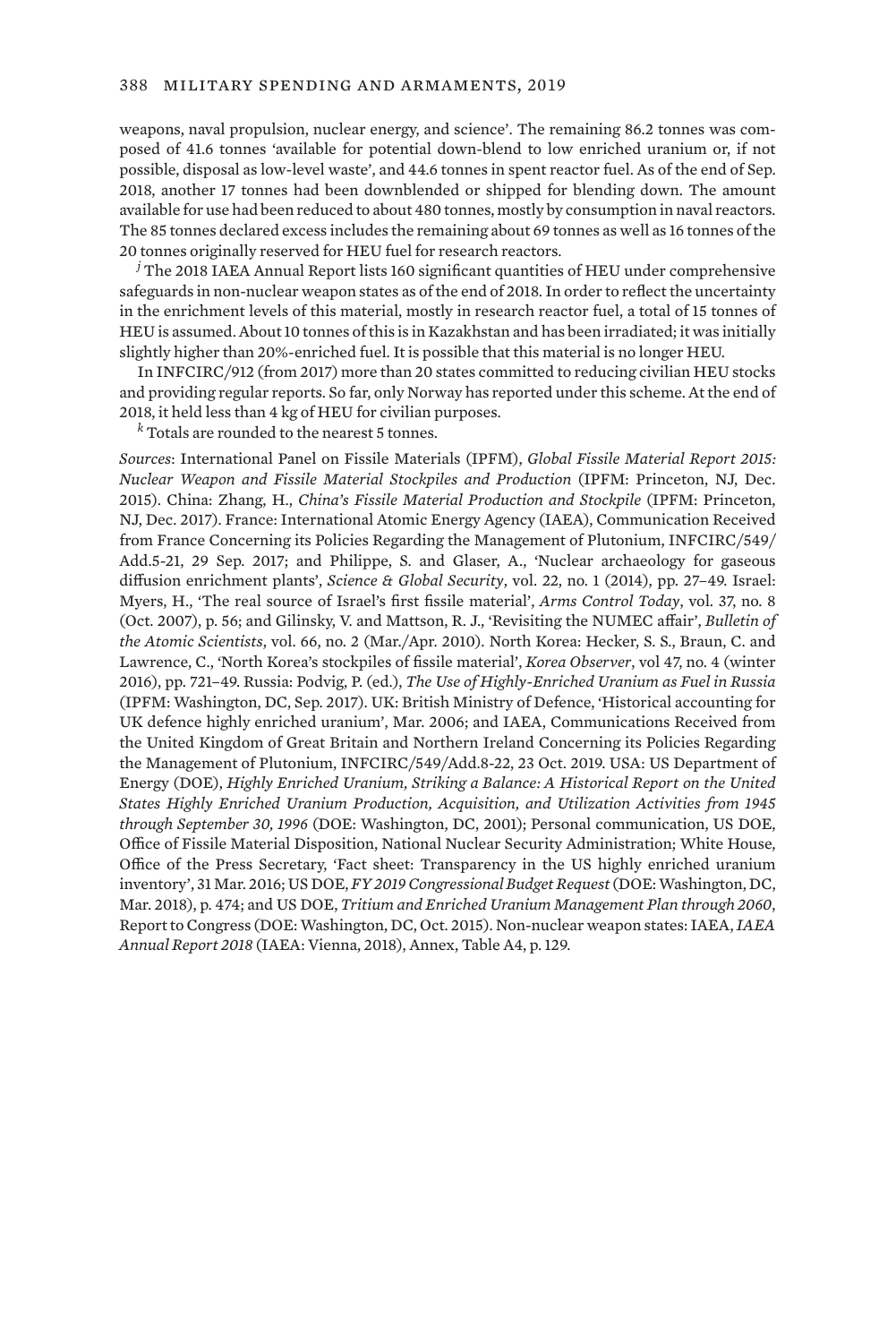| State                     | Military stocks<br>(tonnes)                   | Military<br>production<br>status | Civilian stocks<br>$(\text{tonnes})^d$           |
|---------------------------|-----------------------------------------------|----------------------------------|--------------------------------------------------|
| China                     | $2.9 \pm 0.6$                                 | Stopped in 1991                  | $0.04^{b}$                                       |
| France                    | $6 \pm 1.0$                                   | Stopped in 1992                  | 67.7 (excludes foreign owned)                    |
| India <sup>c</sup>        | $0.6 \pm 0.15$                                | Continuing                       | $6.9 \pm 3.7$ (includes 0.4 under<br>safeguards) |
| Israel <sup>d</sup>       | $0.96 \pm 0.13$                               | Continuing                       |                                                  |
| Japan                     |                                               |                                  | 45.7 (includes 36.7 in France and<br>UK)         |
| Korea, North <sup>e</sup> | 0.04                                          | Continuing                       |                                                  |
| Pakistan $^f$             | $0.37 \pm 0.1$                                | Continuing                       |                                                  |
| Russia <sup>g</sup>       | $128 \pm 8$ (40 not available<br>for weapons) | Stopped in 2010                  | 61.3                                             |
| <b>UK</b>                 | 3.2                                           | Stopped in 1995                  | 115.8 (excludes 23.1 foreign                     |
| $USAh$                    | 79.7 (41.3 not available<br>for weapons)      | Stopped in 1988                  | owned $)^b$<br>$8^{i}$                           |
| Other states              |                                               |                                  | 1.9                                              |
| Totals $k$                | ~220 (81 not available for weapons)           |                                  | $-300$                                           |

| Table 10.12. Global stocks of separated plutonium, 2019 |  |  |
|---------------------------------------------------------|--|--|
|---------------------------------------------------------|--|--|

– = nil or negligible figure.

*<sup>a</sup>* The data for France, Japan, Russia, the UK and the USA is for the end of 2018, reflecting their most recent INFCIRC/549 declaration. Some countries with civilian plutonium stocks do not submit an INFCIRC/549 declaration to the International Atomic Energy Agency (IAEA). Of these countries, Italy, the Netherlands, Spain and Sweden store their plutonium abroad.

*<sup>b</sup>* As of Mar. 2020, China had not submitted IAEA INFCIRC/549 declarations for the end of 2017, nor for the end of 2018. The number is based on the 2016 declaration.

*<sup>c</sup>* As part of the 2005 Indian–US Civil Nuclear Cooperation Initiative, India has included in the military sector much of the plutonium separated from its spent power-reactor fuel. While it is labelled civilian here since it is intended for breeder reactor fuel, this plutonium was not placed under safeguards in the 'India-specific' safeguards agreement signed by the Indian Government and the IAEA on 2 Feb. 2009. India does not submit an IAEA INFCIRC/549 declaration.

*<sup>d</sup>* Israel is believed to still be operating the Dimona plutonium production reactor but may be using it primarily for tritium production. The estimate is for the end of 2018.

*<sup>e</sup>* North Korea reportedly declared a plutonium stock of 37 kg in June 2008. It resumed plutonium production in 2009 but has probably expended some material in the nuclear tests that were conducted since then. It is believed to have separated up to 8 kg of plutonium in 2016. An additional 10–14 kg of plutonium may be in irradiated fuel unloaded in Dec. 2018 and is not included here.

*<sup>f</sup>* As of the end of 2018, Pakistan was operating 4 plutonium production reactors at its Khushab site. This estimate assumes that Pakistan is separating plutonium from the cooled spent fuel from all 4 reactors.

<sup>g</sup> The 40 tonnes of plutonium not available for weapons comprises 25 tonnes of weaponorigin plutonium stored at the Mayak Fissile Material Storage Facility and about 15 tonnes of weapon-grade plutonium produced between 1 Jan. 1995 and 15 Apr. 2010, when the last plutonium production reactor was shut down. The post-1994 plutonium, which is currently stored at Zheleznogorsk, cannot be used for weapon purposes under the terms of the US–Russian agreement on plutonium production reactors signed in 1997. Russia made a commitment to eliminate 34 tonnes of that material (including all 25 tonnes of plutonium stored at Mayak) as part of the US–Russian Plutonium Management and Disposition Agreement concluded in 2000.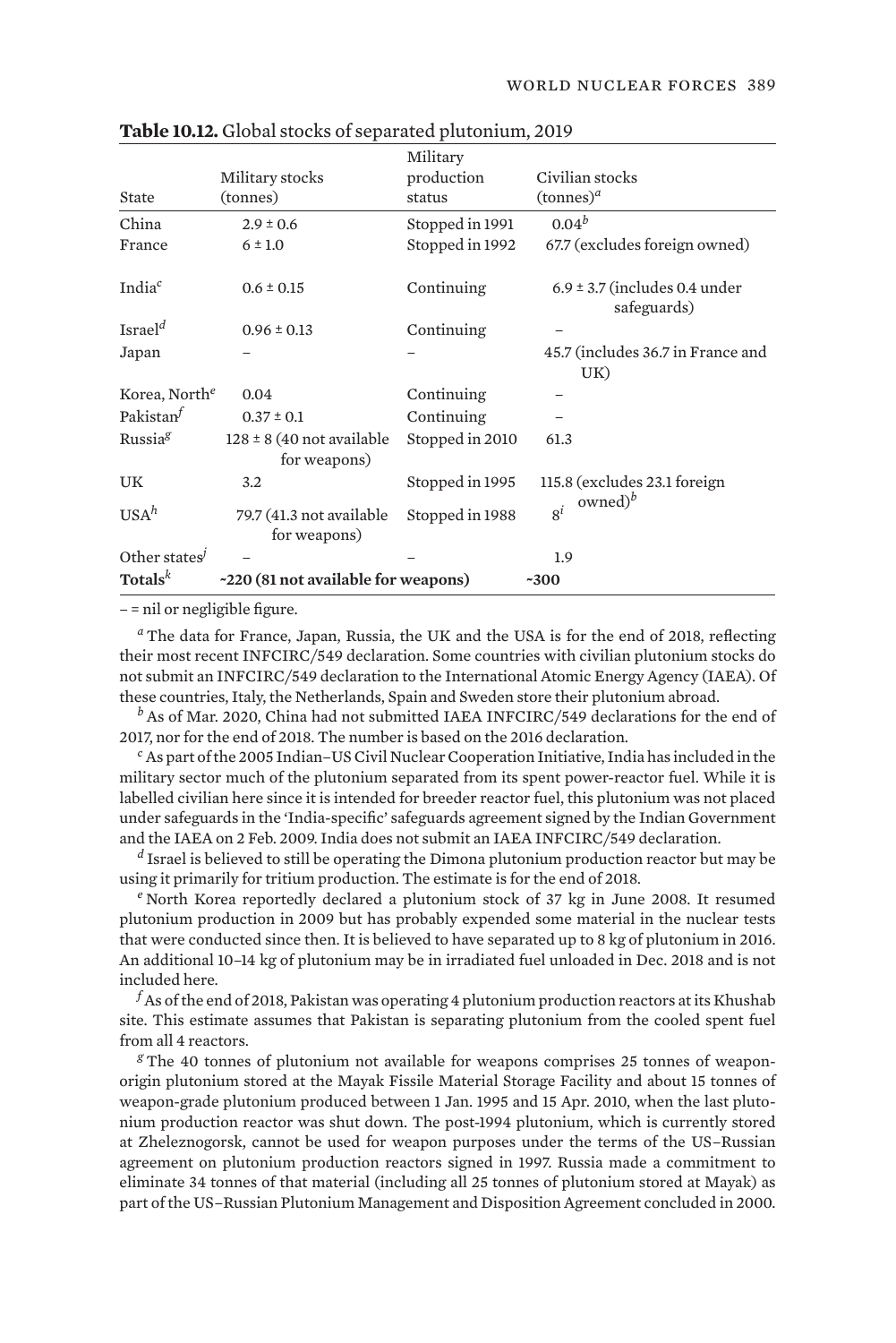#### 390 military spending and armaments, 2019

Russia does not include the plutonium that is not available for weapons in its INFCIRC/549 declaration; nor does it make the plutonium it reports as civilian available to IAEA safeguards.

*<sup>h</sup>* In 2012 the USA declared a government-owned plutonium inventory of 95.4 tonnes as of 30 Sep. 2009. In its 2019 IAEA INFCIRC/549 declaration, the most recent submitted, the USA declared 49.3 tonnes of unirradiated plutonium (both separated and in mixed oxide, MOX) as part of the stock that was identified as excess for military purposes. Since most of this material is stored in classified form, it is considered military stock. The USA considers a total of 61.5 tonnes of plutonium as declared excess to national security needs.

*<sup>i</sup>* The USA placed about 3 tonnes of its excess plutonium, stored at the K-Area Material Storage facility at the Savannah River Plant, under IAEA safeguards. In addition, it reported that 4.6 tonnes of plutonium was contained in unirradiated MOX fuel, and also declared 0.4 tonnes of plutonium that was brought to the USA in 2016 from Japan, Germany and Switzerland (331 kg, 30 kg and 18 kg, respectively). All this material is considered civilian.

*<sup>j</sup>* This is estimated by reconciling the amounts of plutonium declared as 'held in locations in other countries' and 'belonging to foreign bodies' in the INFCIRC/549 declarations.

*<sup>k</sup>* Totals are rounded to the nearest 5 tonnes.

*Sources*: International Panel on Fissile Materials (IPFM), *Global Fissile Material Report 2015: Nuclear Weapon and Fissile Material Stockpiles and Production* (IPFM: Princeton, NJ, Dec. 2015). Civilian stocks (except for India): declarations by countries to the International Atomic Energy Agency (IAEA) under INFCIRC/549. China: Zhang, H., *China's Fissile Material Production and Stockpile* (IPFM: Princeton, NJ, Dec. 2017). North Korea: Kessler, G., 'Message to US preceded nuclear declaration by North Korea', *Washington Post*, 2 July 2008; Hecker, S. S., Braun, C. and Lawrence, C., '[North Korea's stockpiles of fissile material](http://www.iks.or.kr/rankup_module/rankup_board/attach/vol47no4/14833231665766.pdf)', *Korea Observer*, vol 47, no. 4 (winter 2016), pp. 721–49; and IAEA, Board of Governors, General Conference, ['Application of](https://www.iaea.org/sites/default/files/gc/gc63-20.pdf) [safeguards in the Democratic People's Republic of Korea'](https://www.iaea.org/sites/default/files/gc/gc63-20.pdf), Report by the Acting Director General, GOV/2019/33-GC(63)/20, 19 Aug. 2019. Russia: Agreement Concerning the Management and Disposition of Plutonium Designated as No Longer Required for Defense Purposes and Related Cooperation (Russian–US Plutonium Management and Disposition Agreement), signed 29 Aug. and 1 Sep. 2000, amended Apr. 2010, entered into force July 2011. USA: National Nuclear Security Administration (NNSA), *The United States Plutonium Balance, 1944–2009* (NNSA: Washington, DC, June 2012); and Gunter, A., 'US DOE, Office of Environmental Management, K-Area Overview/Update', 28 July 2015.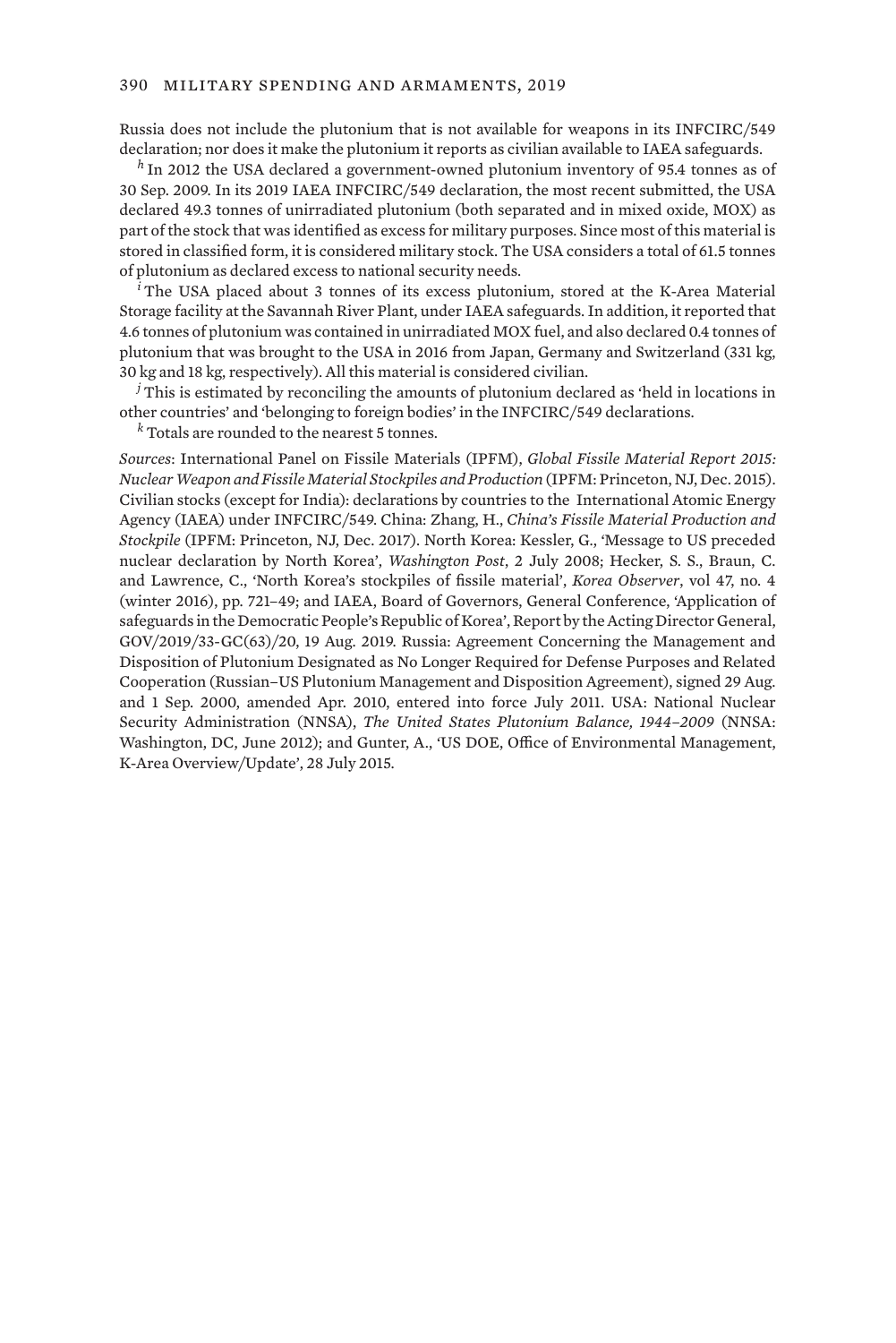| State                              | Facility name<br>or location | Type     | Status                | Enrichment<br>process <sup>a</sup> | Capacity<br>(thousands<br>$SWU/yr)^b$ |
|------------------------------------|------------------------------|----------|-----------------------|------------------------------------|---------------------------------------|
| $Argentina^c$                      | Pilcaniyeu                   | Civilian | Uncertain             | GD                                 | 20                                    |
| <b>Brazil</b>                      | Resende Enrichment           | Civilian | Expanding capacity    | GC                                 | 35                                    |
| $China^d$                          | Lanzhou                      | Civilian | Operational           | GC.                                | 2600                                  |
|                                    | Hanzhong (Shaanxi)           | Civilian | Operational           | G <sub>C</sub>                     | 2000                                  |
|                                    | Emeishan                     | Civilian | Operational           | GC                                 | 1050                                  |
|                                    | Heping                       | Dual-use | Operational           | GD                                 | 230                                   |
| France                             | Georges Besse II             | Civilian | Operational           | GC                                 | 7500                                  |
| Germany                            | Urenco Gronau                | Civilian | Operational           | GC                                 | 3900                                  |
| India                              | Rattehalli                   | Military | Operational           | $G_{C}$                            | $15 - 30$                             |
| $\text{Iran}^e$                    | Natanz                       | Civilian | Limited operation     | GC                                 | $3.5 - 5$                             |
|                                    | Qom (Fordow)                 | Civilian | Limited operation     | GC                                 | $\ddot{\phantom{0}}$                  |
| Japan                              | $R$ okkasho $^f$             | Civilian | Resuming operation GC |                                    | 75                                    |
| Korea, North Yongbyon <sup>g</sup> |                              |          | Uncertain Operational | $G_{C}$                            | 8                                     |
|                                    | Netherlands Urenco Almelo    | Civilian | Operational           | GC                                 | 5200                                  |
| Pakistan                           | Gadwal                       | Military | Operational           | GC                                 | . .                                   |
|                                    | Kahuta                       | Military | Operational           | GC                                 | $15 - 45$                             |
| Russia                             | Angarsk                      | Civilian | Operational           | GC                                 | 4000                                  |
|                                    | Novouralsk                   | Civilian | Operational           | GC                                 | 13300                                 |
|                                    | Seversk                      | Civilian | Operational           | GC                                 | 3800                                  |
|                                    | Zelenogorsk <sup>h</sup>     | Civilian | Operational           | GC                                 | 7900                                  |
| UK                                 | Capenhurst                   | Civilian | Operational           | GC                                 | 4600                                  |
| <b>USA</b>                         | <b>Urenco Eunice</b>         | Civilian | Operational           | GC                                 | 4900                                  |

**Table 10.13.** Significant uranium enrichment facilities and capacity worldwide, 2019

*<sup>a</sup>* The gas centrifuge (GC) is the main isotope-separation technology used to increase the percentage of uranium-235 (U-235) in uranium, but a few facilities continue to use gaseous diffusion (GD).

 $<sup>b</sup> SWU/yr =$  Separative work units per year, a measure of the effort required in an enrichment</sup> facility to separate uranium of a given content of U-235 into two components, one with a higher and one with a lower percentage of U-235. Where a range of capacities is shown, the capacity is uncertain or the facility is expanding its capacity.

*<sup>c</sup>* In Dec. 2015 Argentina announced resumption of production at its Pilcaniyeu GD uranium enrichment plant, which was shut down in the 1990s. There is no evidence of actual production.

*<sup>d</sup>* Assessments of China's enrichment capacity in 2015 and 2017 identified new enrichment sites and suggested a much larger total capacity than had previously been estimated.

*<sup>e</sup>* In July 2015 Iran agreed a Joint Comprehensive Plan of Action (JCPOA) that ended uranium enrichment at Fordow but kept centrifuges operating, and limited the enrichment capacity at Natanz to 5060 IR-1 centrifuges (equivalent to 3500–5000 SWU/yr) for 10 years. In Nov. 2019, following the USA's withdrawal from the JCPOA, Iran announced a limited restart of enrichment at Natanz and Fordow.

*<sup>f</sup>* The Rokkasho centrifuge plant has been in the process of being refitted with new centrifuge technology since 2011. Production since the start of retrofitting has been negligible.

*<sup>g</sup>* North Korea revealed its Yongbyon enrichment facility in 2010. It appears to be operational as of 2019. It is believed that North Korea is operating at least one other enrichment facility located elsewhere.

*<sup>h</sup>* Zelenogorsk operates a cascade for highly enriched uranium production for fast reactor and research reactor fuel.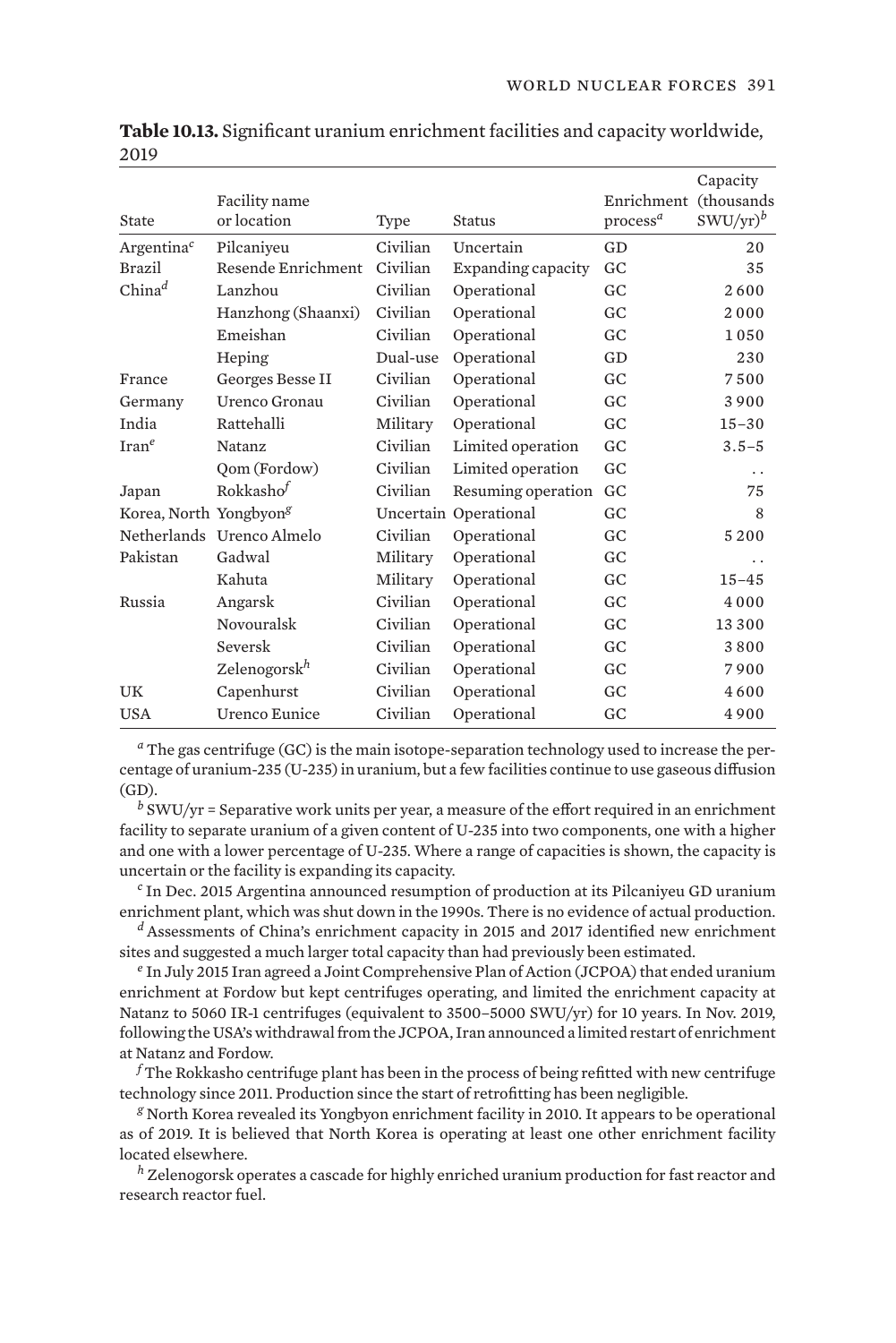*Sources*: Indo-Asian News Service, 'Argentina president inaugurates enriched uranium plant', *Business Standard*, 1 Dec. 2015; Zhang, H., 'China's uranium enrichment complex', *Science & Global Security*, vol. 23, no. 3 (2015), pp. 171–90; Zhang, H., *China's Fissile Material Production and Stockpile* (International Panel on Fissile Materials, IPFM: Princeton, NJ, Dec. 2017); Hecker, S. S., Carlin, R. L. and Serbin, E. A., 'A comprehensive history of North Korea's nuclear program', Center for International Security and Cooperation, accessed Feb. 2019; Pabian, F. V., Liu, J. and Town, J., ['North Korea's Yongbyon Nuclear Center: Continuing activity at the](https://www.38north.org/2019/06/yongbyon060519/) [Uranium Enrichment Plant'](https://www.38north.org/2019/06/yongbyon060519/), 38 North, 5 June 2019; and Wolgelenter, M. and Sanger, D. E., '[Iran steps further from nuclear deal with move on centrifuges'](https://www.nytimes.com/2019/11/05/world/middleeast/iran-nuclear-uranium-centrifuges.html), *New York Times*, 5 Nov. 2019. Enrichment capacity data is based on International Atomic Energy Agency, Integrated Nuclear Fuel Cycle Information Systems (INFCIS); Urenco, *Annual Report and Accounts 2018* (Urenco: Stoke Poges, 2018); and IPFM, *Global Fissile Material Report 2015: Nuclear Weapons and Fissile Material Stockpile and Production* (IPFM: Princeton, NJ, Dec. 2015).